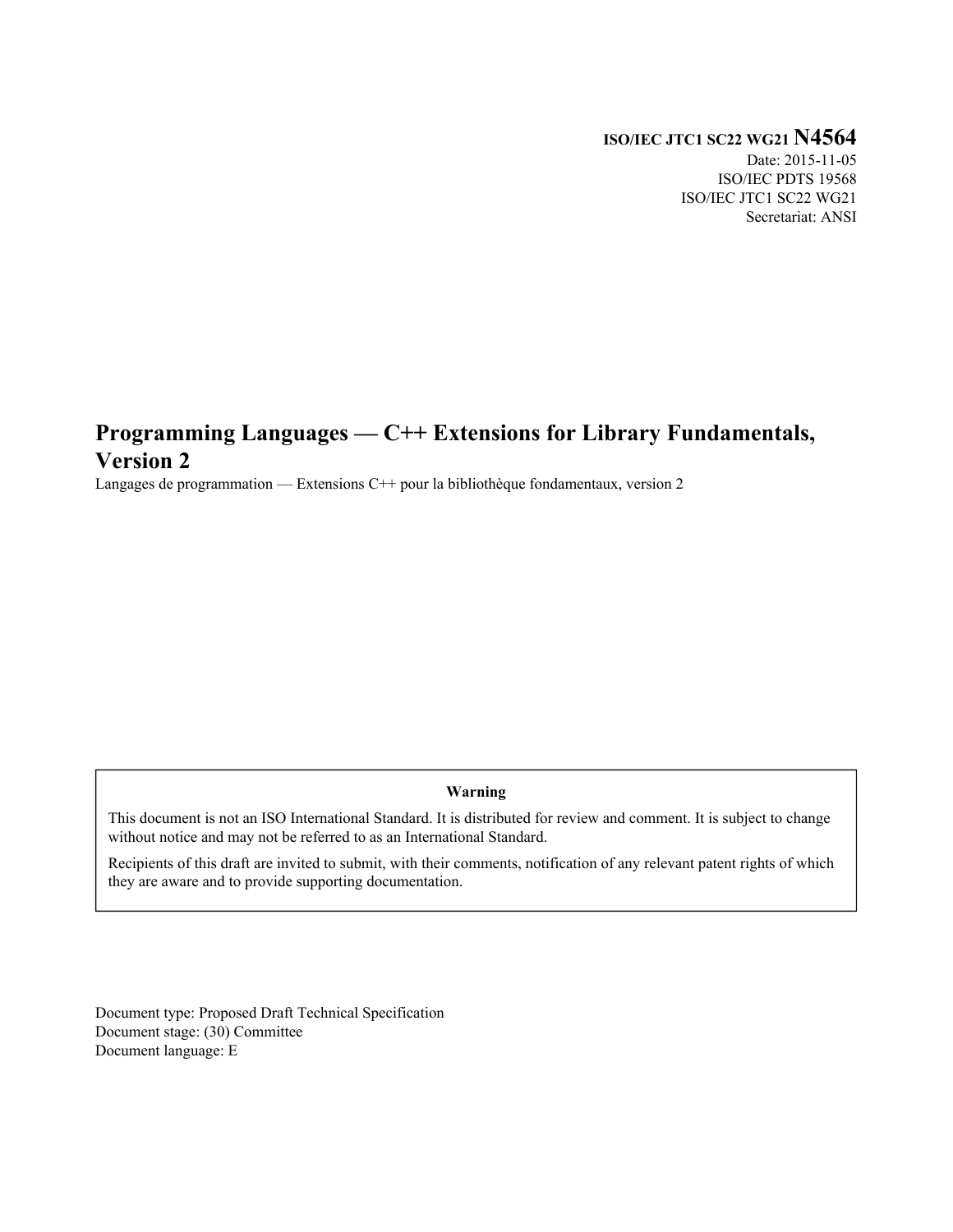## © ISO 2015

All rights reserved. Unless otherwise specified, no part of this publication may be reproduced or utilized otherwise in any form or by any means, electronic or mechanical, including photocopying, or posting on the internet or an intranet, without prior written permission. Permission can be requested from either ISO at the address below or ISO's member body in the country of the requester.

ISO copyright office Case postale 56 · CH-1211 Geneva 20 Tel. + 41 22 749 01 11 Fax + 41 22 749 09 47 E-mail [copyright@iso.org](mailto:copyright@iso.org) Web [www.iso.org](http://www.iso.org/)

Published in Switzerland.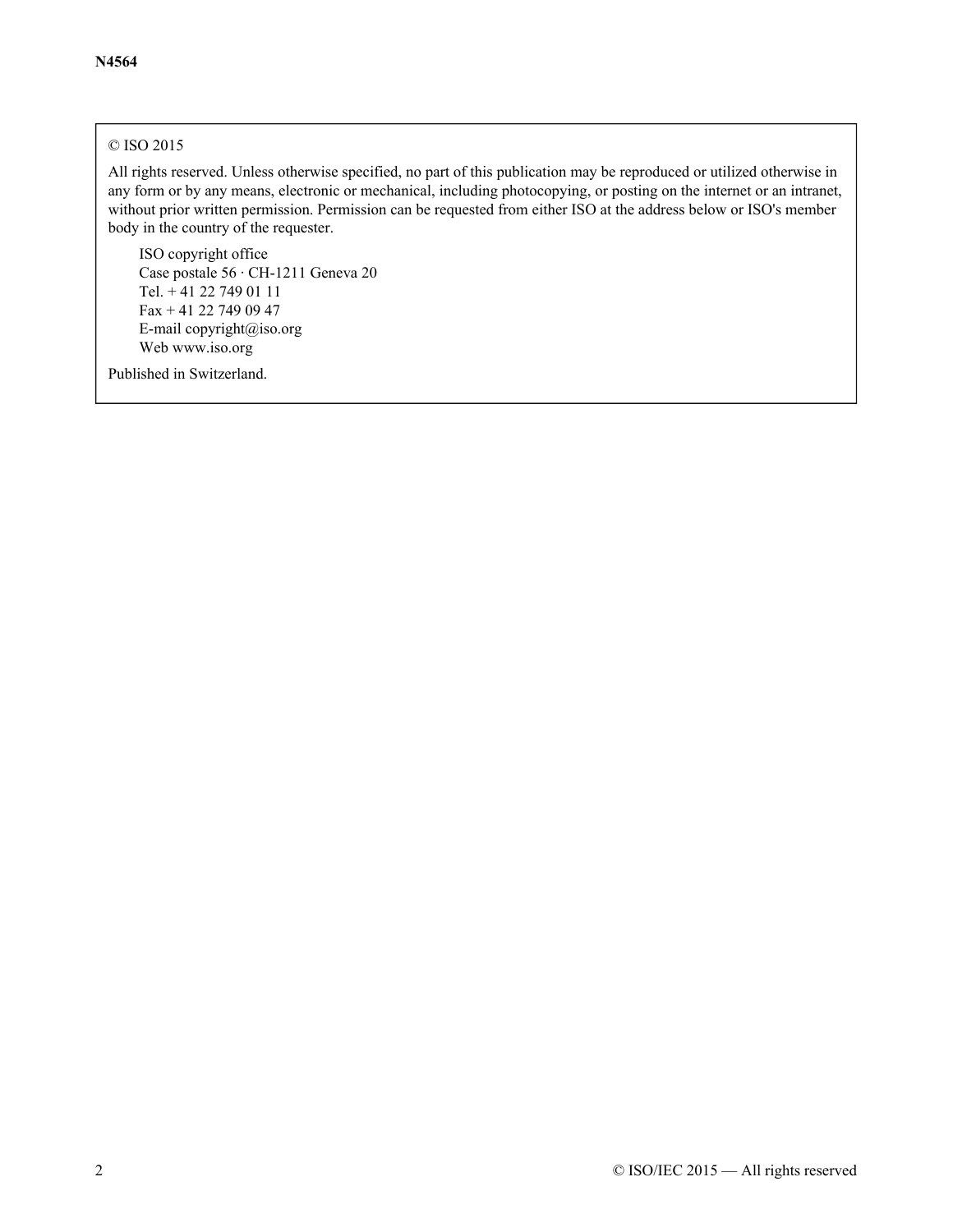| $\mathbf{1}$            |     |                                                                                                                                                                                                                                               |
|-------------------------|-----|-----------------------------------------------------------------------------------------------------------------------------------------------------------------------------------------------------------------------------------------------|
|                         | 1.1 |                                                                                                                                                                                                                                               |
|                         | 1.2 |                                                                                                                                                                                                                                               |
|                         | 1.3 | Namespaces, headers, and modifications to standard classes entering the set of the state of the standard classes entering the state of the state of the state of the state of the state of the state of the state of the state                |
|                         | 1.4 |                                                                                                                                                                                                                                               |
|                         | 1.5 |                                                                                                                                                                                                                                               |
|                         | 1.6 |                                                                                                                                                                                                                                               |
| $\boldsymbol{2}$        |     |                                                                                                                                                                                                                                               |
|                         | 2.1 |                                                                                                                                                                                                                                               |
| 3                       |     | General utilities library (a) and a contract of the contract of the contract of the contract of the contract of the contract of the contract of the contract of the contract of the contract of the contract of the contract o                |
|                         | 3.1 |                                                                                                                                                                                                                                               |
|                         |     | 3.1.1                                                                                                                                                                                                                                         |
|                         |     | 3.1.2                                                                                                                                                                                                                                         |
|                         | 3.2 | <b>Tuples</b>                                                                                                                                                                                                                                 |
|                         |     | 3.2.1                                                                                                                                                                                                                                         |
|                         |     | 3.2.2                                                                                                                                                                                                                                         |
|                         | 3.3 |                                                                                                                                                                                                                                               |
|                         |     | 3.3.1                                                                                                                                                                                                                                         |
|                         |     | 3.3.2                                                                                                                                                                                                                                         |
|                         |     | Logical operator traits entertainment of the contract of the contract of the contract of the contract of the contract of the contract of the contract of the contract of the contract of the contract of the contract of the c<br>3.3.3       |
|                         |     | 3.3.4                                                                                                                                                                                                                                         |
|                         | 3.4 | Compile-time rational arithmetic entries and subsequently and the compile-time rational arithmetic entries and the computation of the computation of $20$                                                                                     |
|                         |     | 3.4.1                                                                                                                                                                                                                                         |
|                         | 3.5 |                                                                                                                                                                                                                                               |
|                         |     | 3.5.1                                                                                                                                                                                                                                         |
|                         | 3.6 |                                                                                                                                                                                                                                               |
|                         |     | 3.6.1                                                                                                                                                                                                                                         |
|                         | 3.7 |                                                                                                                                                                                                                                               |
|                         |     | 3.7.1                                                                                                                                                                                                                                         |
|                         |     | 3.7.2                                                                                                                                                                                                                                         |
|                         |     | 3.7.3                                                                                                                                                                                                                                         |
|                         |     | 3.7.3.1                                                                                                                                                                                                                                       |
|                         |     |                                                                                                                                                                                                                                               |
|                         |     | 3.7.4                                                                                                                                                                                                                                         |
|                         |     | 3.7.5                                                                                                                                                                                                                                         |
|                         |     | 3.7.6                                                                                                                                                                                                                                         |
|                         |     | propagate const non-const observers (a) contained a series of the series of the series of the series of the series of the series of the series of the series of the series of the series of the series of the series of the se<br>3.7.7       |
|                         |     | 3.7.8                                                                                                                                                                                                                                         |
|                         |     | 3.7.9                                                                                                                                                                                                                                         |
|                         |     | 3.7.10                                                                                                                                                                                                                                        |
|                         |     | 3.7.11<br>28                                                                                                                                                                                                                                  |
|                         |     | 3.7.12<br>propagate const hash support (and all contact and all contact and all contact and all contact and all contact and all contact and all contact and all contact and all contact and all contact and all contact and all contact<br>29 |
|                         |     | 3.7.13<br>29                                                                                                                                                                                                                                  |
| $\overline{\mathbf{4}}$ |     | <b>Function objects</b><br>31                                                                                                                                                                                                                 |
|                         | 4.1 | 31                                                                                                                                                                                                                                            |
|                         | 4.2 | 32                                                                                                                                                                                                                                            |
|                         |     | 4.2.1<br>34                                                                                                                                                                                                                                   |
|                         |     | 4.2.2<br>function modifiers expansion of the contract of the contract of the contract of the contract of the contract of the contract of the contract of the contract of the contract of the contract of the contract of the contract o       |
|                         | 4.3 |                                                                                                                                                                                                                                               |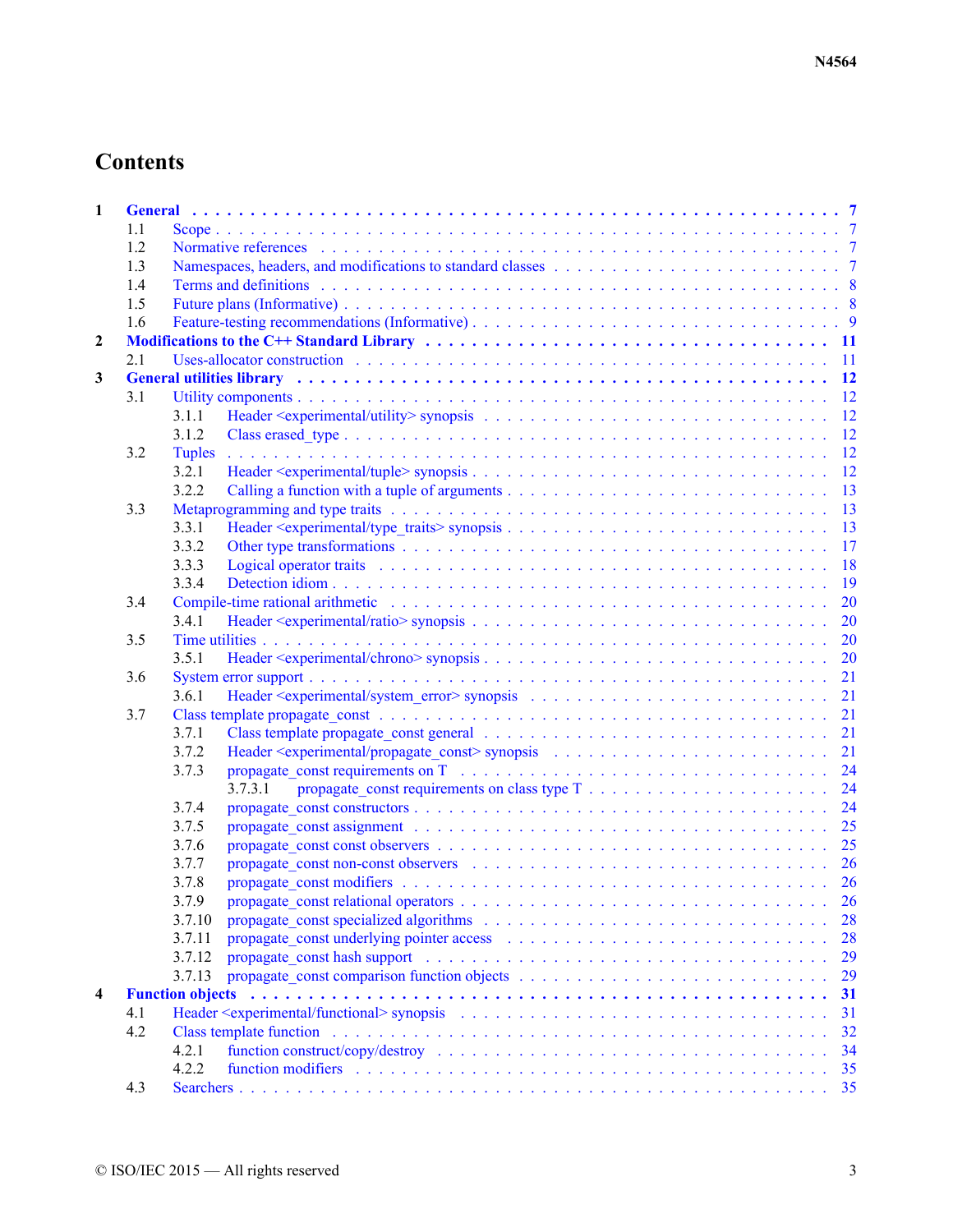|   |             | 4.3.1 |                          |                                                                                                                                                                                                                                |                                                                                                               |  |  |  |  |  |  |    |
|---|-------------|-------|--------------------------|--------------------------------------------------------------------------------------------------------------------------------------------------------------------------------------------------------------------------------|---------------------------------------------------------------------------------------------------------------|--|--|--|--|--|--|----|
|   |             |       | 4.3.1.1                  |                                                                                                                                                                                                                                |                                                                                                               |  |  |  |  |  |  |    |
|   |             | 4.3.2 |                          |                                                                                                                                                                                                                                |                                                                                                               |  |  |  |  |  |  | 36 |
|   |             |       | 4.3.2.1                  |                                                                                                                                                                                                                                |                                                                                                               |  |  |  |  |  |  | 37 |
|   |             | 4.3.3 |                          |                                                                                                                                                                                                                                |                                                                                                               |  |  |  |  |  |  | 37 |
|   |             |       | 4.3.3.1                  |                                                                                                                                                                                                                                |                                                                                                               |  |  |  |  |  |  | 38 |
|   | 4.4         |       |                          | Function template not find the subsequence of the subsequence of the subsequence of the subsequence of the subsequence of the subsequence of the subsequence of the subsequence of the subsequence of the subsequence of the s |                                                                                                               |  |  |  |  |  |  | 39 |
| 5 |             |       |                          | Optional objects (and a contract of a contract of a contract of a contract of a contract of a contract of a contract of the contract of the contract of the contract of the contract of the contract of the contract of the co |                                                                                                               |  |  |  |  |  |  | 40 |
|   | 5.1         |       |                          | In general additional contract of the contract of the contract of the contract of the contract of the contract of the contract of the contract of the contract of the contract of the contract of the contract of the contract |                                                                                                               |  |  |  |  |  |  | 40 |
|   | 5.2         |       |                          |                                                                                                                                                                                                                                |                                                                                                               |  |  |  |  |  |  | 40 |
|   | 5.3         |       |                          |                                                                                                                                                                                                                                |                                                                                                               |  |  |  |  |  |  | 41 |
|   |             | 5.3.1 |                          |                                                                                                                                                                                                                                |                                                                                                               |  |  |  |  |  |  | 43 |
|   |             | 5.3.2 |                          |                                                                                                                                                                                                                                |                                                                                                               |  |  |  |  |  |  | 44 |
|   |             | 5.3.3 |                          |                                                                                                                                                                                                                                |                                                                                                               |  |  |  |  |  |  | 45 |
|   |             | 5.3.4 |                          |                                                                                                                                                                                                                                |                                                                                                               |  |  |  |  |  |  | 47 |
|   |             | 5.3.5 |                          |                                                                                                                                                                                                                                |                                                                                                               |  |  |  |  |  |  | 47 |
|   | 5.4         |       |                          |                                                                                                                                                                                                                                |                                                                                                               |  |  |  |  |  |  | 48 |
|   | 5.5         |       |                          |                                                                                                                                                                                                                                |                                                                                                               |  |  |  |  |  |  | 48 |
|   | 5.6         |       |                          |                                                                                                                                                                                                                                |                                                                                                               |  |  |  |  |  |  | 49 |
|   | 5.7         |       |                          |                                                                                                                                                                                                                                |                                                                                                               |  |  |  |  |  |  | 49 |
|   | 5.8         |       |                          |                                                                                                                                                                                                                                |                                                                                                               |  |  |  |  |  |  | 49 |
|   | 5.9         |       |                          | Comparison with T respectively respectively and the contract of the contract of the contract of the contract of the contract of the contract of the contract of the contract of the contract of the contract of the contract o |                                                                                                               |  |  |  |  |  |  | 50 |
|   | 5.10        |       |                          |                                                                                                                                                                                                                                |                                                                                                               |  |  |  |  |  |  | 51 |
|   | 5.11        |       |                          |                                                                                                                                                                                                                                |                                                                                                               |  |  |  |  |  |  | 51 |
| 6 |             |       |                          |                                                                                                                                                                                                                                |                                                                                                               |  |  |  |  |  |  |    |
|   | 6.1         |       |                          |                                                                                                                                                                                                                                |                                                                                                               |  |  |  |  |  |  | 52 |
|   | 6.2         |       |                          |                                                                                                                                                                                                                                |                                                                                                               |  |  |  |  |  |  | 53 |
|   | 6.3         |       |                          |                                                                                                                                                                                                                                |                                                                                                               |  |  |  |  |  |  | 53 |
|   |             | 6.3.1 |                          | any construct/destruct in the contract of the contract of the contract of the contract of the contract of the contract of the contract of the contract of the contract of the contract of the contract of the contract of the  |                                                                                                               |  |  |  |  |  |  | 53 |
|   |             | 6.3.2 |                          | any assignments and contact the contract of the contact of the contact of the contact of the contact of the contact of the contact of the contact of the contact of the contact of the contact of the contact of the contact o |                                                                                                               |  |  |  |  |  |  | 54 |
|   |             | 6.3.3 |                          |                                                                                                                                                                                                                                |                                                                                                               |  |  |  |  |  |  | 55 |
|   |             | 6.3.4 |                          |                                                                                                                                                                                                                                |                                                                                                               |  |  |  |  |  |  | 55 |
|   | 6.4         |       |                          |                                                                                                                                                                                                                                |                                                                                                               |  |  |  |  |  |  | 55 |
| 7 | string view |       |                          |                                                                                                                                                                                                                                |                                                                                                               |  |  |  |  |  |  |    |
|   | 7.1         |       |                          |                                                                                                                                                                                                                                |                                                                                                               |  |  |  |  |  |  |    |
|   | 7.2         |       |                          |                                                                                                                                                                                                                                |                                                                                                               |  |  |  |  |  |  |    |
|   | 7.3         |       |                          | basic string view constructors and assignment operators $\ldots \ldots \ldots \ldots \ldots \ldots \ldots \ldots \ldots$                                                                                                       |                                                                                                               |  |  |  |  |  |  |    |
|   | 7.4         |       |                          |                                                                                                                                                                                                                                |                                                                                                               |  |  |  |  |  |  | 61 |
|   | 7.5         |       |                          |                                                                                                                                                                                                                                |                                                                                                               |  |  |  |  |  |  | 61 |
|   | 7.6         |       |                          |                                                                                                                                                                                                                                |                                                                                                               |  |  |  |  |  |  | 62 |
|   | 7.7         |       |                          |                                                                                                                                                                                                                                |                                                                                                               |  |  |  |  |  |  | 62 |
|   | 7.8         |       |                          |                                                                                                                                                                                                                                |                                                                                                               |  |  |  |  |  |  | 63 |
|   |             | 7.8.1 |                          |                                                                                                                                                                                                                                |                                                                                                               |  |  |  |  |  |  | 64 |
|   |             |       |                          | basic string view non-member comparison functions $\dots \dots \dots \dots \dots \dots \dots \dots \dots \dots \dots$                                                                                                          |                                                                                                               |  |  |  |  |  |  |    |
|   | 7.9         |       |                          |                                                                                                                                                                                                                                |                                                                                                               |  |  |  |  |  |  | 66 |
|   | 7.10        |       | Inserters and extractors |                                                                                                                                                                                                                                | والمتعاونة والمتعاونة والمتعاونة والمتعاونة والمتعاونة والمتعاونة والمتعاونة والمتعاونة والمتعاونة والمتعاونة |  |  |  |  |  |  | 67 |
|   | 7.11        |       |                          |                                                                                                                                                                                                                                |                                                                                                               |  |  |  |  |  |  | 67 |
| 8 |             |       |                          |                                                                                                                                                                                                                                |                                                                                                               |  |  |  |  |  |  | 68 |
|   | 8.1         |       |                          |                                                                                                                                                                                                                                |                                                                                                               |  |  |  |  |  |  | 68 |
|   | 8.2         |       |                          |                                                                                                                                                                                                                                |                                                                                                               |  |  |  |  |  |  | 71 |
|   |             | 8.2.1 |                          |                                                                                                                                                                                                                                |                                                                                                               |  |  |  |  |  |  | 71 |
|   |             |       | 8.2.1.1                  |                                                                                                                                                                                                                                |                                                                                                               |  |  |  |  |  |  | 74 |
|   |             |       | 8.2.1.2                  |                                                                                                                                                                                                                                |                                                                                                               |  |  |  |  |  |  | 76 |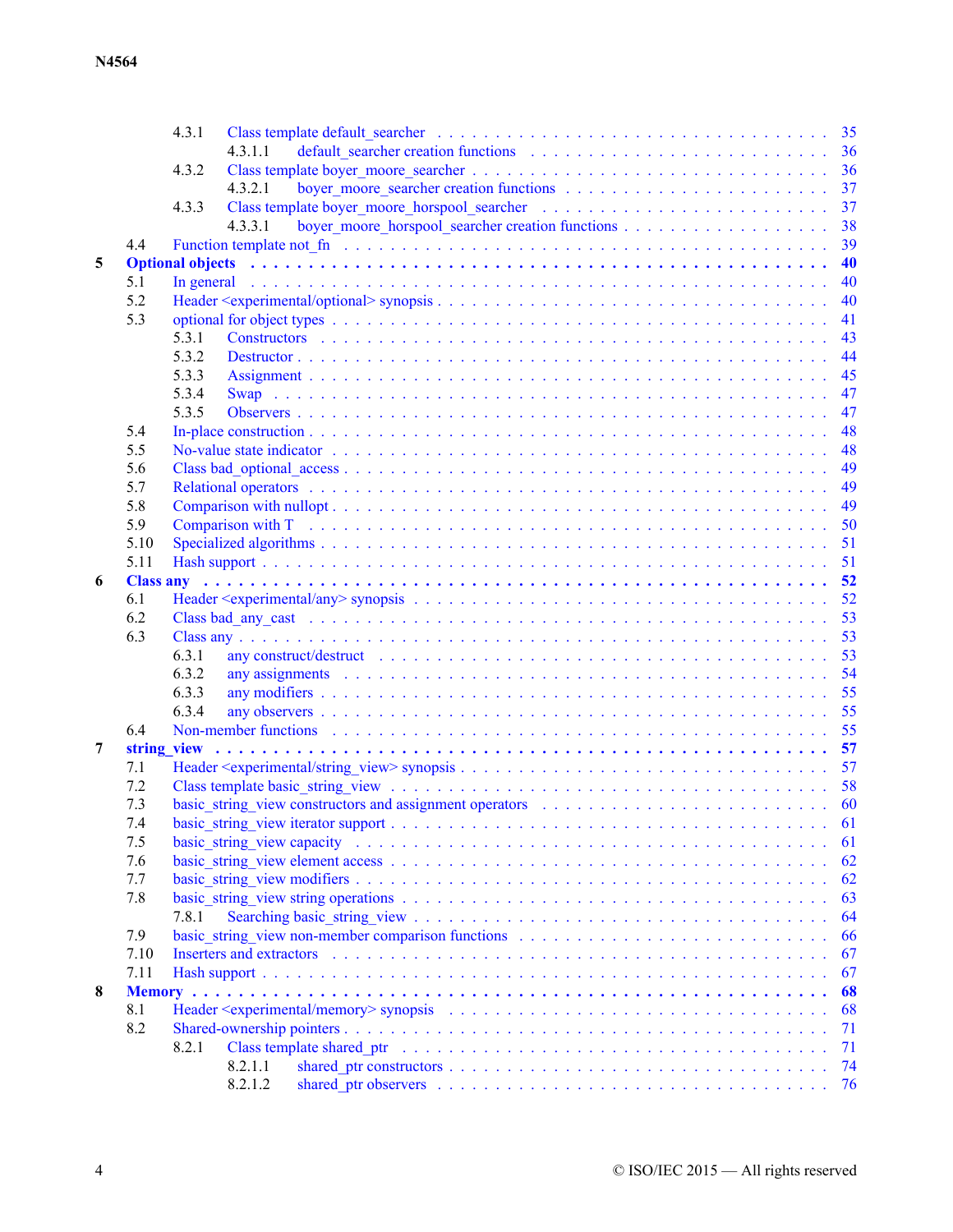|   |      |        | 8.2.1.3                                                                                                                                                                                                                                      |
|---|------|--------|----------------------------------------------------------------------------------------------------------------------------------------------------------------------------------------------------------------------------------------------|
|   |      | 8.2.2  |                                                                                                                                                                                                                                              |
|   |      |        | 8.2.2.1                                                                                                                                                                                                                                      |
|   | 8.3  |        |                                                                                                                                                                                                                                              |
|   | 8.4  |        |                                                                                                                                                                                                                                              |
|   | 8.5  |        |                                                                                                                                                                                                                                              |
|   |      | 8.5.1  |                                                                                                                                                                                                                                              |
|   |      | 8.5.2  |                                                                                                                                                                                                                                              |
|   |      | 8.5.3  | memory resource protected virtual member functions enters and such a set of the set of the set of the set of the set of the set of the set of the set of the set of the set of the set of the set of the set of the set of the               |
|   |      | 8.5.4  |                                                                                                                                                                                                                                              |
|   | 8.6  |        |                                                                                                                                                                                                                                              |
|   |      | 8.6.1  |                                                                                                                                                                                                                                              |
|   |      | 8.6.2  |                                                                                                                                                                                                                                              |
|   |      | 8.6.3  |                                                                                                                                                                                                                                              |
|   |      | 8.6.4  | polymorphic allocator equality respectively. The set of the set of the set of the set of the set of the set of the set of the set of the set of the set of the set of the set of the set of the set of the set of the set of t               |
|   | 8.7  |        |                                                                                                                                                                                                                                              |
|   |      | 8.7.1  |                                                                                                                                                                                                                                              |
|   |      | 8.7.2  |                                                                                                                                                                                                                                              |
|   |      | 8.7.3  |                                                                                                                                                                                                                                              |
|   | 8.8  |        |                                                                                                                                                                                                                                              |
|   | 8.9  |        |                                                                                                                                                                                                                                              |
|   |      | 8.9.1  | Classes synchronized_pool_resource and unsynchronized_pool_resource 87                                                                                                                                                                       |
|   |      | 8.9.2  |                                                                                                                                                                                                                                              |
|   |      | 8.9.3  |                                                                                                                                                                                                                                              |
|   |      | 8.9.4  |                                                                                                                                                                                                                                              |
|   | 8.10 |        |                                                                                                                                                                                                                                              |
|   |      | 8.10.1 |                                                                                                                                                                                                                                              |
|   |      | 8.10.2 |                                                                                                                                                                                                                                              |
|   |      | 8.10.3 |                                                                                                                                                                                                                                              |
|   | 8.11 |        |                                                                                                                                                                                                                                              |
|   |      | 8.11.1 |                                                                                                                                                                                                                                              |
|   |      | 8.11.2 |                                                                                                                                                                                                                                              |
|   |      | 8.11.3 |                                                                                                                                                                                                                                              |
|   |      | 8.11.4 |                                                                                                                                                                                                                                              |
|   |      | 8.11.5 |                                                                                                                                                                                                                                              |
|   |      | 8.11.6 |                                                                                                                                                                                                                                              |
|   |      | 8.11.7 |                                                                                                                                                                                                                                              |
|   |      |        |                                                                                                                                                                                                                                              |
|   |      | 8.11.9 | 96                                                                                                                                                                                                                                           |
|   |      |        | 97                                                                                                                                                                                                                                           |
|   | 8.12 |        | Non-owning pointers et al., and a series of the series of the series of the series of the series of the series of the series of the series of the series of the series of the series of the series of the series of the series<br>97         |
|   |      | 8.12.1 | 98                                                                                                                                                                                                                                           |
|   |      | 8.12.2 | 98                                                                                                                                                                                                                                           |
|   |      | 8.12.3 | 99                                                                                                                                                                                                                                           |
|   |      | 8.12.4 | 99                                                                                                                                                                                                                                           |
|   |      | 8.12.5 | 99                                                                                                                                                                                                                                           |
|   |      | 8.12.6 | observer ptr specialized algorithms experience in the service of the service of the service of the service of the service of the service of the service of the service of the service of the service of the service of the ser<br>100        |
|   |      | 8.12.7 | observer ptr hash support (a) contained a series of the series of the series of the series of the series of the series of the series of the series of the series of the series of the series of the series of the series of th<br><b>100</b> |
| 9 |      |        |                                                                                                                                                                                                                                              |
|   | 9.1  |        |                                                                                                                                                                                                                                              |
|   |      | 9.1.1  | Header synopsis                                                                                                                                                                                                                              |
|   |      | 9.1.2  |                                                                                                                                                                                                                                              |
|   |      |        |                                                                                                                                                                                                                                              |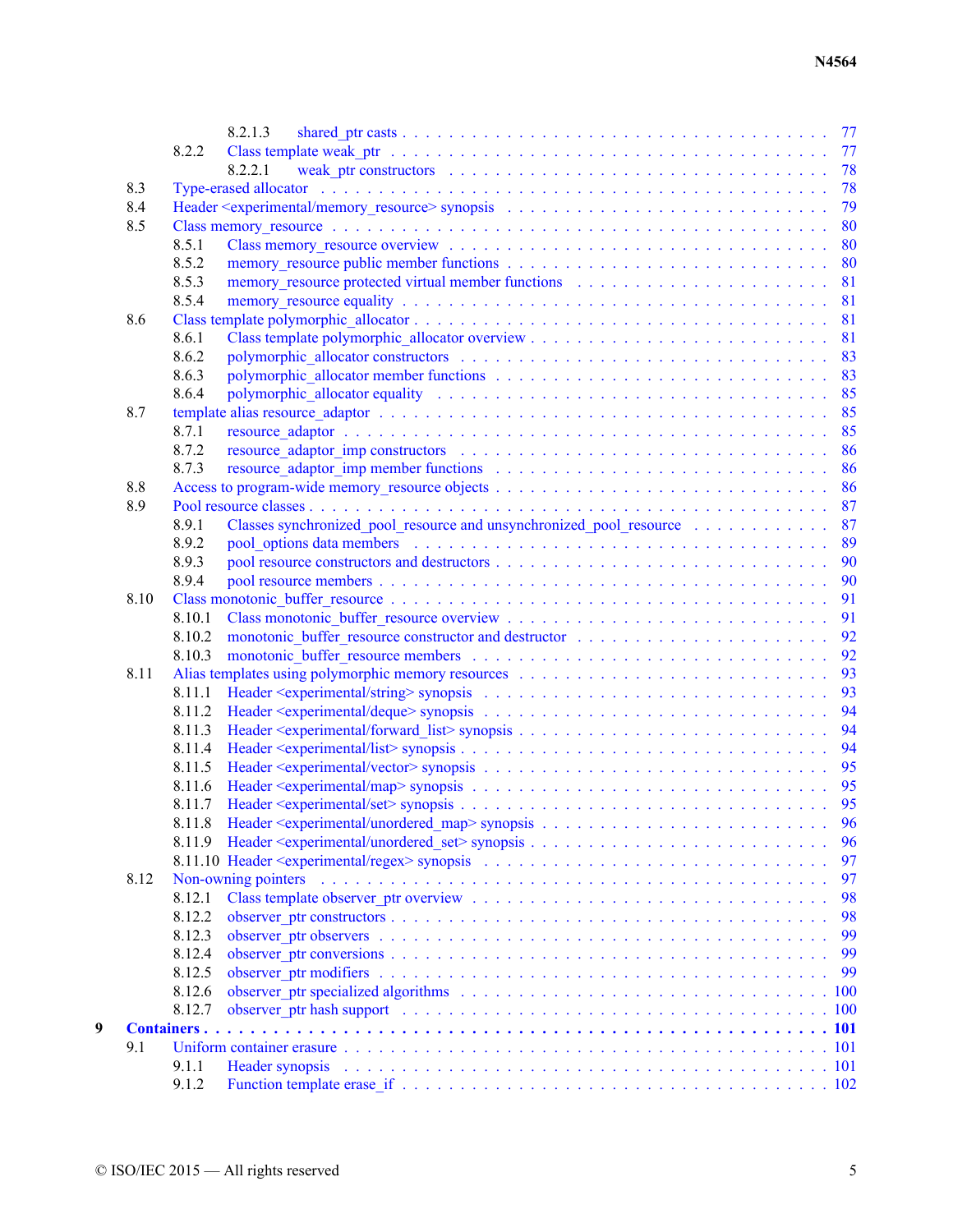|    |      | 9.1.3  | Function template erase enterprise on the context of the context of the context of the context of the context of the context of the context of the context of the context of the context of the context of the context of the  |  |
|----|------|--------|--------------------------------------------------------------------------------------------------------------------------------------------------------------------------------------------------------------------------------|--|
|    | 9.2  |        |                                                                                                                                                                                                                                |  |
|    |      | 9.2.1  |                                                                                                                                                                                                                                |  |
|    |      | 9.2.2  | Array creation functions et al., and are all the contract of the contract of the contract of the contract of the contract of the contract of the contract of the contract of the contract of the contract of the contract of t |  |
| 10 |      |        | Iterators library (and a series of the series of the series of the series of the series of the series of the series of the series of the series of the series of the series of the series of the series of the series of the s |  |
|    | 10.1 |        |                                                                                                                                                                                                                                |  |
|    | 10.2 |        |                                                                                                                                                                                                                                |  |
|    |      | 10.2.1 |                                                                                                                                                                                                                                |  |
|    |      | 10.2.2 |                                                                                                                                                                                                                                |  |
|    |      | 10.2.3 |                                                                                                                                                                                                                                |  |
| 11 |      |        |                                                                                                                                                                                                                                |  |
|    | 11.1 |        |                                                                                                                                                                                                                                |  |
|    | 112  |        |                                                                                                                                                                                                                                |  |
|    | 11.3 |        |                                                                                                                                                                                                                                |  |
| 12 |      |        |                                                                                                                                                                                                                                |  |
|    | 12.1 |        |                                                                                                                                                                                                                                |  |
|    | 12.2 |        |                                                                                                                                                                                                                                |  |
|    | 12.3 |        |                                                                                                                                                                                                                                |  |
|    | 12.4 |        |                                                                                                                                                                                                                                |  |
| 13 |      |        |                                                                                                                                                                                                                                |  |
|    | 13.1 |        |                                                                                                                                                                                                                                |  |
|    |      | 13.1.1 |                                                                                                                                                                                                                                |  |
|    |      | 13 1 2 |                                                                                                                                                                                                                                |  |
|    |      | 13.1.3 |                                                                                                                                                                                                                                |  |
|    | 13.2 |        |                                                                                                                                                                                                                                |  |
|    |      | 13.2.1 |                                                                                                                                                                                                                                |  |
|    |      | 1322   |                                                                                                                                                                                                                                |  |
|    |      |        |                                                                                                                                                                                                                                |  |
| 14 |      |        |                                                                                                                                                                                                                                |  |
|    | 14.1 |        |                                                                                                                                                                                                                                |  |
|    |      | 14.1.1 |                                                                                                                                                                                                                                |  |
|    |      | 14.1.2 |                                                                                                                                                                                                                                |  |
|    |      | 1413   |                                                                                                                                                                                                                                |  |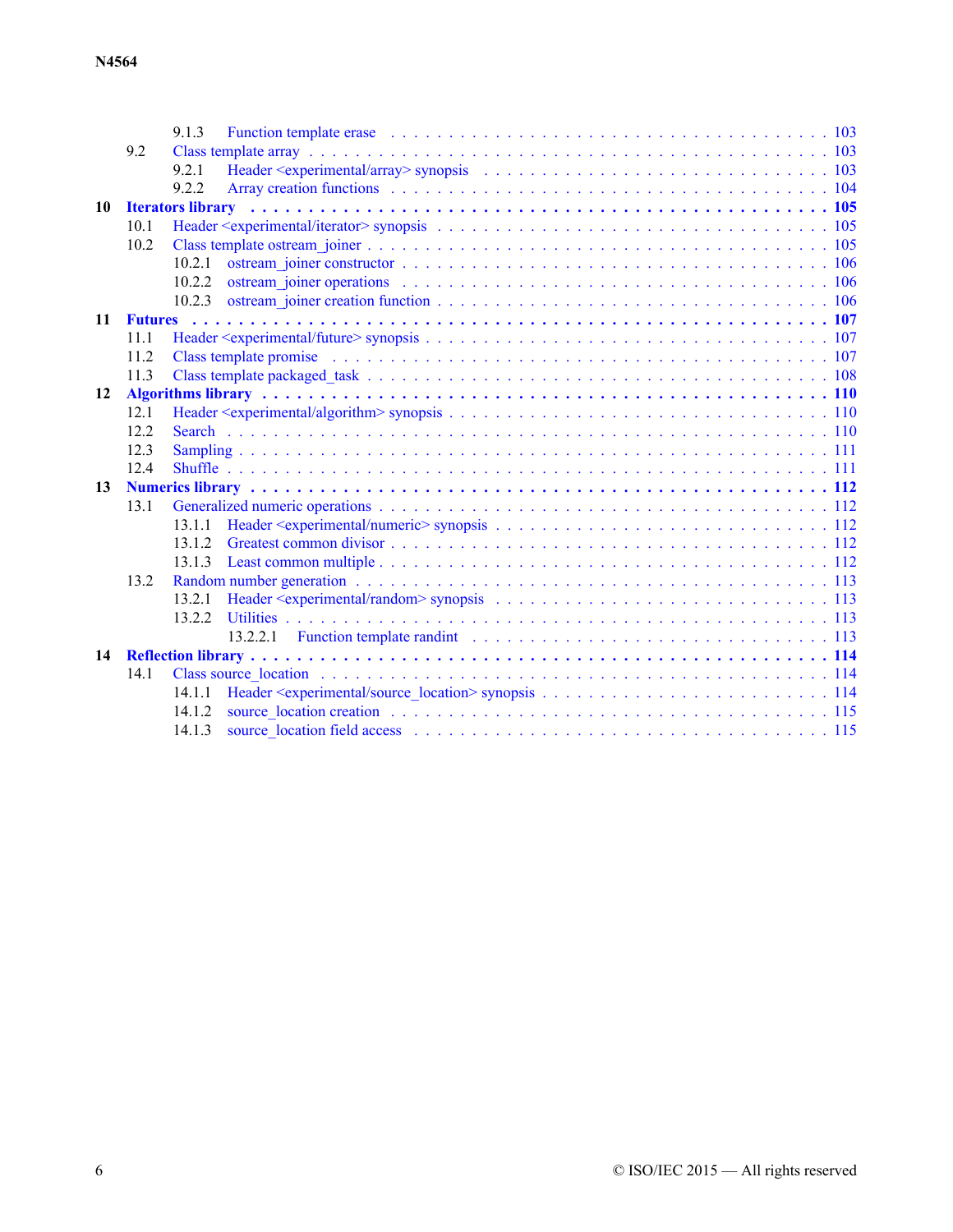# <span id="page-6-0"></span>**1 General [\[general\]](#page-6-0)**

- <span id="page-6-1"></span><sup>1</sup> This technical specification describes extensions to the C++ Standard Library [\(1.2\)](#page-6-2). These extensions are classes and functions that are likely to be used widely within a program and/or on the interface boundaries between libraries written by different organizations.
- <sup>2</sup> This technical specification is non-normative. Some of the library components in this technical specification may be considered for standardization in a future version of  $C++$ , but they are not currently part of any  $C++$  standard. Some of the components in this technical specification may never be standardized, and others may be standardized in a substantially changed form.
- <sup>3</sup> The goal of this technical specification is to build more widespread existing practice for an expanded C++ standard library. It gives advice on extensions to those vendors who wish to provide them.

## **1.2 Normative references [\[general.references\]](#page-6-2)**

- <span id="page-6-2"></span> $<sup>1</sup>$  The following referenced document is indispensable for the application of this document. For dated references, only the</sup> edition cited applies. For undated references, the latest edition of the referenced document (including any amendments) applies.
	- ISO/IEC 14882:2014, *Programming Languages C++*
- 2 ISO/IEC 14882:— is herein called the *C++ Standard*. References to clauses within the C++ Standard are written as "C++14 §3.2". The library described in ISO/IEC 14882:— clauses 17–30 is herein called the *C++ Standard Library*.
- <sup>3</sup> Unless otherwise specified, the whole of the C++ Standard's Library introduction (C++14 §17) is included into this Technical Specification by reference.

## **1.3 Namespaces, headers, and modifications to standard classes [\[general.namespaces\]](#page-6-3)**

- <span id="page-6-3"></span><sup>1</sup> Since the extensions described in this technical specification are experimental and not part of the C++ standard library, they should not be declared directly within namespace std. Unless otherwise specified, all components described in this technical specification either:
	- modify an existing interface in the C++ Standard Library in-place,
	- are declared in a namespace whose name appends :: experimental:: fundamentals v2 to a namespace defined in the C++ Standard Library, such as std or std::chrono, or
	- are declared in a subnamespace of a namespace described in the previous bullet, whose name is not the same as an existing subnamespace of namespace std.

[*Example:* This TS does not define std::experimental::fundamentals v2::chrono because the C++ Standard Library defines std::chrono. This TS does not define std::pmr::experimental::fundamentals v2 because the C++ Standard Library does not define std::pmr. - end example ]

<sup>2</sup> Each header described in this technical specification shall import the contents of std::experimental::fundamentals v2 into std::experimental as if by

```
namespace std {
 namespace experimental {
    inline namespace fundamentals v2 {}
```
## **N4564**

## **1.1 Scope [\[general.scope\]](#page-6-1)**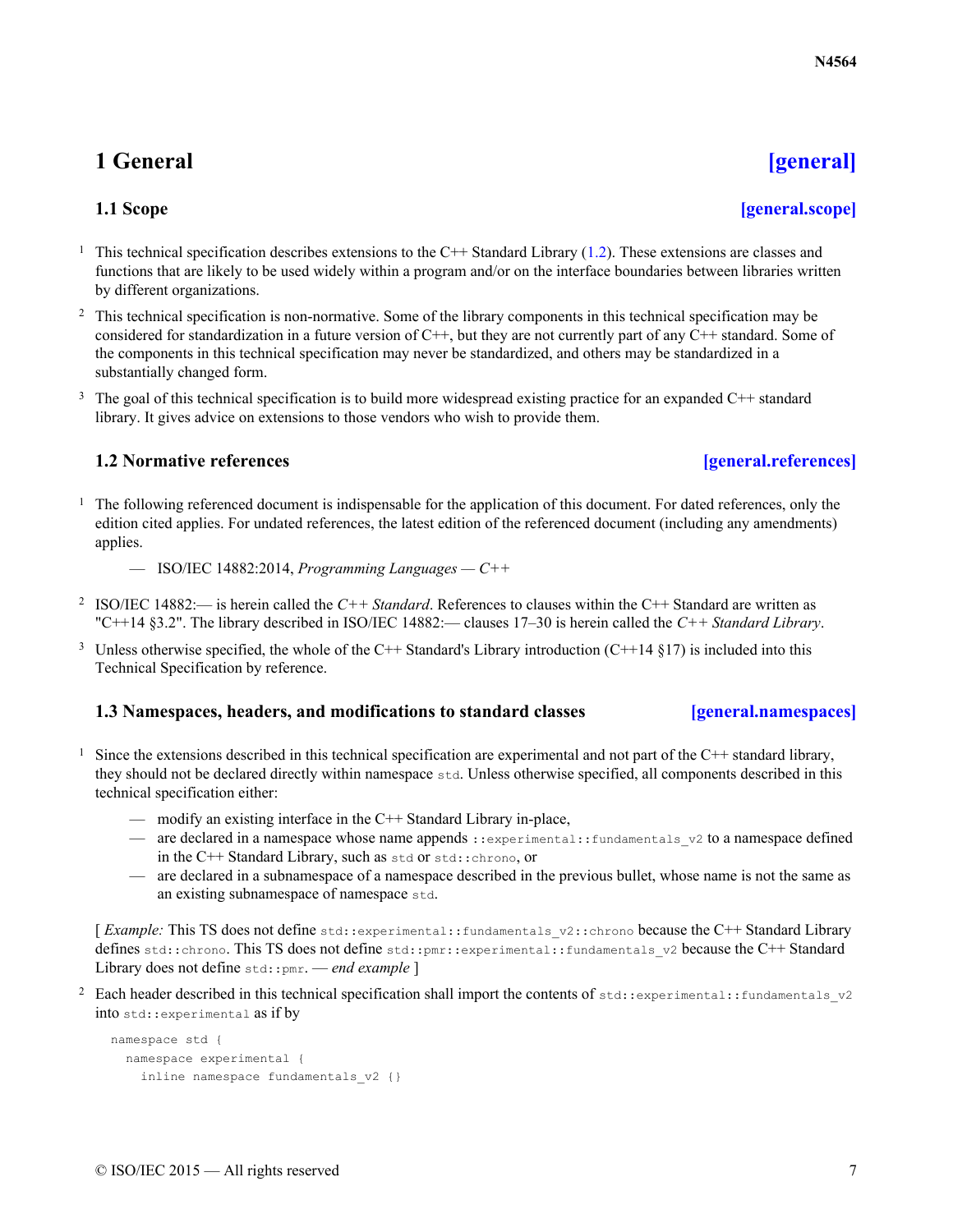```
}
}
```
- <sup>3</sup> This technical specification also describes some experimental modifications to existing interfaces in the C++ Standard Library. These modifications are described by quoting the affected parts of the standard and using underlining to represent added text and strike-through to represent deleted text.
- <sup>4</sup> Unless otherwise specified, references to other entities described in this technical specification are assumed to be qualified with  $\text{std}$ ::experimental::fundamentals  $v2$ ::, and references to entities described in the standard are assumed to be qualified with  $set:$ .
- <sup>5</sup> Extensions that are expected to eventually be added to an existing header  $\langle \text{me} \rangle$  are provided inside the  $\leq$ experimental/meow> header, which shall include the standard contents of  $\leq$ meow> as if by

#include <meow>

6 New headers are also provided in the  $\epsilon$ experimental/> directory, but without such an #include.

|                                                  | Table $1 - C$ + library headers                     |                                                   |
|--------------------------------------------------|-----------------------------------------------------|---------------------------------------------------|
| <experimental algorithm=""></experimental>       | <experimental map=""></experimental>                | <experimental string=""></experimental>           |
| <experimental any=""></experimental>             | <experimental memory=""></experimental>             | <experimental string="" view=""></experimental>   |
| <experimental array=""></experimental>           | <experimental memory="" resource=""></experimental> | <experimental error="" system=""></experimental>  |
| <experimental chrono=""></experimental>          | <experimental optional=""></experimental>           | <experimental tuple=""></experimental>            |
| <experimental deque=""></experimental>           | <experimental const="" propagate=""></experimental> | <experimental traits="" type=""></experimental>   |
| <experimental forward="" list=""></experimental> | <experimental random=""></experimental>             | <experimental map="" unordered=""></experimental> |
| <experimental functional=""></experimental>      | <experimental ratio=""></experimental>              | <experimental set="" unordered=""></experimental> |
| <experimental future=""></experimental>          | <experimental regex=""></experimental>              | <experimental utility=""></experimental>          |
| <experimental iterator=""></experimental>        | <experimental set=""></experimental>                | <experimental vector=""></experimental>           |
| <experimental list=""></experimental>            | <experimental location="" source=""></experimental> |                                                   |

## **1.4 Terms and definitions [\[general.defns\]](#page-7-0)**

<span id="page-7-2"></span><span id="page-7-0"></span><sup>1</sup> For the purposes of this document, the terms and definitions given in the C++ Standard and the following apply.

## **direct-non-list-initialization**

A direct-initialization that is not list-initialization.

## **1.5 Future plans (Informative) [\[general.plans\]](#page-7-1)**

- <span id="page-7-1"></span><sup>1</sup> This section describes tentative plans for future versions of this technical specification and plans for moving content into future versions of the C++ Standard.
- $2\text{ The C++ committee intends to release a new version of this technical specification approximately every year, containing }$ the library extensions we hope to add to a near-future version of the C++ Standard. Future versions will define their contents in std::experimental::fundamentals v3, std::experimental::fundamentals v4, etc., with the most recent implemented version inlined into std::experimental.
- <sup>3</sup> When an extension defined in this or a future version of this technical specification represents enough existing practice, it will be moved into the next version of the C++ Standard by removing the experimental::fundamentals\_v*N* segment of its namespace and by removing the experimental/ prefix from its header's path.

# 8 © ISO/IEC 2015 — All rights reserved

**1.4.1 [\[general.defns.direct-non-list-init\]](#page-7-2)**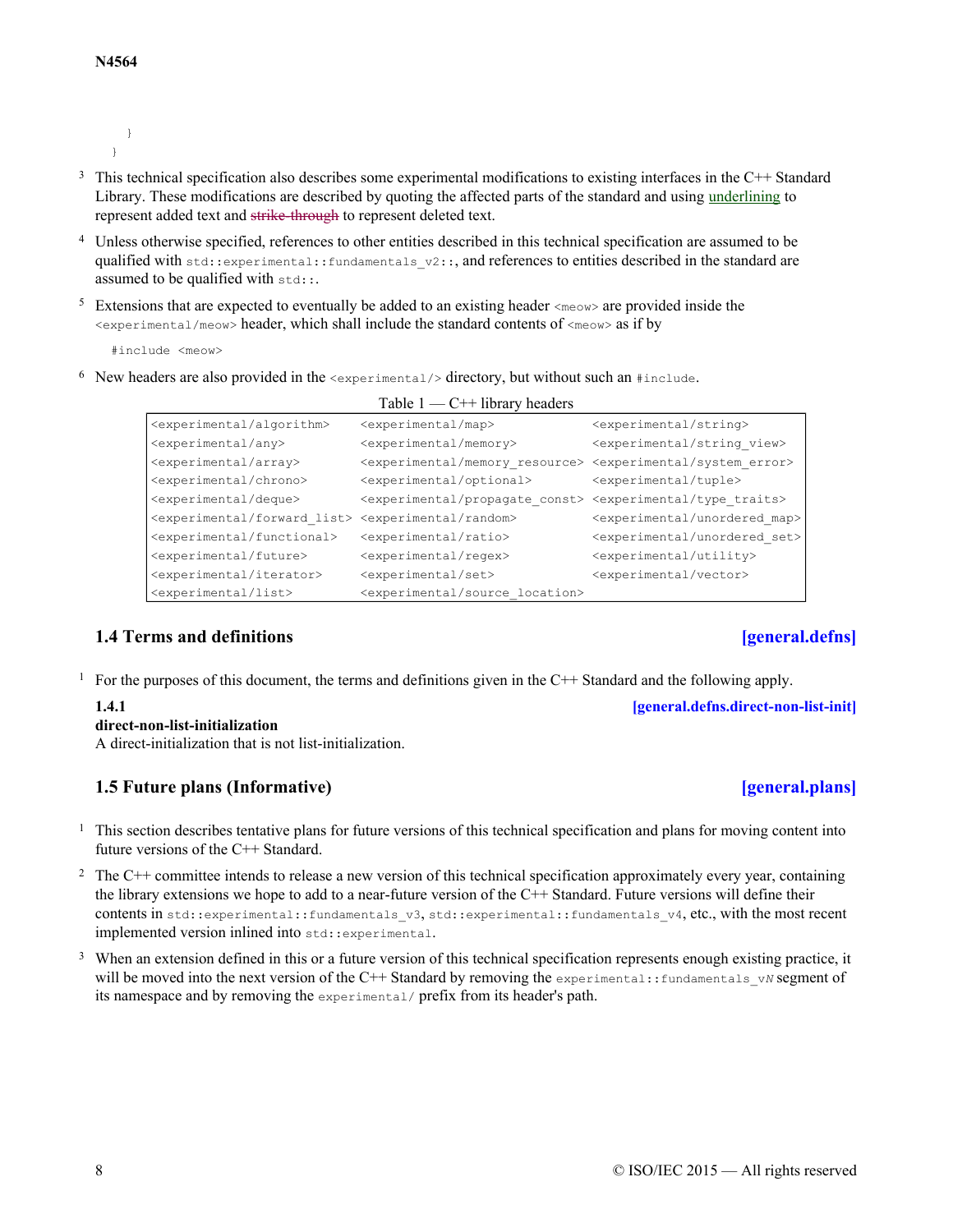## **1.6 Feature-testing recommendations (Informative) [\[general.feature.test\]](#page-8-0)**

- <span id="page-8-0"></span><sup>1</sup> For the sake of improved portability between partial implementations of various C++ standards, WG21 (the ISO technical committee for the C++ programming language) recommends that implementers and programmers follow the guidelines in this section concerning feature-test macros. [ *Note:* [WG21's SD-6](http://isocpp.org/std/standing-documents/sd-6-sg10-feature-test-recommendations) makes similar recommendations for the C++ Standard itself. — *end note* ]
- <sup>2</sup> Implementers who provide a new standard feature should define a macro with the recommended name, in the same circumstances under which the feature is available (for example, taking into account relevant command-line options), to indicate the presence of support for that feature. Implementers should define that macro with the value specified in the most recent version of this technical specification that they have implemented. The recommended macro name is " cpp\_lib\_experimental " followed by the string in the "Macro Name Suffix" column.
- <sup>3</sup> Programmers who wish to determine whether a feature is available in an implementation should base that determination on the presence of the header (determined with  $\parallel$  has include (<header/name>)) and the state of the macro with the recommended name. (The absence of a tested feature may result in a program with decreased functionality, or the relevant functionality may be provided in a different way. A program that strictly depends on support for a feature can just try to use the feature unconditionally; presumably, on an implementation lacking necessary support, translation will fail.)

| Doc. No.        | <b>Title</b>                                                                          | Primary<br><b>Section</b> | <b>Macro Name Suffix</b>      | <b>Value</b> | Header                                               |
|-----------------|---------------------------------------------------------------------------------------|---------------------------|-------------------------------|--------------|------------------------------------------------------|
| N3915           | apply() call a<br>function with<br>arguments from a<br>tuple                          | 3.2.2                     | apply                         | 201402       | <experimental tuple=""></experimental>               |
| N3932           | Variable Templates<br>For Type Traits                                                 | 3.3.1                     | type_trait_variable_templates | 201402       | <experimental traits="" type=""></experimental>      |
| N3866           | Invocation type traits $3.3.2$                                                        |                           | invocation type               | 201406       | <experimental traits="" type=""></experimental>      |
| P0013R1         | Logical Operator<br><b>Type Traits</b>                                                | 3.3.3                     | logical traits                | 201511       | <experimental traits="" type=""></experimental>      |
| N4502           | The C++ Detection<br>Idiom                                                            | 3.3.4                     | detect                        | 201505       | <experimental traits="" type=""></experimental>      |
| N4388           | A Proposal to Add a<br>Const-Propagating<br>Wrapper to the<br><b>Standard Library</b> | 3.7                       | propagate const               | 201505       | <experimental const="" propagate=""></experimental>  |
| N3916           | Type-erased<br>allocator for<br>std::function                                         | 4.2                       | function erased allocator     | 201406       | <experimental functional=""></experimental>          |
| N3905           | Extending<br>std::search to use<br><b>Additional Searching</b><br>Algorithms          | 4.3                       | boyer moore searching         | 201411       | <experimental functional=""></experimental>          |
| N4076           | A proposal to add a<br>generalized callable<br>negator                                | 4.4                       | not fn                        |              | 201406   <experimental functional=""></experimental> |
| N3672,<br>N3793 | A utility class to<br>represent optional<br>objects                                   | 5                         | optional                      | 201411       | <experimental optional=""></experimental>            |
| N3804           | Any Library<br>Proposal                                                               | 6                         | any                           | 201411       | <experimental any=""></experimental>                 |

Table 2 — Significant features in this technical specification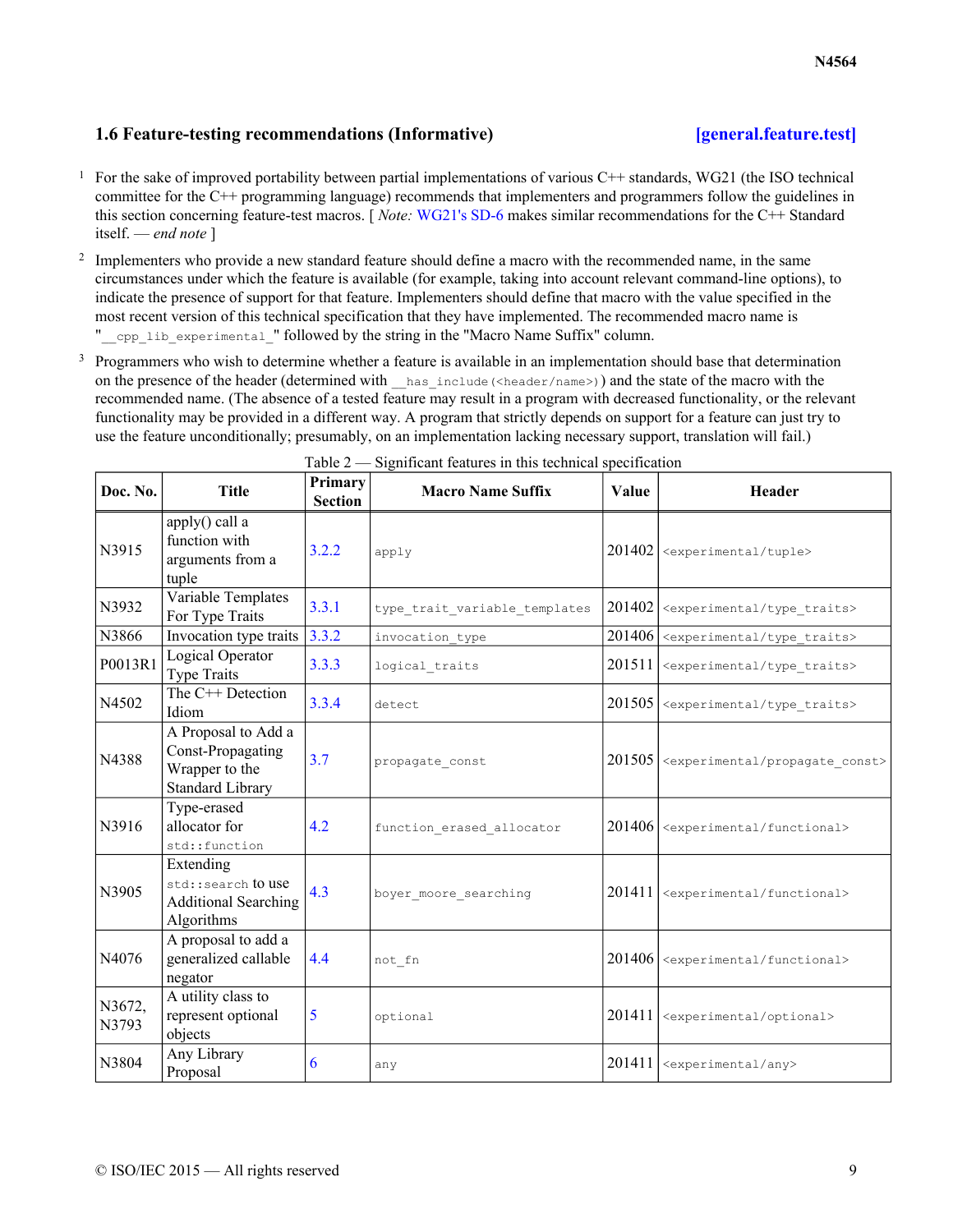| Doc. No.                                           | <b>Title</b>                                                                    | Primary<br><b>Section</b> | <b>Macro Name Suffix</b>                                         | Value  | Header                                                    |
|----------------------------------------------------|---------------------------------------------------------------------------------|---------------------------|------------------------------------------------------------------|--------|-----------------------------------------------------------|
| N3921                                              | string view: a non-<br>owning reference to<br>$\tau$<br>string view<br>a string |                           |                                                                  |        | 201411   <experimental string_view=""></experimental>     |
| N3920                                              | Extending shared ptr<br>to Support Arrays                                       | 8.2                       | shared ptr arrays                                                |        | $201406$ <experimental memory=""></experimental>          |
| N3916                                              | Polymorphic<br><b>Memory Resources</b>                                          | 8.4                       | memory resources                                                 | 201402 | <experimental memory="" resource=""></experimental>       |
| N4282                                              | The World's<br>Dumbest Smart<br>Pointer                                         | 8.12<br>observer ptr      |                                                                  | 201411 | <experimental memory=""></experimental>                   |
| N4273                                              | <b>Uniform Container</b><br>Erasure                                             | 9.1<br>erase if           |                                                                  | 201411 | <experimental vector=""></experimental>                   |
| N4391                                              | make_array                                                                      | 9.2.2                     | make array                                                       |        | $201505$ <experimental array=""></experimental>           |
| N4257                                              | Delimited iterators                                                             | 10.2                      | ostream joiner                                                   | 201411 | <experimental iterator=""></experimental>                 |
| N3916                                              | Type-erased<br>allocator for<br>std::promise                                    |                           | promise erased allocator                                         |        | 201406   <experimental future=""></experimental>          |
| N3916                                              | Type-erased<br>allocator for<br>std::packaged task                              |                           | packaged_task_erased_allocator $ 201406 $ < experimental/future> |        |                                                           |
| N3925                                              | A sample Proposal                                                               | 12.3                      | sample                                                           | 201402 | <experimental algorithm=""></experimental>                |
| N4061                                              | <b>Greatest Common</b><br>Divisor and Least<br>Common Multiple                  | 13.1.2,<br>13.1.3         | gcd lcm                                                          | 201411 | <experimental numeric=""></experimental>                  |
| N4531                                              | std::rand<br>replacement                                                        | 13.2.2.1                  | randint                                                          | 201511 | <experimental random=""></experimental>                   |
| Source-Code<br>N4519<br><b>Information Capture</b> |                                                                                 | 14.1                      | source location                                                  |        | 201505   <experimental source_location=""></experimental> |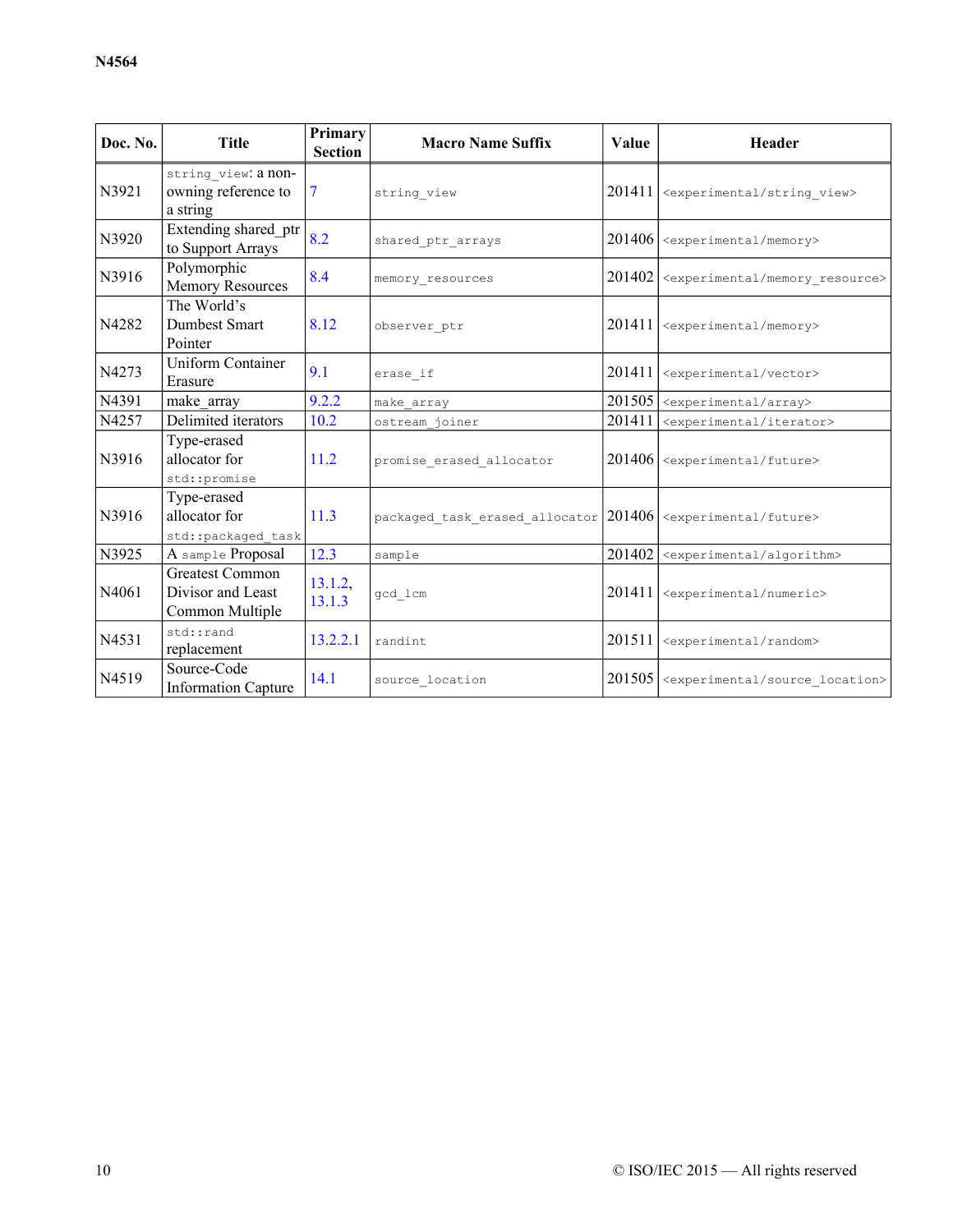# <span id="page-10-0"></span>**2 Modifications to the C++ Standard Library [\[mods\]](#page-10-0)**

1 Implementations that conform to this technical specification shall behave as if the modifications contained in this section are made to the C++ Standard.

## **2.1 Uses-allocator construction [\[mods.allocator.uses\]](#page-10-1)**

<span id="page-10-1"></span><sup>1</sup> The following changes to the uses\_allocator trait and to the description of uses-allocator construction allow a memory resource pointer act as an allocator in many circumstances. [*Note:* Existing programs that use standard allocators would be unaffected by this change. — *end note* ]

## **20.7.7 uses\_allocator [allocator.uses]**

### **20.7.7.1 uses\_allocator trait [allocator.uses.trait]**

template <class T, class Alloc> struct uses allocator;

Remarks: Automatically detects whether T has a nested allocator type that is convertible from Alloc. Meets the BinaryTypeTrait requirements  $(C+14 \text{ §}20.10.1)$ . The implementation shall provide a definition that is derived from true type if a type  $\tau$ : allocator type exists and either is convertible v<Alloc, T::allocator type> != false <u>OTT::allocator type is an alias for</u> std::experimental::erased\_type  $(3.1.2)$  $(3.1.2)$ , otherwise it shall be derived from false\_type. A program may specialize this template to derive from true type for a user-defined type  $\tau$  that does not have a nested allocator type but nonetheless can be constructed with an allocator where either:

- the first argument of a constructor has type allocator  $\Delta r$  arg  $\pm$  and the second argument has type Alloc or
- the last argument of a constructor has type Alloc.

### **20.7.7.2 uses-allocator construction [allocator.uses.construction]**

*Uses-allocator construction* with allocator  $\triangle$ lloc refers to the construction of an object  $\triangle$ bj of type  $\tau$ , using constructor arguments v1, v2, ..., vN of types v1, v2, ..., vN, respectively, and an allocator alloc of type Alloc, where Alloc either (1) meets the requirements of an allocator  $(C+14 \text{ §}17.6.3.5)$ , or (2) is a pointer type convertible to std::experimental::pmr::memory\_resource\*  $(8.5)$  $(8.5)$  $(8.5)$ , according to the following rules: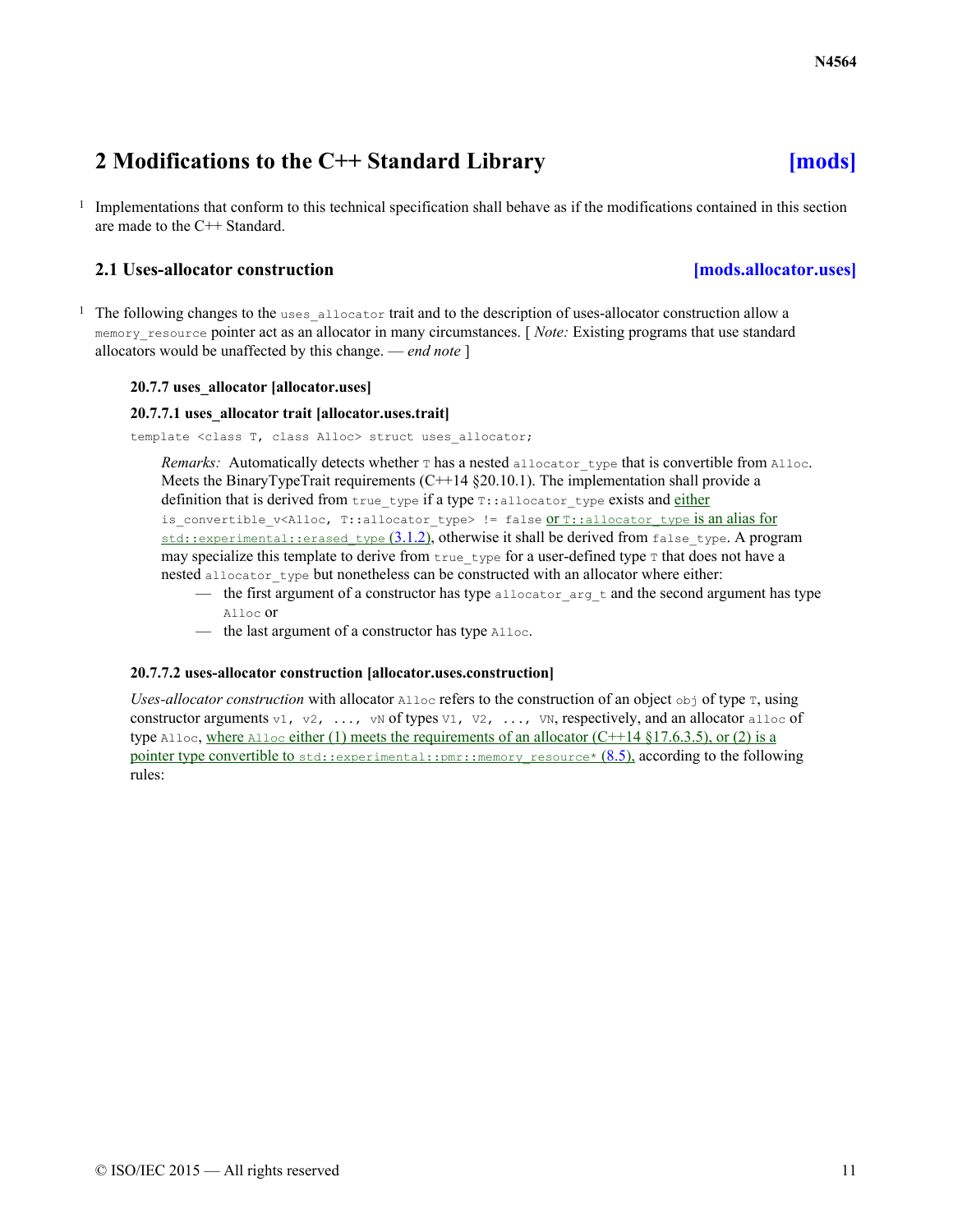# <span id="page-11-0"></span>**3 General utilities library [\[utilities\]](#page-11-0)**

## <span id="page-11-1"></span>**3.1 Utility components [\[utility\]](#page-11-1)**

## <span id="page-11-2"></span>**3.1.1 Header <experimental/utility> synopsis [\[utility.synop\]](#page-11-2)**

```
#include <utility>
```

```
namespace std {
namespace experimental {
inline namespace fundamentals_v2 {
```

```
// 3.1.2, Class erased_type
 struct erased type { };
} // namespace fundamentals_v2
} // namespace experimental
} // namespace std
```
## **3.1.2 Class erased\_type [\[utility.erased.type\]](#page-11-3)**

```
1 struct erased type { };
```
<sup>2</sup> The erased type struct is an empty struct that serves as a placeholder for a type  $\tau$  in situations where the actual type T is determined at runtime. For example, the nested type, allocator type, is an alias for erased type in classes that use *type-erased allocators* (see [8.3](#page-77-1)).

## <span id="page-11-4"></span>**3.2 Tuples [\[tuple\]](#page-11-4)**

## <span id="page-11-5"></span>**3.2.1 Header <experimental/tuple> synopsis [\[header.tuple.synop\]](#page-11-5)**

```
#include <tuple>
namespace std {
namespace experimental {
inline namespace fundamentals_v2 {
  // See C++14 §20.4.2.5, tuple helper classes
 template <class T> constexpr size_t tuple_size_v
    = tuple_size<T>::value;
  // 3.2.2, Calling a function with a tuple of arguments
  template <class F, class Tuple>
  constexpr decltype(auto) apply(F&& f, Tuple&& t);
} // namespace fundamentals_v2
} // namespace experimental
} // namespace std
```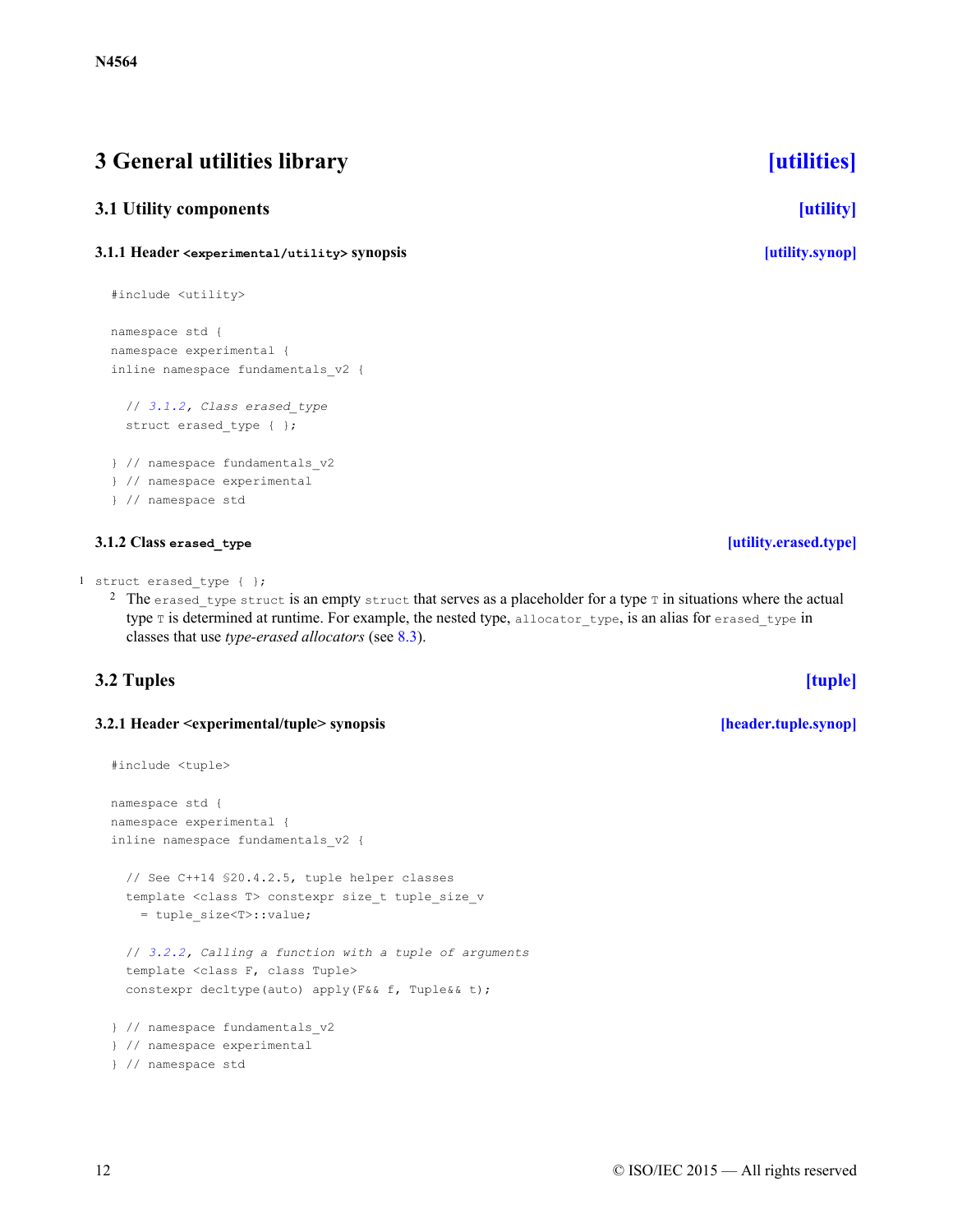## $\oslash$  ISO/IEC 2015 — All rights reserved 13

### **3.2.2 Calling a function with a tuple of arguments [\[tuple.apply\]](#page-12-0)**

```
1 template <class F, class Tuple>
     constexpr decltype(auto) apply(F&& f, Tuple&& t);
```
<sup>2</sup> *Effects:* Given the exposition only function

```
template <class F, class Tuple, size t... I>
constexpr decltype(auto) apply_impl( // exposition only
   F&& f, Tuple&& t, index sequence<I...>) {
  return INVOKE(std::forward<F>(f), std::get<I>(std::forward<Tuple>(t))...);
}
```
### Equivalent to

```
return apply impl(std::forward<F>(f), std::forward<Tuple>(t),
   make index sequence<tuple size v<decay t<Tuple>>>{});
```
## <span id="page-12-1"></span>**3.3 Metaprogramming and type traits [\[meta\]](#page-12-1)**

### <span id="page-12-2"></span>**3.3.1 Header <experimental/type\_traits> synopsis [\[meta.type.synop\]](#page-12-2)**

```
#include <type_traits>
namespace std {
namespace experimental {
inline namespace fundamentals_v2 {
  // See C++14 §20.10.4.1, primary type categories
  template <class T> constexpr bool is void v
   = is_void<T>::value;
  template <class T> constexpr bool is null pointer v
    = is_null_pointer<T>::value;
  template <class T> constexpr bool is integral v
    = is_integral<T>::value;
  template <class T> constexpr bool is floating point v
    = is_floating_point<T>::value;
  template <class T> constexpr bool is_array_v
    = is_array<T>::value;
  template <class T> constexpr bool is pointer v
   = is_pointer<T>::value;
  template <class T> constexpr bool is lvalue reference v
    = is_lvalue_reference<T>::value;
  template <class T> constexpr bool is rvalue reference v
    = is_rvalue_reference<T>::value;
  template <class T> constexpr bool is member_object_pointer_v
    = is_member_object_pointer<T>::value;
  template <class T> constexpr bool is member function pointer v
    = is_member_function_pointer<T>::value;
  template <class T> constexpr bool is enum v
    = is_enum<T>::value;
  template <class T> constexpr bool is union v
    = is_union<T>::value;
  template <class T> constexpr bool is class v
```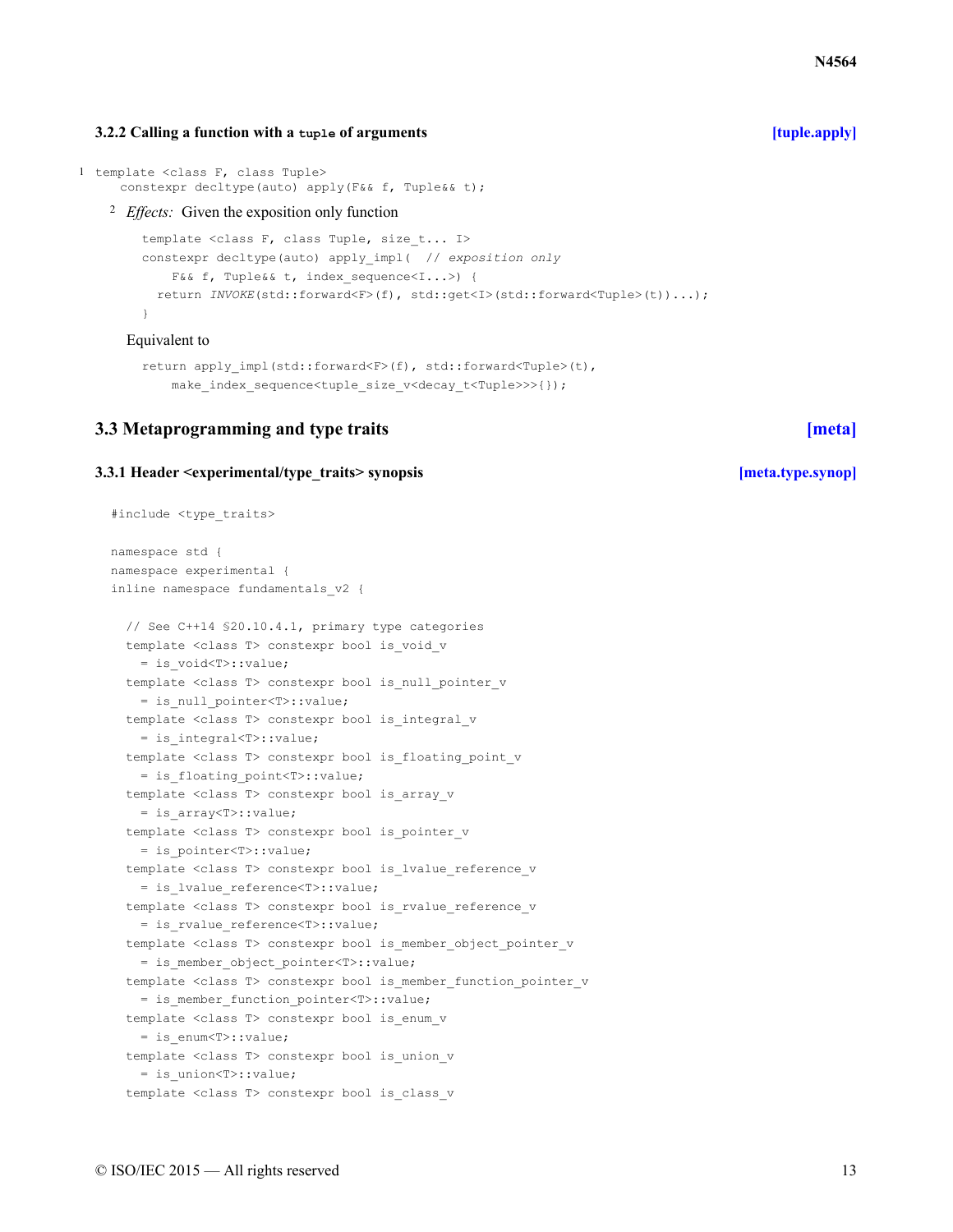```
= is_class<T>::value;
template <class T> constexpr bool is function v
  = is_function<T>::value;
// See C++14 §20.10.4.2, composite type categories
template <class T> constexpr bool is reference v
  = is_reference<T>::value;
template <class T> constexpr bool is arithmetic v
  = is_arithmetic<T>::value;
template <class T> constexpr bool is fundamental v
  = is_fundamental<T>::value;
template <class T> constexpr bool is object v
  = is_object<T>::value;
template <class T> constexpr bool is_scalar_v
  = is_scalar<T>::value;
template <class T> constexpr bool is compound v
  = is compound<T>::value;
template <class T> constexpr bool is member pointer v
  = is member pointer<T>::value;
// See C++14 §20.10.4.3, type properties
template <class T> constexpr bool is const v
  = is_const<T>::value;
template <class T> constexpr bool is volatile v
  = is_volatile<T>::value;
template <class T> constexpr bool is trivial v
  = is_trivial<T>::value;
template <class T> constexpr bool is trivially copyable v
 = is_trivially_copyable<T>::value;
template <class T> constexpr bool is standard layout v
  = is_standard_layout<T>::value;
template <class T> constexpr bool is pod v
  = is_pod<T>::value;
template <class T> constexpr bool is_literal_type_v
  = is_literal_type<T>::value;
template <class T> constexpr bool is_empty_v
  = is_empty<T>::value;
template <class T> constexpr bool is polymorphic v
  = is_polymorphic<T>::value;
template <class T> constexpr bool is abstract v
  = is_abstract<T>::value;
template <class T> constexpr bool is final v
 = is_final<T>::value;
template <class T> constexpr bool is signed v
  = is_signed<T>::value;
template <class T> constexpr bool is unsigned v
  = is_unsigned<T>::value;
template <class T, class... Args> constexpr bool is constructible v
  = is_constructible<T, Args...>::value;
template <class T> constexpr bool is default_constructible_v
  = is_default_constructible<T>::value;
template <class T> constexpr bool is copy constructible v
```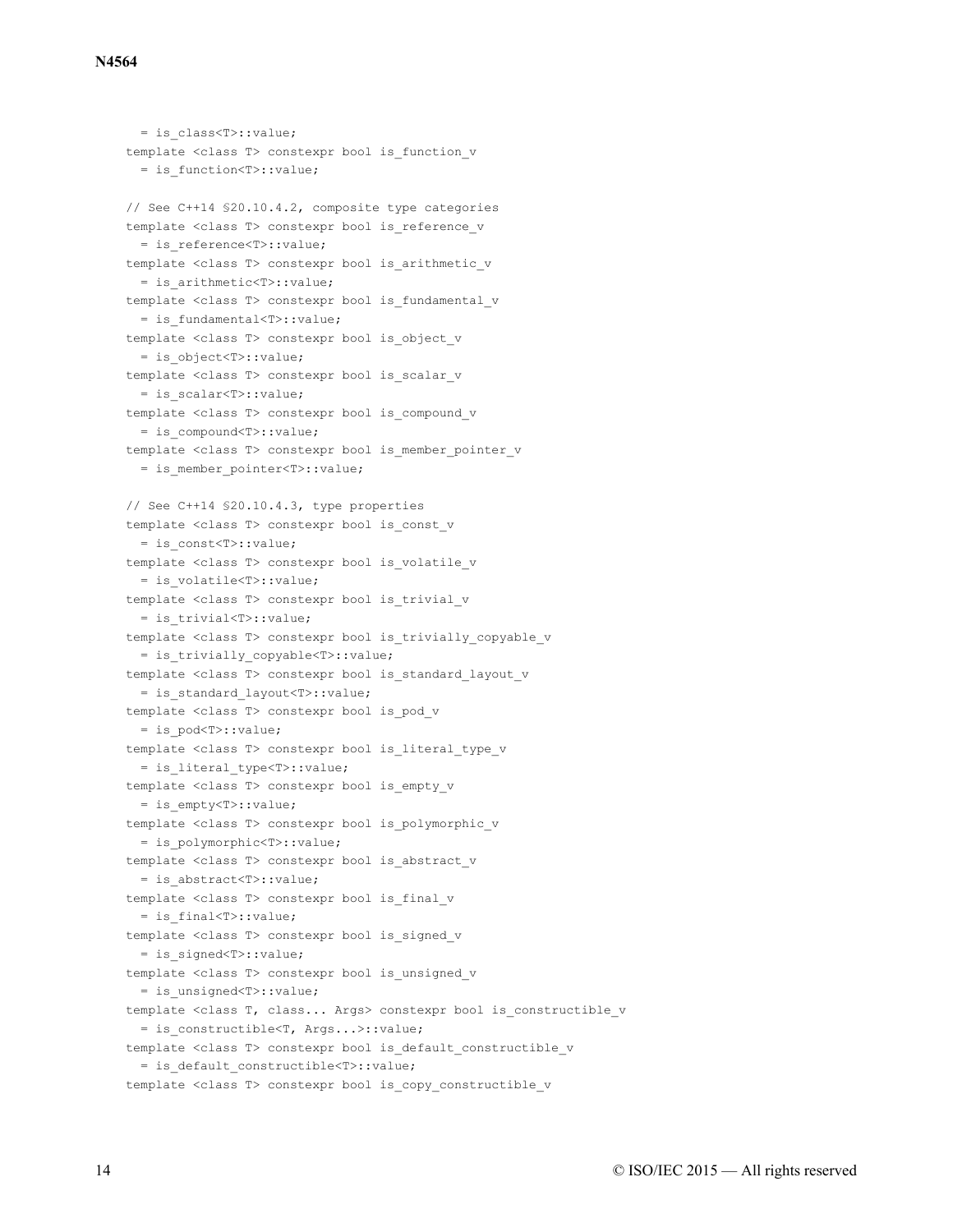```
= is copy constructible<T>::value;
template <class T> constexpr bool is move constructible v
 = is_move_constructible<T>::value;
template <class T, class U> constexpr bool is assignable v
 = is_assignable<T, U>::value;
template <class T> constexpr bool is copy assignable v
 = is copy assignable<T>::value;
template <class T> constexpr bool is move assignable v
  = is move assignable<T>::value;
template <class T> constexpr bool is destructible v
 = is_destructible<T>::value;
template <class T, class... Args> constexpr bool is trivially constructible v
 = is_trivially_constructible<T, Args...>::value;
template <class T> constexpr bool is_trivially_default_constructible_v
  = is trivially default constructible<T>::value;
template <class T> constexpr bool is trivially copy constructible v
 = is trivially copy constructible<T>::value;
template <class T> constexpr bool is trivially move constructible v
  = is trivially move constructible<T>::value;
template <class T, class U> constexpr bool is trivially assignable v
 = is_trivially_assignable<T, U>::value;
template <class T> constexpr bool is trivially_copy_assignable_v
  = is trivially copy assignable<T>::value;
template <class T> constexpr bool is trivially move assignable v
 = is_trivially_move_assignable<T>::value;
template <class T> constexpr bool is trivially destructible v
 = is_trivially_destructible<T>::value;
template <class T, class... Args> constexpr bool is nothrow constructible v
 = is_nothrow_constructible<T, Args...>::value;
template <class T> constexpr bool is nothrow default constructible v
 = is nothrow default constructible<T>::value;
template <class T> constexpr bool is_nothrow_copy_constructible_v
 = is nothrow copy constructible<T>::value;
template <class T> constexpr bool is nothrow move constructible v
 = is nothrow move constructible<T>::value;
template <class T, class U> constexpr bool is nothrow assignable v
  = is nothrow assignable<T, U>::value;
template <class T> constexpr bool is nothrow copy assignable v
 = is nothrow copy assignable<T>::value;
template <class T> constexpr bool is nothrow move assignable v
 = is_nothrow_move_assignable<T>::value;
template <class T> constexpr bool is nothrow destructible v
 = is_nothrow_destructible<T>::value;
template <class T> constexpr bool has virtual destructor v
 = has_virtual_destructor<T>::value;
// See C++14 §20.10.5, type property queries
template <class T> constexpr size t alignment of v
 = alignment_of<T>::value;
template <class T> constexpr size t rank v
 = rank<T>::value;
template <class T, unsigned I = 0 constexpr size t extent v
```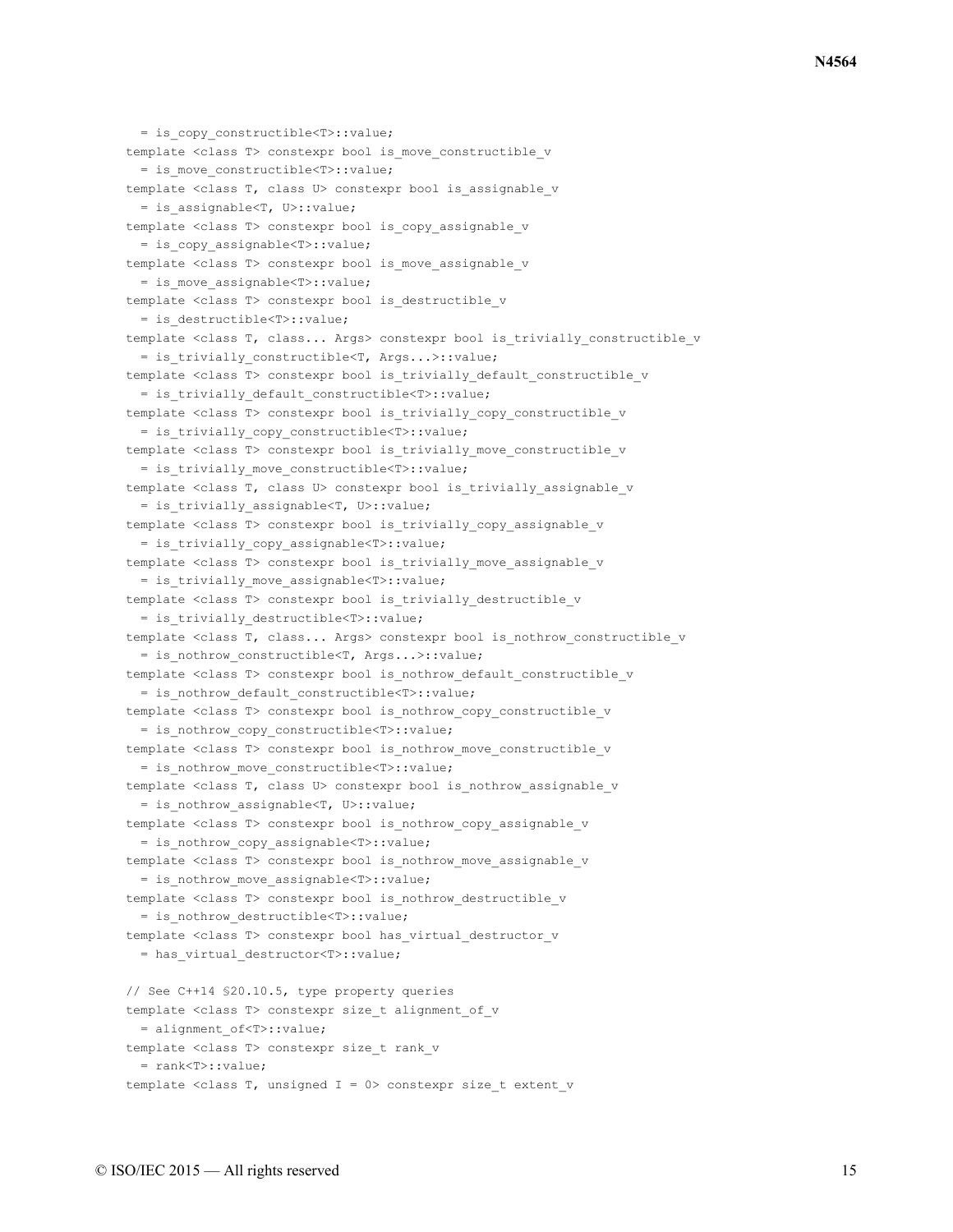```
= extent<T, I>::value;
// See C++14 §20.10.6, type relations
template <class T, class U> constexpr bool is same v
  = is_same<T, U>::value;
template <class Base, class Derived> constexpr bool is base of v
  = is_base_of<Base, Derived>::value;
template <class From, class To> constexpr bool is convertible v
  = is_convertible<From, To>::value;
// 3.3.2, Other type transformations
template <class> class invocation_type; // not defined
template <class F, class... ArgTypes> class invocation type<F(ArgTypes...)>;
template <class> class raw_invocation_type; // not defined
template <class F, class... ArgTypes> class raw invocation type<F(ArgTypes...)>;
template <class T>
 using invocation type t = typename invocation type\forallr\Rightarrow: type;
template <class T>
 using raw_invocation_type_t = typename raw_invocation_type<T>::type;
// 3.3.3, Logical operator traits
template<class... B> struct conjunction;
template<class... B> constexpr bool conjunction_v = conjunction<B...>::value;
template<class... B> struct disjunction;
template<class... B> constexpr bool disjunction_v = disjunction<B...>::value;
template<class B> struct negation;
template<class B> constexpr bool negation_v = negation<B>::value;
// 3.3.4, Detection idiom
template <class...> using void_t = void;
struct nonesuch {
 nonesuch() = delete;
 ~nonesuch() = delete;
 nonesuch(nonesuch const&) = delete;
 void operator=(nonesuch const&) = delete;
};
template <template<class...> class Op, class... Args>
 using is_detected = see below;
template <template<class...> class Op, class... Args>
  constexpr bool is detected v = is detected<Op, Args...>::value;
template <template<class...> class Op, class... Args>
 using detected_t = see below;
template <class Default, template<class...> class Op, class... Args>
  using detected_or = see below;
template <class Default, template<class...> class Op, class... Args>
 using detected or t = typename detected or<Default, Op, Args...>::type;
template <class Expected, template<class...> class Op, class... Args>
 using is detected exact = is same<Expected, detected t<Op, Args...>>;
```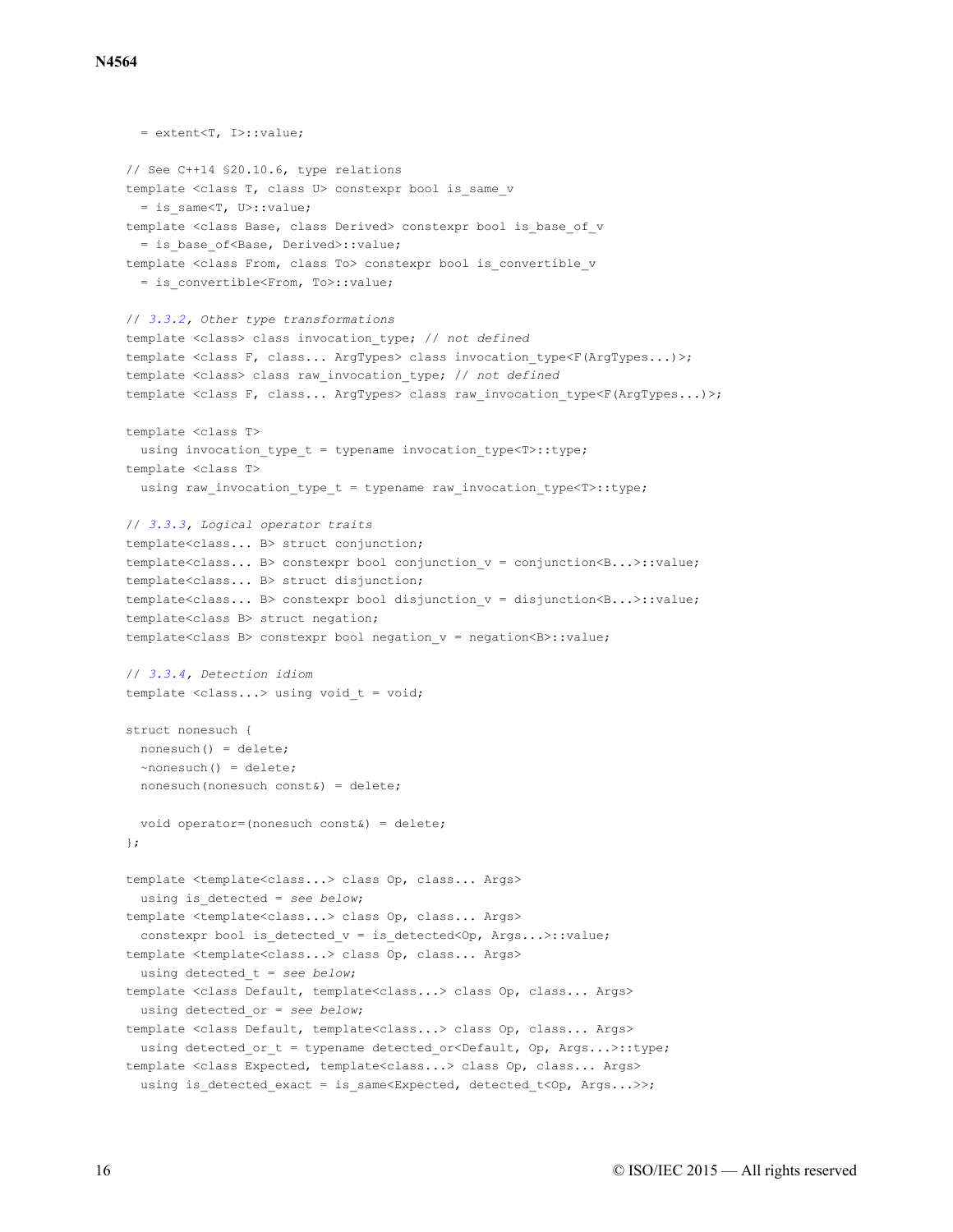```
template <class Expected, template<class...> class Op, class... Args>
   constexpr bool is detected exact v
     = is detected exact<Expected, Op, Args...>::value;
 template <class To, template<class...> class Op, class... Args>
   using is detected convertible = is convertible<detected t<Op, Args...>, To>;
 template <class To, template<class...> class Op, class... Args>
   constexpr bool is detected convertible v
      = is detected convertible<To, Op, Args...>::value;
} // namespace fundamentals_v2
} // namespace experimental
} // namespace std
```
## **3.3.2 Other type transformations [\[meta.trans.other\]](#page-16-0)**

- <span id="page-16-0"></span><sup>1</sup> This sub-clause contains templates that may be used to transform one type to another following some predefined rule.
- <sup>2</sup> Each of the templates in this subclause shall be a *TransformationTrait* (C++14 §20.10.1).
- <sup>3</sup> Within this section, define the *invocation parameters* of *INVOKE*( $f$ ,  $t$ ,  $t$ ,  $t$ ,  $t$ ,  $t$ ) as follows, in which  $T_1$  is the possibly *cv*-qualified type of  $t_1$  and  $t_1$  denotes  $t_1 \in \{1, 1\}$  is an lyalue or  $t_1 \in \{1, 1\}$  is an rvalue:
	- When f is a pointer to a member function of a class  $\tau$  the *invocation parameters* are  $\sigma$ 1 followed by the parameters of  $f$  matched by  $t2$ , ...,  $tN$ .
	- When  $N = 1$  and f is a pointer to member data of a class  $T$  the *invocation parameter* is  $U_1$ .
	- If  $\epsilon$  is a class object, the *invocation parameters* are the parameters matching  $\epsilon_1$ , ...,  $\epsilon_N$  of the best viable function (C++14 §13.3.3) for the arguments  $\pm 1$ , ...,  $\pm \infty$  among the function call operators of  $\pm$ .
	- In all other cases, the *invocation parameters* are the parameters of  $f$  matching  $t_1$ , ...  $t_N$ .
- 4 In all of the above cases, if an argument  $t \tau$  matches the ellipsis in the function's *parameter-declaration-clause*, the corresponding *invocation parameter* is defined to be the result of applying the default argument promotions (C++14  $§5.2.2)$  to ti.

[*Example:* Assume s is defined as

```
struct S {
 int f(double const &) const;
 void operator()(int, int);
 void operator()(char const *, int i = 2, int j = 3);
 void operator()(...);
};
```
— The invocation parameters of  $INVOKE(\&S::f, S()$ , 3.5) are (S  $&\&6$ , double const  $&6$ ).

— The invocation parameters of *INVOKE*(S(), 1, 2) are (int, int).

- The invocation parameters of *INVOKE*(S(), "abc", 5) are (const char \*, int). The defaulted parameter j does not correspond to an argument.
- The invocation parameters of *INVOKE*(S(), locale(), 5) are (locale, int). Arguments corresponding to ellipsis maintain their types.

— *end example* ]

| Template                    | Condition                                                                                                     | Comments  |
|-----------------------------|---------------------------------------------------------------------------------------------------------------|-----------|
|                             | template <class argtypes="" class="" fn,=""> Fn and all types in the parameter pack ArgTypes shall be</class> |           |
| struct raw invocation type< | complete types, (possibly cv-qualified) $\text{void}$ , or arrays of                                          | see below |
| Fn(ArqTypes)>;              | unknown bound.                                                                                                |           |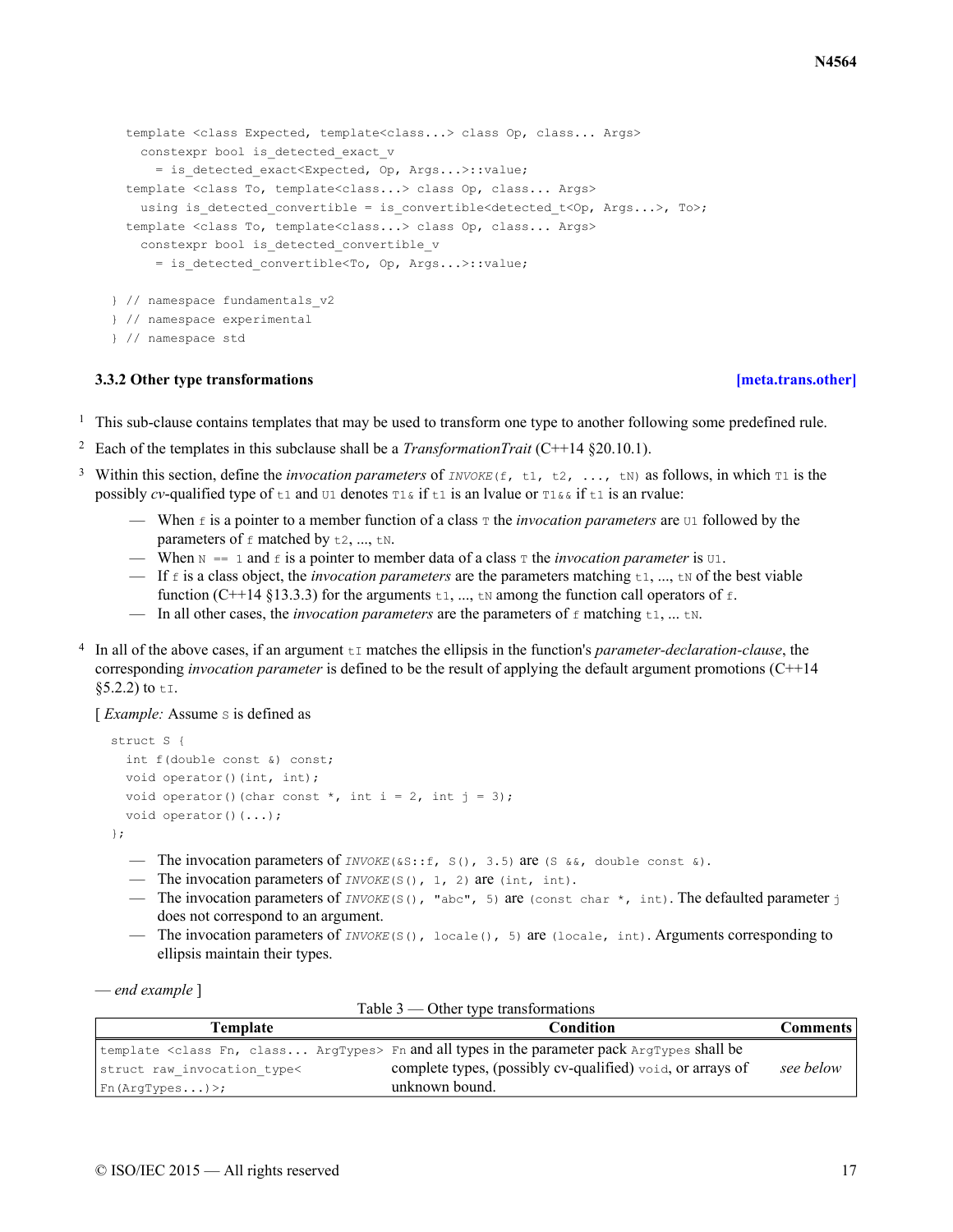| Template                | Condition                                                                                                     | Comments  |
|-------------------------|---------------------------------------------------------------------------------------------------------------|-----------|
|                         | template <class argtypes="" class="" fn,=""> Fn and all types in the parameter pack ArgTypes shall be</class> |           |
| struct invocation type< | complete types, (possibly cv-qualified) void, or arrays of                                                    | see below |
| Fn(ArqTypes)            | unknown bound.                                                                                                |           |

 $5$  Access checking is performed as if in a context unrelated to  $Fn$  and  $ArgTypes$ . Only the validity of the immediate context of the expression is considered. [ *Note:* The compilation of the expression can result in side effects such as the instantiation of class template specializations and function template specializations, the generation of implicitly-defined functions, and so on. Such side effects are not in the "immediate context" and can result in the program being ill-formed. — *end note* ]

6 The nested typedef raw invocation type<Fn(ArgTypes...)>::type shall be defined as follows. If the expression *INVOKE* (declval<Fn>(), declval<ArgTypes>()...) is ill-formed when treated as an unevaluated operand  $(C++14 \S5)$ , there shall be no member  $t$ ype. Otherwise:

- Let R denote result\_of\_t<Fn(ArgTypes...)>.
- Let the types Ti be the *invocation parameters* of *INVOKE*(declval<Fn>(), declval<ArgTypes>()...).
- Then the member typedef  $_{\text{type}}$  shall name the function type  $_{\text{R}}$  (T1, T2, ...).

7 The nested typedef invocation type<Fn(ArgTypes...)>::type shall be defined as follows. If raw invocation type<Fn(ArgTypes...)>::type does not exist, there shall be no member typedef type. Otherwise:

- $-$  Let  $A1$ ,  $A2$ , ... denote  $ArgTypes...$
- Let R(T1, T2, …) denote raw\_invocation\_type\_t<Fn(ArgTypes...)>
- Then the member typedef type shall name the function type  $R(U1, U2, ...)$  where Ui is decay t<Ai> if declval<Ai>() is an rvalue otherwise Ti.

## **3.3.3 Logical operator traits [\[meta.logical\]](#page-17-0)**

<span id="page-17-0"></span><sup>1</sup> This subclause describes type traits for applying logical operators to other type traits.

template<class... B> struct conjunction : *see below* { };

- <sup>2</sup> The class template conjunction forms the logical conjunction of its template type arguments. Every template type argument shall be usable as a base class and shall have a static data member value which is convertible to bool, is not hidden, and is unambiguously available in the type.
- <sup>3</sup> The BaseCharacteristic of a specialization conjunction<B1, …, BN> is the first type B in the list true type, B1, …, BN for which B::value == false, or if every B::value != false the BaseCharacteristic is BN. [ *Note:* This means a specialization of conjunction does not necessarily have a BaseCharacteristic of either true type or false type. — *end note* ]
- <sup>4</sup> For a specialization conjunction<B1, …, BN> if there is a template type argument B*i* with B*i*::value == false then instantiating conjunction<B1, …, BN>::value does not require the instantiation of  $Bj$ : value for  $j \geq i$ . [*Note:* This is analogous to the short-circuiting behavior of  $\alpha \alpha$ . — *end note* ]

template<class... B> struct disjunction : *see below* { };

- <sup>5</sup> The class template disjunction forms the logical disjunction of its template type arguments. Every template type argument shall be usable as a base class and shall have a static data member value which is convertible to bool, is not hidden, and is unambiguously available in the type.
- <sup>6</sup> The BaseCharacteristic of a specialization disjunction<B1, …, BN> is the first type B in the list false type, B1, …, BN for which B::value != false, or if every B::value == false the BaseCharacteristic is BN. [ *Note:* This means a specialization of disjunction does not necessarily have a BaseCharacteristic of either true type or false type. — *end note* ]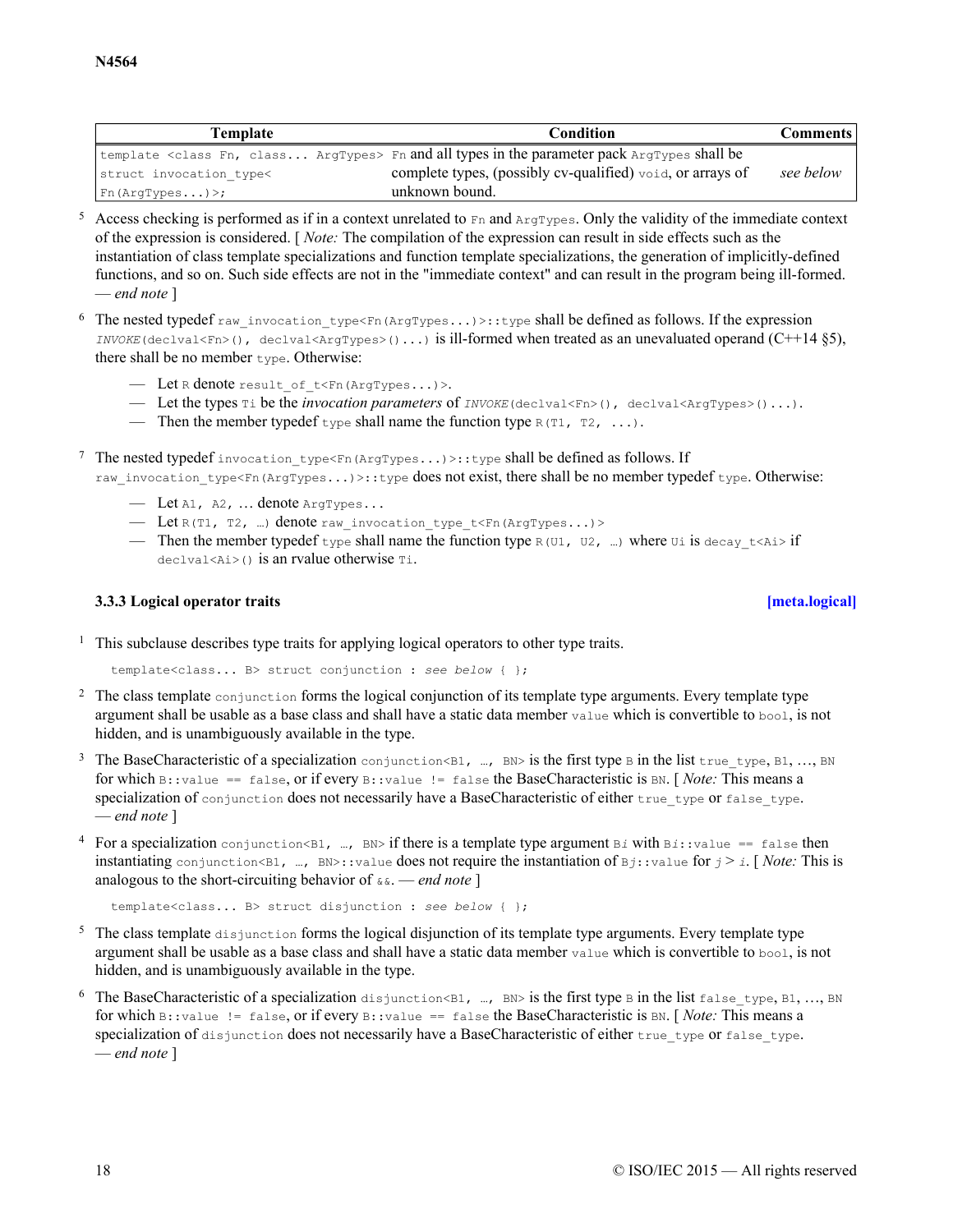<sup>7</sup> For a specialization disjunction<B1, …, BN> if there is a template type argument B*i* with B*i*::value != false then instantiating disjunction<B1, …, BN>::value does not require the instantiation of  $Bj$ ::value for  $j > i$ . [*Note:* This is analogous to the short-circuiting behavior of  $||$ . — *end note* ]

```
template<class B> struct negation : integral constant<br/>kool, !B::value> { };
```
8 The class template negation forms the logical negation of its template type argument. The type negation<B> is a UnaryTypeTrait with a BaseCharacteristic of integral\_constant<br/>bool, !B::value>.

### <span id="page-18-0"></span>**3.3.4 Detection idiom [\[meta.detect\]](#page-18-0)**

```
template <class Default, class AlwaysVoid,
           template<class...> class Op, class... Args>
 struct DETECTOR { // exposition only
   using value t = false type;
   using type = Default;
  };
  template <class Default, template<class...> class Op, class... Args>
  struct DETECTOR<Default, void_t<Op<Args...>>, Op, Args...> { // exposition only
   using value_t = true_type;using type = Op<Args...>;
  };
  template <template<class...> class Op, class... Args>
   using is detected = typename DETECTOR<nonesuch, void, Op, Args...>::value t;
  template <template<class...> class Op, class... Args>
   using detected t = typename DETECTOR<nonesuch, void, Op, Args...>::type;
  template <class Default, template<class...> class Op, class... Args>
   using detected or = DETECTOR<Default, void, Op, Args...>;
[ Example:
  // archetypal helper alias for a copy assignment operation:
  template <class T>
   using copy assign t = decltype(declval<T&>() = declval<T const &>());
  // plausible implementation for the is_assignable type trait:
  template <class T>
   using is_copy_assignable = is_detected<copy_assign_t, T>;
  // plausible implementation for an augmented is_assignable type trait
  // that also checks the return type:
  template <class T>
   using is canonical copy assignable = is detected exact<T&, copy assign t, T>;
— end example ]
[ Example:
  // archetypal helper alias for a particular type member:
  template <class T>
   using diff t = typename T::difference type;
```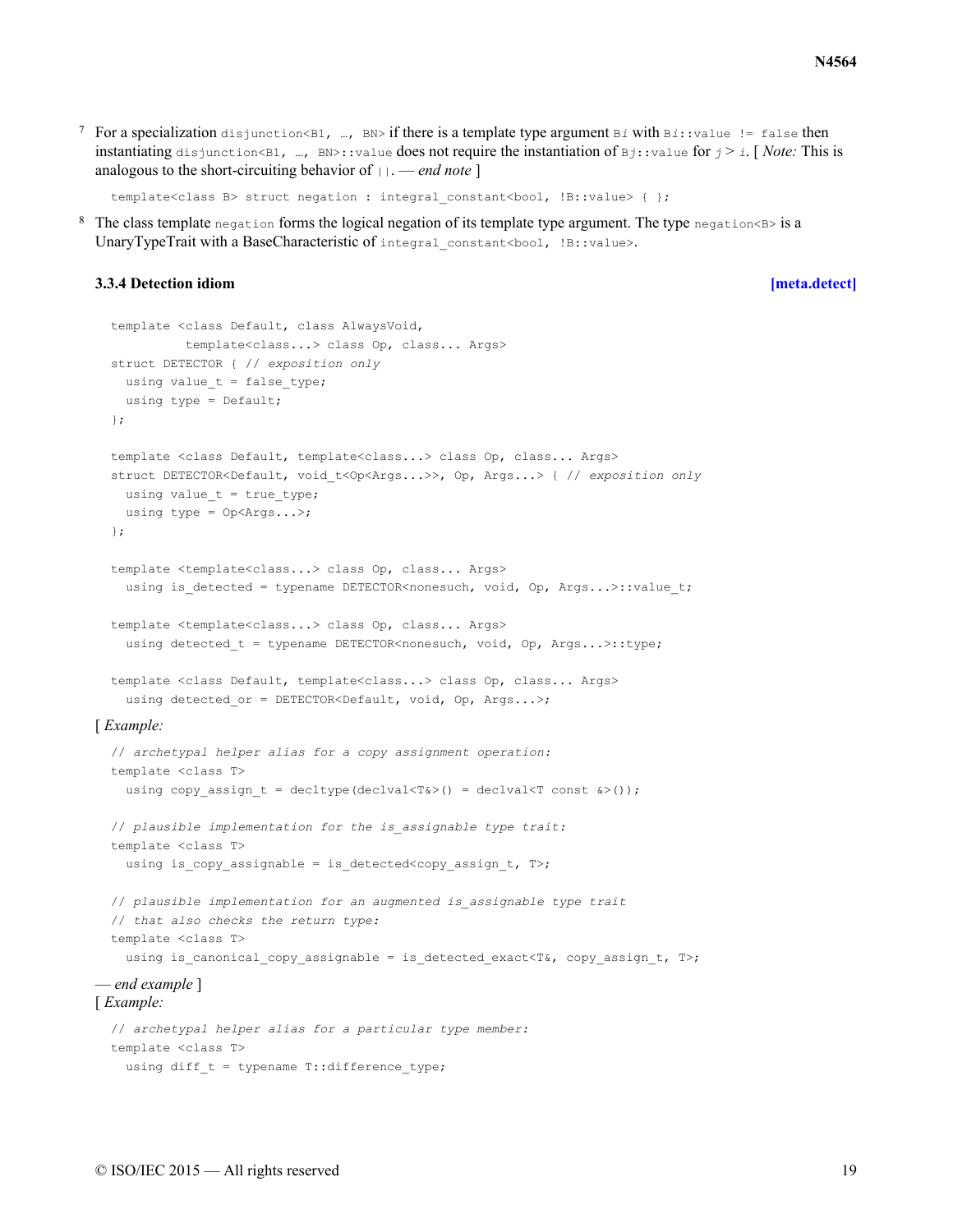// *alias the type member, if it exists, otherwise alias* ptrdiff\_t*:* template <class Ptr> using difference\_type = detected\_or\_t<ptrdiff\_t, diff\_t, Ptr>; — *end example* ]

## <span id="page-19-0"></span>**3.4 Compile-time rational arithmetic [\[ratio\]](#page-19-0)**

### <span id="page-19-1"></span>**3.4.1 Header <experimental/ratio> synopsis [\[header.ratio.synop\]](#page-19-1)**

```
#include <ratio>
namespace std {
namespace experimental {
inline namespace fundamentals_v2 {
  // See C++14 §20.11.5, ratio comparison
  template <class R1, class R2> constexpr bool ratio equal v
   = ratio_equal<R1, R2>::value;
  template <class R1, class R2> constexpr bool ratio_not_equal_v
   = ratio_not_equal<R1, R2>::value;
  template <class R1, class R2> constexpr bool ratio_less_v
    = ratio_less<R1, R2>::value;
  template <class R1, class R2> constexpr bool ratio less equal v
   = ratio_less_equal<R1, R2>::value;
  template <class R1, class R2> constexpr bool ratio_greater_v
    = ratio_greater<R1, R2>::value;
  template <class R1, class R2> constexpr bool ratio greater equal v
    = ratio_greater_equal<R1, R2>::value;
} // namespace fundamentals_v2
} // namespace experimental
} // namespace std
```
## <span id="page-19-2"></span>**3.5 Time utilities [\[time\]](#page-19-2)**

## <span id="page-19-3"></span>**3.5.1 Header <experimental/chrono> synopsis [\[header.chrono.synop\]](#page-19-3)**

```
#include <chrono>
namespace std {
namespace chrono {
namespace experimental {
inline namespace fundamentals_v2 {
  // See C++14 §20.12.4, customization traits
  template <class Rep> constexpr bool treat as floating point v
    = treat_as_floating_point<Rep>::value;
} // namespace fundamentals_v2
} // namespace experimental
```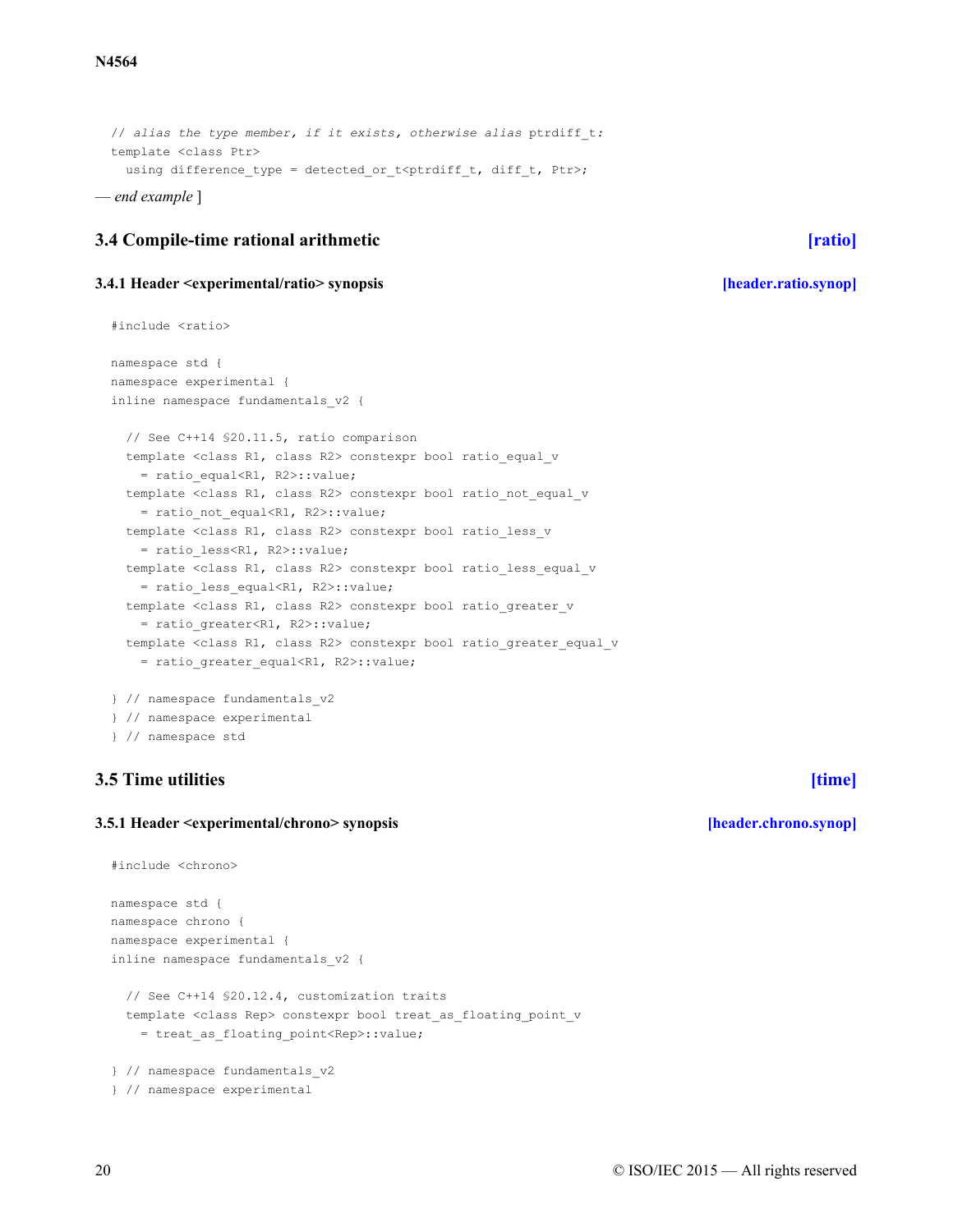} // namespace chrono } // namespace std

## <span id="page-20-0"></span>**3.6 System error support [\[syserror\]](#page-20-0)**

## <span id="page-20-1"></span>**3.6.1 Header <experimental/system\_error> synopsis [\[header.system\\_error.synop\]](#page-20-1)**

```
#include <system_error>
namespace std {
namespace experimental {
inline namespace fundamentals_v2 {
  // See C++14 §19.5, System error support
  template <class T> constexpr bool is error code enum v
    = is_error_code_enum<T>::value;
  template <class T> constexpr bool is error condition enum v
    = is error condition enum<T>::value;
} // namespace fundamentals_v2
} // namespace experimental
} // namespace std
```
## <span id="page-20-2"></span>**3.7 Class template propagate\_const [\[propagate\\_const\]](#page-20-2)**

## **3.7.1 Class template propagate\_const general [\[propagate\\_const.general\]](#page-20-3)**

<span id="page-20-3"></span><sup>1</sup> propagate const is a wrapper around a pointer-like object type  $\tau$  which treats the wrapped pointer as a pointer to const when the wrapper is accessed through a const access path.

## <span id="page-20-4"></span>**3.7.2 Header <experimental/propagate\_const> synopsis [\[propagate\\_const.synopsis\]](#page-20-4)**

```
namespace std {
 namespace experimental {
  inline namespace fundamentals_v2 {
    template <class T> class propagate const {
   public:
      typedef remove reference t<decltype(*declval<T&>())> element type;
      // 3.7.4, propagate_const constructors
      constexpr propagate const() = default;
      propagate_const(const propagate_const& p) = delete;
      constexpr propagate const(propagate const&& p) = default;
      template <class U>
       see below constexpr propagate_const(propagate_const<U>&& pu);
      template <class U>
       see below constexpr propagate_const(U&& u);
      // 3.7.5, propagate_const assignment
      propagate const& operator=(const propagate const& p) = delete;
```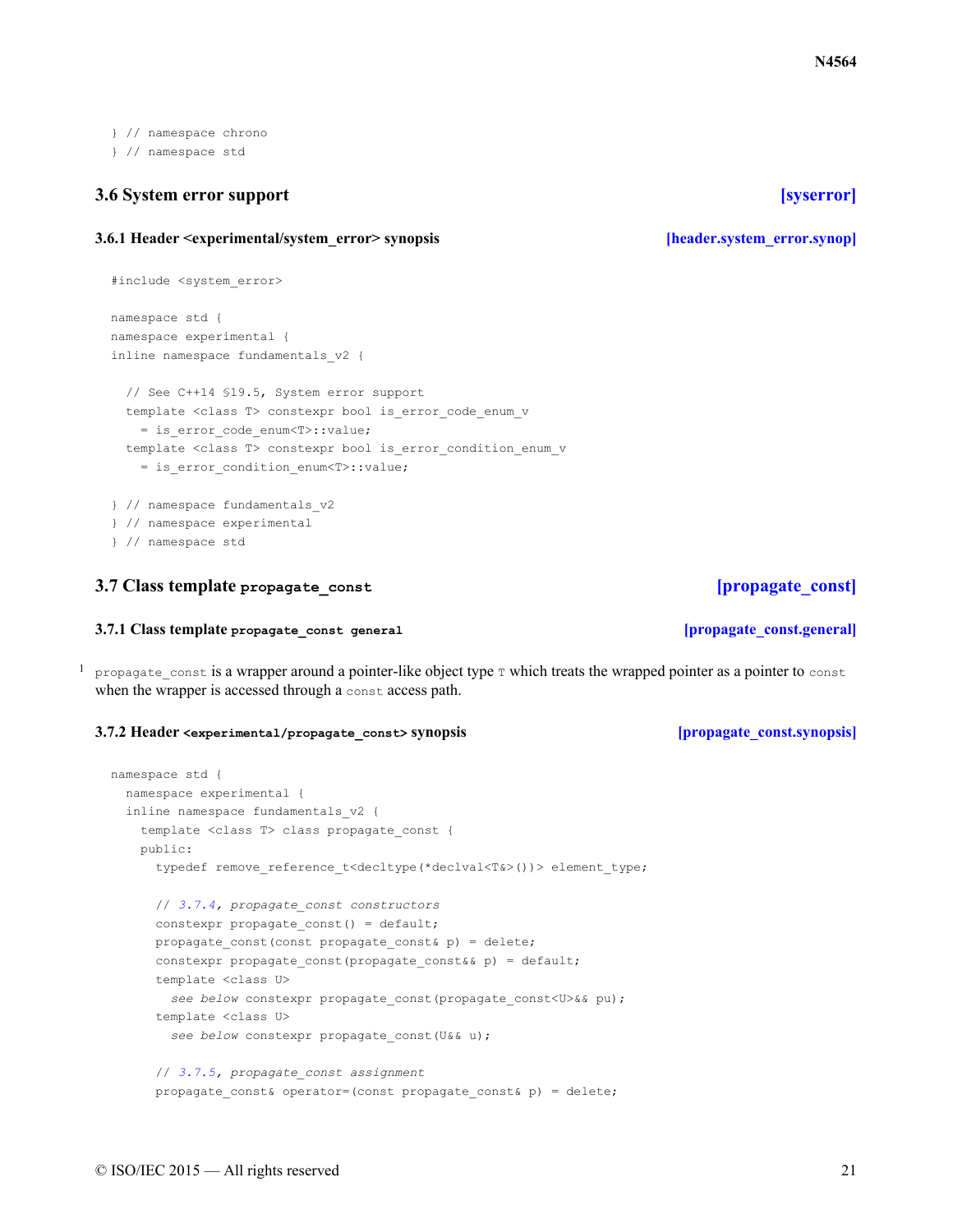### **N4564**

```
constexpr propagate const& operator=(propagate const&& p) = default;
  template <class U>
   constexpr propagate_const& operator=(propagate_const<U>&& pu);
  template <class U>
   constexpr propagate const& operator=(U&& u);
  // 3.7.6, propagate_const const observers
  explicit constexpr operator bool() const;
  constexpr const element type* operator->() const;
  constexpr operator const element_type*() const; // Not always defined
  constexpr const element type& operator*() const;
  constexpr const element type* get() const;
  // 3.7.7, propagate_const non-const observers
  constexpr element type* operator->();
  constexpr operator element_type*(); // Not always defined
  constexpr element type& operator*();
  constexpr element type* get();
  // 3.7.8, propagate_const modifiers
  constexpr void swap(propagate_const& pt) noexcept(see below);
private:
 T t_; //exposition only
};
// 3.7.9, propagate_const relational operators
template <class T>
  constexpr bool operator == (const propagate const<T>& pt, nullptr t);
template <class T>
 constexpr bool operator == (nullptr t, const propagate const<T>& pu);
template <class T>
  constexpr bool operator!=(const propagate const<T>& pt, nullptr t);
template <class T>
  constexpr bool operator!=(nullptr_t, const propagate_const<T>& pu);
template <class T, class U>
 constexpr bool operator==(const propagate const<T>& pt, const propagate const<U>& pu);
template <class T, class U>
  constexpr bool operator!=(const propagate const<T>& pt, const propagate const<U>& pu);
template <class T, class U>
 constexpr bool operator<(const propagate_const<T>& pt, const propagate_const<U>& pu);
template <class T, class U>
  constexpr bool operator>(const propagate const<T>& pt, const propagate const<U>& pu);
template <class T, class U>
  constexpr bool operator <= (const propagate_const<T>& pt, const propagate_const<U>& pu);
template <class T, class U>
  constexpr bool operator>=(const propagate const<T>& pt, const propagate const<U>& pu);
template <class T, class U>
  constexpr bool operator==(const propagate const<T>& pt, const U& u);
```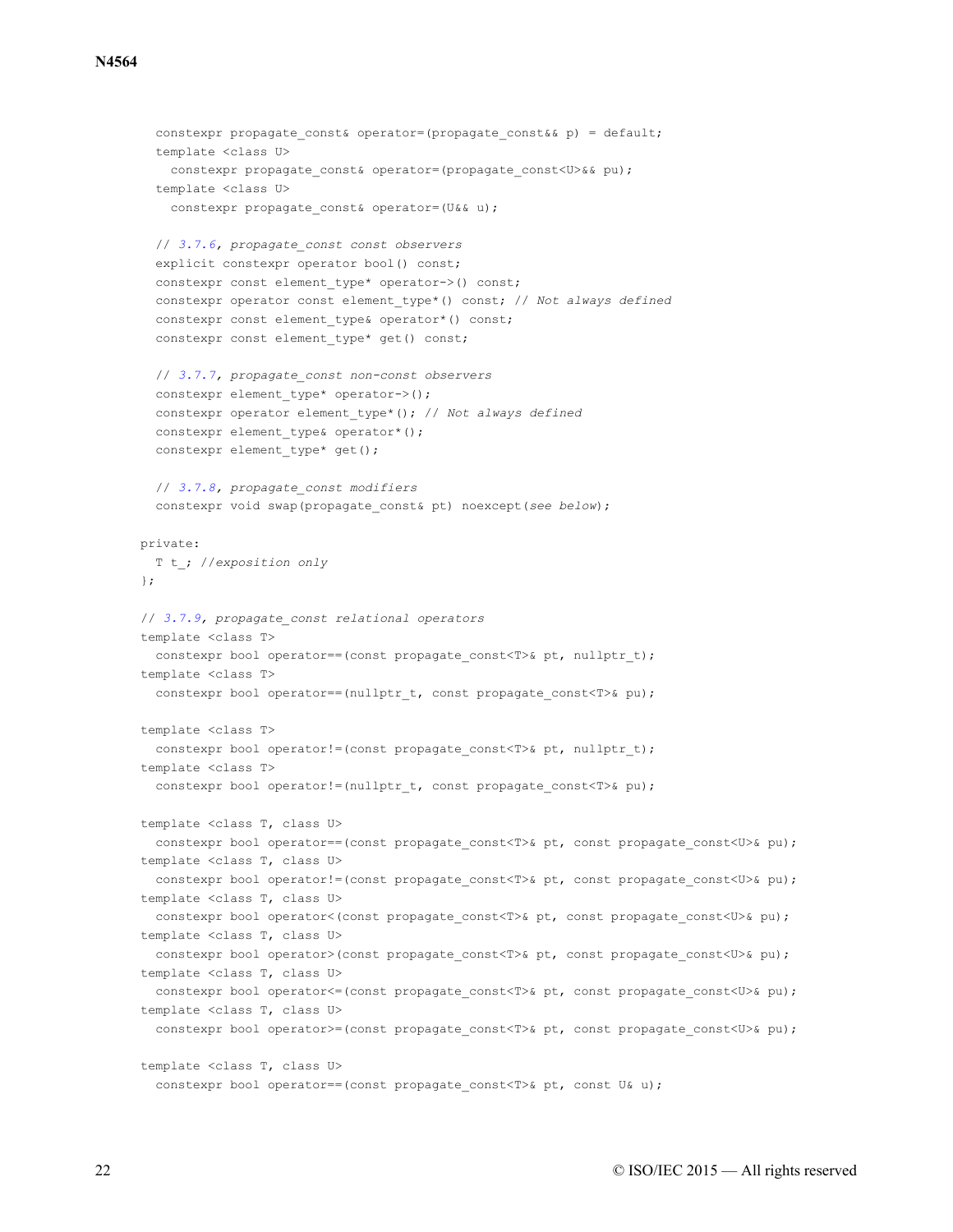```
template <class T, class U>
   constexpr bool operator!=(const propagate const<T>& pt, const U& u);
  template <class T, class U>
   constexpr bool operator<(const propagate const<T>& pt, const U& u);
  template <class T, class U>
   constexpr bool operator>(const propagate const<T>& pt, const U& u);
  template <class T, class U>
   constexpr bool operator <= (const propagate const T > \> t, const U& u);
  template <class T, class U>
   constexpr bool operator>=(const propagate const<T>& pt, const U& u);
  template <class T, class U>
   constexpr bool operator==(const T& t, const propagate const<U>& pu);
  template <class T, class U>
   constexpr bool operator!=(const T& t, const propagate const<U>& pu);
 template <class T, class U>
   constexpr bool operator<(const T& t, const propagate const<U>& pu);
  template <class T, class U>
   constexpr bool operator>(const T& t, const propagate const<U>& pu);
  template <class T, class U>
   constexpr bool operator<=(const T& t, const propagate_const<U>& pu);
 template <class T, class U>
   constexpr bool operator>=(const T& t, const propagate const<U>& pu);
 // 3.7.10, propagate_const specialized algorithms
  template <class T>
   constexpr void swap(propagate_const<T>& pt, propagate_const<T>& pt2) noexcept(see below);
 // 3.7.11, propagate_const underlying pointer access
 template <class T>
   constexpr const T& get_underlying(const propagate_const<T>& pt) noexcept;
 template <class T>
   constexpr T& get underlying(propagate const<T>& pt) noexcept;
} // inline namespace fundamentals_v2
} // namespace experimental
// 3.7.12, propagate_const hash support
template <class T> struct hash;
template <class T>
 struct hash<experimental::fundamentals v2::propagate const<T>>;
// 3.7.13, propagate_const comparison function objects
template <class T> struct equal to;
template <class T>
 struct equal to<experimental::fundamentals v2::propagate const<T>>;
template <class T> struct not equal to;
template <class T>
 struct not equal to<experimental::fundamentals v2::propagate const<T>>;
template <class T> struct less;
template <class T>
 struct less<experimental::fundamentals v2::propagate const<T>>;
template <class T> struct greater;
```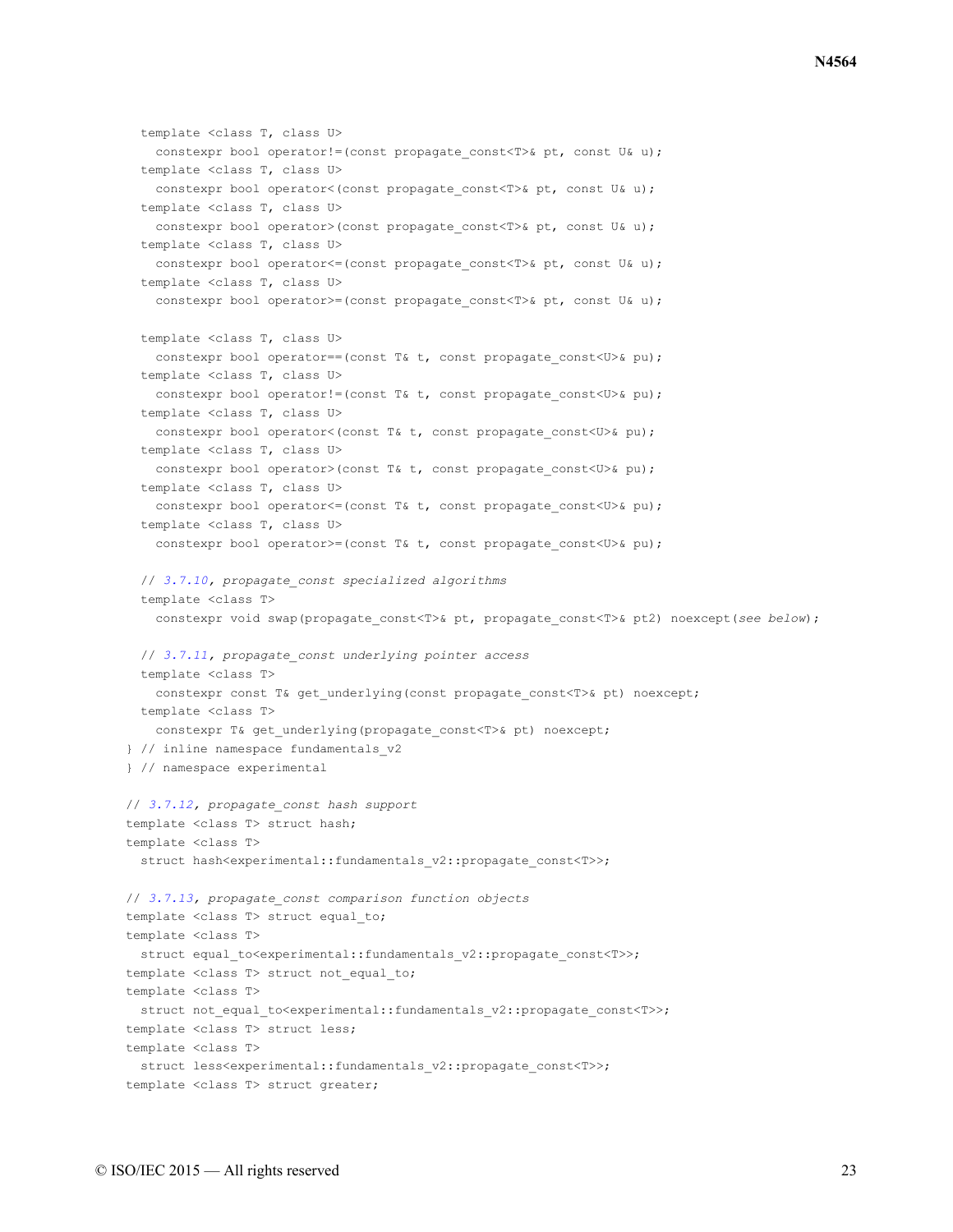## template <class T> struct greater<experimental::fundamentals v2::propagate const<T>>; template <class T> struct less\_equal; template <class T> struct less\_equal<experimental::fundamentals v2::propagate const<T>>; template <class T> struct greater equal; template <class T> struct greater equal<experimental::fundamentals v2::propagate const<T>>; } // namespace std

## **3.7.3** propagate const requirements on **T** *propagate const.requirements*

- <span id="page-23-0"></span><sup>1</sup> T shall be an object pointer type or a class type for which decltype (\*declval<T&>()) is an lyalue reference; otherwise the program is ill-formed.
- <sup>2</sup> If  $\tau$  is an array type, reference type, pointer to function type or pointer to (possibly cv-qualified)  $\text{void}$ , then the program is ill-formed.
- <span id="page-23-1"></span>3 [ *Note:* propagate\_const<const int\*> is well-formed — *end note* ]

## **3.7.3.1 propagate\_const requirements on class type T [\[propagate\\_const.class\\_type\\_requirements\]](#page-23-1)**

- <sup>1</sup> If  $\tau$  is class type then it shall satisfy the following requirements. In this sub-clause  $\pm$  denotes a non-const lvalue of type  $\tau$ , ct is a const T& bound to t, element\_type denotes an object type.
- $2 \text{ rad const }$  T shall be contextually convertible to bool.
- <sup>3</sup> If  $\texttt{t}$  is implicitly convertible to element\_type\*, (element\_type\*)t == t.get() shall be true.
- 4 If const T is implicitly convertible to const element type\*, (const element type\*)ct == ct.get() shall be true.

## Table  $4$  — Requirements on class types  $T$

| <b>Expression</b>              | <b>Return type</b>     | <b>Pre-conditions</b>   | <b>Operational semantics</b>                         |  |  |
|--------------------------------|------------------------|-------------------------|------------------------------------------------------|--|--|
| t.get()                        | element type*          |                         |                                                      |  |  |
|                                | const element type* Of |                         |                                                      |  |  |
| ct.get()                       | element type*          |                         | $t.get() == ct.get().$                               |  |  |
|                                |                        |                         | *t refers to the same object as                      |  |  |
| $*$ +.                         | element type&          | $t.get()$ != nullptr    | $*(t.get())$                                         |  |  |
|                                | const element type& OT |                         | *ct refers to the same object as                     |  |  |
| $*$ ct                         | element type&          | $ct.get()$ != $nullptr$ | $*(ct.get())$                                        |  |  |
| $t. operator$ $\rightarrow$ () | element type*          |                         | $t.get()$ != nullptr $t.openator$ $>()$ == $t.get()$ |  |  |
|                                | const element type* Or |                         |                                                      |  |  |
| ct.operator->()                | element type*          |                         | $ct.get()$ != nullptr ct.operator->() == ct.qet()    |  |  |
|                                |                        |                         | $(b \circ \circ 1)$ t is equivalent to               |  |  |
| $(bool)$ t                     | bool                   |                         | $t.get()$ != nullptr                                 |  |  |
|                                |                        |                         | (bool) ct is equivalent to                           |  |  |
| (bool)ct                       | bool                   |                         | $ct.get()$ != nullptr                                |  |  |

## **3.7.4 propagate\_const constructors [\[propagate\\_const.ctor\]](#page-23-2)**

<span id="page-23-2"></span> $\frac{1}{1}$  [*Note:* The following constructors are conditionally specified as  $\exp$ licit. This is typically implemented by declaring two such constructors, of which at most one participates in overload resolution. — *end note* ]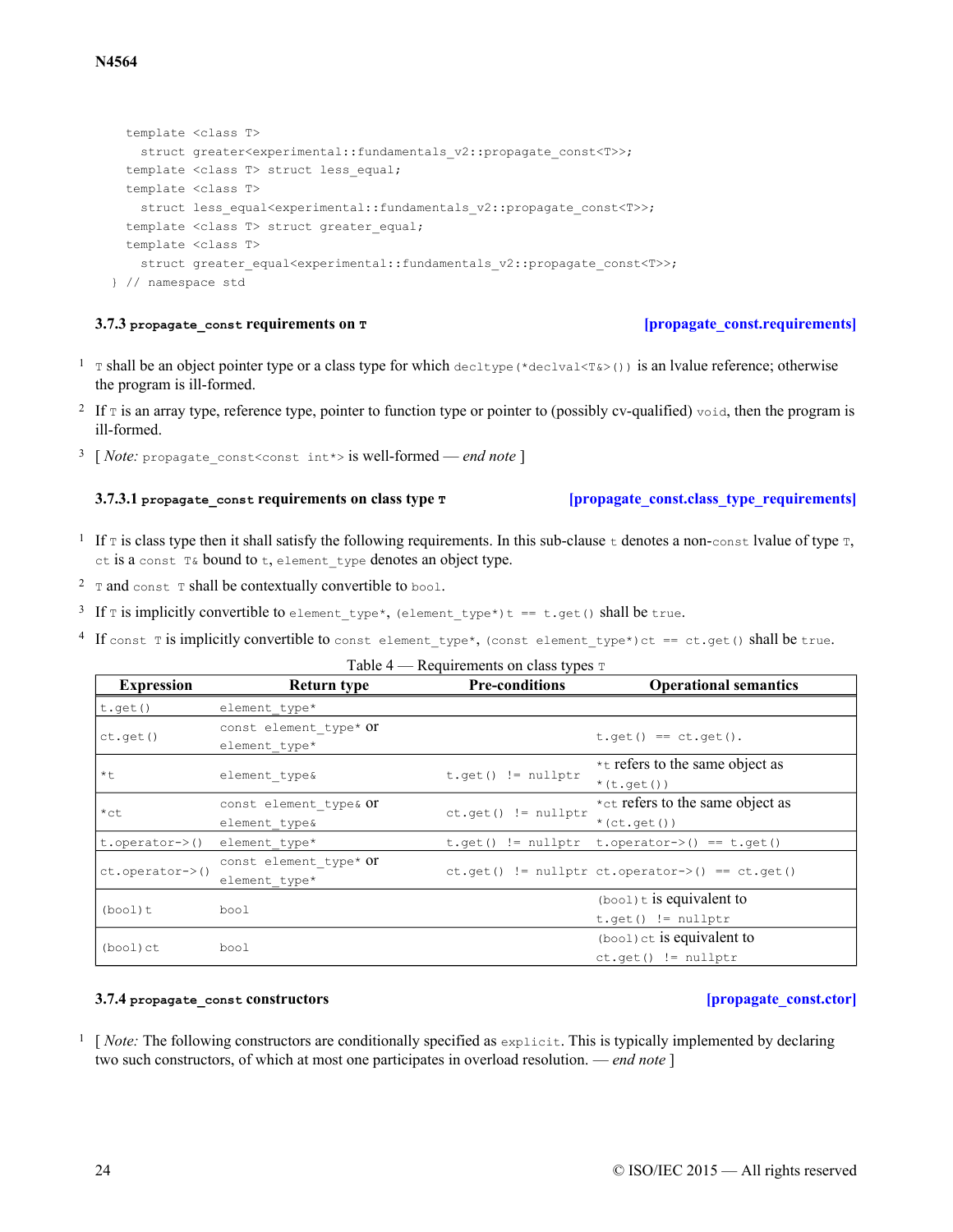```
2 template <class U>
```
*see below* constexpr propagate\_const(propagate\_const<U>&& pu);

- 3 Remarks: This constructor shall not participate in overload resolution unless is constructible  $v \leq T$ , U&&>. The constructor is specified as explicit if and only if ! is convertible  $v \le \delta_k$ , T>.
- <sup>4</sup> *Effects:* Initializes t\_as if direct-non-list-initializing an object of type  $\tau$  with the expression std::move(pu.t).

```
5 template <class U>
      .<br>see below constexpr propagate const(U&& u);
```
- $6$  *Remarks:* This constructor shall not participate in overload resolution unless is constructible  $v < T$ , U&&> and decay  $t$ <U> is not a specialization of propagate\_const. The constructor is specified as explicit if and only if !is convertible v<U&&, T>.
- *T* Effects: Initializes t as if direct-non-list-initializing an object of type  $\tau$  with the expression std::forward<U>(u).

### **3.7.5 propagate\_const assignment [\[propagate\\_const.assignment\]](#page-24-0)**

```
1 template <class U>
```
.<br>constexpr propagate const& operator=(propagate const<U>&& pu);

- <sup>2</sup> Remarks: This function shall not participate in overload resolution unless  $\sigma$  is implicitly convertible to  $\tau$ .
- *3 Effects*:  $t = std:move(pu.t).$
- <sup>4</sup> *Returns:* \*this.

```
5 template <class U>
```
-<br>constexpr propagate const& operator=(U&& u);

- <sup>6</sup> Remarks: This function shall not participate in overload resolution unless  $\sigma$  is implicitly convertible to  $\tau$  and decay  $t$ <U> is not a specialization of propagate\_const.
- *T Effects*:  $t = std::forward u$ .
- 8 Returns: \*this.

### **3.7.6 propagate** const **const observers** *propagate const.const observers*

<span id="page-24-1"></span>1 explicit constexpr operator bool() const;

- *Returns:* <sup>2</sup> (bool)t\_.
- 3 constexpr const element\_type\* operator->() const;
	- 4 Requires: get() != nullptr.

```
5 Returns: get ().
```
- 6 constexpr operator const element\_type\*() const;
	- 7 Returns: get ().
	- <sup>8</sup> Remarks: This function shall not participate in overload resolution unless  $\tau$  is an object pointer type or has an implicit conversion to const element type\*.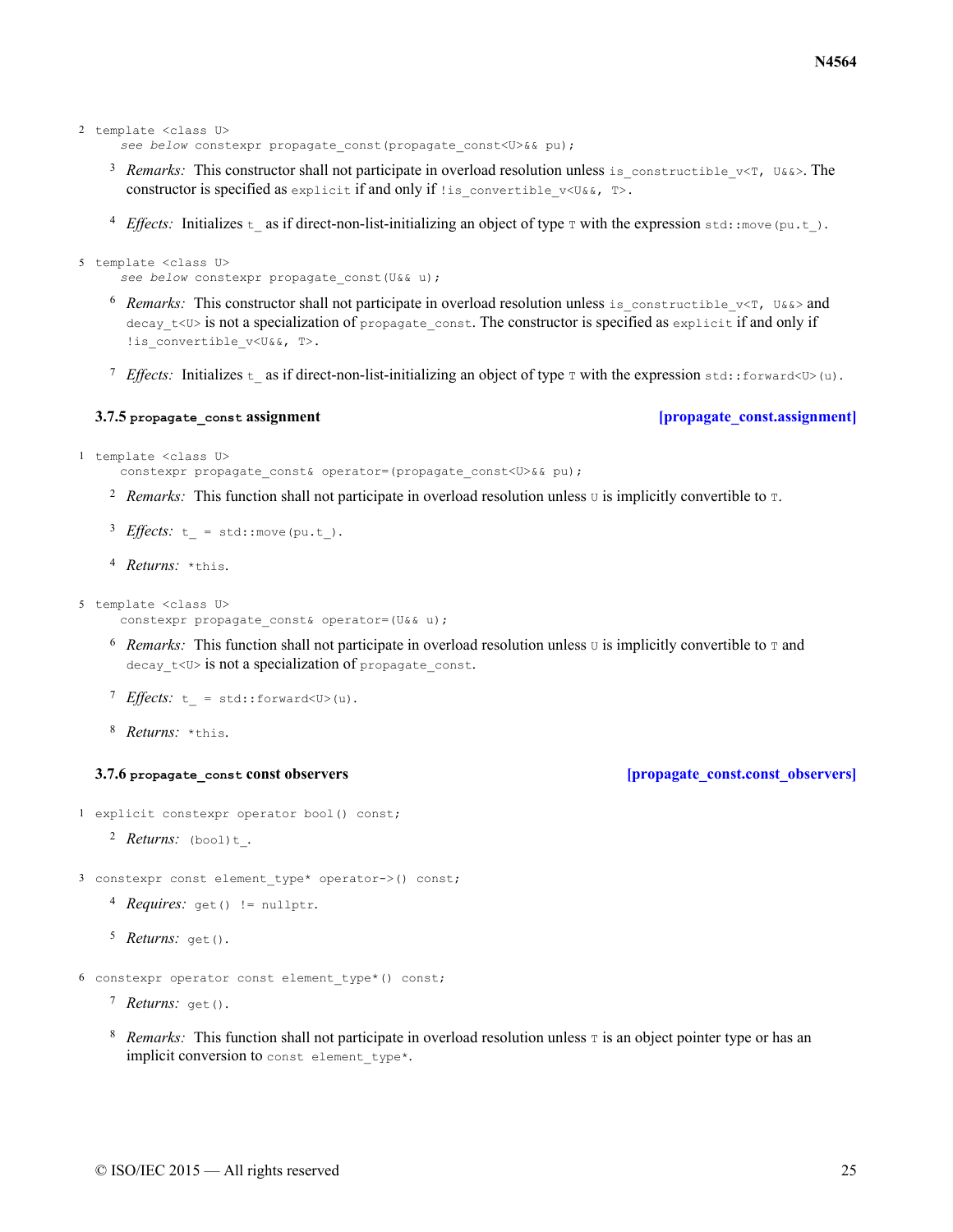### **N4564**

```
9 constexpr const element type& operator*() const;
```
- 10 *Requires*: get() != nullptr.
- 11 *Returns:* \*get().

12 constexpr const element\_type\* get() const;

13 Returns:  $t$  if  $\tau$  is an object pointer type, otherwise  $t$  .get().

## **3.7.7 propagate\_const non-const observers [\[propagate\\_const.non\\_const\\_observers\]](#page-25-0)**

```
1 constexpr element type* operator->();
```

```
2 Requires: get() != nullptr.
```
3 Returns: get().

```
4 constexpr operator element type*();
```
- 5 *Returns:* get().
- $6$  *Remarks:* This function shall not participate in overload resolution unless  $\tau$  is an object pointer type or has an implicit conversion to element type\*.

```
7 constexpr element type& operator*();
```
- 8 Requires: get() != nullptr.
- <sup>9</sup> *Returns:* \*get().

```
10 constexpr element type* get();
```
<sup>11</sup> *Returns*:  $\pm$  if  $\pm$  is an object pointer type, otherwise  $\pm$  .get().

## **3.7.8 propagate\_const modifiers [\[propagate\\_const.modifiers\]](#page-25-1)**

<span id="page-25-1"></span>1 constexpr void swap(propagate\_const& pt) noexcept(*see below*);

- <sup>2</sup> The constant-expression in the exception-specification is no except (swap(t, pt.t)).
- 3 *Effects*: swap(t, pt.t).

## **3.7.9 propagate\_const relational operators [\[propagate\\_const.relational\]](#page-25-2)**

```
1 template <class T>
     -<br>constexpr bool operator==(const propagate const<T>& pt, nullptr t);
```

```
2 Returns: pt.t == nullptr.
```

```
3 template <class T>
```
constexpr bool operator==(nullptr t, const propagate const<T>& pt);

4 *Returns:* nullptr == pt.t.

```
5 template <class T>
```
.<br>constexpr bool operator!=(const propagate const<T>& pt, nullptr t);

6 *Returns:* pt.t != nullptr.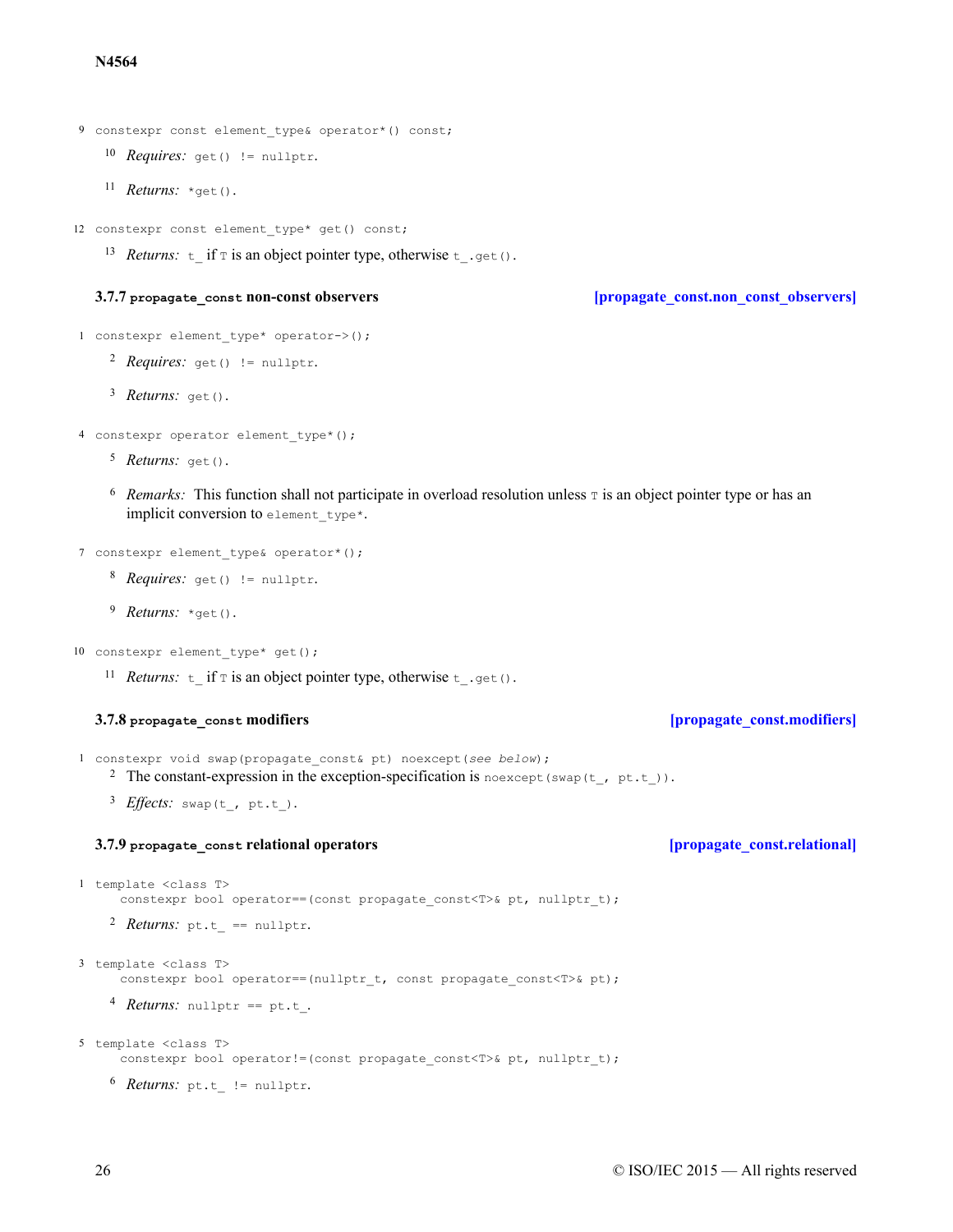```
8 Returns: nullptr != pt.t.
    10 Returns: pt.t<sub>_</sub> == pu.t<sub>_</sub>.
    12 Returns: pt.t != pu.t.
    14 Returns: pt.t < qpt.16 Returns: pt.t > pu.t.
    18 Returns: pt.t \leq pu.t.
    20 Returns: pt.t >= pu.t.
    22 Returns: pt.t == u.
    24 Returns: pt.t != u.
    26 Returns: pt.t < u.
    28 Returns: pt.t > u.
    30 Returns: pt.t <= u.
7 template <class T>
      constexpr bool operator!=(nullptr_t, const propagate_const<T>& pt);
9 template <class T, class U>
      constexpr bool operator==(const propagate const<T>& pt, const propagate const<U>& pu);
11 template <class T, class U>
      constexpr bool operator!=(const propagate const<T>& pt, const propagate const<U>& pu);
13 template <class T, class U>
      constexpr bool operator<(const propagate_const<T>& pt, const propagate_const<U>& pu);
15 template <class T, class U>
      constexpr bool operator>(const propagate const<T>& pt, const propagate const<U>& pu);
17 template <class T, class U>
      constexpr bool operator <= (const propagate const <a></>T>& pt, const propagate const <a></>U>& pu);
19 template <class T, class U>
      constexpr bool operator>=(const propagate const<T>& pt, const propagate const<U>& pu);
21 template <class T, class U>
      constexpr bool operator==(const propagate const<T>& pt, const U& u);
23 template <class T, class U>
      constexpr bool operator!=(const propagate const<T>& pt, const U& u);
25 template <class T, class U>
      constexpr bool operator<(const propagate const<T>& pt, const U& u);
27 template <class T, class U>
      constexpr bool operator>(const propagate_const<T>& pt, const U& u);
29 template <class T, class U>
      constexpr bool operator <= (const propagate const <T>& pt, const U& u);
```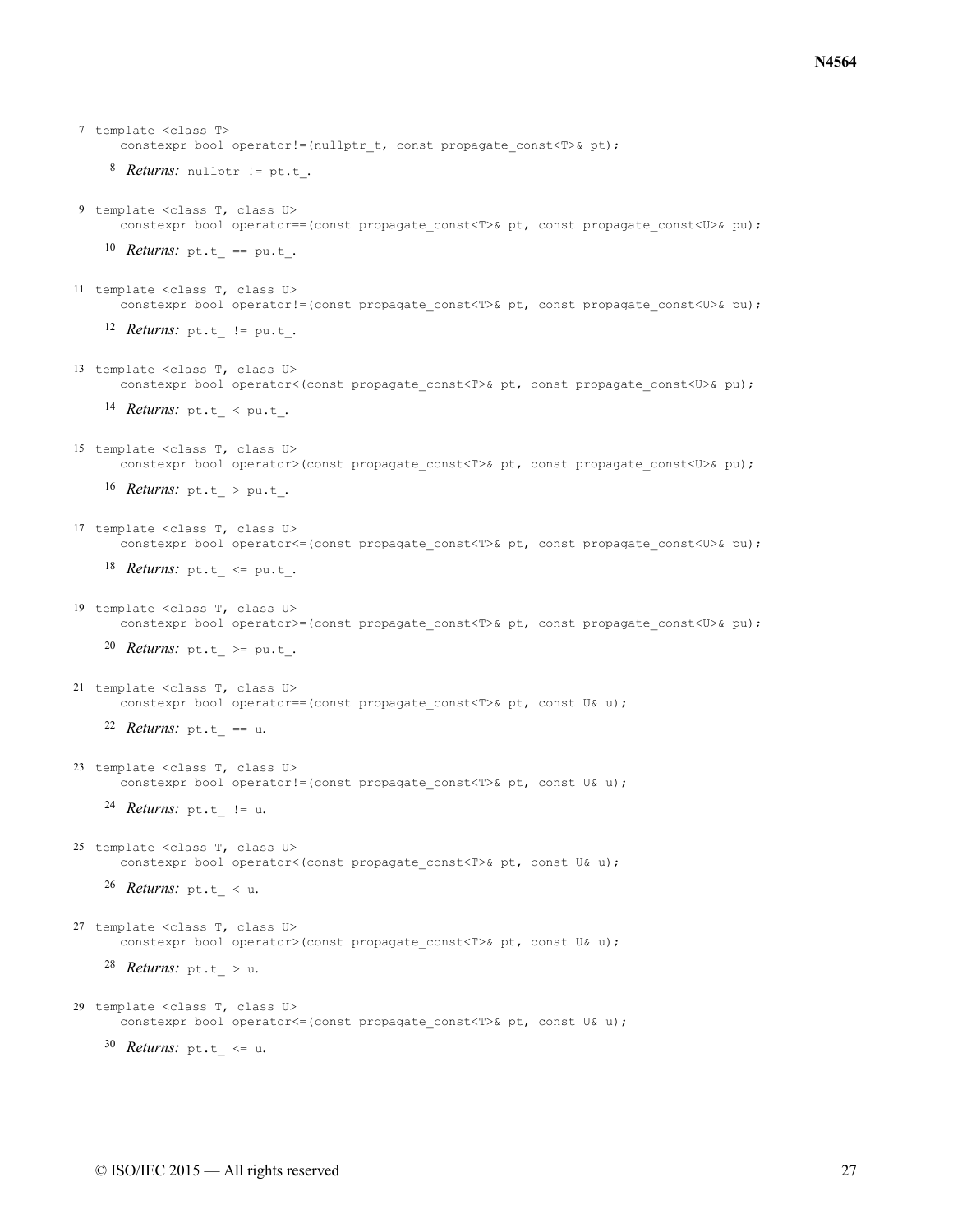### **N4564**

```
32 Returns: pt.t >= u.
    34 Returns: t == pu.t_.
    36 Returns: t != pu.t .
    38 Returns: t < pu.t .
    40 Returns: t > pu.t.
    42 Returns: t <= pu.t .
    44 Returns: t >= pu.t .
31 template <class T, class U>
      constexpr bool operator>=(const propagate const<T>& pt, const U& u);
33 template <class T, class U>
     constexpr bool operator==(const T& t, const propagate const<U>& pu);
35 template <class T, class U>
      constexpr bool operator!=(const T& t, const propagate const<U>& pu);
37 template <class T, class U>
      constexpr bool operator<(const T& t, const propagate const<U>& pu);
39 template <class T, class U>
      constexpr bool operator>(const T& t, const propagate const<U>& pu);
41 template <class T, class U>
      constexpr bool operator \leq (const T& t, const propagate const\leqU>& pu);
43 template <class T, class U>
      constexpr bool operator>=(const T& t, const propagate const<U>& pu);
```
### **3.7.10** propagate\_const specialized algorithms *impropagate\_const.algorithms lgorithms*

<span id="page-27-0"></span>1 template <class T>

constexpr void swap(propagate\_const<T>& pt1, propagate\_const<T>& pt2) noexcept(*see below*);

<sup>2</sup> The constant-expression in the exception-specification is noexcept (swap(pt1.t\_, pt2.t\_)).

 $^3$  *Effects*: swap(pt1.t, pt2.t).

### **3.7.11** propagate\_const\_underlying pointer access **by a set of propagate** const.underlying

<span id="page-27-1"></span><sup>1</sup> Access to the underlying object pointer type is through free functions rather than member functions. These functions are intended to resemble cast operations to encourage caution when using them.

```
2 template <class T>
     .<br>constexpr const T& get underlying(const propagate const<T>& pt) noexcept;
```
<sup>3</sup> *Returns:* a reference to the underlying object pointer type.

```
4 template <class T>
```
-<br>constexpr T& get underlying(propagate const<T>& pt) noexcept;

<sup>5</sup> Returns: a reference to the underlying object pointer type.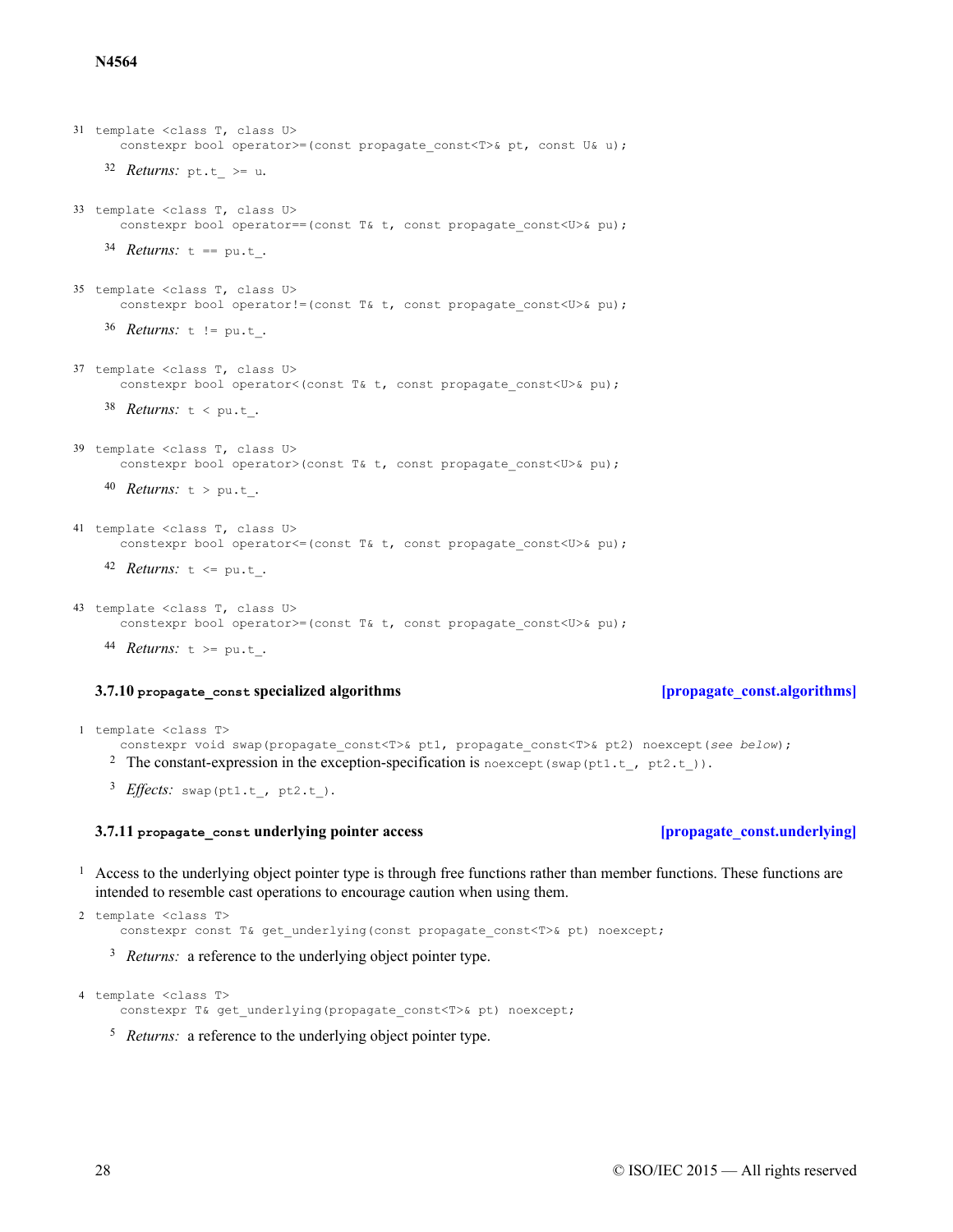### **3.7.12 propagate\_const hash support [\[propagate\\_const.hash\]](#page-28-0)**

```
1 template <class T>
```
struct hash<experimental::fundamentals\_v2::propagate\_const<T>>;

- <sup>2</sup> For an object p of type propagate\_const<T>, hash<experimental::fundamentals\_v2::propagate\_const<T>>()(p) shall evaluate to the same value as hash $\langle T \rangle$ ()(p.t).
- <sup>3</sup> Requires: The specialization hash<T> shall be well-formed and well-defined, and shall meet the requirements of class template hash.

### **3.7.13 propagate\_const comparison function objects [\[propagate\\_const.comparison\\_function\\_objects\]](#page-28-1)**

```
1 template <class T>
```

```
-<br>struct equal to<experimental::fundamentals_v2::propagate_const<T>>;
```
<sup>2</sup> For objects p, q of type propagate const<T>,

```
equal to<experimental::fundamentals v2::propagate const<T>>()(p, q) shall evaluate to the same value as
equal to < T () (p.t., q.t.).
```
<sup>3</sup> Requires: The specialization equal\_to<T> shall be well-formed and well-defined.

```
4 template <class T>
```
struct not equal to<experimental::fundamentals v2::propagate const<T>>;

- <sup>5</sup> For objects p, q of type propagate const<T>, not equal to<experimental::fundamentals v2::propagate const<T>>()(p, q) shall evaluate to the same value as not\_equal\_to<T>()(p.t\_, q.t\_).
- 6 Requires: The specialization not\_equal\_to<T> shall be well-formed and well-defined.

```
7 template <class T>
```
-<br>struct less<experimental::fundamentals\_v2::propagate\_const<T>>;

- <sup>8</sup> For objects p, q of type propagate const<T>, less<experimental::fundamentals\_v2::propagate\_const<T>>()(p, q) shall evaluate to the same value as  $lessT>()$  (p.t , q.t).
- <sup>9</sup> Requires: The specialization less<T> shall be well-formed and well-defined.

```
10 template <class T>
```

```
struct greater<experimental::fundamentals_v2::propagate_const<T>>;
```
- <sup>11</sup> For objects p, q of type propagate\_const<T>, greater<experimental::fundamentals\_v2::propagate\_const<T>>()(p, q) shall evaluate to the same value as  $greatest **T**>() (**p.t**, **q.t**).$
- 12 Requires: The specialization greater<T> shall be well-formed and well-defined.

```
13 template <class T>
```
.<br>struct less equal<experimental::fundamentals v2::propagate const<T>>;

- <sup>14</sup> For objects p, q of type propagate const<T>, less equal<experimental::fundamentals v2::propagate const<T>>()(p, q) shall evaluate to the same value as less equal<T>()(p.t, q.t).
- 15 Requires: The specialization less\_equal<T> shall be well-formed and well-defined.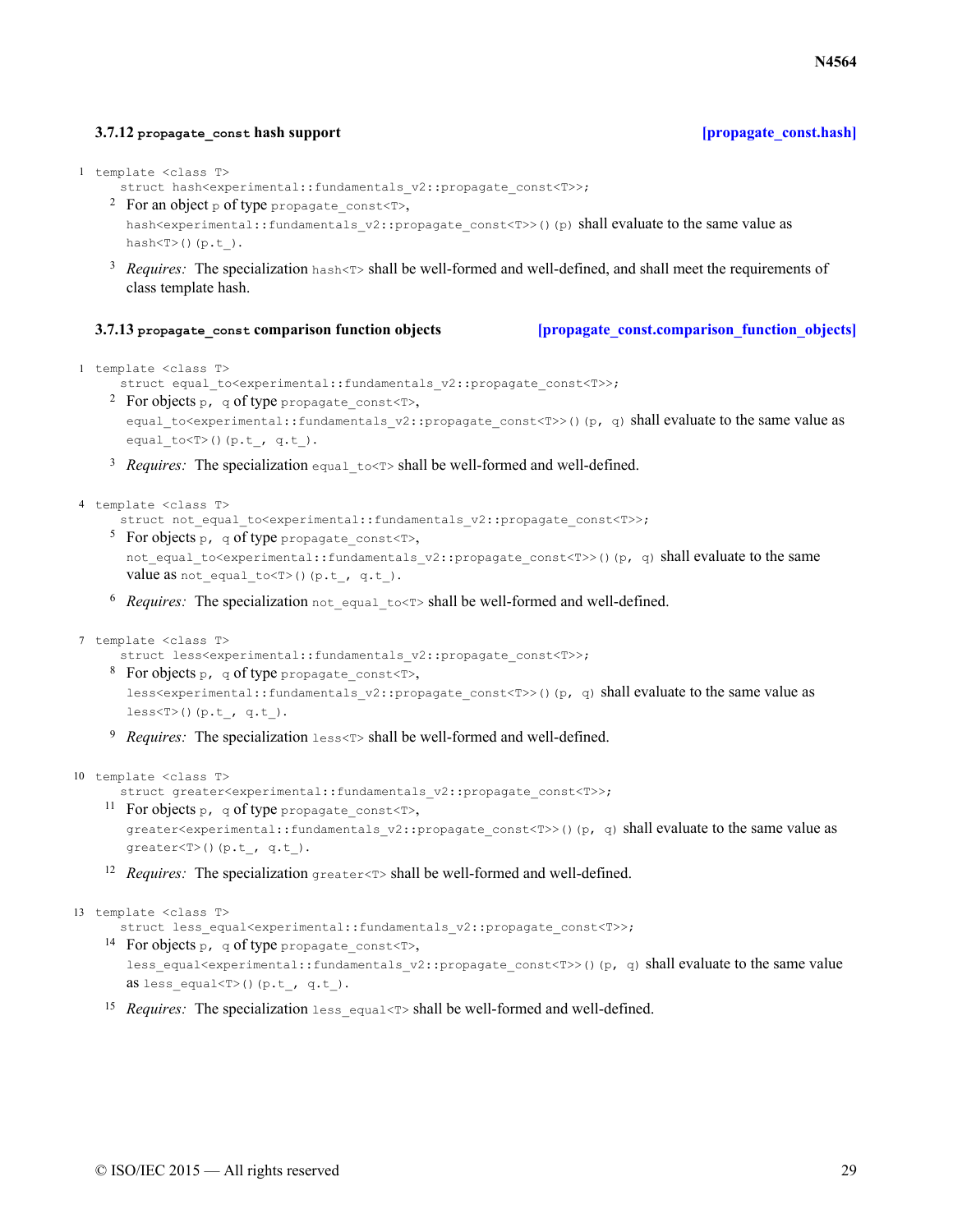### 16 template <class T>

- struct greater\_equal<experimental::fundamentals\_v2::propagate\_const<T>>;
	- <sup>17</sup> For objects p, q of type propagate\_const<T>, greater\_equal<experimental::fundamentals\_v2::propagate\_const<T>>()(p, q) shall evaluate to the same value as greater\_equal<T>()(p.t\_, q.t\_).
	- 18 Requires: The specialization greater equal<T> shall be well-formed and well-defined.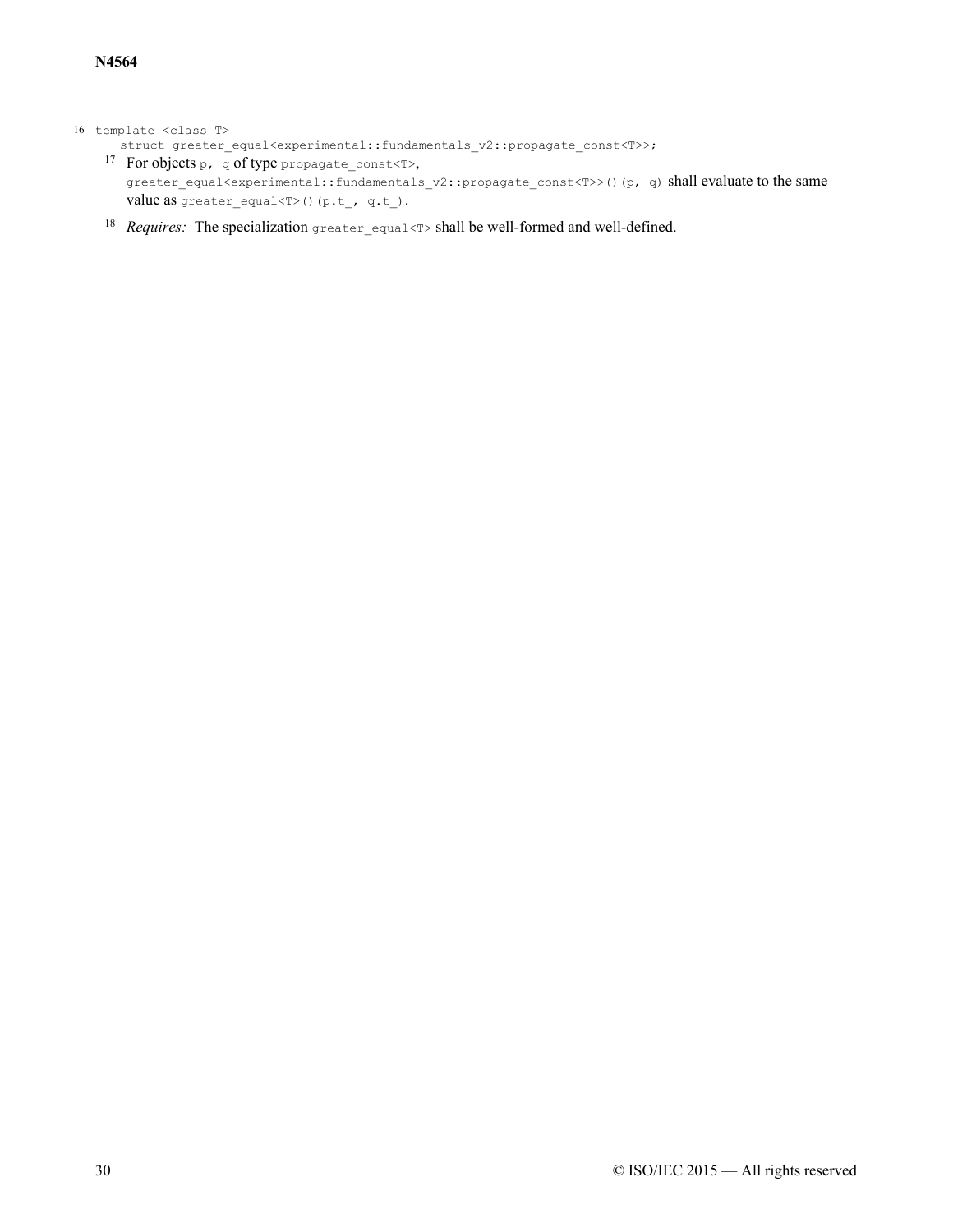# <span id="page-30-0"></span>**4 Function objects [\[func\]](#page-30-0)**

## <span id="page-30-1"></span>**4.1 Header <experimental/functional> synopsis [\[header.functional.synop\]](#page-30-1)**

```
#include <functional>
namespace std {
 namespace experimental {
  inline namespace fundamentals_v2 {
    // See C++14 §20.9.9, Function object binders
    template <class T> constexpr bool is bind expression v
      = is_bind_expression<T>::value;
    template <class T> constexpr int is placeholder v
      = is_placeholder<T>::value;
    // 4.2, Class template function
    template<class> class function; // undefined
    template<class R, class... ArgTypes> class function<R(ArgTypes...)>;
    template<class R, class... ArgTypes>
    void swap(function<R(ArgTypes...)>&, function<R(ArgTypes...)>&);
    template<class R, class... ArgTypes>
    bool operator==(const function<R(ArgTypes...)>&, nullptr_t) noexcept;
    template<class R, class... ArgTypes>
    bool operator==(nullptr_t, const function<R(ArgTypes...)>&) noexcept;
    template<class R, class... ArgTypes>
    bool operator!=(const function<R(ArgTypes...)>&, nullptr_t) noexcept;
    template<class R, class... ArgTypes>
    bool operator!=(nullptr_t, const function<R(ArgTypes...)>&) noexcept;
    // 4.3, Searchers
    template<class ForwardIterator, class BinaryPredicate = equal_to<>>
      class default searcher;
    template<class RandomAccessIterator,
             class Hash = hash<typename iterator traits<RandomAccessIterator>::value type>,
             class BinaryPredicate = equal_to<>>
      class boyer_moore_searcher;
    template<class RandomAccessIterator,
             class Hash = hash<typename iterator traits<RandomAccessIterator>::value type>,
            class BinaryPredicate = equal_to<>>
      class boyer_moore_horspool_searcher;
    template<class ForwardIterator, class BinaryPredicate = equal_to<>>
    default searcher<ForwardIterator, BinaryPredicate>
```
make default searcher(ForwardIterator pat first, ForwardIterator pat last,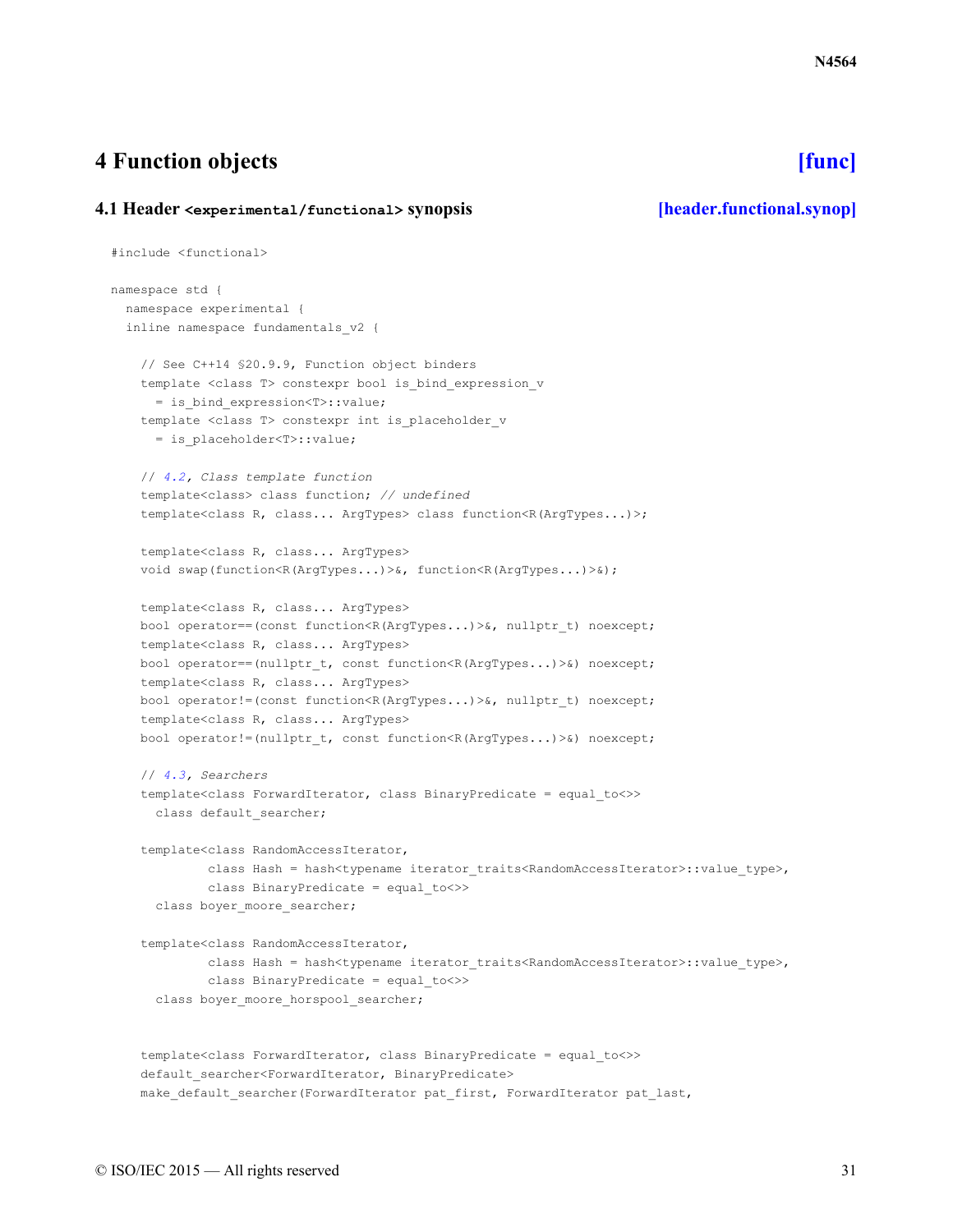```
BinaryPredicate pred = BinaryPredicate());
   template<class RandomAccessIterator,
            class Hash = hash<typename iterator_traits<RandomAccessIterator>::value_type>,
            class BinaryPredicate = equal_to<>>
   boyer moore searcher<RandomAccessIterator, Hash, BinaryPredicate>
   make boyer moore searcher(
       RandomAccessIterator pat first, RandomAccessIterator pat last,
       Hash hf = Hash(), BinaryPredicate pred = BinaryPredicate());
   template<class RandomAccessIterator,
            class Hash = hash<typename iterator_traits<RandomAccessIterator>::value_type>,
            class BinaryPredicate = equal_to<>>
   boyer_moore_horspool_searcher<RandomAccessIterator, Hash, BinaryPredicate>
   make boyer moore horspool searcher(
       RandomAccessIterator pat first, RandomAccessIterator pat last,
       Hash hf = Hash(), BinaryPredicate pred = BinaryPredicate());
   // 4.4, Function template not_fn
   template <class F> unspecified not fn(F&& f);
  } // namespace fundamentals_v2
 } // namespace experimental
 template<class R, class... ArgTypes, class Alloc>
 struct uses allocator<experimental::function<R(ArgTypes...)>, Alloc>;
} // namespace std
```
## **4.2 Class template function [\[func.wrap.func\]](#page-31-0)**

<span id="page-31-0"></span> $<sup>1</sup>$  The specification of all declarations within this sub-clause [4.2](#page-31-0) and its sub-clauses are the same as the corresponding</sup> declarations, as specified in C++14 §20.9.11.2, unless explicitly specified otherwise. [ *Note:* std::experimental::function uses std::bad\_function\_call, there is no additional type std::experimental::bad function call *— end note* ].

```
namespace std {
  namespace experimental {
  inline namespace fundamentals_v2 {
    template<class> class function; // undefined
    template<class R, class... ArgTypes>
    class function<R(ArgTypes...)> {
   public:
      typedef R result_type;
      typedef T1 argument_type;
      typedef T1 first_argument_type;
      typedef T2 second_argument_type;
      typedef erased type allocator type;
```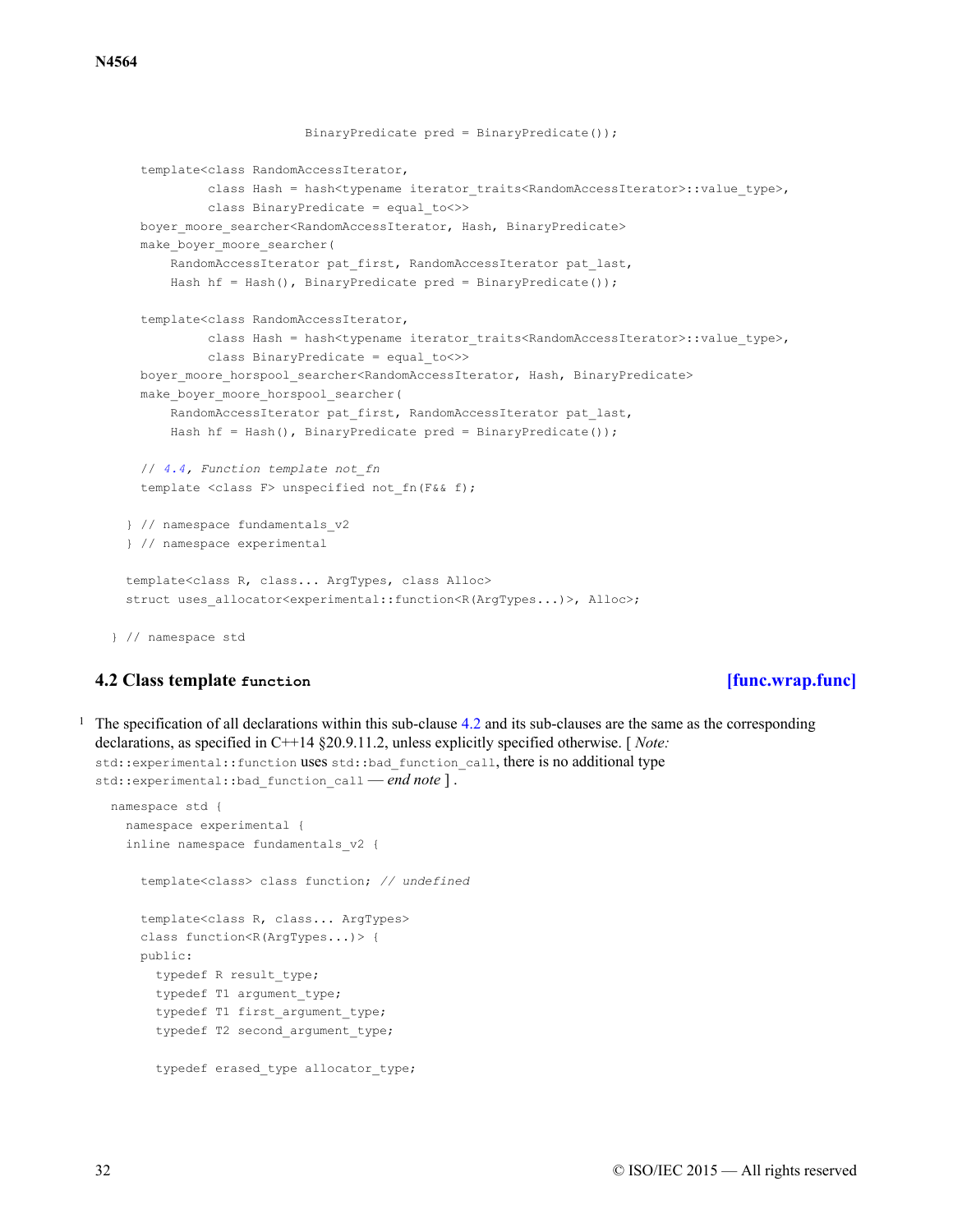```
function() noexcept;
   function(nullptr_t) noexcept;
   function(const function&);
   function(function&&);
   template<class F> function(F);
   template<class A> function(allocator arg t, const A&) noexcept;
   template<class A> function(allocator_arg_t, const A&,
     nullptr_t) noexcept;
   template<class A> function(allocator_arg_t, const A&,
     const function&);
   template<class A> function(allocator arg t, const A&,
     function&&);
   template<class F, class A> function(allocator arg t, const A&, F);
   function& operator=(const function&);
   function& operator=(function&&);
   function& operator=(nullptr_t) noexcept;
   template<class F> function& operator=(F&&);
   template<class F> function& operator=(reference_wrapper<F>);
   ~function();
   void swap(function&);
   template<class F, class A> void assign(F&&, const A&);
   explicit operator bool() const noexcept;
   R operator()(ArgTypes...) const;
   const type info& target type() const noexcept;
   template<class T> T* target() noexcept;
   template<class T> const T* target() const noexcept;
   pmr::memory_resource* get_memory_resource();
 };
 template <class R, class... ArgTypes>
 bool operator==(const function<R(ArgTypes...)>&, nullptr_t) noexcept;
 template <class R, class... ArgTypes>
 bool operator==(nullptr_t, const function<R(ArgTypes...)>&) noexcept;
 template <class R, class... ArgTypes>
 bool operator!=(const function<R(ArgTypes...)>&, nullptr_t) noexcept;
 template <class R, class... ArgTypes>
 bool operator!=(nullptr_t, const function<R(ArgTypes...)>&) noexcept;
 template <class R, class... ArgTypes>
 void swap(function<R(ArgTypes...)>&, function<R(ArgTypes...)>&);
} // namespace fundamentals_v2
} // namespace experimental
```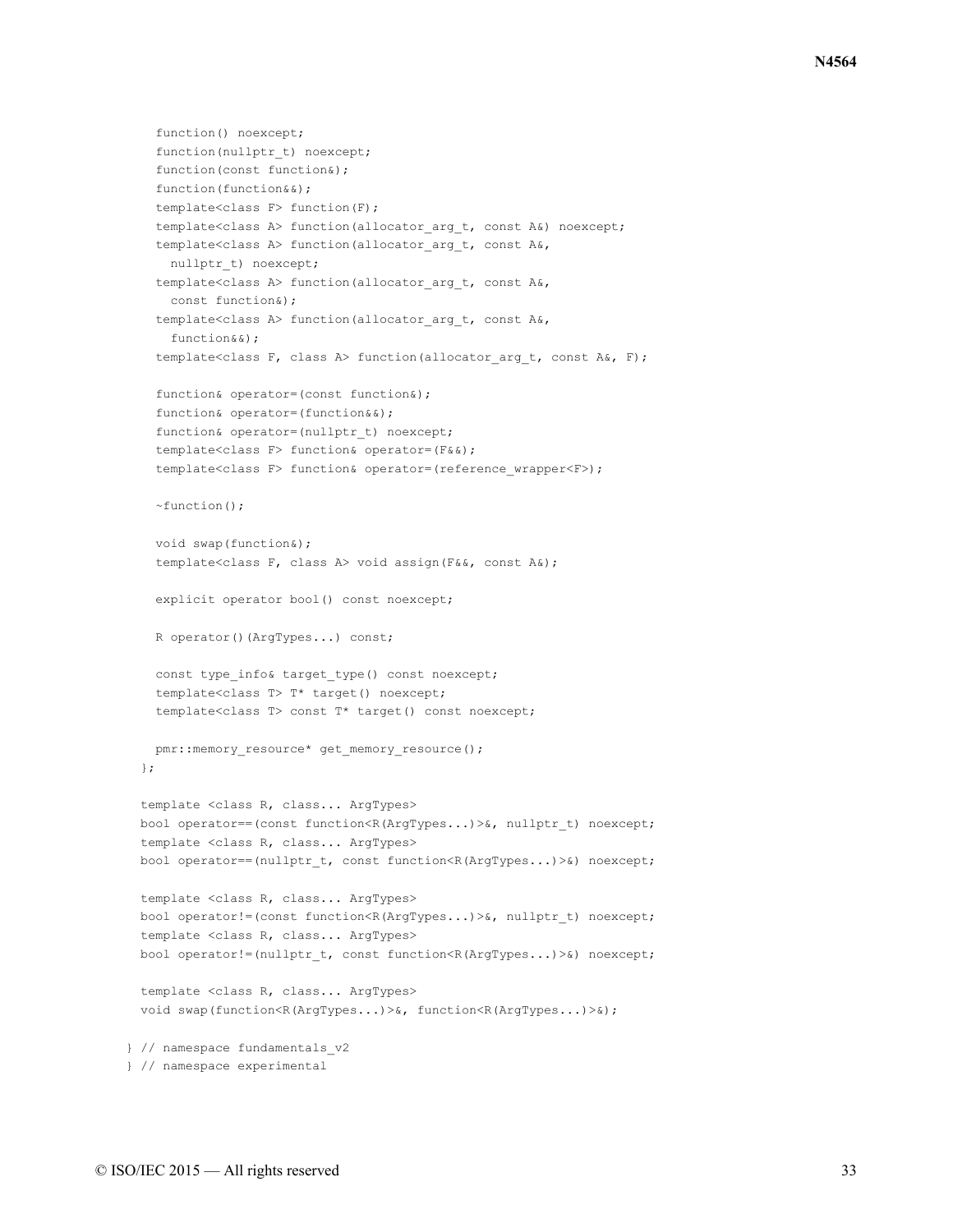```
template <class R, class... ArgTypes, class Alloc>
struct uses allocator<experimental::function<R(ArgTypes...)>, Alloc>
  : true type { };
```

```
} // namespace std
```
## **4.2.1 function construct/copy/destroy [\[func.wrap.func.con\]](#page-33-0)**

- <span id="page-33-0"></span><sup>1</sup> When a function constructor that takes a first argument of type allocator  $\arg t$  is invoked, the second argument is treated as a *type-erased allocator* [\(8.3\)](#page-77-1). If the constructor moves or makes a copy of a function object (C++14 §20.9), including an instance of the experimental::function class template, then that move or copy is performed by *usingallocator construction* with allocator get memory resource().
- <sup>2</sup> In the following descriptions, let  $ALLOCALOR$   $OF(f)$  be the allocator specified in the construction of function f, or allocator<char>() if no allocator was specified.
- 3 function& operator=(const function& f);
	- <sup>4</sup> *Effects*: function(allocator arg, *ALLOCATOR OF*(\*this), f).swap(\*this);
	- 5 *Returns:* \*this.
- 6 function& operator=(function&& f);
	- <sup>7</sup> Effects: function(allocator\_arg, ALLOCATOR\_OF(\*this), std::move(f)).swap(\*this);
	- 8 Returns: \*this.
- 9 function& operator=(nullptr\_t) noexcept;
	- <sup>10</sup> *Effects*: If \*this != nullptr, destroys the target of this.
	- <sup>11</sup> Postconditions:  $\left(\cdot\right)$  this). The memory resource returned by get\_memory\_resource() after the assignment is equivalent to the memory resource before the assignment. [ *Note:* the address returned by get\_memory\_resource() might change — *end note* ]
	- 12 *Returns:* \*this.
- 13 template<class F> function& operator=(F&& f);
	- <sup>14</sup> *Effects*: function(allocator arg, *ALLOCATOR OF*(\*this), std::forward<F>(f)).swap(\*this);
	- 15 *Returns:* \*this.
- 16 template<class F> function& operator=(reference\_wrapper<F> f);
	- <sup>17</sup> *Effects*: function(allocator arg, *ALLOCATOR OF*(\*this), f).swap(\*this);
	- 18 *Returns:* \*this.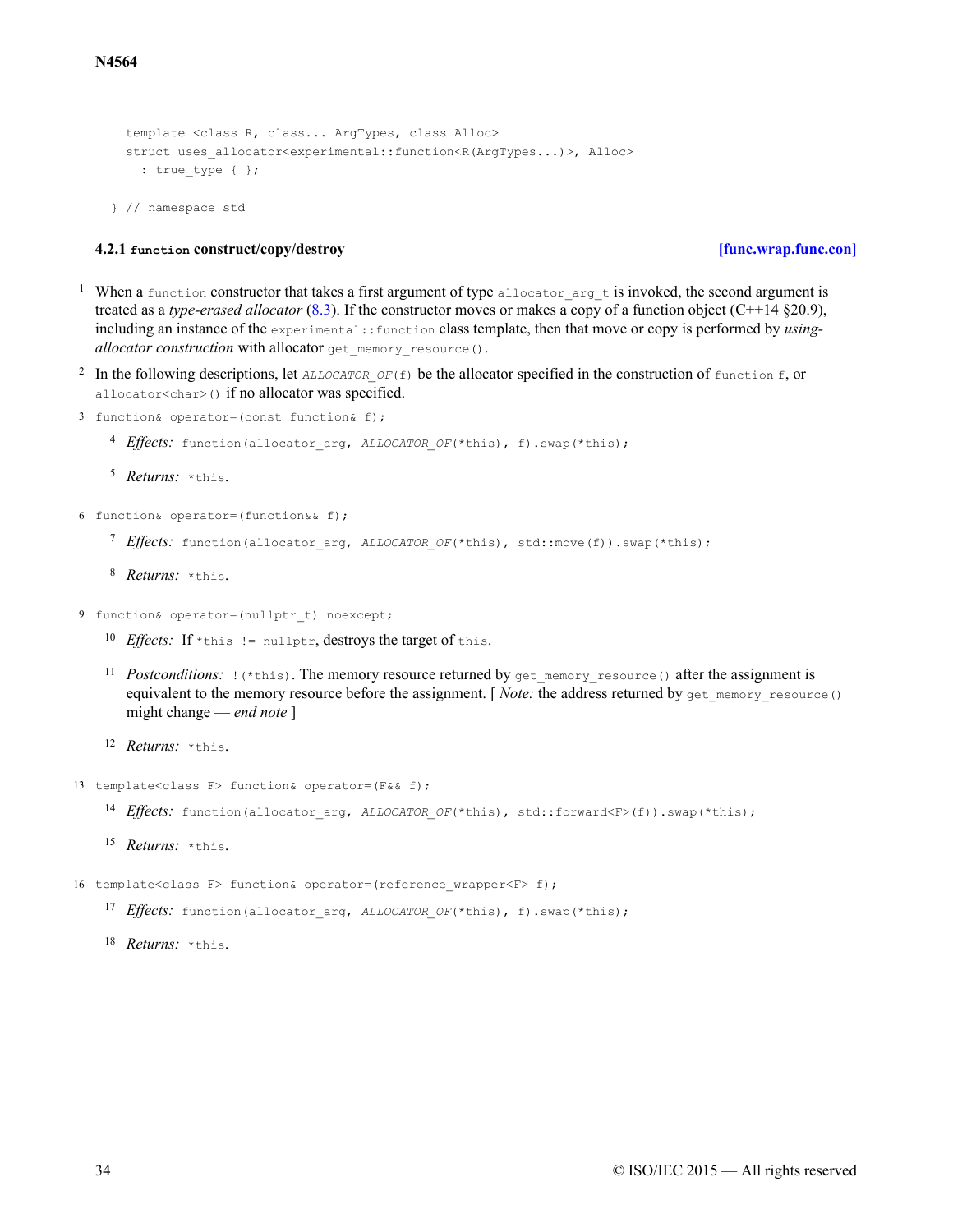### **4.2.2 function modifiers [\[func.wrap.func.mod\]](#page-34-0)**

- <span id="page-34-0"></span>1 void swap(function& other);
	- 2 Requires: \*this->get memory resource() == \*other.get memory resource().
	- <sup>3</sup> *Effects*: Interchanges the targets of \*this and other.
	- <sup>4</sup> Remarks: The allocators of \*this and other are not interchanged.

- **4.3 Searchers [\[func.searchers\]](#page-34-1)**
- <span id="page-34-1"></span><sup>1</sup> This sub-clause provides function object types (C++14  $\S20.9$ ) for operations that search for a sequence [pat\_first, pat\_last) in another sequence [first, last) that is provided to the object's function call operator. The first sequence (the pattern to be searched for) is provided to the object's constructor, and the second (the sequence to be searched) is provided to the function call operator.
- <sup>2</sup> Each specialization of a class template specified in this sub-clause [4.3](#page-34-1) shall meet the  $\text{CopyConstructible}$  and CopyAssignable requirements. Template parameters named ForwardIterator, ForwardIterator1, ForwardIterator2, RandomAccessIterator, RandomAccessIterator1, RandomAccessIterator2, and BinaryPredicate of templates specified in this sub-clause [4.3](#page-34-1) shall meet the same requirements and semantics as specified in  $C++14 \$ §25.1. Template parameters named Hash shall meet the requirements as specified in C++14 §17.6.3.4.
- <sup>3</sup> The Boyer-Moore searcher implements the Boyer-Moore search algorithm. The Boyer-Moore-Horspool searcher implements the Boyer-Moore-Horspool search algorithm. In general, the Boyer-Moore searcher will use more memory and give better run-time performance than Boyer-Moore-Horspool

## **4.3.1 Class template default\_searcher [\[func.searchers.default\]](#page-34-2)**

```
template<class ForwardIterator1, class BinaryPredicate = equal_to<>>
    class default searcher {
   public:
     default searcher(ForwardIterator1 pat first, ForwardIterator1 pat last,
                      BinaryPredicate pred = BinaryPredicate());
      template<class ForwardIterator2>
      ForwardIterator2
     operator()(ForwardIterator2 first, ForwardIterator2 last) const;
   private:
     ForwardIterator1 pat_first_; // exposition only
     ForwardIterator1 pat_last_; // exposition only
     BinaryPredicate pred_; // exposition only
    };
1 default searcher(ForwardIterator pat first, ForwardIterator pat last,
     BinaryPredicate pred = BinaryPredicate());
```
- <sup>2</sup> Effects: Constructs a default searcher object, initializing pat\_first\_ with pat\_first, pat\_last\_ with pat\_last, and pred\_ with pred.
- <sup>3</sup> *Throws:* Any exception thrown by the copy constructor of BinaryPredicate or ForwardIterator1.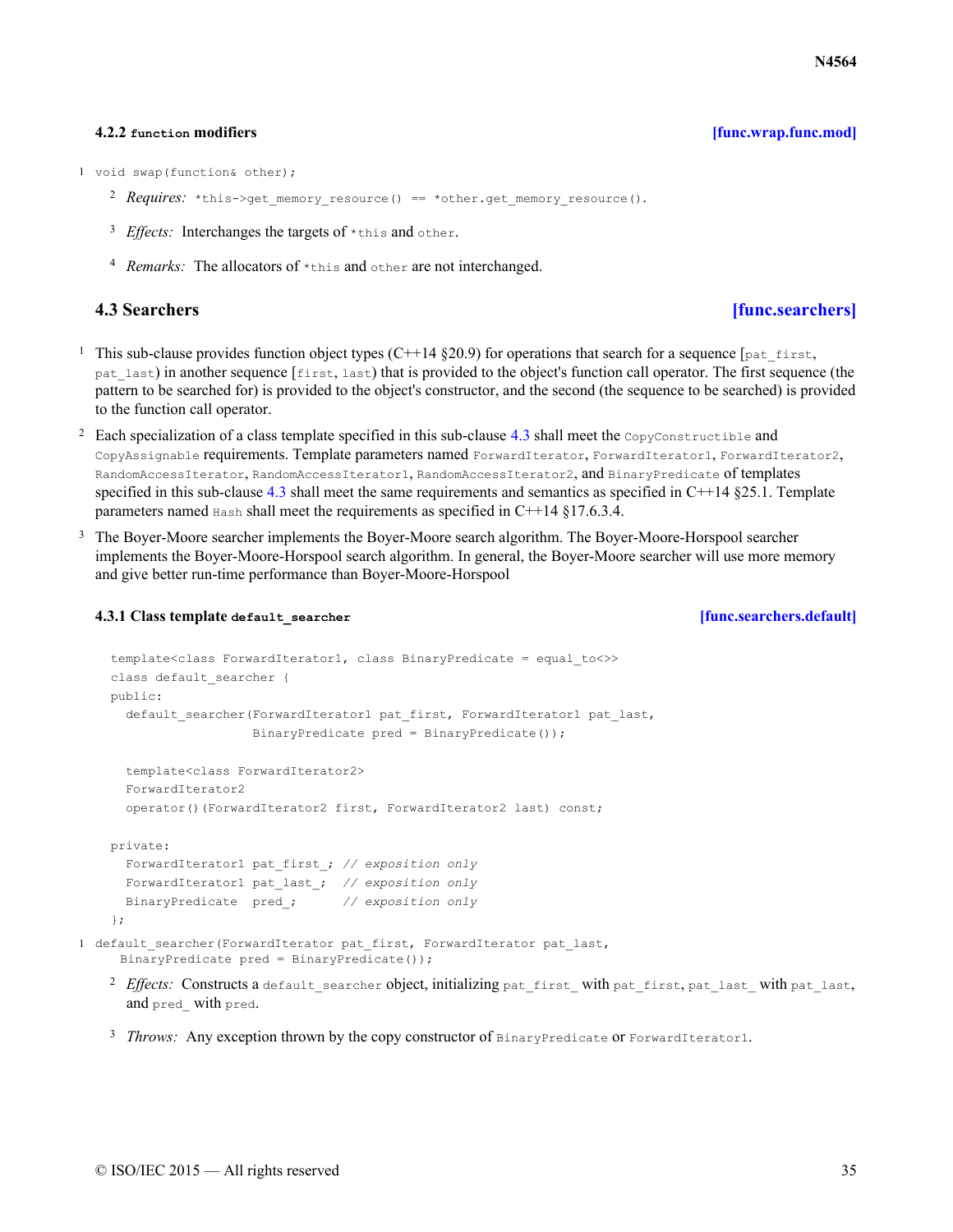4 template<class ForwardIterator2> ForwardIterator2 operator()(ForwardIterator2 first, ForwardIterator2 last) const;

<sup>5</sup> Effects: Equivalent to return std::search(first, last, pat\_first, pat\_last, pred );

### **4.3.1.1 default\_searcher creation functions [\[func.searchers.default.creation\]](#page-35-0)**

```
<sup>2</sup> Effects: Equivalent to return default searcher<ForwardIterator, BinaryPredicate>(
1 template<class ForwardIterator, class BinaryPredicate = equal_to<>>
     default searcher<ForwardIterator, BinaryPredicate>
     make default searcher(ForwardIterator pat first, ForwardIterator pat last,
                            BinaryPredicate pred = BinaryPredicate());
```

```
pat first, pat last, pred);
```
### **4.3.2 Class template boyer\_moore\_searcher [\[func.searchers.boyer\\_moore\]](#page-35-1)**

```
template<class RandomAccessIterator1,
            class Hash = hash<typename iterator_traits<RandomAccessIterator1>::value_type>,
            class BinaryPredicate = equal_to<>>
    class boyer moore searcher {
   public:
     boyer moore searcher(RandomAccessIterator1 pat first, RandomAccessIterator1 pat last,
                          Hash hf = Hash(), BinaryPredicate pred = BinaryPredicate());
      template<class RandomAccessIterator2>
     RandomAccessIterator2
     operator()(RandomAccessIterator2 first, RandomAccessIterator2 last) const;
   private:
     RandomAccessIterator1 pat_first_; // exposition only
     RandomAccessIterator1 pat_last_; // exposition only
     Hash hash_; // exposition only
     BinaryPredicate pred_; // exposition only
    };
1 boyer moore searcher(RandomAccessIterator1 pat first, RandomAccessIterator1 pat last,
     Hash hf = Hash(),
     BinaryPredicate pred = BinaryPredicate());
```
- <sup>2</sup> Requires: The value type of RandomAccessIterator1 shall meet the DefaultConstructible, CopyConstructible, and CopyAssignable requirements.
- <sup>3</sup> Requires: For any two values A and B of the type iterator\_traits<RandomAccessIterator1>::value\_type, if pred( $A$ ,  $B$ ) ==true, then  $hf(A)$  ==hf( $B$ ) shall be true.
- 4 *Effects*: Constructs a boyer\_moore\_searcher object, initializing pat\_first\_ with pat\_first, pat\_last\_ with pat last, hash with hf, and pred with pred.
- $5$  Throws: Any exception thrown by the copy constructor of  $\text{RandomAccessIterator1}$ , or by the default constructor, copy constructor, or the copy assignment operator of the value type of RandomAccessIterator1, or the copy constructor or operator() of BinaryPredicate or Hash. May throw bad alloc if additional memory needed for internal data structures cannot be allocated.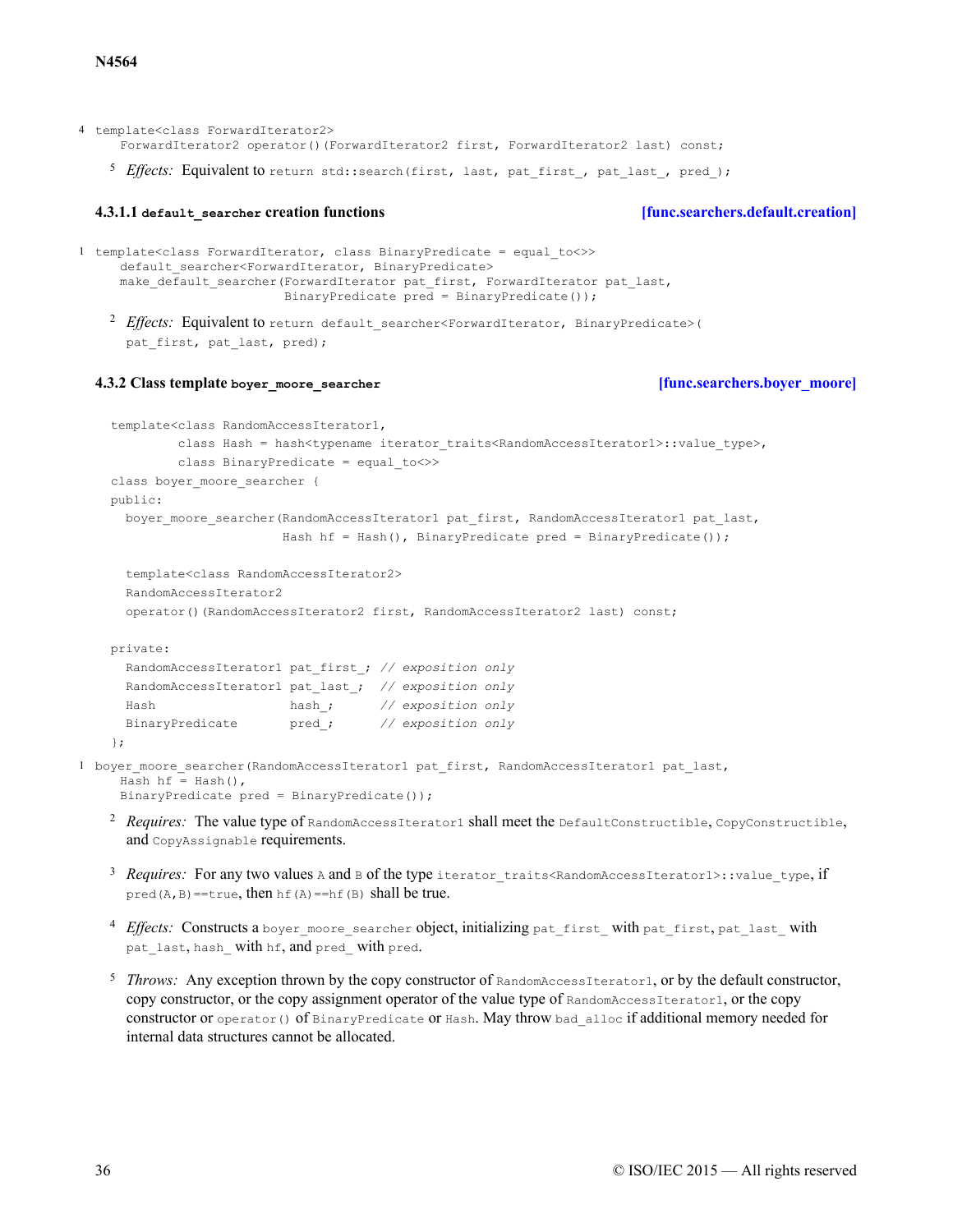- 6 template<class RandomAccessIterator2> RandomAccessIterator2 operator()(RandomAccessIterator2 first, RandomAccessIterator2 last) const;
	- <sup>7</sup> Requires: RandomAccessIterator1 and RandomAccessIterator2 shall have the same value type.
	- <sup>8</sup> *Effects*: Finds a subsequence of equal values in a sequence.
	- 9 Returns: The first iterator i in the range  $f$ irst, last (pat\_last pat\_first\_)) such that for every nonnegative integer n less than pat\_last\_ - pat\_first\_ the following condition holds: pred(\*(i + n), \*(pat first + n)) != false. Returns first if  $[pat\text{ first}, pat\text{ last})$  is empty, otherwise returns last if no such iterator is found.
	- <sup>10</sup> Complexity: At most (last first) \* (pat last pat first) applications of the predicate.

### **4.3.2.1 boyer\_moore\_searcher creation functions [\[func.searchers.boyer\\_moore.creation\]](#page-36-0)**

```
1 template<class RandomAccessIterator,
```

```
class Hash = hash<typename iterator traits<RandomAccessIterator>::value type>,
class BinaryPredicate = equal_to<>>
  boyer moore searcher<RandomAccessIterator, Hash, BinaryPredicate>
  make_boyer_moore_searcher(RandomAccessIterator pat_first, RandomAccessIterator pat_last,
                            Hash hf = Hash(), BinaryPredicate pred = BinaryPredicate());
```
<sup>2</sup> Effects: Equivalent to return boyer moore searcher<RandomAccessIterator, Hash, BinaryPredicate>( pat first, pat last, hf, pred);

## <span id="page-36-1"></span>**4.3.3 Class template boyer\_moore\_horspool\_searcher [\[func.searchers.boyer\\_moore\\_horspool\]](#page-36-1)**

```
template<class RandomAccessIterator1,
         class Hash = hash<typename iterator traits<RandomAccessIterator1>::value type>,
         class BinaryPredicate = equal_to<>>
class boyer moore horspool searcher {
public:
  boyer moore horspool searcher(RandomAccessIterator1 pat first, RandomAccessIterator1 pat last,
                                Hash hf = Hash(), BinaryPredicate pred = BinaryPredicate());
  template<class RandomAccessIterator2>
  RandomAccessIterator2
  operator()(RandomAccessIterator2 first, RandomAccessIterator2 last) const;
```
private:

```
RandomAccessIterator1 pat_first_; // exposition only
 RandomAccessIterator1 pat_last_; // exposition only
 Hash hash_; // exposition only
 BinaryPredicate pred_; // exposition only
};
```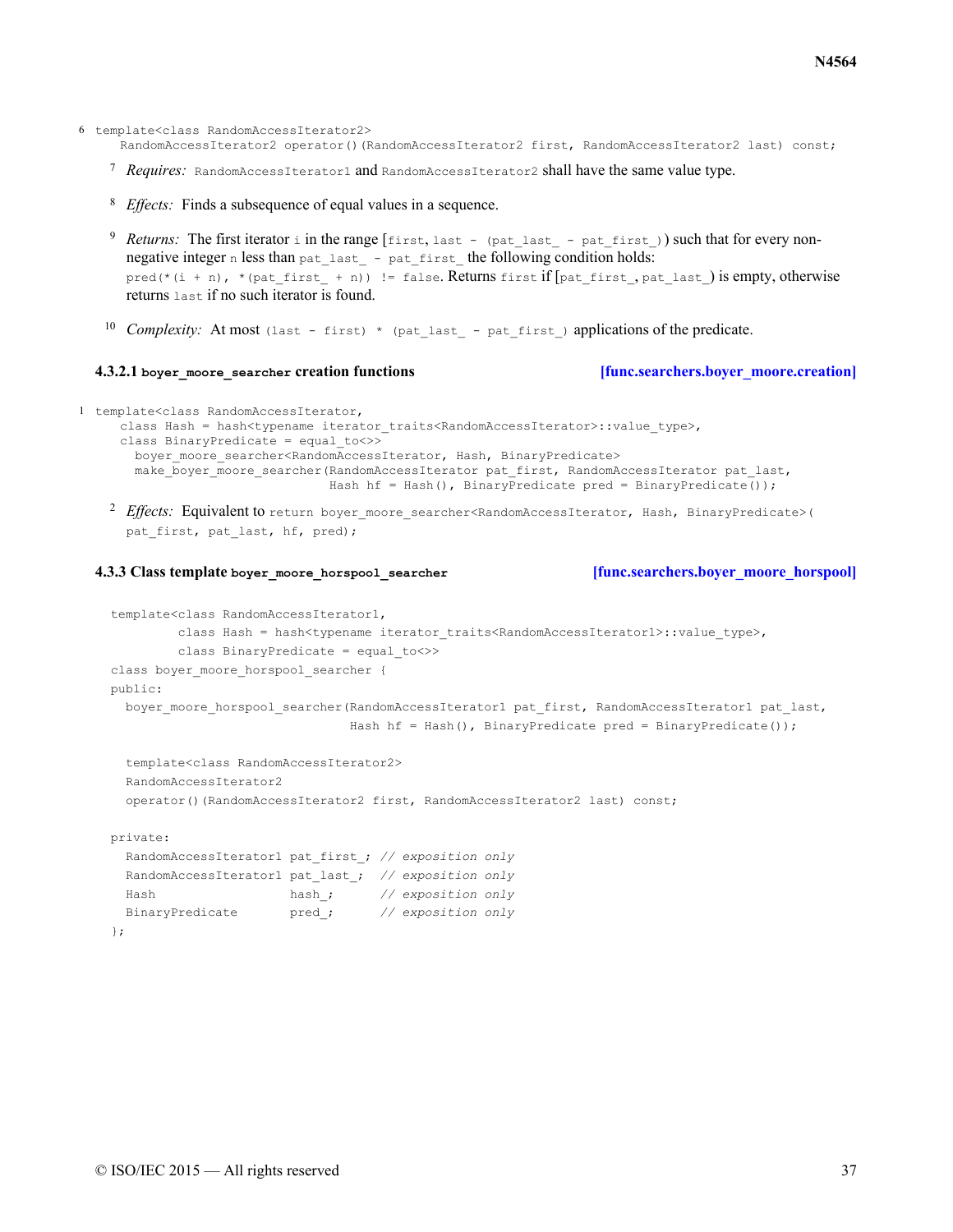```
1 boyer moore horspool searcher(
```

```
RandomAccessIterator1 pat first, RandomAccessIterator1 pat last,
Hash hf = Hash(), BinaryPredicate pred = BinaryPredicate());
```
- <sup>2</sup> Requires: The value type of RandomAccessIterator1 shall meet the DefaultConstructible, CopyConstructible, and CopyAssignable requirements.
- 3 Requires: For any two values A and B of the type iterator traits<RandomAccessIterator1>::value\_type, if pred( $A$ ,  $B$ ) ==true, then  $hf(A)$  ==hf( $B$ ) shall be true.
- <sup>4</sup> Effects: Constructs a boyer moore horspool searcher object, initializing pat first with pat first, pat last with pat\_last, hash\_ with hf, and pred\_ with pred.
- $5$  Throws: Any exception thrown by the copy constructor of  $\text{RandomAccessIterator1}$ , or by the default constructor, copy constructor, or the copy assignment operator of the value type of RandomAccessIterator1 or the copy constructor or operator() of BinaryPredicate or Hash. May throw bad\_alloc if additional memory needed for internal data structures cannot be allocated..

```
6 template<class RandomAccessIterator2>
     RandomAccessIterator2 operator()(RandomAccessIterator2 first, RandomAccessIterator2 last) const;
```
- <sup>7</sup> Requires: RandomAccessIterator1 and RandomAccessIterator2 shall have the same value type.
- <sup>8</sup> *Effects*: Finds a subsequence of equal values in a sequence.
- <sup>9</sup> Returns: The first iterator i in the range [first, last (pat\_last\_ pat\_first\_)) such that for every nonnegative integer n less than pat\_last\_ - pat\_first\_ the following condition holds: pred(\*(i + n), \*(pat first + n)) != false. Returns first if  $[pat\text{ first}, pat\text{ last})$  is empty, otherwise returns last if no such iterator is found.
- <sup>10</sup> Complexity: At most (last first) \* (pat last pat first) applications of the predicate.

### **4.3.3.1 boyer\_moore\_horspool\_searcher creation functions [\[func.searchers.boyer\\_moore\\_horspool.creation\]](#page-37-0)**

```
1 template<class RandomAccessIterator,
              class Hash = hash<typename iterator traits<RandomAccessIterator>::value_type>,
              class BinaryPredicate = equal_to<>>
     boyer moore searcher horspool<RandomAccessIterator, Hash, BinaryPredicate>
     make boyer moore horspool searcher(
         RandomAccessIterator pat first, RandomAccessIterator pat last,
         Hash hf = Hash(), BinaryPredicate pred = BinaryPredicate());
```
### <sup>2</sup> *Effects:* Equivalent to

```
return boyer_moore_horspool_searcher<RandomAccessIterator, Hash, BinaryPredicate>(
pat first, pat last, hf, pred);
```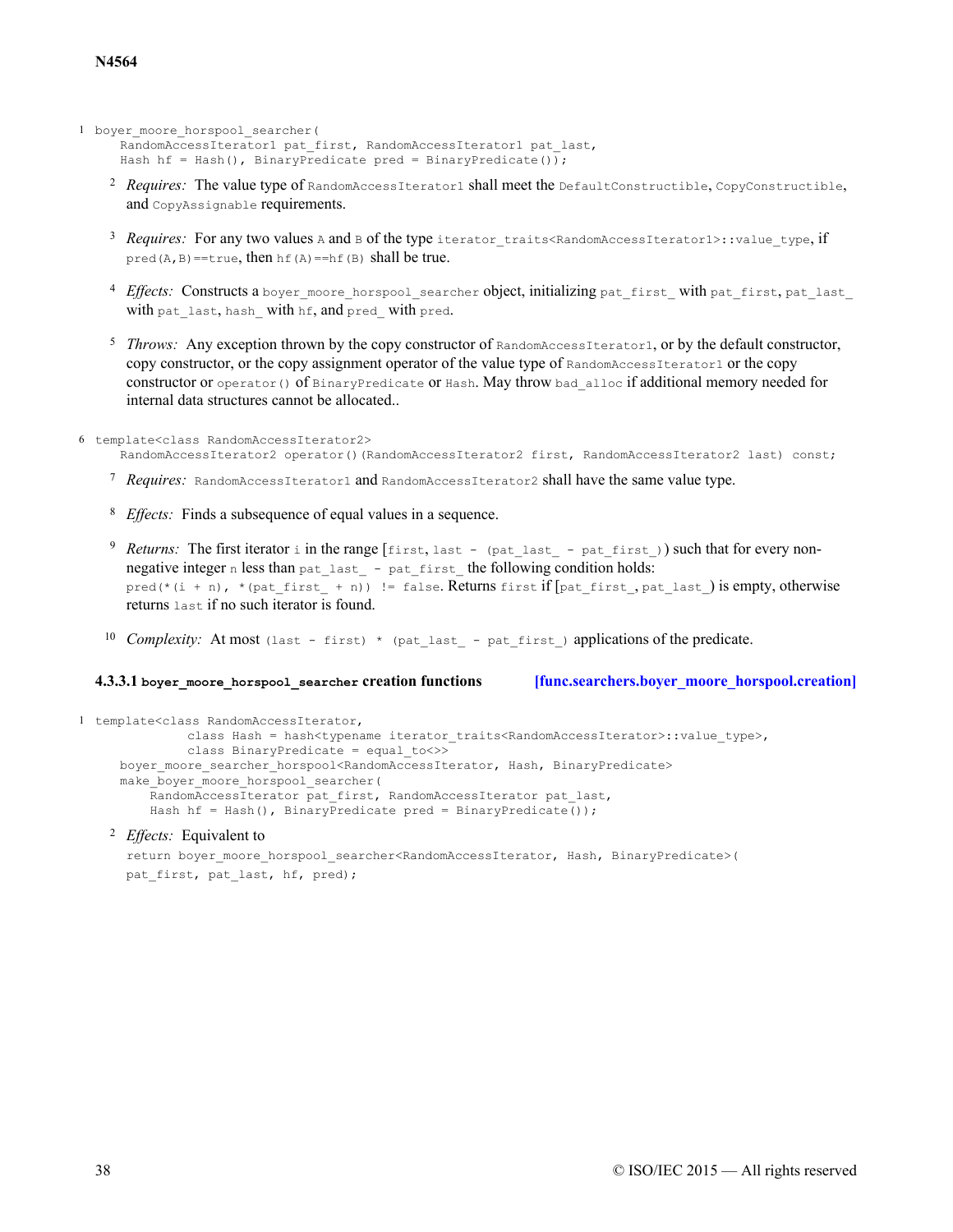# **4.4 Function template not\_fn [\[func.not\\_fn\]](#page-38-0)**

- <span id="page-38-0"></span>1 template <class F> *unspecified* not\_fn(F&& f);
	- 2 In the text that follows:
		- FD is the type decay  $t \leq F$ ,
		- $-$  fd is an lvalue of type FD constructed from std::forward<F>(f),
		- fn is a forwarding call wrapper created as a result of not  $f_n(f)$ ,
	- <sup>3</sup> Requires: is\_constructible<FD, F>::value shall be true. fd shall be a callable object (C++14 §20.9.1).
	- <sup>4</sup> *Returns:* A forwarding call wrapper  $\epsilon_n$  such that the expression  $\epsilon_{n}$  (a1, a2, ..., aN) is equivalent to !*INVOKE*(fd, a1, a2, ..., aN) (C++14 §20.9.2).
	- $5$  *Throws:* Nothing unless the construction of  $f$ d throws an exception.
	- $6$  Remarks: The return type shall satisfy the requirements of MoveConstructible. If  $FD$  satisfies the requirements of CopyConstructible, then the return type shall satisfy the requirements of CopyConstructible. [ *Note:* This implies that FD is MoveConstructible. — *end note* ]
	- <sup>7</sup> [*Note:* Function template not fn can usually provide a better solution than using the negators not1 and not2 — *end note* ]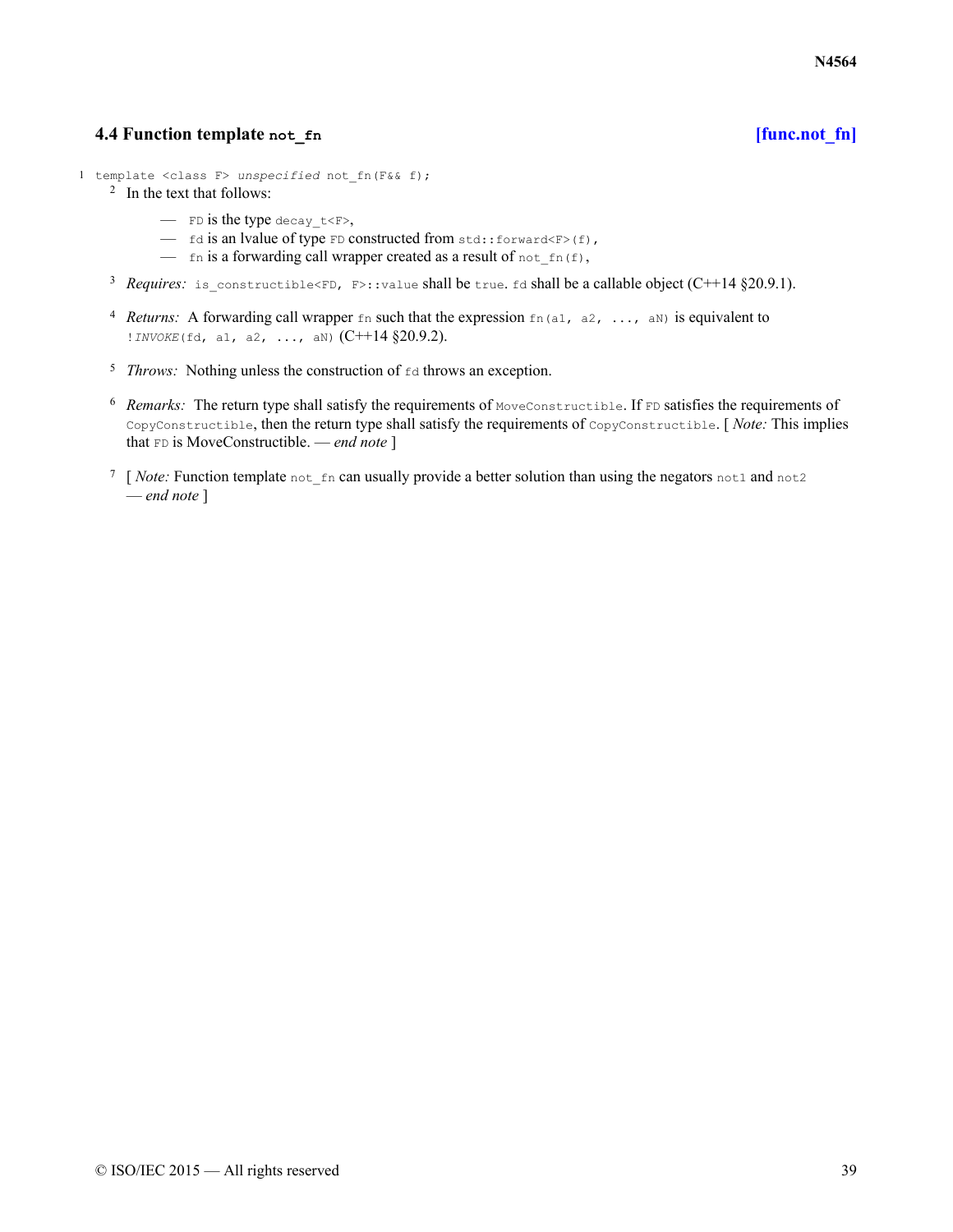# <span id="page-39-0"></span>**5 Optional objects [\[optional\]](#page-39-0)**

# **5.1 In general [\[optional.general\]](#page-39-1)**

<span id="page-39-1"></span><sup>1</sup> This subclause describes class template optional that represents *optional objects*. An *optional object for object types* is an object that contains the storage for another object and manages the lifetime of this contained object, if any. The contained object may be initialized after the optional object has been initialized, and may be destroyed before the optional object has been destroyed. The initialization state of the contained object is tracked by the optional object.

# <span id="page-39-2"></span>**5.2 Header <experimental/optional> synopsis [\[optional.synop\]](#page-39-2)**

```
namespace std {
  namespace experimental {
  inline namespace fundamentals_v2 {
    // 5.3, optional for object types
    template <class T> class optional;
    // 5.4, In-place construction
    struct in place t { };
    constexpr in_place_t in_place{};
    // 5.5, No-value state indicator
    struct nullopt_t{see below};
    constexpr nullopt_t nullopt(unspecified);
    // 5.6, Class bad_optional_access
    class bad optional access;
    // 5.7, Relational operators
    template <class T>
      constexpr bool operator==(const optional<T>&, const optional<T>&);
    template <class T>
      constexpr bool operator!=(const optional<T>&, const optional<T>&);
    template <class T>
      constexpr bool operator<(const optional<T>&, const optional<T>&);
    template <class T>
      constexpr bool operator>(const optional<T>&, const optional<T>&);
    template <class T>
      constexpr bool operator<=(const optional<T>&, const optional<T>&);
    template <class T>
      constexpr bool operator>=(const optional<T>&, const optional<T>&);
    // 5.8, Comparison with nullopt
    template <class T> constexpr bool operator == (const optional<T>&, nullopt t) noexcept;
    template <class T> constexpr bool operator==(nullopt t, const optional<T>&) noexcept;
    template <class T> constexpr bool operator!=(const optional<T>&, nullopt_t) noexcept;
    template <class T> constexpr bool operator!=(nullopt_t, const optional<T>&) noexcept;
```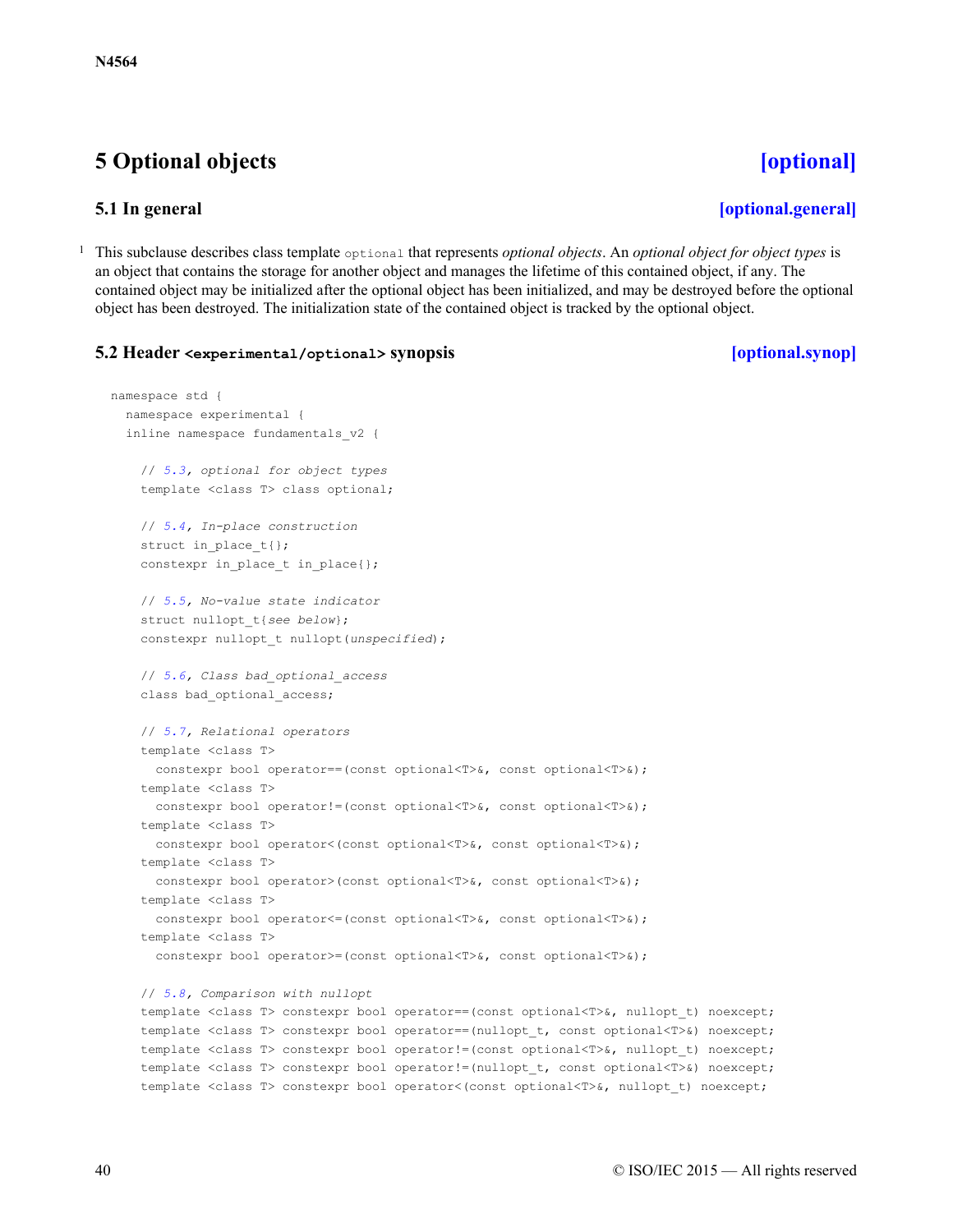```
template <class T> constexpr bool operator<(nullopt_t, const optional<T>&) noexcept;
  template <class T> constexpr bool operator << (const optional<T>&, nullopt t) noexcept;
  template <class T> constexpr bool operator << (nullopt t, const optional<T>&) noexcept;
  template <class T> constexpr bool operator>(const optional<T>&, nullopt_t) noexcept;
  template <class T> constexpr bool operator>(nullopt_t, const optional<T>&) noexcept;
  template <class T> constexpr bool operator>=(const optional<T>&, nullopt t) noexcept;
  template <class T> constexpr bool operator>=(nullopt t, const optional<T>&) noexcept;
 // 5.9, Comparison with T
  template <class T> constexpr bool operator==(const optional<T>&, const T&);
  template <class T> constexpr bool operator==(const T&, const optional<T>&);
  template <class T> constexpr bool operator!=(const optional<T>&, const T&);
  template <class T> constexpr bool operator!=(const T&, const optional<T>&);
  template <class T> constexpr bool operator<(const optional<T>&, const T&);
  template <class T> constexpr bool operator<(const T&, const optional<T>&);
  template <class T> constexpr bool operator<=(const optional<T>&, const T&);
  template <class T> constexpr bool operator<=(const T&, const optional<T>&);
  template <class T> constexpr bool operator>(const optional<T>&, const T&);
  template <class T> constexpr bool operator>(const T&, const optional<T>&);
  template <class T> constexpr bool operator>=(const optional<T>&, const T&);
  template <class T> constexpr bool operator>=(const T&, const optional<T>&);
  // 5.10, Specialized algorithms
  template <class T> void swap(optional<T>&, optional<T>&) noexcept(see below);
  template <class T> constexpr optional<see below> make_optional(T&&);
} // namespace fundamentals_v2
} // namespace experimental
// 5.11, Hash support
template <class T> struct hash;
template <class T> struct hash<experimental::optional<T>>;
```
} // *namespace std*

<sup>1</sup> A program that necessitates the instantiation of template  $\circ$ ptional for a reference type, or for possibly cv-qualified types in place t or nullopt t is ill-formed.

# <span id="page-40-0"></span>**5.3 optional for object types [\[optional.object\]](#page-40-0)**

```
template <class T>
class optional
{
public:
  typedef T value_type;
  // 5.3.1, Constructors
  constexpr optional() noexcept;
  constexpr optional(nullopt t) noexcept;
  optional(const optional&);
  optional(optional&&) noexcept(see below);
  constexpr optional(const T&);
```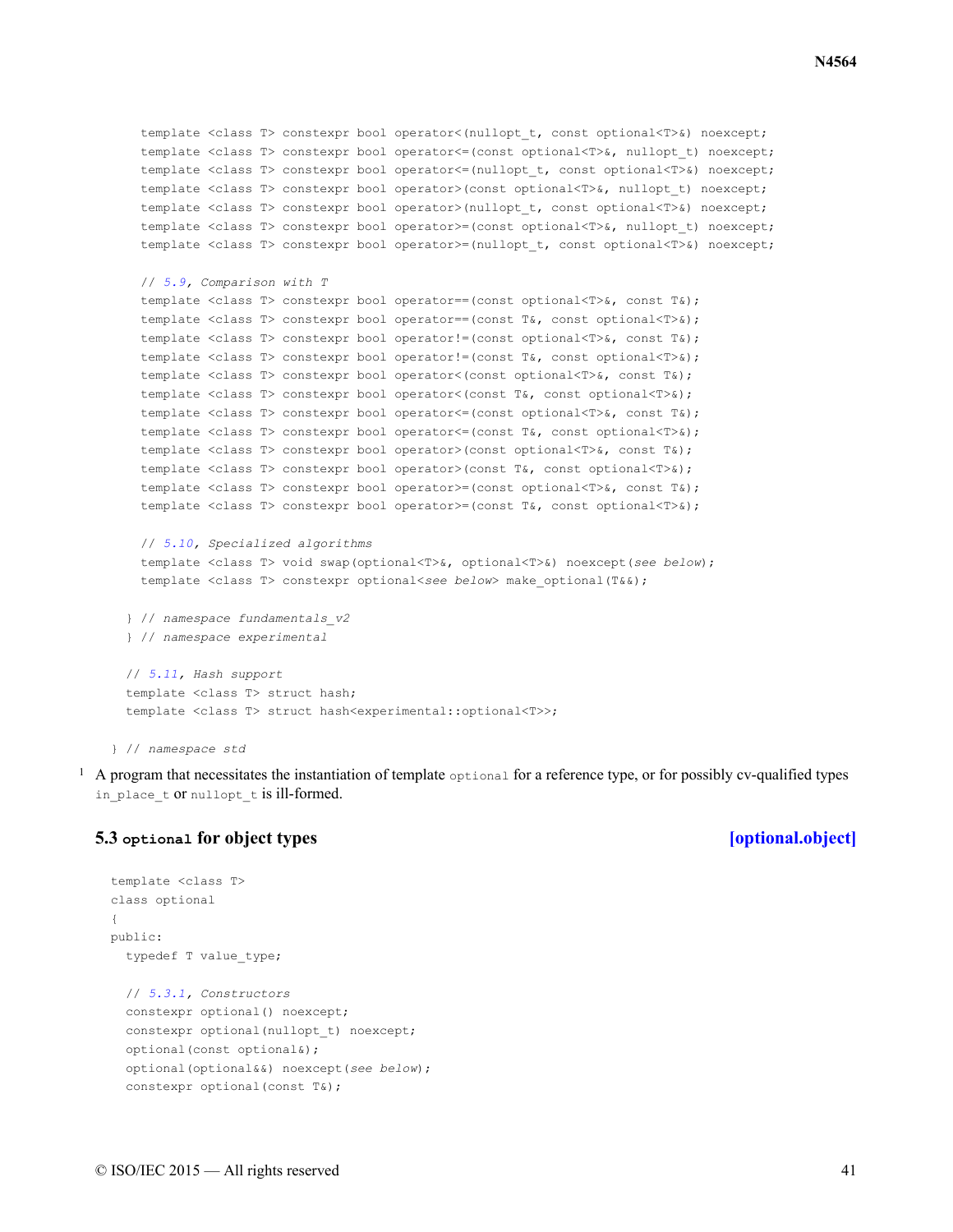```
constexpr optional(T&&);
  template <class... Args> constexpr explicit optional(in place t, Args&&...);
  template <class U, class... Args>
    constexpr explicit optional(in place t, initializer list<U>, Args&&...);
  // 5.3.2, Destructor
  ~optional();
  // 5.3.3, Assignment
  optional& operator=(nullopt_t) noexcept;
  optional& operator=(const optional&);
  optional& operator=(optional&&) noexcept(see below);
  template <class U> optional& operator=(U&&);
  template <class... Args> void emplace(Args&&...);
  template <class U, class... Args>
    void emplace(initializer_list<U>, Args&&...);
  // 5.3.4, Swap
  void swap(optional&) noexcept(see below);
  // 5.3.5, Observers
  constexpr T const* operator \rightarrow () const;
  constexpr T^* operator \rightarrow ();
  constexpr T const& operator *() const &;
  constexpr T& operator * () &;
  constexpr T&& operator *() &&;
  constexpr const T&& operator *() const &&;
  constexpr explicit operator bool() const noexcept;
  constexpr T const& value() const &;
  constexpr T& value() &;
  constexpr T&& value() &&;
  constexpr const T&& value() const &&;
  template <class U> constexpr T value or(U&&) const &;
  template <class U> constexpr T value or(U&&) &&;
private:
 T* val; // exposition only
};
```
- <sup>1</sup> Any instance of  $optional < T>$  at any given time either contains a value or does not contain a value. When an instance of optional<T> *contains a value*, it means that an object of type T, referred to as the optional object's *contained value*, is allocated within the storage of the optional object. Implementations are not permitted to use additional storage, such as dynamic memory, to allocate its contained value. The contained value shall be allocated in a region of the optional<T> storage suitably aligned for the type  $\tau$ . When an object of type optional  $\tau$  is contextually converted to bool, the conversion returns true if the object contains a value; otherwise the conversion returns false.
- <sup>2</sup> Member val is provided for exposition only. When an optional  $\leq$  bect contains a value, val points to the contained value.

<sup>3</sup> T shall be an object type and shall satisfy the requirements of  $\Delta$  Destructible (Table 24).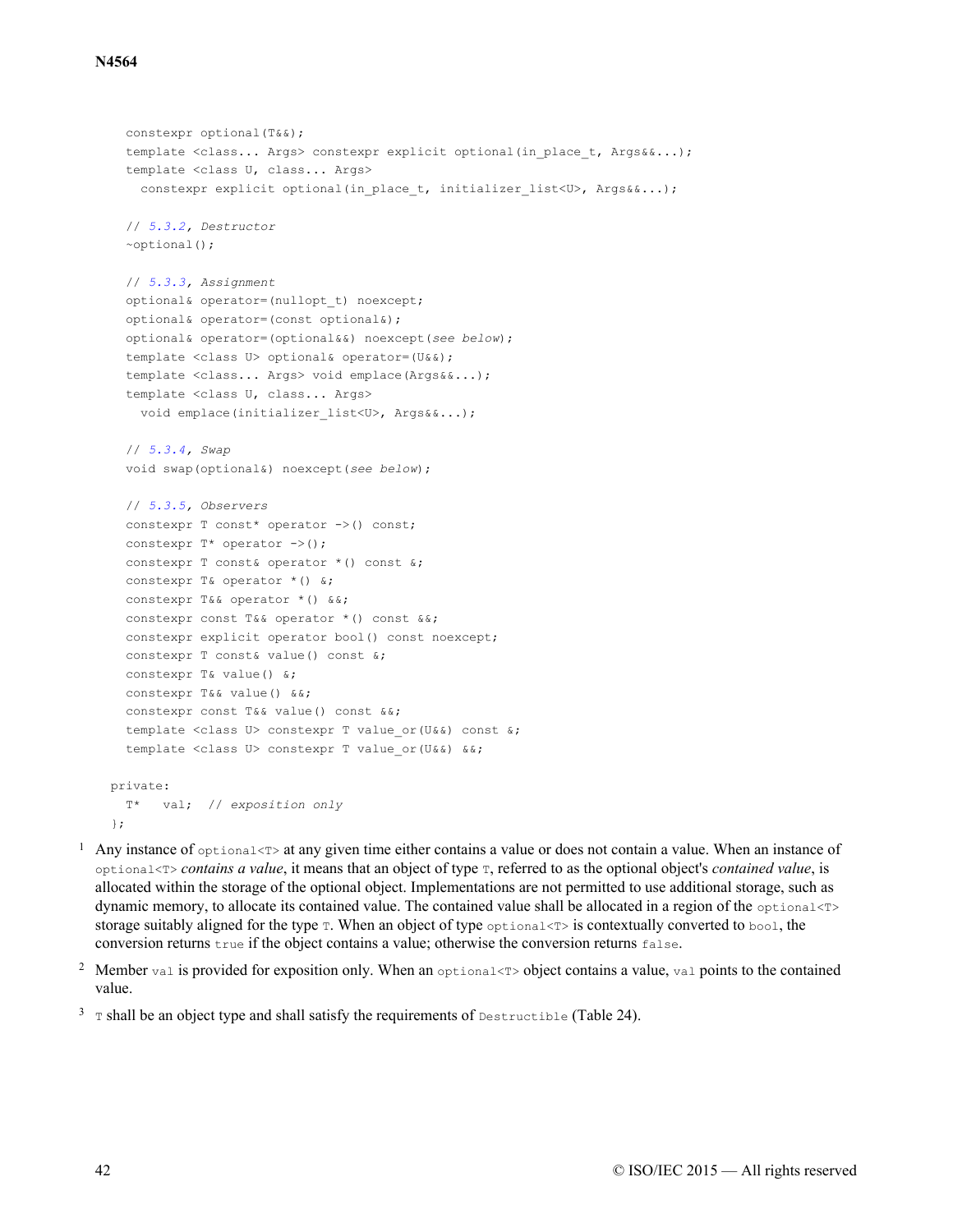### **5.3.1 Constructors [\[optional.object.ctor\]](#page-42-0)**

```
1 constexpr optional() noexcept;
  constexpr optional(nullopt t) noexcept;
```
- <sup>2</sup> Postconditions: \*this does not contain a value.
- <sup>3</sup> Remarks: No contained value is initialized. For every object type T these constructors shall be constexpr constructors  $(C+14 \text{ §}7.1.5)$ .
- 4 optional(const optional<T>& *rhs*);
	- <sup>5</sup> *Requires*: is copy constructible v<T> is true.
	- <sup>6</sup> *Effects*: If *rhs* contains a value, initializes the contained value as if direct-non-list-initializing an object of type T with the expression \**rhs*.
	- 7 *Postconditions*: bool(rhs) == bool(\*this).
	- <sup>8</sup> *Throws:* Any exception thrown by the selected constructor of  $\text{I}$ .
- 9 optional(optional<T>&& *rhs*) noexcept(*see below*);
	- 10 *Requires*: is move constructible  $v$ <T> is true.
	- <sup>11</sup> *Effects:* If  $z$ hs contains a value, initializes the contained value as if direct-non-list-initializing an object of type  $\tau$ with the expression std::move(\**rhs*). bool(*rhs*) is unchanged.
	- 12 *Postconditions:* bool(*rhs*) == bool(\*this).
	- <sup>13</sup> *Throws:* Any exception thrown by the selected constructor of  $\tau$ .
	- 14 Remarks: The expression inside noexcept is equivalent to:

```
is nothrow move constructible v<T>
```
15 constexpr optional(const T& *v*);

- 16 *Requires*: is copy constructible v<T> is true.
- <sup>17</sup> *Effects:* Initializes the contained value as if direct-non-list-initializing an object of type  $\tau$  with the expression  $\upsilon$ .
- 18 *Postconditions*: \*this contains a value.
- <sup>19</sup> *Throws:* Any exception thrown by the selected constructor of  $\tau$ .
- 20 Remarks: If  $\tau$ 's selected constructor is a constexpr constructor, this constructor shall be a constexpr constructor.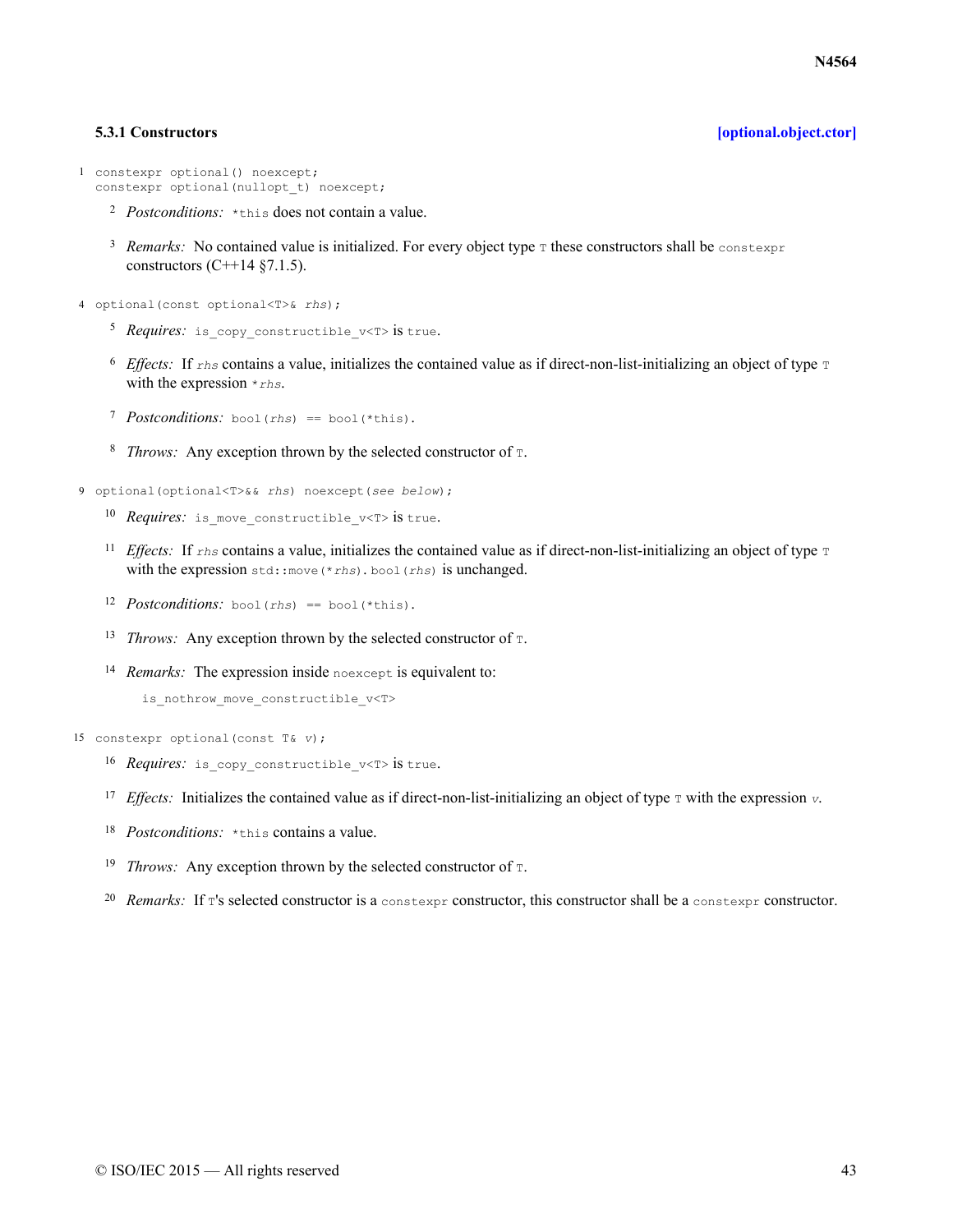- 21 constexpr optional(T&& *v*);
	- 22 *Requires*: is move constructible v<T> is true.
	- <sup>23</sup> *Effects:* Initializes the contained value as if direct-non-list-initializing an object of type  $\tau$  with the expression std::move(*v*).
	- <sup>24</sup> *Postconditions*: \*this contains a value.
	- <sup>25</sup> *Throws:* Any exception thrown by the selected constructor of  $\text{t}$ .
	- 26 Remarks: If T's selected constructor is a constexpr constructor, this constructor shall be a constexpr constructor.

27 template <class... Args> constexpr explicit optional(in\_place\_t, Args&&... *args*);

- 28 Requires: is\_constructible\_v<T, Args&&...> is true.
- <sup>29</sup> *Effects:* Initializes the contained value as if direct-non-list-initializing an object of type  $\tau$  with the arguments std::forward<Args>(*args*)....
- 30 *Postconditions*: \* this contains a value.
- $31$  *Throws:* Any exception thrown by the selected constructor of  $T$ .
- $32$  *Remarks:* If T's constructor selected for the initialization is a constexpr constructor, this constructor shall be a constexpr constructor.
- 33 template <class U, class... Args>
	- constexpr explicit optional(in\_place\_t, initializer\_list<U> *il*, Args&&... *args*);
	- 34 *Requires*: is\_constructible\_v<T, initializer\_list<U>&, Args&&...> is true.
	- <sup>35</sup> *Effects:* Initializes the contained value as if direct-non-list-initializing an object of type  $\tau$  with the arguments *il*, std::forward<Args>(*args*)....
	- 36 *Postconditions*: \*this contains a value.
	- $37$  *Throws:* Any exception thrown by the selected constructor of  $T$ .
	- <sup>38</sup> Remarks: The function shall not participate in overload resolution unless is constructible  $v\leq T$ , initializer list $\langle\overline{U}\rangle\&$ , Args&&...> is true. If T's constructor selected for the initialization is a constexpr constructor, this constructor shall be a constexpr constructor.

### **5.3.2 Destructor [\[optional.object.dtor\]](#page-43-0)**

### <span id="page-43-0"></span> $1$  ~optional();

- <sup>2</sup> Effects: If is trivially destructible v<T> != true and \*this contains a value, calls  $val\rightarrow$ T::~T().
- <sup>3</sup> Remarks: If is trivially destructible  $v < T$  == true then this destructor shall be a trivial destructor.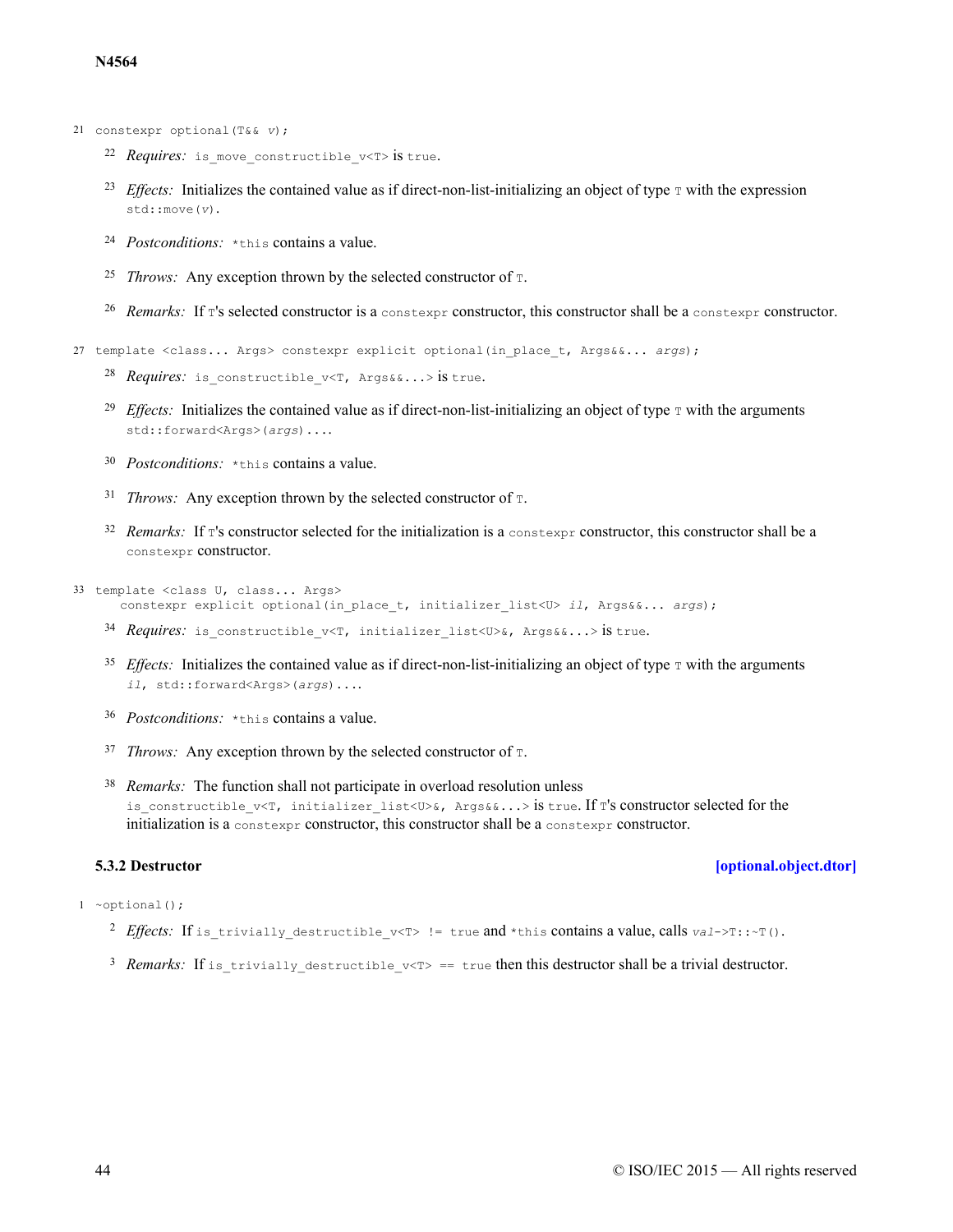# **5.3.3 Assignment [\[optional.object.assign\]](#page-44-0)**

<span id="page-44-0"></span>1 optional<T>& operator=(nullopt\_t) noexcept;

- <sup>2</sup> *Effects:* If \*this contains a value, calls  $val>>T$ :  $\sim T($ ) to destroy the contained value; otherwise no effect.
- <sup>3</sup> *Returns:* \*this.
- <sup>4</sup> Postconditions: \*this does not contain a value.

5 optional<T>& operator=(const optional<T>& *rhs*);

- $^6$  *Requires*: is copy constructible v<T> is true and is copy assignable v<T> is true.
- *Effects:* 7

Table 5 — optional::operator=(const optional&) effects

|                 | *this contains a value                                        | *this does not contain a value                                          |  |
|-----------------|---------------------------------------------------------------|-------------------------------------------------------------------------|--|
| rhs contains a  | $\frac{1}{2}$ assigns $\star$ <sub>rhs</sub> to the contained | l initializes the contained value as if direct-non-list-                |  |
| value           | value                                                         | initializing an object of type $\texttt{T}$ with $\star$ <sub>rhs</sub> |  |
| rhs does not    | destroys the contained value by                               | no effect                                                               |  |
| contain a value | calling $\text{val}\rightarrow\text{T}$ : : $\sim\text{T}$ () |                                                                         |  |

- 8 Returns: \*this.
- <sup>9</sup> *Postconditions:* bool(*rhs*) == bool(\*this).
- <sup>10</sup> Remarks: If any exception is thrown, the result of the expression  $b \circ o1$  (\*this) remains unchanged. If an exception is thrown during the call to  $T'$ 's copy constructor, no effect. If an exception is thrown during the call to  $T'$ 's copy assignment, the state of its contained value is as defined by the exception safety guarantee of T's copy assignment.
- 11 optional<T>& operator=(optional<T>&& *rhs*) noexcept(*see below*);
	- 12 *Requires*: is move constructible v<T> is true and is move assignable v<T> is true.
	- 13 *Effects*: The result of the expression bool (rhs) remains unchanged.

| Table $6$ — optional:: operator= (optional&&) effects |  |
|-------------------------------------------------------|--|
|-------------------------------------------------------|--|

|                                                 | *this contains a value                              | *this does not contain a value                                                                               |  |
|-------------------------------------------------|-----------------------------------------------------|--------------------------------------------------------------------------------------------------------------|--|
| rhs contains a                                  |                                                     | assigns $\text{std}$ : move (*rhs) to the initializes the contained value as if direct-non-list-initializing |  |
| value                                           | contained value                                     | an object of type $\texttt{T}$ with std: : move (*rhs)                                                       |  |
| destroys the contained value by<br>rhs does not |                                                     | no effect                                                                                                    |  |
|                                                 | <b>contain a value</b> calling val-> $T::\cdot T()$ |                                                                                                              |  |

- 14 *Returns:* \*this.
- 15 *Postconditions:* bool(*rhs*) == bool(\*this).
- 16 Remarks: The expression inside noexcept is equivalent to:

is nothrow move assignable v<T> && is nothrow move constructible v<T>

If any exception is thrown, the result of the expression  $b \circ b \circ d$  (\*this) remains unchanged. If an exception is thrown during the call to  $T'$ s move constructor, the state of  $\star$ rhs.val is determined by the exception safety guarantee of  $T'$ s move constructor. If an exception is thrown during the call to  $\tau$ 's move assignment, the state of  $\tau$ <sub>val</sub> and  $\tau$ <sub>rhs</sub>.val is determined by the exception safety guarantee of  $\tau$ 's move assignment.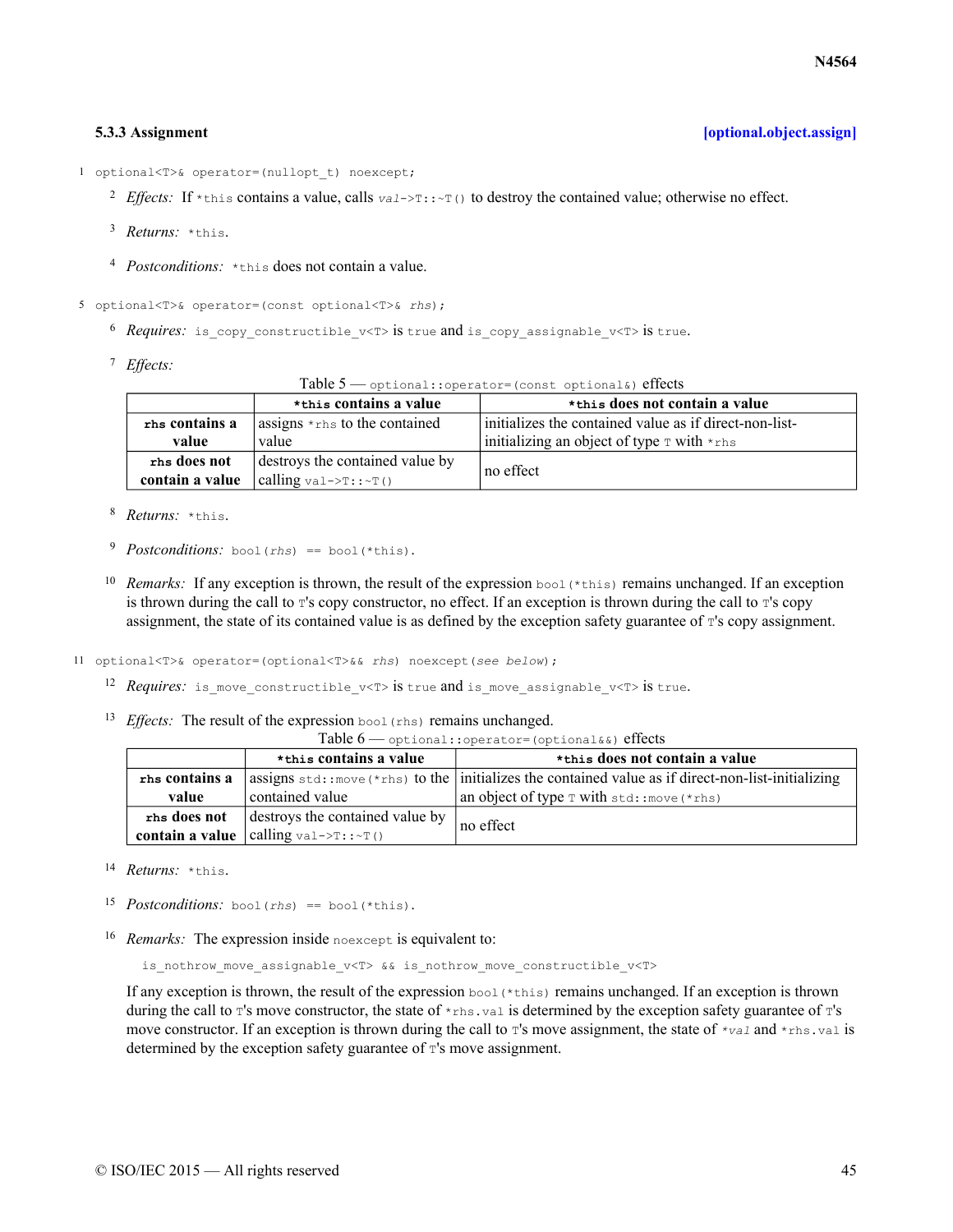- 17 template <class U> optional<T>& operator=(U&& *v*);
	- 18 *Requires*: is constructible  $v \le T$ ,  $U > S$  is true and is assignable  $v \le T \⊂> X$ ,  $U > S$  is true.
	- <sup>19</sup> *Effects:* If \*this contains a value, assigns std::forward<U>(*v*) to the contained value; otherwise initializes the contained value as if direct-non-list-initializing object of type  $\tau$  with  $\text{std}$ ::forward<U>(*v*).
	- <sup>20</sup> *Returns:* \*this.
	- <sup>21</sup> *Postconditions:* \*this contains a value.
	- 22 Remarks: If any exception is thrown, the result of the expression bool (\*this) remains unchanged. If an exception is thrown during the call to  $\tau$ 's constructor, the state of  $\sigma$  is determined by the exception safety guarantee of  $\tau$ 's constructor. If an exception is thrown during the call to  $\tau$ 's assignment, the state of  $\tau$ <sub>val</sub> and  $\tau$  is determined by the exception safety guarantee of  $T$ 's assignment.

The function shall not participate in overload resolution unless is same  $v$ <decay  $t$ <U>,  $T$ > is true.

<sup>23</sup> *Notes:* The reason for providing such generic assignment and then constraining it so that effectively  $T = U$  is to guarantee that assignment of the form  $\circ$  = {} is unambiguous.

24 template <class... Args> void emplace(Args&&... *args*);

- 25 *Requires*: is constructible v<T, Args&&...> is true.
- <sup>26</sup> *Effects:* Calls  $\star$ this = nullopt. Then initializes the contained value as if direct-non-list-initializing an object of type T with the arguments std::forward<Args>(*args*)....
- 27 *Postconditions*: \*this contains a value.
- <sup>28</sup> *Throws:* Any exception thrown by the selected constructor of  $\tau$ .
- <sup>29</sup> Remarks: If an exception is thrown during the call to T's constructor, \*this does not contain a value, and the previous *\*val* (if any) has been destroyed.

30 template <class U, class... Args> void emplace(initializer\_list<U> *il*, Args&&... *args*);

- <sup>31</sup> *Effects:* Calls  $\star$ this = nullopt. Then initializes the contained value as if direct-non-list-initializing an object of type T with the arguments *il*, std::forward<Args>(*args*)....
- 32 *Postconditions*: \*this contains a value.
- $33$  *Throws:* Any exception thrown by the selected constructor of  $T$ .
- <sup>34</sup> Remarks: If an exception is thrown during the call to T's constructor, \*this does not contain a value, and the previous *\*val* (if any) has been destroyed.

The function shall not participate in overload resolution unless is constructible v<T, initializer list<U>&, Args&&...> is true.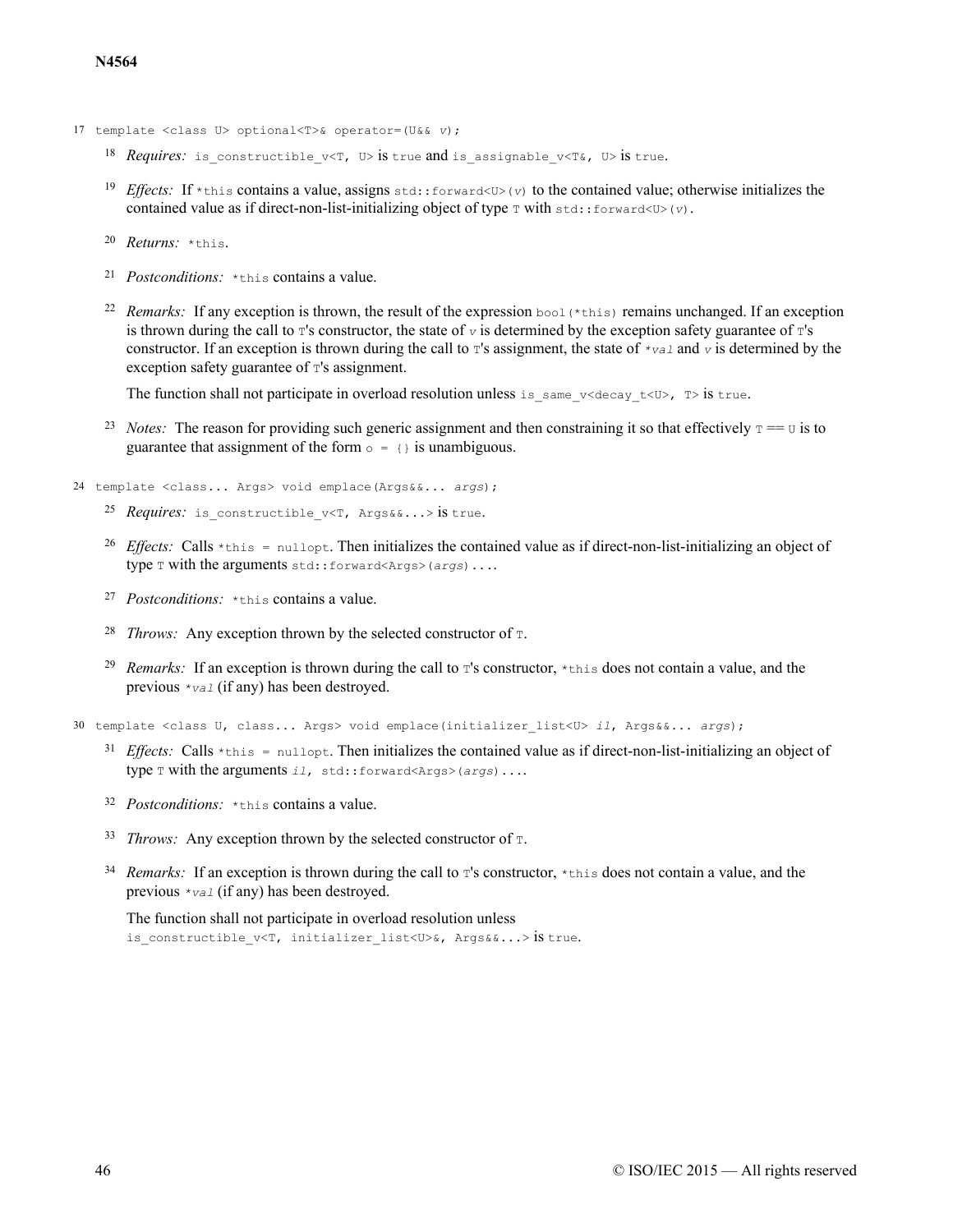<span id="page-46-0"></span>1 void swap(optional<T>& *rhs*) noexcept(*see below*);

- <sup>2</sup> Requires: Lvalues of type  $\tau$  shall be swappable and is move constructible  $v$ < $\tau$ > is true.
- *Effects:* 3

```
Table 7 — optional::swap(optional&) effects
```

|                 | *this contains a value                                                        | *this does not contain a value                          |
|-----------------|-------------------------------------------------------------------------------|---------------------------------------------------------|
|                 |                                                                               | initializes the contained value of *this as if direct-  |
| rhs             |                                                                               | non-list-initializing an object of type $\tau$ with the |
|                 | <b>contains</b> calls swap $(*$ (*this), *rhs)                                | expression $std::move(*rhs)$ , followed by              |
| a value         |                                                                               | rhs.val->T::~T(); postcondition is that *this           |
|                 |                                                                               | contains a value and rhs does not contain a value       |
|                 | initializes the contained value of $_{ths}$ as if direct-                     |                                                         |
| rhs<br>does not | non-list-initializing an object of type T with the                            |                                                         |
| contain         | expression std:: move(*(*this)), followed by                                  | no effect                                               |
| a value         | $\forall$ val->T:: $\forall$ T(); postcondition is that $\star$ this does not |                                                         |
|                 | contain a value and rhs contains a value                                      |                                                         |

- <sup>4</sup> *Throws:* Any exceptions that the expressions in the Effects element throw.
- <sup>5</sup> Remarks: The expression inside noexcept is equivalent to:

```
is nothrow move constructible v<T> && noexcept(swap(declval<T&>(), declval<T&>()))
```
If any exception is thrown, the results of the expressions bool (\*this) and bool (rhs) remain unchanged. If an exception is thrown during the call to function swap the state of *\*val* and \*rhs.val is determined by the exception safety guarantee of  $\frac{1}{2}$  swap for lyalues of  $\frac{\pi}{2}$ . If an exception is thrown during the call to  $\frac{\pi}{2}$  s move constructor, the state of *\*val* and \*rhs.val is determined by the exception safety guarantee of T's move constructor.

```
5.3.5 Observers [optional.object.observe]
```

```
1 constexpr T const* operator->() const;
  constexpr T* operator->();
```
- <sup>2</sup> *Requires:* \*this contains a value.
- <sup>3</sup> *Returns:* val.
- <sup>4</sup> *Throws:* Nothing.
- <sup>5</sup> Remarks: Unless T is a user-defined type with overloaded unary operators, these functions shall be constexpr functions.

```
6 constexpr T const& operator*() const (x;constexpr T& operator*() &;
```
- <sup>7</sup> Requires: \*this contains a value.
- 8 Returns: \*val.
- <sup>9</sup> *Throws:* Nothing.
- <sup>10</sup> Remarks: These functions shall be constexpr functions.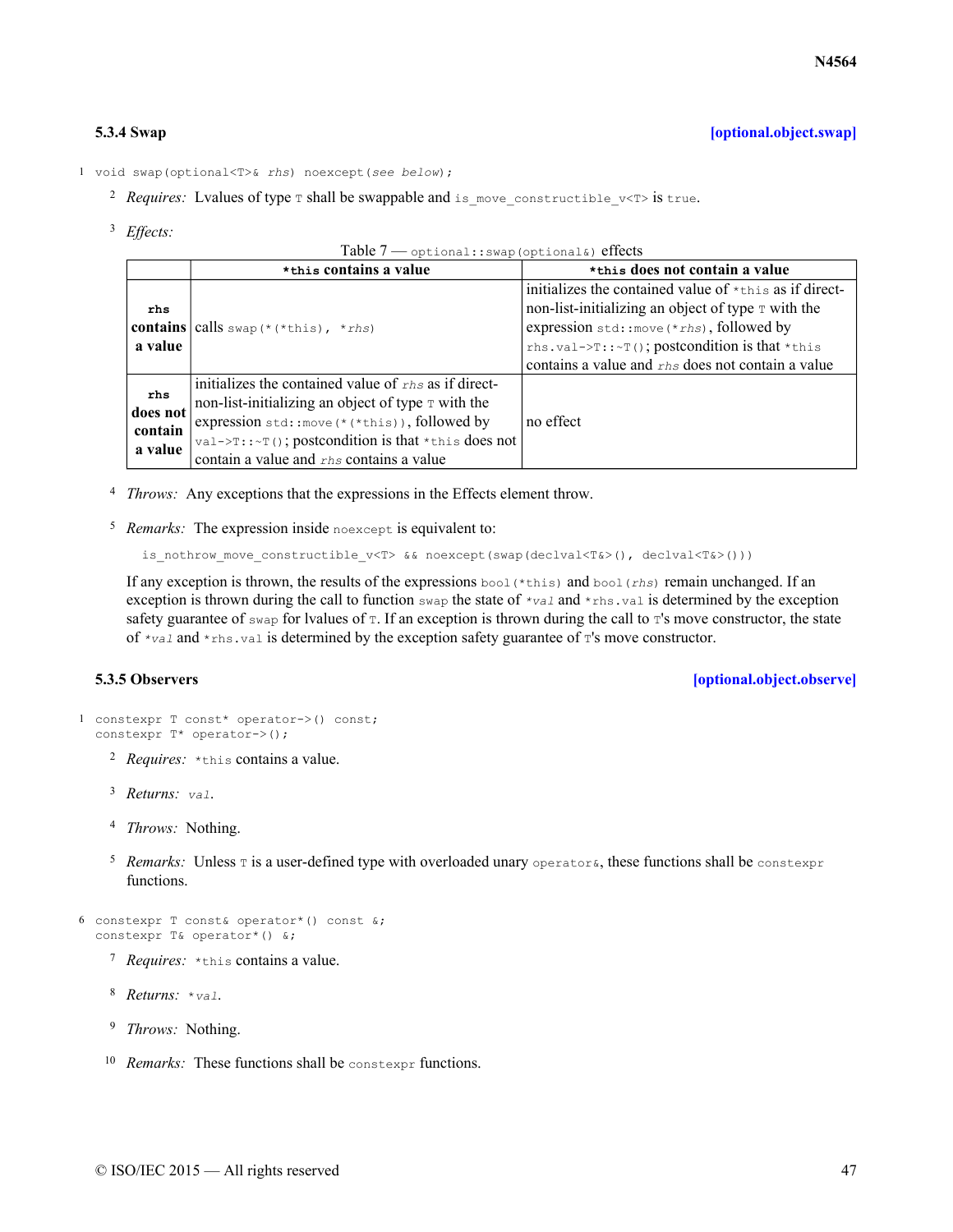**N4564**

```
11 constexpr T&& operator*() &&;
   constexpr const T&& operator*() const &&;
```
- <sup>12</sup> Requires: \*this contains a value.
- 13 Effects: Equivalent to return std:: move (\*val);
- 14 constexpr explicit operator bool() const noexcept;
	- 15 Returns: true if and only if \*this contains a value.
	- 16 Remarks: This function shall be a constexpr function.

```
18 Effects: Equivalent to return bool (*this) ? *val : throw bad optional access();
    <sup>20</sup> Effects: Equivalent to return bool(*this) ? std::move(*val) : throw bad optional access();
    22 Effects: Equivalent to return bool(*this) ? **this : static cast<T>(std::forward<U>(v));
    23 Remarks: If is copy constructible v<T> && is convertible v<U&&, T> is false, the program is ill-formed.
17 constexpr T const& value() const &;
   constexpr T& value() &;
19 constexpr T&& value() &&;
   constexpr const T&& value() const &&;
21 template <class U> constexpr T value_or(U&& v) const &;
```

```
24 template <class U> T value_or(U&& v) &&;
```
- 25 Effects: Equivalent to return bool(\*this) ? std::move(\*\*this) : static cast<T>(std::forward<U>(v));
- 26 *Remarks*: If is\_move\_constructible\_v<T> && is\_convertible\_v<U&&, T> is false, the program is ill-formed.

# **5.4 In-place construction [\[optional.inplace\]](#page-47-0)**

```
1 struct in place t { };
  constexpr in place t in place{};
```
<sup>2</sup> The struct in place t is an empty structure type used as a unique type to disambiguate constructor and function overloading. Specifically,  $optimal < T>$  has a constructor with in place  $t$  as the first parameter followed by a parameter pack; this indicates that  $\tau$  should be constructed in-place (as if by a call to a placement new expression) with the forwarded pack expansion as arguments for the initialization of T.

# **5.5 No-value state indicator [\[optional.nullopt\]](#page-47-1)**

```
1 struct nullopt_t{see below};
  constexpr nullopt t nullopt(unspecified);
```
- <sup>2</sup> The struct nullept t is an empty structure type used as a unique type to indicate the state of not containing a value for optional objects. In particular, optional<T> has a constructor with nullopt  $\pm$  as a single argument; this indicates that an optional object not containing a value shall be constructed.
- <sup>3</sup> Type nullopt t shall not have a default constructor. It shall be a literal type. Constant nullopt shall be initialized with an argument of literal type.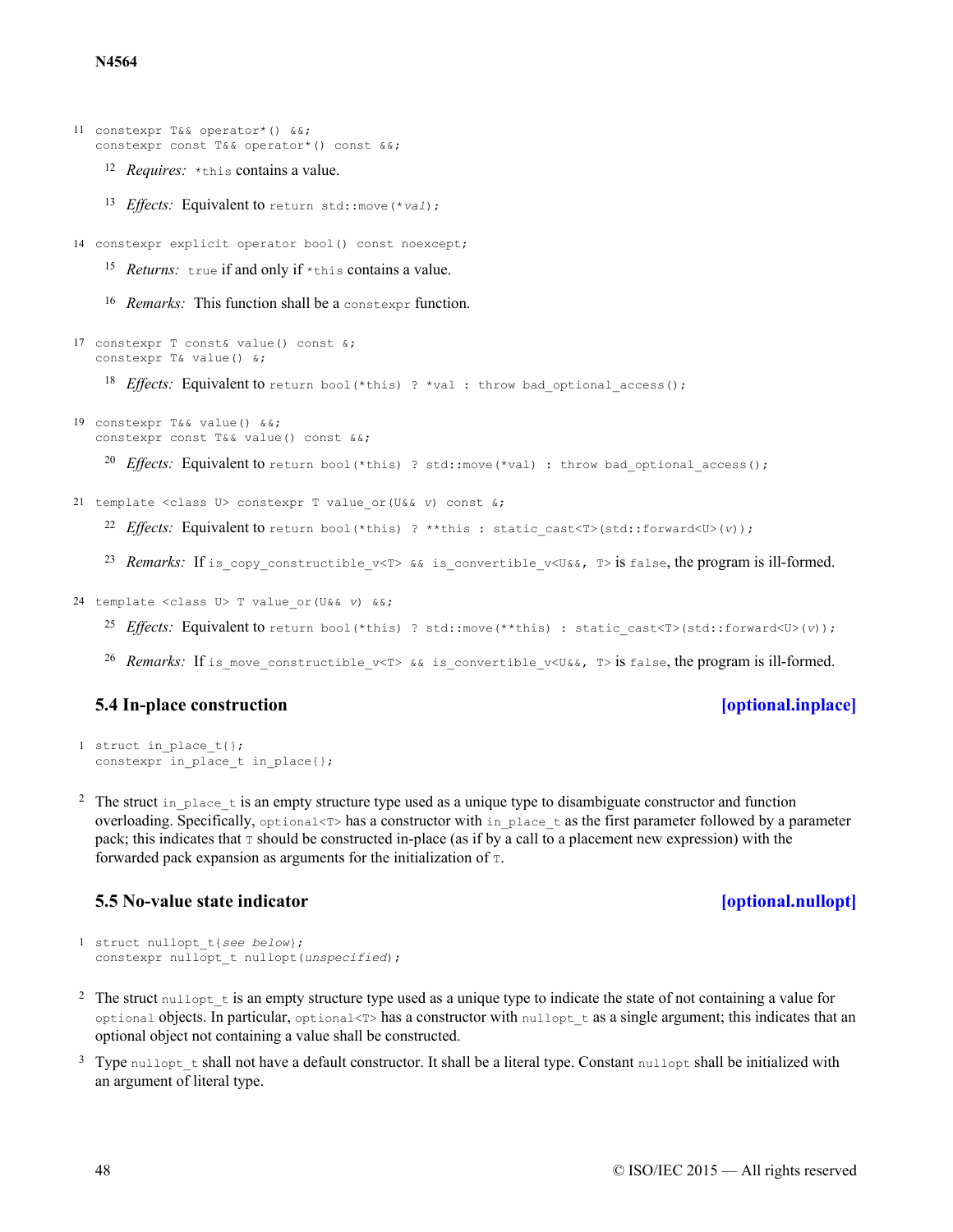### <span id="page-48-0"></span>**5.6 Class bad\_optional\_access [\[optional.bad\\_optional\\_access\]](#page-48-0)**

```
class bad optional access : public logic error {
public:
 bad optional access();
};
```
- $1$  The class bad optional access defines the type of objects thrown as exceptions to report the situation where an attempt is made to access the value of an optional object that does not contain a value.
- 2 bad optional access();
	- <sup>3</sup> Effects: Constructs an object of class bad\_optional\_access.
	- 4 Postconditions: what () returns an implementation-defined NTBS.

### **5.7 Relational operators [\[optional.relops\]](#page-48-1)**

<span id="page-48-1"></span>1 template <class T> constexpr bool operator==(const optional<T>& *x*, const optional<T>& *y*);

- $2$  *Requires:* T shall meet the requirements of EqualityComparable.
- 3 Returns: If  $b \circ o \circ (x)$  !=  $b \circ o \circ (y)$ , false; otherwise if  $b \circ o \circ (x)$  == false, true; otherwise \**x* == \**y*.
- *A* Remarks: Specializations of this function template, for which  $*_{x} == *_{y}$  is a core constant expression, shall be constexpr functions.

```
5 template <class T> constexpr bool operator!=(const optional<T>& x, const optional<T>& y);
```
 $6$  **Returns:**  $\{x == y\}$ .

7 template <class T> constexpr bool operator<(const optional<T>& *x*, const optional<T>& *y*);

- <sup>8</sup> *Requires:*  $\star$ <sub>*x*</sub> <  $\star$ <sub>*y*</sub> shall be well-formed and its result shall be convertible to bool.
- *Returns:* 9 If !*y*, false; otherwise, if !*x*, true; otherwise \**x* < \**y*.
- <sup>10</sup> Remarks: Specializations of this function template, for which  $* \times \times * \times y$  is a core constant expression, shall be constexpr functions.

11 template <class T> constexpr bool operator>(const optional<T>& x, const optional<T>& y);

12 *Returns:*  $y < x$ .

```
14 Returns: |(y \le x).
13 template <class T> constexpr bool operator <= (const optional<T>& x, const optional<T>& y);
```
 $16$  **Returns:**  $|(x \lt y)$ . 15 template <class T> constexpr bool operator>=(const optional<T>& x, const optional<T>& y);

# **5.8 Comparison with nullopt [\[optional.nullops\]](#page-48-2)**

<span id="page-48-2"></span>1 template <class T> constexpr bool operator==(const optional<T>& *x*, nullopt\_t) noexcept; template <class T> constexpr bool operator==(nullopt\_t, const optional<T>& *x*) noexcept;

© ISO/IEC 2015 — All rights reserved 49

2 *Returns: !x.*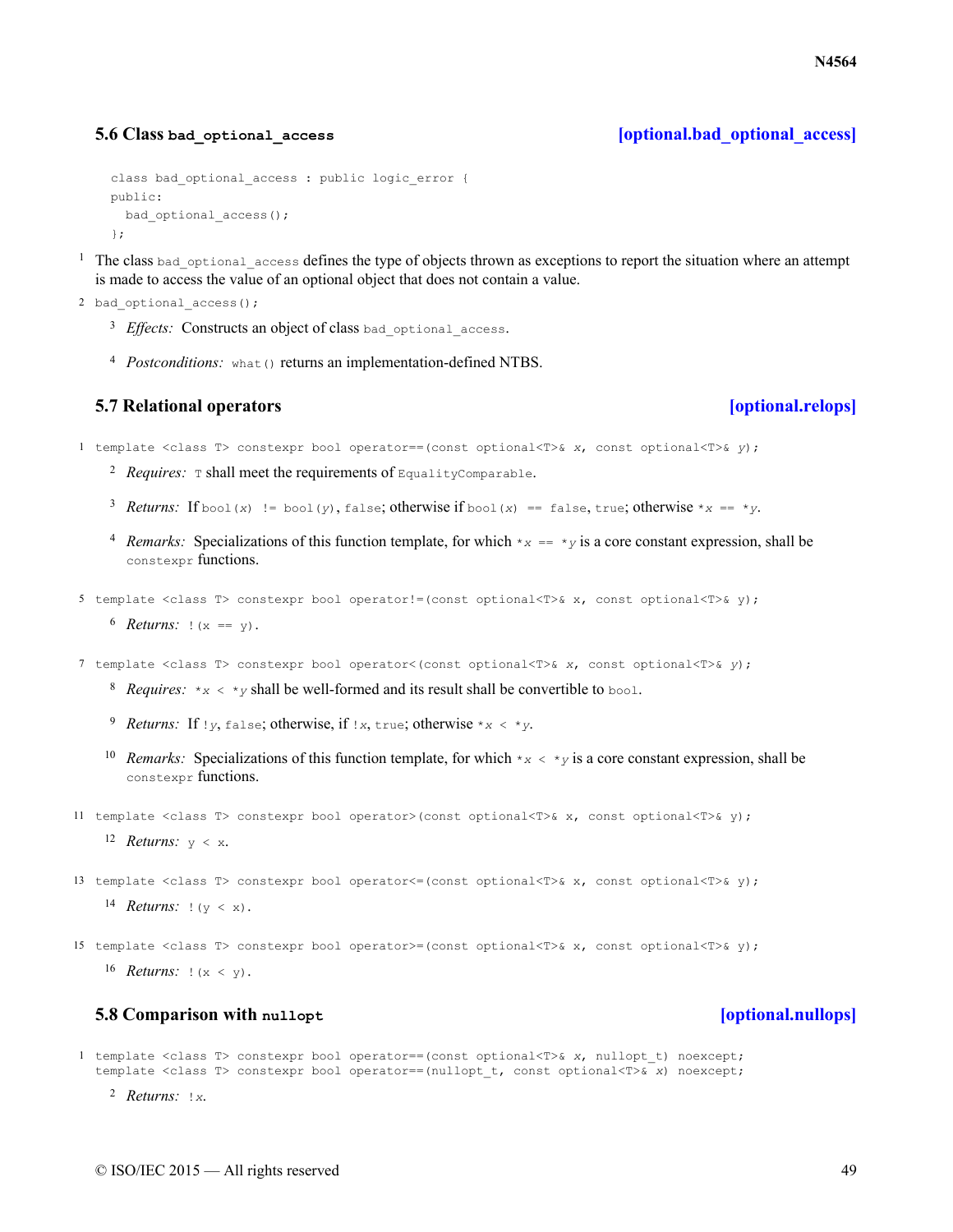- template <class T> constexpr bool operator!=(const optional<T>& *x*, nullopt\_t) noexcept; template <class T> constexpr bool operator!=(nullopt\_t, const optional<T>& x) noexcept;
	- *Returns:* bool(*x*).
- <sup>6</sup> *Returns:* false. template <class T> constexpr bool operator<(const optional<T>& *x*, nullopt\_t) noexcept;
- *Returns:* bool(*x*). template <class T> constexpr bool operator<(nullopt\_t, const optional<T>& *x*) noexcept;
- *Returns: !x.* template <class T> constexpr bool operator<=(const optional<T>& *x*, nullopt\_t) noexcept;
- <sup>12</sup> Returns: true. template <class T> constexpr bool operator<=(nullopt\_t, const optional<T>& *x*) noexcept;
- *Returns:* bool(*x*). template <class T> constexpr bool operator>(const optional<T>& *x*, nullopt\_t) noexcept;
- 16 Returns: false. template <class T> constexpr bool operator>(nullopt\_t, const optional<T>& *x*) noexcept;
- 18 Returns: true. template <class T> constexpr bool operator>=(const optional<T>& *x*, nullopt\_t) noexcept;
- *Returns: !x.* template <class T> constexpr bool operator>=(nullopt\_t, const optional<T>& *x*) noexcept;

### **5.9 Comparison with**  $\mathbf{r}$  **The subset of the contract of the contract of the contract of the contract of the contract of the contract of the contract of the contract of the contract of the contract of the contract o**

<span id="page-49-0"></span>template <class T> constexpr bool operator==(const optional<T>& *x*, const T& *v*);

*Returns:* bool(*x*) ?  $*_{X} == v$  : false.

template <class T> constexpr bool operator==(const T& *v*, const optional<T>& x);

*A Returns:* bool(*x*) ?  $v == *x$  : false.

template <class T> constexpr bool operator!=(const optional<T>& *x*, const T& *v*);

```
6 Returns: bool(x) ? !(*x == v) : true.
```
template <class T> constexpr bool operator!=(const T& *v*, const optional<T>& x);

*Returns:* bool(*x*) ? !( $v == *x$ ) : true.

**Returns:** bool(*x*) ? \**x* < *v* : true. template <class T> constexpr bool operator<(const optional<T>& *x*, const T& *v*);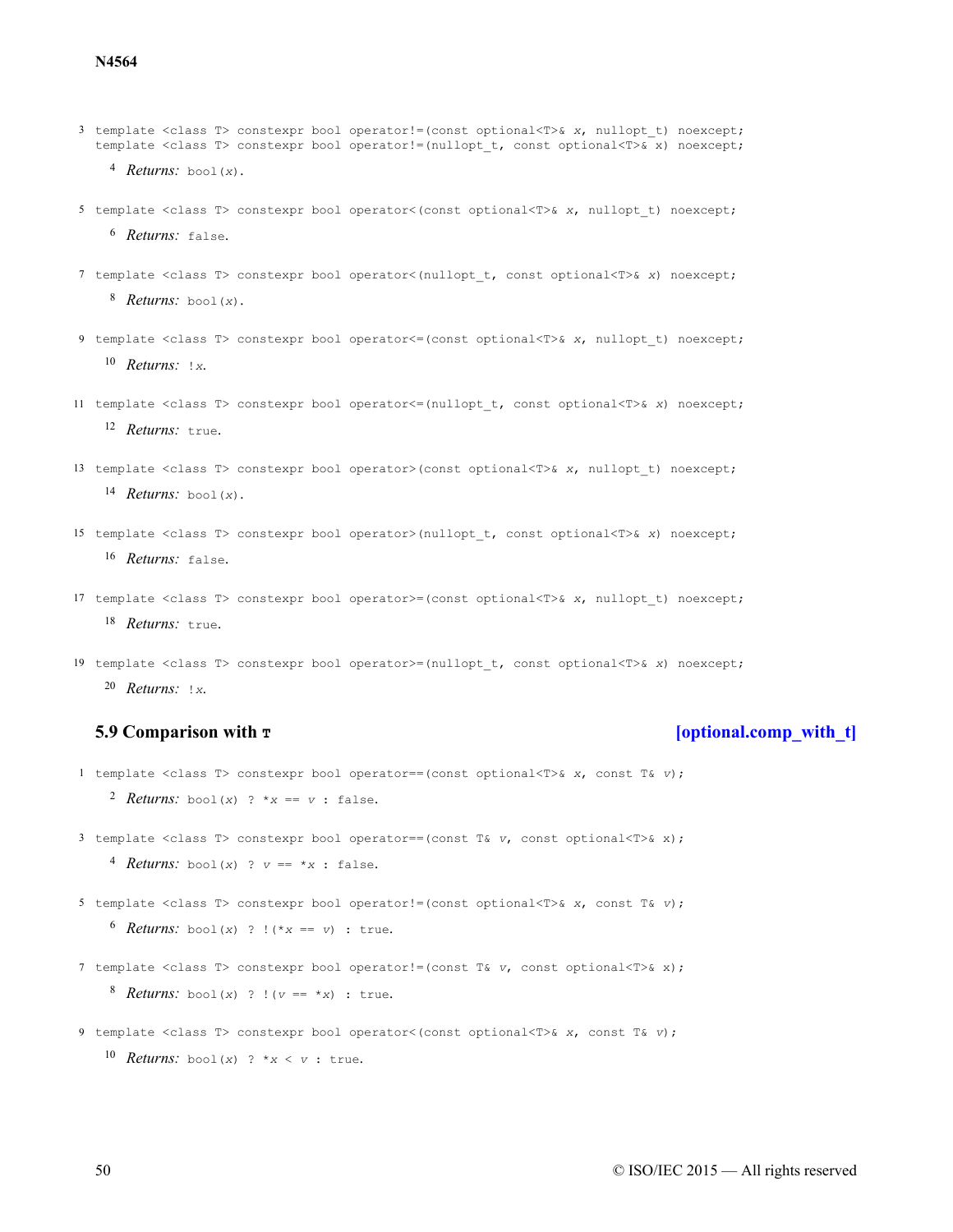$\oslash$  ISO/IEC 2015 — All rights reserved 51

- 12 *Returns:* bool(*x*) ?  $v < *x$  : false. 11 template <class T> constexpr bool operator<(const T& *v*, const optional<T>& *x*);
- 14 *Returns:*  $|(x > v)|$ . 13 template <class T> constexpr bool operator<=(const optional<T>& *x*, const T& *v*);
- $16$  *Returns:*  $|(v > x)|$ . 15 template <class T> constexpr bool operator<=(const T& *v*, const optional<T>& x);
- 18 *Returns:* bool(*x*) ?  $v < *x$  : false. 17 template <class T> constexpr bool operator>(const optional<T>& *x*, const T& *v*);
- 20 Returns: bool(*x*) ? \* $x < v$  : true. 19 template <class T> constexpr bool operator>(const T& *v*, const optional<T>& x);
- 22 *Returns:*  $|(x < v)|$ . 21 template <class T> constexpr bool operator>=(const optional<T>& *x*, const T& *v*);
- 24 *Returns:*  $| (v \lt x)$ . 23 template <class T> constexpr bool operator>=(const T& *v*, const optional<T>& x);

# **5.10 Specialized algorithms [\[optional.specalg\]](#page-50-0)**

- <span id="page-50-0"></span>1 template <class T> void swap(optional<T>& *x*, optional<T>& *y*) noexcept(noexcept(*x*.swap(*y*)));
	- 2 *Effects*: Calls *x*.swap(*y*).
- 3 template <class T> constexpr optional<decay\_t<T>> make\_optional(T&& *v*);
	- 4 Returns: optional<decay t<T>>(std::forward<T>(*v*)).

# **5.11 Hash support [\[optional.hash\]](#page-50-1)**

- <span id="page-50-1"></span>1 template <class T> struct hash<experimental::optional<T>>;
	- <sup>2</sup> Requires: The template specialization hash<T> shall meet the requirements of class template hash (C++14 §20.9.12). The template specialization hash<optional<T>>>shall meet the requirements of class template hash. For an object  $\circ$  of type  $\circ$ ptional<T>, if  $\circ$  $\circ$  $\circ$ l  $(\circ)$  == true, hash<optional<T> $\circ$ )( $\circ$ ) shall evaluate to the same value as hash<T>()(\**o*); otherwise it evaluates to an unspecified value.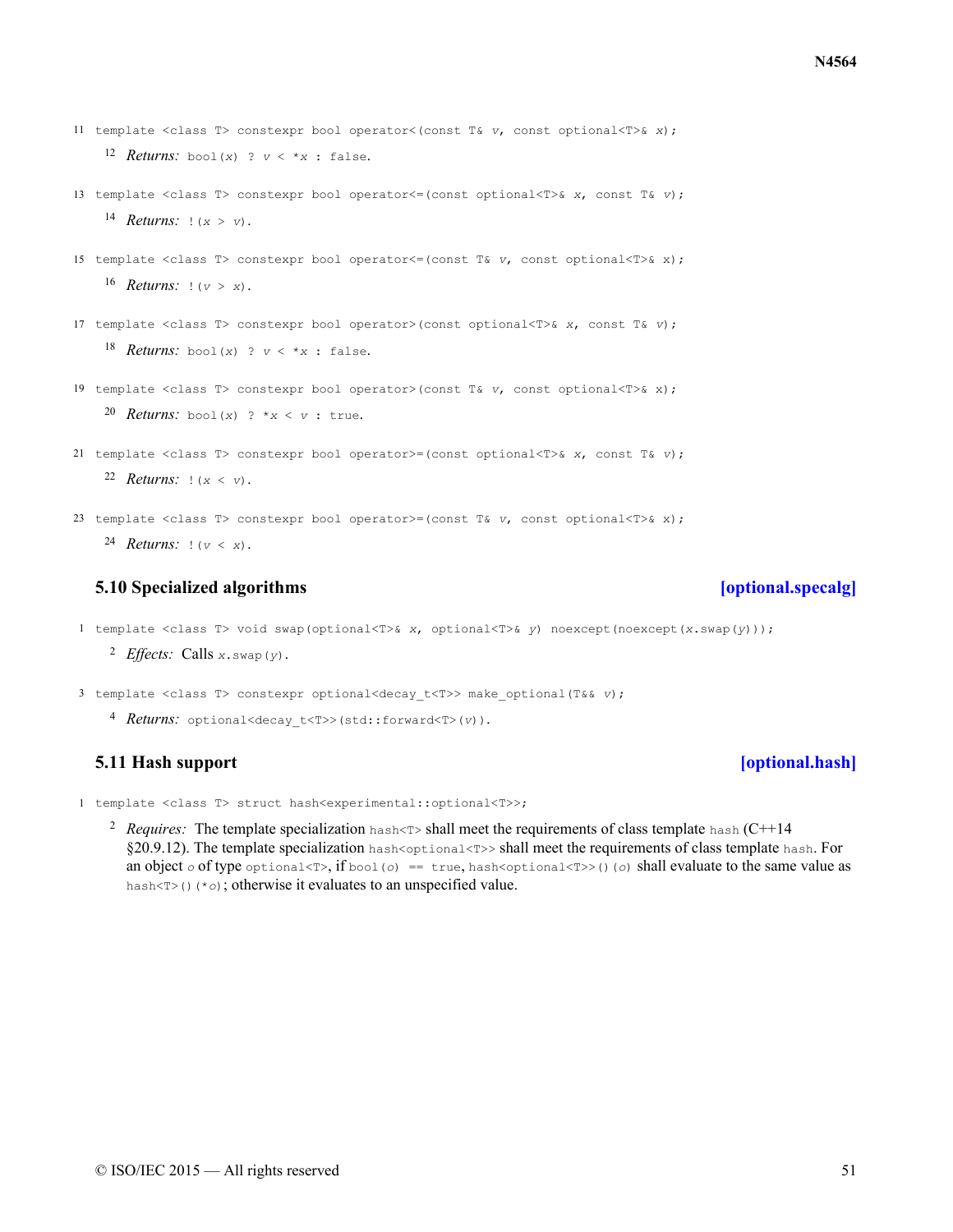# <span id="page-51-0"></span>**6 Class any [\[any\]](#page-51-0)**

- <sup>1</sup> This section describes components that  $C^{++}$  programs may use to perform operations on objects of a discriminated type.
- 2 [*Note:* The discriminated type may contain values of different types but does not attempt conversion between them, i.e. 5 is held strictly as an int and is not implicitly convertible either to "5" or to 5.0. This indifference to interpretation but awareness of type effectively allows safe, generic containers of single values, with no scope for surprises from ambiguous conversions. — *end note* ]

# <span id="page-51-1"></span>**6.1 Header <experimental/any> synopsis [\[any.synop\]](#page-51-1)**

```
namespace std {
namespace experimental {
inline namespace fundamentals_v2 {
 class bad_any_cast : public bad_cast
  {
 public:
   virtual const char* what() const noexcept;
  };
  class any
  {
  public:
   // 6.3.1, any construct/destruct
    any() noexcept;
    any(const any& other);
    any(any&& other) noexcept;
    template <class ValueType>
     any(ValueType&& value);
    \simany();
    // 6.3.2, any assignments
    any& operator=(const any& rhs);
    any& operator=(any&& rhs) noexcept;
    template <class ValueType>
      any& operator=(ValueType&& rhs);
    // 6.3.3, any modifiers
    void clear() noexcept;
    void swap(any& rhs) noexcept;
   // 6.3.4, any observers
   bool empty() const noexcept;
    const type info& type() const noexcept;
  };
```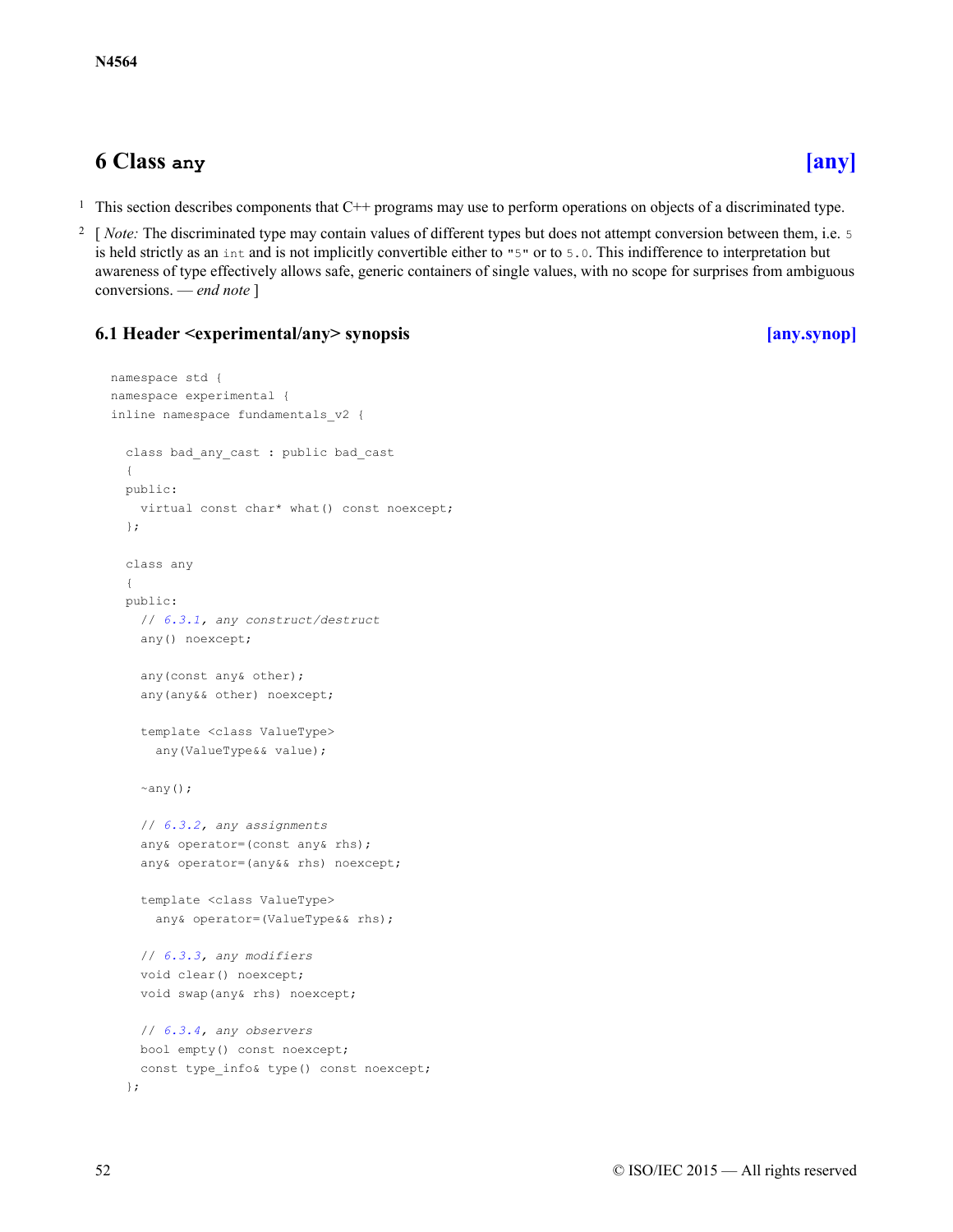```
// 6.4, Non-member functions
 void swap(any& x, any& y) noexcept;
 template<class ValueType>
   ValueType any cast(const any& operand);
 template<class ValueType>
   ValueType any cast(any& operand);
 template<class ValueType>
   ValueType any cast(any&& operand);
 template<class ValueType>
   const ValueType* any cast(const any* operand) noexcept;
 template<class ValueType>
   ValueType* any cast(any* operand) noexcept;
} // namespace fundamentals_v2
} // namespace experimental
```
### } // namespace std

## **6.2 Class** bad any cast **a** [any.bad\_any cast]

<span id="page-52-2"></span><span id="page-52-1"></span><sup>1</sup> Objects of type bad any cast are thrown by a failed any cast.

## **6.3 Class any [\[any.class\]](#page-52-2)**

- <sup>1</sup> An object of class any stores an instance of any type that satisfies the constructor requirements or is empty, and this is referred to as the *state* of the class any object. The stored instance is called the *contained object*. Two states are equivalent if they are either both empty or if both are not empty and if the contained objects are equivalent.
- <sup>2</sup> The non-member any cast functions provide type-safe access to the contained object.
- 3 Implementations should avoid the use of dynamically allocated memory for a small contained object. [ *Example:* where the object constructed is holding only an int. — *end example* ] Such small-object optimization shall only be applied to types  $T$  for which is nothrow move constructible  $v$ < $T$ > is true.

### **6.3.1 any construct/destruct [\[any.cons\]](#page-52-0)**

- <span id="page-52-0"></span>1 any() noexcept;
	- <sup>2</sup> *Postconditions:* this->empty().
- 3 any(const any& other);
	- <sup>4</sup> *Effects*: Constructs an object of type any with an equivalent state as other.
	- <sup>5</sup> *Throws:* Any exceptions arising from calling the selected constructor of the contained object.
- 6 any(any&& other) noexcept;
	- $7$  Effects: Constructs an object of type any with a state equivalent to the original state of other.
	- <sup>8</sup> Postconditions: other is left in a valid but otherwise unspecified state.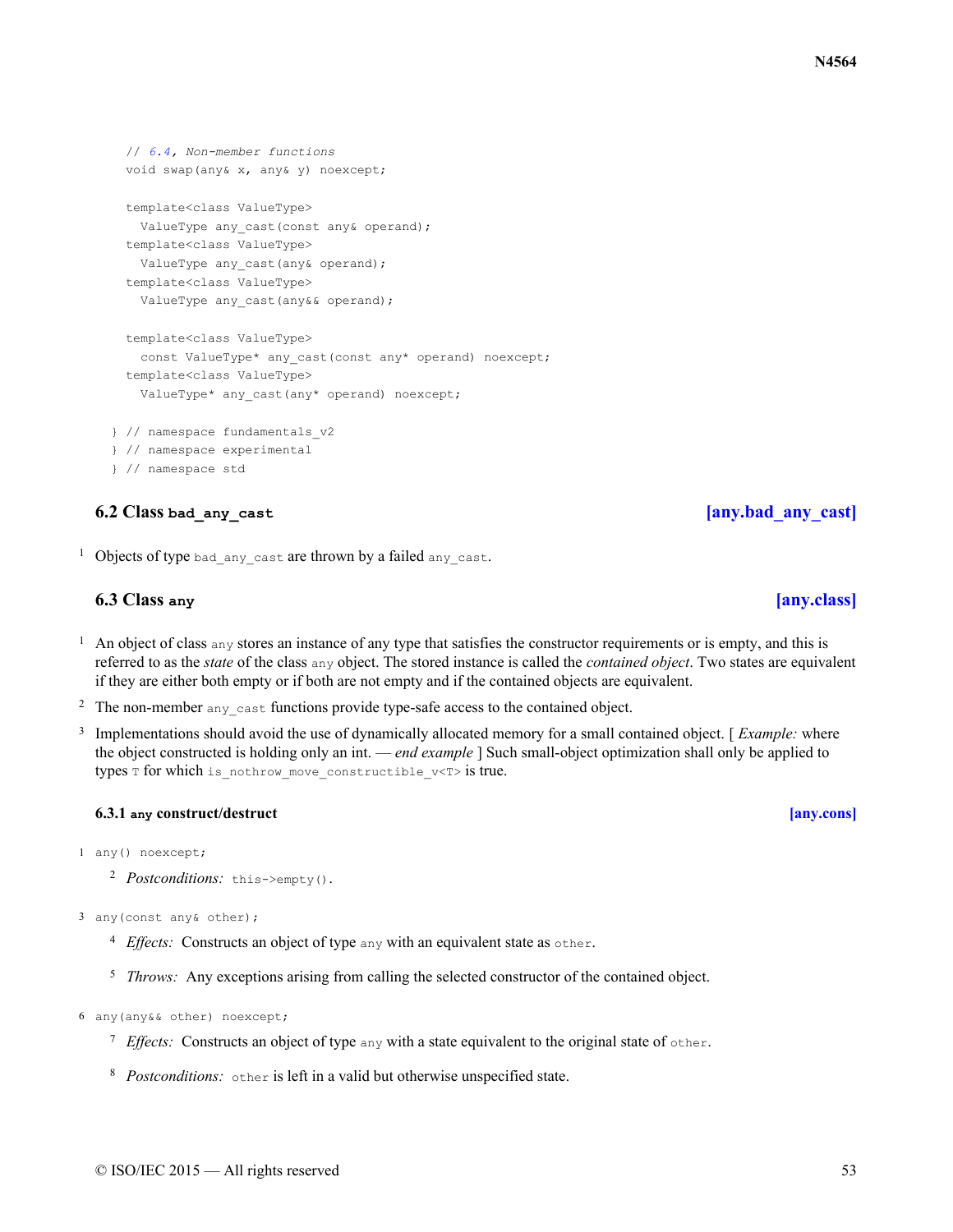- 9 template<class ValueType>
	- any(ValueType&& value);
	- 10 Let  $\texttt{T}$  be equal to decay  $t$  <ValueType>.
	- <sup>11</sup> Requires: **T** shall satisfy the CopyConstructible requirements. If is copy constructible  $v$ <T> is false, the program is ill-formed.
	- <sup>12</sup> *Effects:* Constructs an object of type  $\frac{1}{2}$  any that contains an object of type  $\frac{1}{2}$  direct-initialized with std::forward<ValueType>(value).
	- <sup>13</sup> Remarks: This constructor shall not participate in overload resolution if  $\text{decay } t$  <ValueType> is the same type as any.
	- <sup>14</sup> *Throws:* Any exception thrown by the selected constructor of  $\tau$ .
- 15 ~any();

16 *Effects:* clear().

### **6.3.2 any assignments [\[any.assign\]](#page-53-0)**

- <span id="page-53-0"></span>1 any& operator=(const any& rhs);
	- <sup>2</sup> Effects: any(rhs). swap(\*this). No effects if an exception is thrown.
	- <sup>3</sup> *Returns:* \*this.
	- <sup>4</sup> *Throws:* Any exceptions arising from the copy constructor of the contained object.
- 5 any& operator=(any&& rhs) noexcept;
	- 6 Effects: any (std::move(rhs)).swap(\*this).
	- 7 Returns: \*this.
	- <sup>8</sup> Postconditions: The state of  $*$ this is equivalent to the original state of  $r$ hs and  $r$ hs is left in a valid but otherwise unspecified state.
- 9 template<class ValueType>
	- any& operator=(ValueType&& rhs); <sup>10</sup> Let  $\texttt{T}$  be equal to decay  $t$  <ValueType>.
	- <sup>11</sup> Requires: **T** shall satisfy the CopyConstructible requirements. If is copy constructible  $v$ <T> is false, the program is ill-formed.
	- <sup>12</sup> *Effects:* Constructs an object  $\text{tmp}$  of type any that contains an object of type  $\text{\texttt{T}}$  direct-initialized with std::forward<ValueType>(rhs), and tmp.swap(\*this). No effects if an exception is thrown.
	- 13 *Returns:* \*this.
	- <sup>14</sup> Remarks: This operator shall not participate in overload resolution if  $\text{decay } t \text{-valueType}$  is the same type as any.
	- <sup>15</sup> *Throws:* Any exception thrown by the selected constructor of  $\tau$ .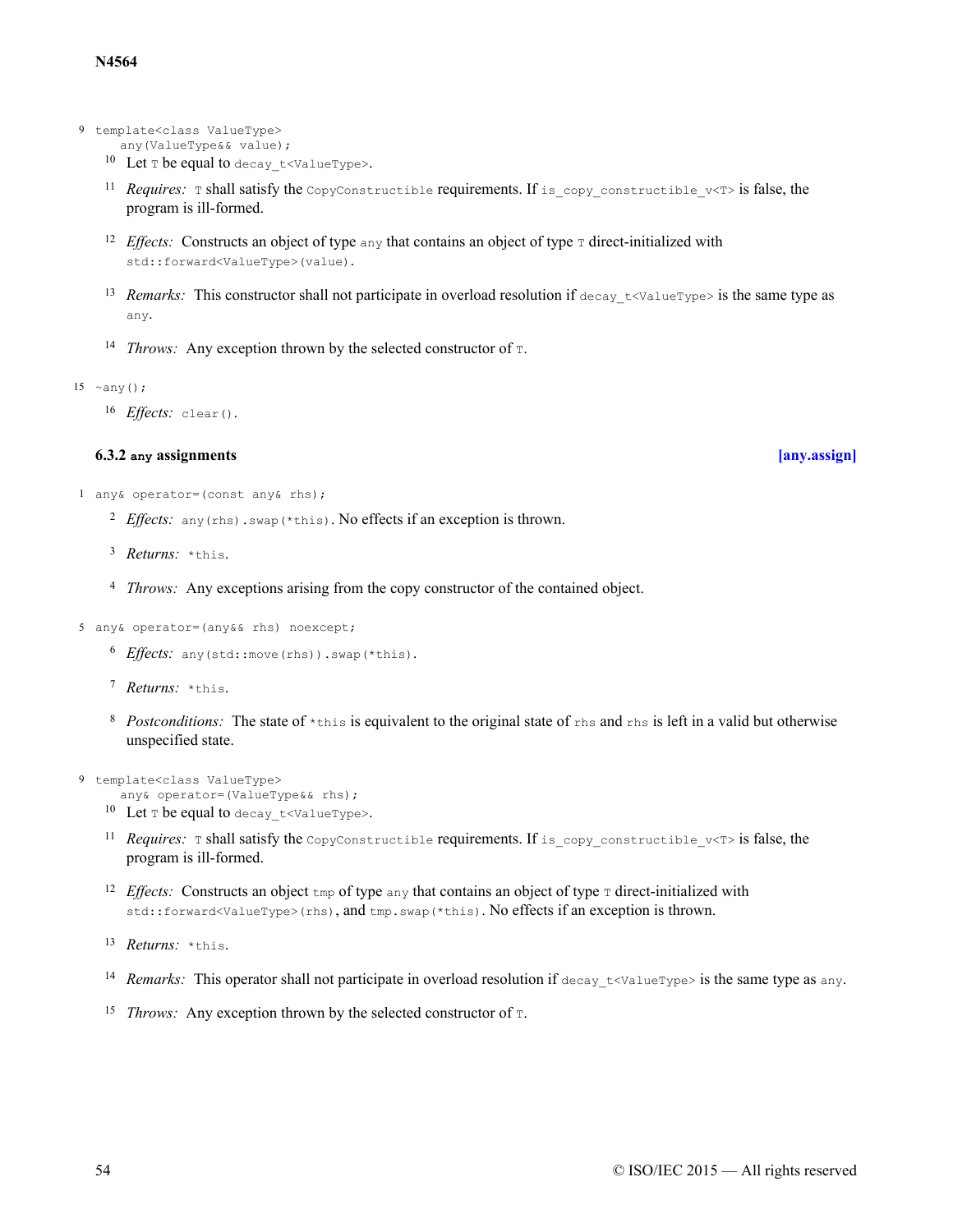### **6.3.3 any modifiers [\[any.modifiers\]](#page-54-0)**

<span id="page-54-0"></span>1 void clear() noexcept;

- <sup>2</sup> *Effects:* If not empty, destroys the contained object.
- 3 Postconditions: empty() == true.
- 4 void swap(any& rhs) noexcept;
	- <sup>5</sup> Effects: Exchange the states of \*this and rhs.

### **6.3.4 any observers [\[any.observers\]](#page-54-1)**

- <span id="page-54-1"></span>1 bool empty() const noexcept;
	- <sup>2</sup> Returns: true if \*this has no contained object, otherwise false.
- 3 const type info& type() const noexcept;
	- 4 Returns: If \*this has a contained object of type T, typeid(T); otherwise typeid(void).
	- 5 [ *Note:* Useful for querying against types known either at compile time or only at runtime. *end note* ]

# **6.4 Non-member functions [\[any.nonmembers\]](#page-54-2)**

- <span id="page-54-2"></span>1 void swap(any& x, any& y) noexcept;
	- <sup>2</sup> *Effects*: x.swap(y).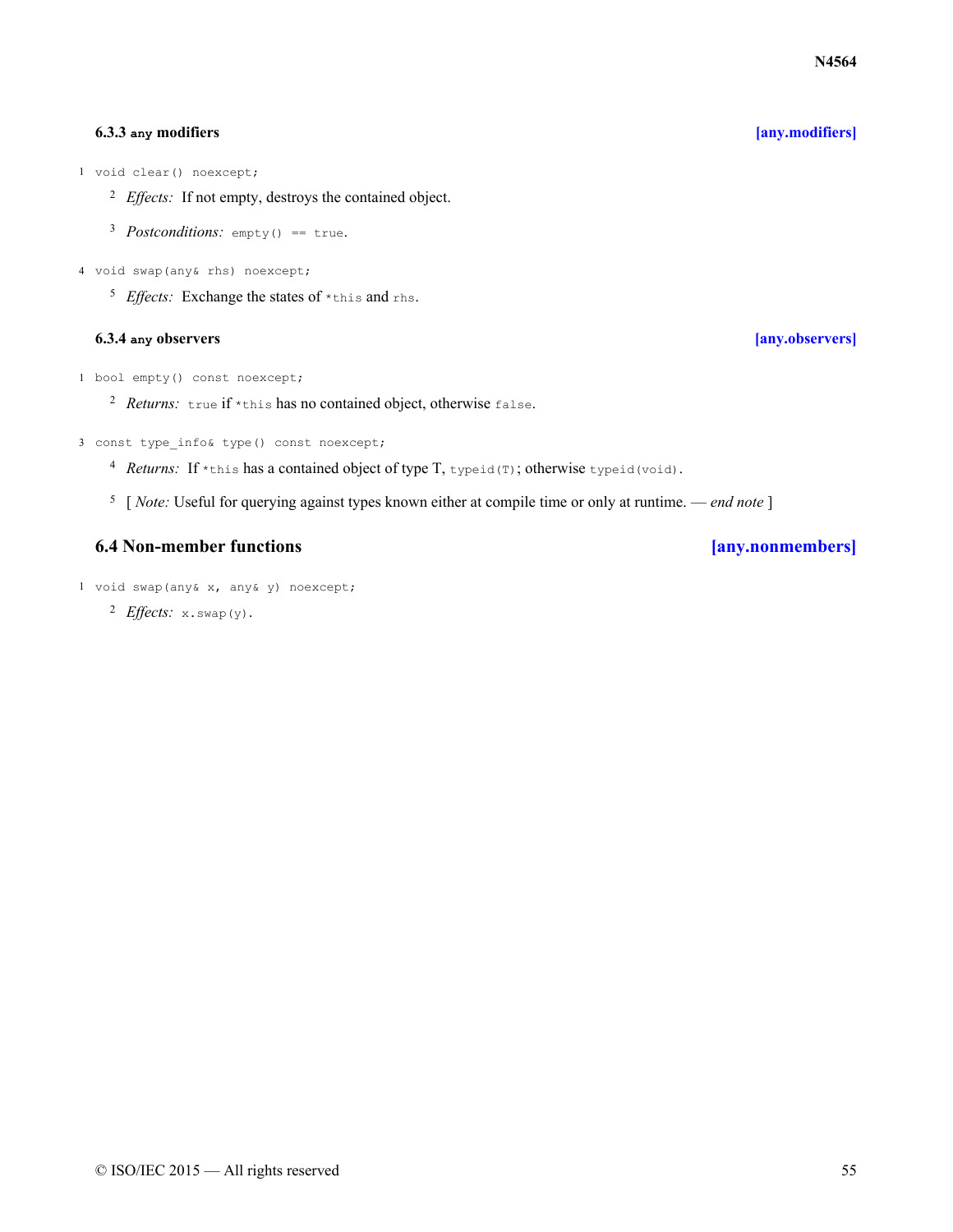```
3 template<class ValueType>
    ValueType any_cast(const any& operand);
  template<class ValueType>
    ValueType any_cast(any& operand);
  template<class ValueType>
     ValueType any cast(any&& operand);
```
- <sup>4</sup> *Requires:* is reference v<ValueType> is true or is copy constructible v<ValueType> is true. Otherwise the program is ill-formed.
- <sup>5</sup> Returns: For the first form, \*any\_cast<add\_const\_t<remove\_reference\_t<ValueType>>>(&operand). For the second and third forms, \*any\_cast<remove\_reference\_t<ValueType>>(&operand).
- <sup>6</sup> *Throws:* bad any cast if operand.type() != typeid(remove reference t<ValueType>).

```
[ Example:
```

```
any x(5); \frac{1}{x} holds int
assert(any cast<int>(x) == 5); // cast to value
any cast<int (x) = 10; // cast to reference
assert(any_cast<int>(x) == 10);
x = "Meeow"; // x holds const char*
assert(strcmp(any_cast<const char*>(x), "Meow") == 0);
any cast<const char*&>(x) = "Harry";
assert(strcmp(any_cast<const char*>(x), "Harry") == 0);
x = string("Meow"); \frac{1}{x} holds string
string s, s2("Jane");
s = move(any\_cast \le string \> (x)); // move from any
assert(s == "Meow");any\_cast \leq string(x) = move(s2); // move to any
assert(any cast<const string&>(x) == "Jane");
string cat("Meow");
const any y(cat); \frac{dy}{dx} // const \frac{dy}{dx} holds string
assert(any_cast<const string&>(y) == cat);
any cast<string&>(y); \sqrt{2} // error; cannot
                                     // any cast away const
```
— *end example* ]

7 template<class ValueType> const ValueType\* any\_cast(const any\* operand) noexcept; template<class ValueType> ValueType\* any cast(any\* operand) noexcept;

8 Returns: If operand != nullptr && operand->type() == typeid(ValueType), a pointer to the object contained by operand, otherwise nullptr.

[ *Example:*

```
bool is string(const any& operand) {
    return any cast<string>(&operand) != nullptr;
  }
— end example ]
```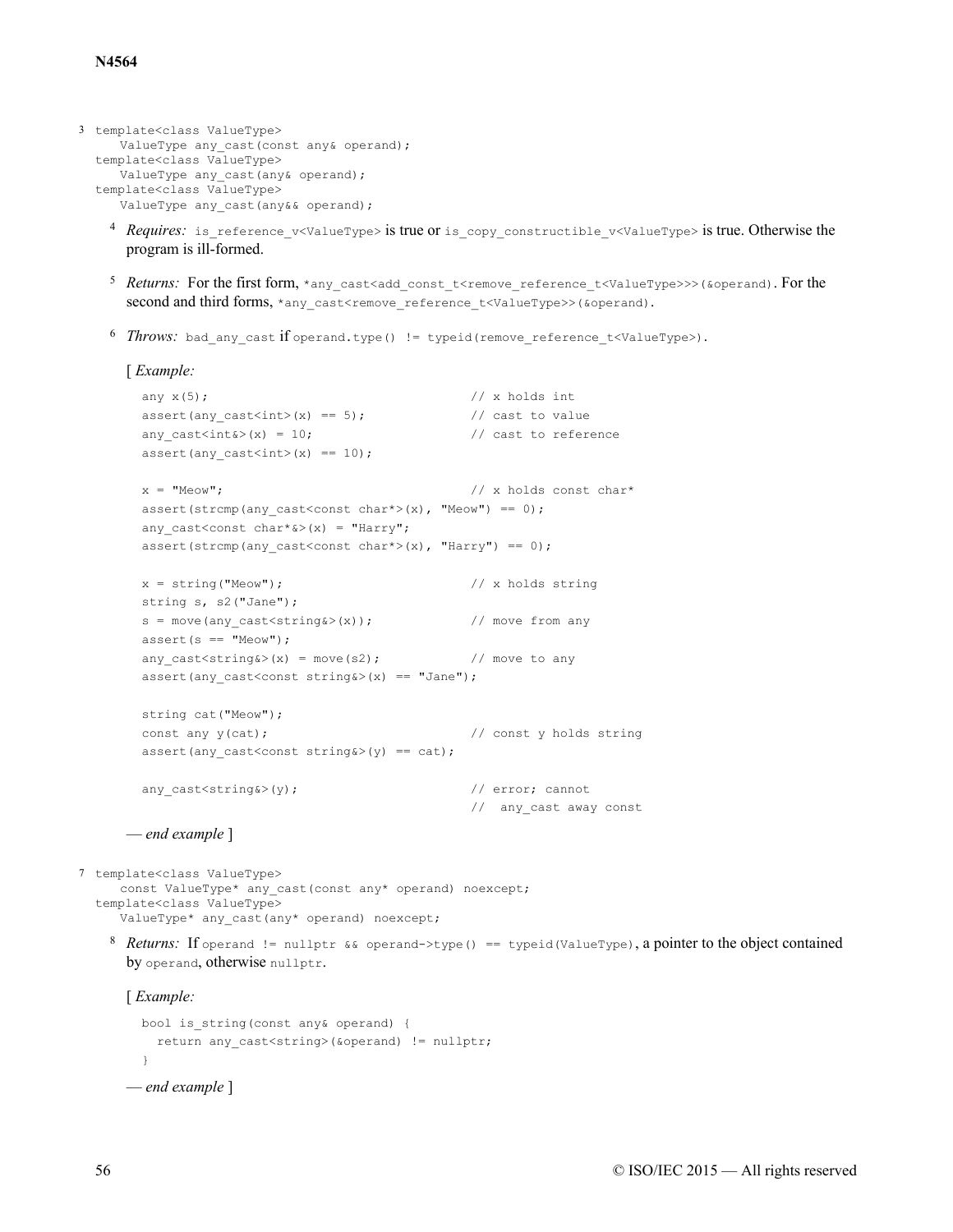# **7 string\_view [\[string.view\]](#page-56-0)**

- <span id="page-56-0"></span><sup>1</sup> The class template  $_{\text{basic string}}$  view describes an object that can refer to a constant contiguous sequence of char-like  $(C++14 \text{ §}21.1)$  objects with the first element of the sequence at position zero. In the rest of this section, the type of the char-like objects held in a basic string view object is designated by charT.
- <sup>2</sup> [ *Note:* The library provides implicit conversions from const charT\* and std::basic\_string<charT, ...> to std::basic\_string\_view<charT, ...> so that user code can accept just std::basic\_string\_view<charT> as a nontemplated parameter wherever a sequence of characters is expected. User-defined types should define their own implicit conversions to std::basic\_string\_view in order to interoperate with these functions. — *end note* ]
- <span id="page-56-1"></span><sup>3</sup> The complexity of basic string view member functions is  $O(1)$  unless otherwise specified.

### **7.1 Header <experimental/string\_view> synopsis [\[string.view.synop\]](#page-56-1)**

```
namespace std {
 namespace experimental {
 inline namespace fundamentals_v2 {
    // 7.2, Class template basic_string_view
    template<class charT, class traits = char_traits<charT>>
        class basic string view;
    // 7.9, basic_string_view non-member comparison functions
   template<class charT, class traits>
    constexpr bool operator==(basic string view<charT, traits> x,
                              basic string view<charT, traits> y) noexcept;
    template<class charT, class traits>
    constexpr bool operator!=(basic string view<charT, traits> x,
                             basic string view<charT, traits> y) noexcept;
    template<class charT, class traits>
    constexpr bool operator< (basic string view<charT, traits> x,
                                basic string view<charT, traits> y) noexcept;
    template<class charT, class traits>
    constexpr bool operator> (basic string view<charT, traits> x,
                              basic string view<charT, traits> y) noexcept;
    template<class charT, class traits>
    constexpr bool operator <= (basic string view<charT, traits> x,
                                 basic string view<charT, traits> y) noexcept;
    template<class charT, class traits>
    constexpr bool operator>=(basic string view<charT, traits> x,
                              basic string view<charT, traits> y) noexcept;
    // see below, sufficient additional overloads of comparison functions
    // 7.10, Inserters and extractors
   template<class charT, class traits>
     basic_ostream<charT, traits>&
        operator<<(basic ostream<charT, traits>& os,
                   basic string view<charT, traits> str);
    // basic_string_view typedef names
```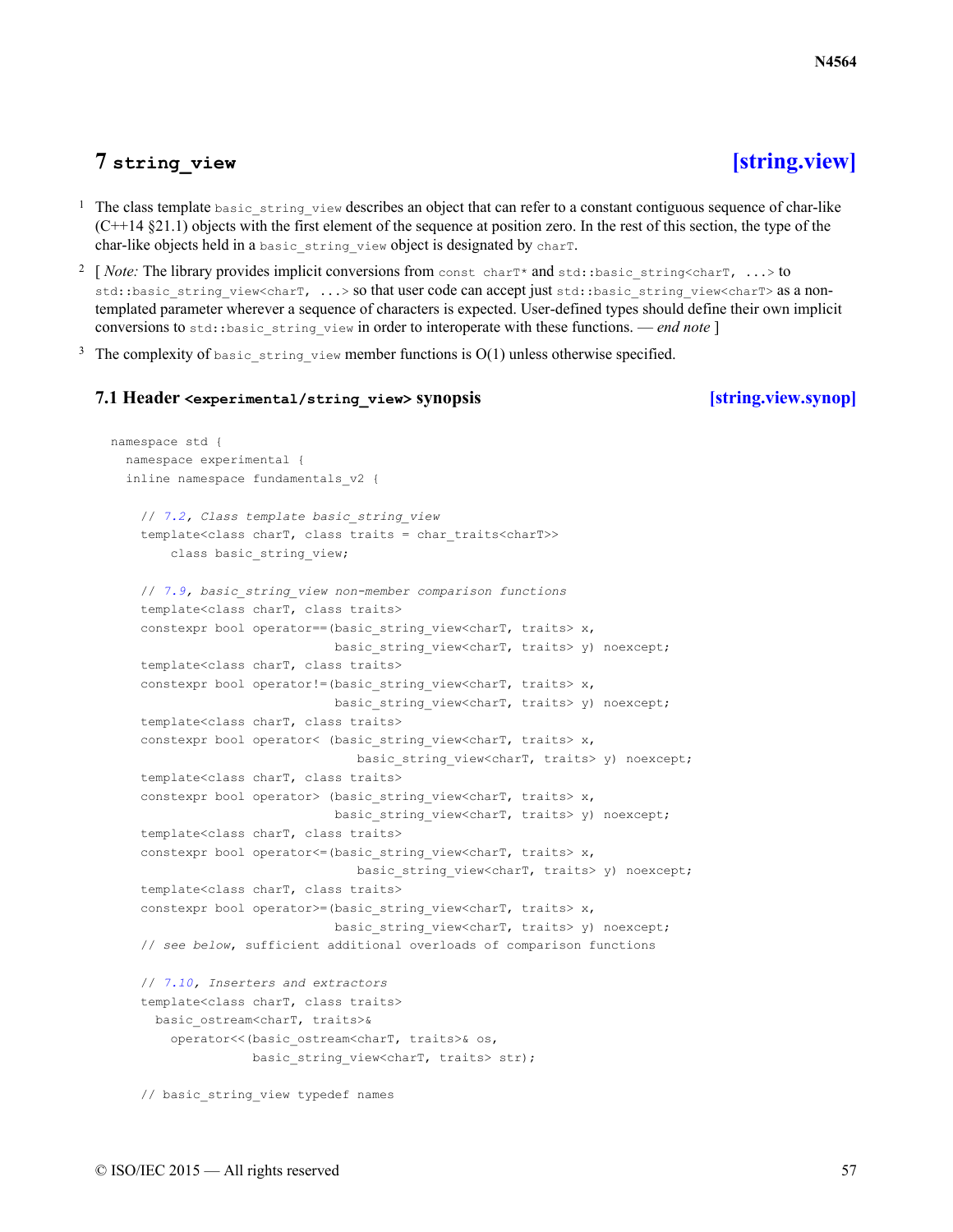```
typedef basic string view<char> string view;
  typedef basic string view<char16 t> u16string view;
  typedef basic string view<char32 t> u32string view;
  typedef basic string view<wchar t> wstring view;
} // namespace fundamentals_v2
} // namespace experimental
// 7.11, Hash support
template <class T> struct hash;
template <> struct hash<experimental::string_view>;
template <> struct hash<experimental::u16string_view>;
template <> struct hash<experimental::u32string view>;
template <> struct hash<experimental::wstring view>;
```

```
} // namespace std
```
<sup>1</sup> The function templates defined in C++14 §20.2.2 and C++14 §24.7 are available when  $\leq$ experimental/string view> is included.

### <span id="page-57-0"></span>**7.2 Class template basic\_string\_view [\[string.view.template\]](#page-57-0)**

```
template<class charT, class traits = char_traits<charT>>
class basic_string_view {
 public:
 // types
 typedef traits traits type;
  typedef charT value_type;
  typedef charT* pointer;
 typedef const charT* const pointer;
 typedef charT& reference;
  typedef const charT& const reference;
 typedef implementation-defined const_iterator; // See 7.4
  typedef const iterator iterator;<sup>1</sup>
  typedef reverse_iterator<const_iterator> const_reverse_iterator;
  typedef const reverse iterator reverse iterator;
 typedef size t size type;
  typedef ptrdiff t difference type;
  static constexpr size_type npos = size_type(-1);
  // 7.3, basic_string_view constructors and assignment operators
 constexpr basic string view() noexcept;
  constexpr basic string view (const basic string view&) noexcept = default;
 basic string view& operator=(const basic string view&) noexcept = default;
 template<class Allocator>
 basic_string_view(const basic_string<charT, traits, Allocator>& str) noexcept;
 constexpr basic string view(const charT* str);
 constexpr basic string view(const charT* str, size type len);
  // 7.4, basic_string_view iterator support
 constexpr const iterator begin() const noexcept;
```

```
1. Because basic_string_view refers to a constant sequence, iterator and const_iterator are the same type.
```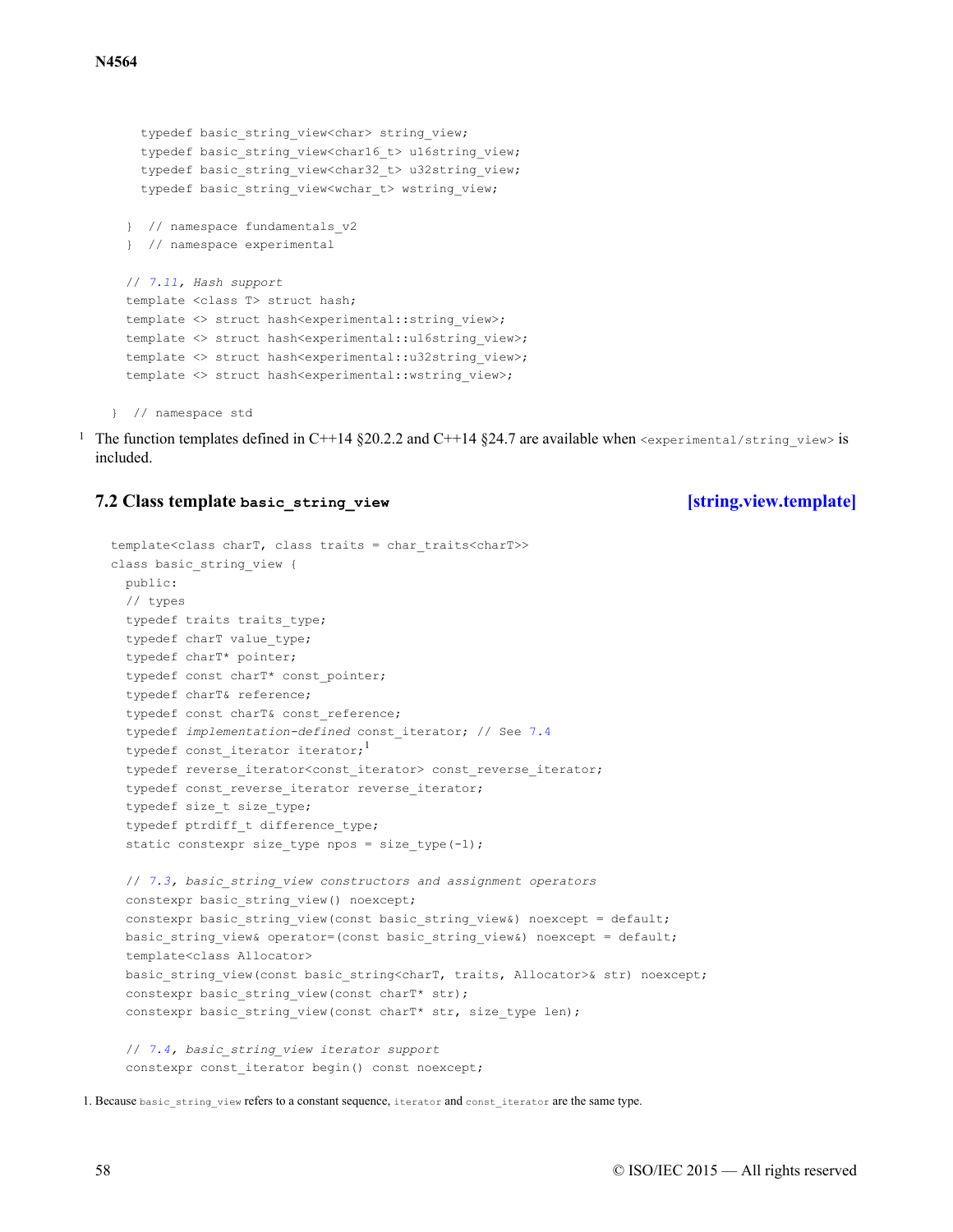constexpr const iterator end() const noexcept; constexpr const iterator cbegin() const noexcept; constexpr const iterator cend() const noexcept; const reverse iterator rbegin() const noexcept; const reverse iterator rend() const noexcept; const reverse iterator crbegin() const noexcept; const reverse iterator crend() const noexcept;

// *[7.5,](#page-60-1) basic\_string\_view capacity* constexpr size type size() const noexcept; constexpr size type length() const noexcept; constexpr size type max size() const noexcept; constexpr bool empty() const noexcept;

```
// 7.6, basic_string_view element access
constexpr const reference operator[](size type pos) const;
constexpr const reference at(size type pos) const;
constexpr const reference front() const;
constexpr const reference back() const;
constexpr const pointer data() const noexcept;
```

```
// 7.7, basic_string_view modifiers
constexpr void remove prefix(size type n);
constexpr void remove suffix(size type n);
constexpr void swap(basic_string_view& s) noexcept;
```

```
// 7.8, basic_string_view string operations
template<class Allocator>
explicit operator basic string<charT, traits, Allocator>() const;
template<class Allocator = allocator<charT> >
basic string<charT, traits, Allocator> to string(
 const Allocator& a = Allocator()) const;
```
size type copy(charT\* s, size type n, size type pos = 0) const;

```
constexpr basic_string_view substr(size_type pos = 0, size_type n = npos) const;
constexpr int compare(basic string view s) const noexcept;
constexpr int compare(size type pos1, size type n1, basic string view s) const;
constexpr int compare(size type pos1, size type n1,
                      basic string view s, size type pos2, size type n2) const;
constexpr int compare(const charT* s) const;
constexpr int compare(size_type pos1, size_type n1, const charT* s) const;
constexpr int compare(size_type pos1, size_type n1,
                     const charT* s, size type n2) const;
constexpr size type find(basic string view s, size type pos = 0) const noexcept;
constexpr size type find(charT c, size type pos = 0) const noexcept;
constexpr size_type find(const charT* s, size_type pos, size_type n) const;
constexpr size type find(const charT* s, size type pos = 0) const;
constexpr size type rfind(basic string view s, size type pos = npos) const noexcept;
constexpr size type rfind(charT c, size type pos = npos) const noexcept;
constexpr size type rfind(const charT* s, size type pos, size type n) const;
constexpr size_type rfind(const charT* s, size_type pos = npos) const;
```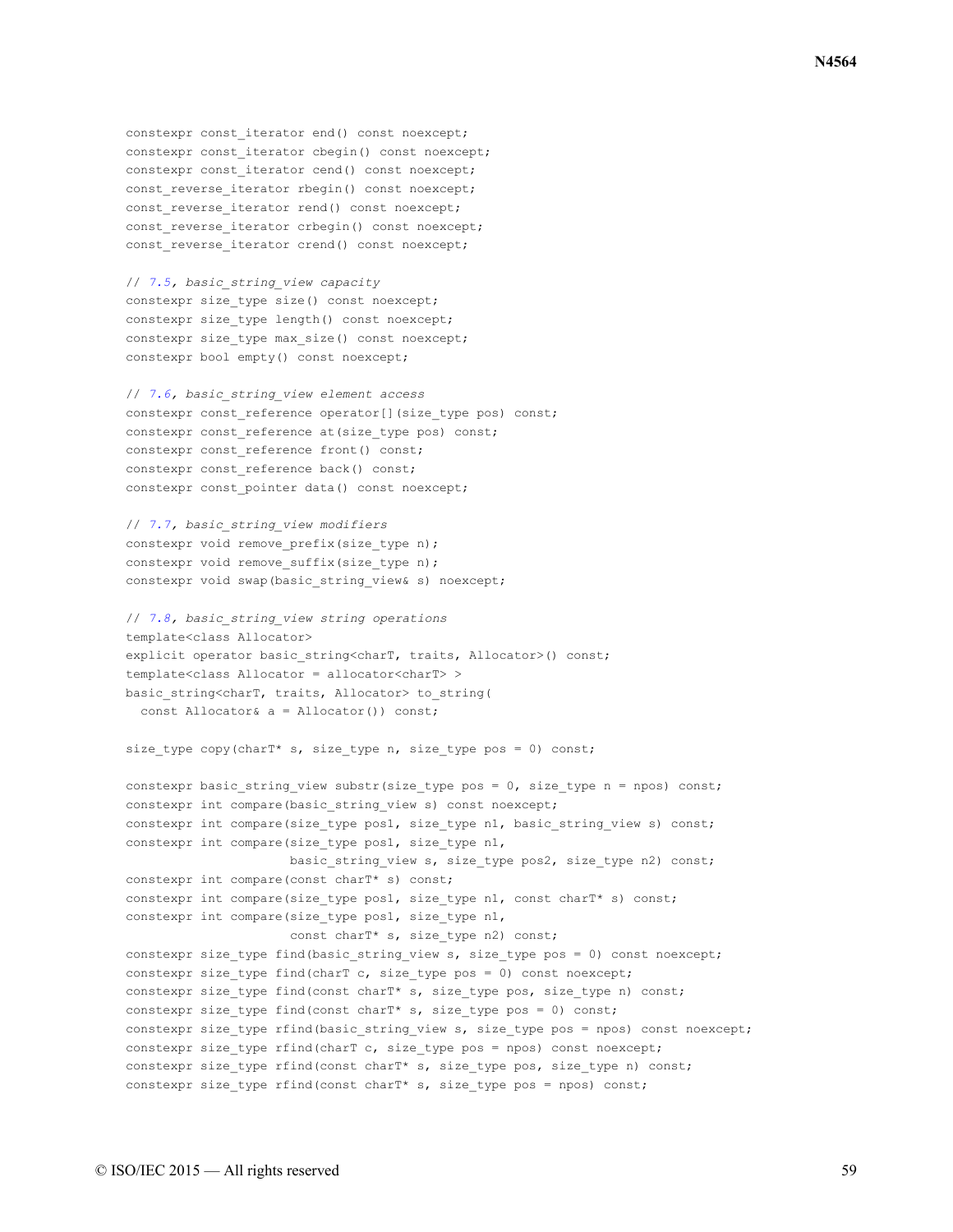```
constexpr size type find first of (basic string view s, size type pos = 0) const noexcept;
 constexpr size type find first of(charT c, size type pos = 0) const noexcept;
 constexpr size type find first of(const charT* s, size type pos, size type n) const;
  constexpr size type find first of(const charT* s, size type pos = 0) const;
 constexpr size type find last of(basic string view s, size type pos = npos) const noexcept;
 constexpr size type find last of (charT c, size type pos = npos) const noexcept;
 constexpr size type find last of (const charT* s, size type pos, size type n) const;
 constexpr size_type find_last_of(const charT* s, size_type pos = npos) const;
 constexpr size type find first not of(basic string view s, size type pos = 0) const noexcept;
 constexpr size type find first not of (charT c, size type pos = 0) const noexcept;
 constexpr size type find first not of(const charT* s, size type pos, size type n) const;
 constexpr size_type find_first_not_of(const charT* s, size_type pos = 0) const;
 constexpr size type find last not of(basic string view s, size type pos = npos) const noexcept;
 constexpr size_type find_last_not_of(charT c, size_type pos = npos) const noexcept;
  constexpr size type find last not of(const charT* s, size type pos, size type n) const;
 constexpr size type find last not of(const charT* s, size type pos = npos) const;
private:
 const_pointer data_; // exposition only
 size_type size_; // exposition only
};
```
<sup>1</sup> In every specialization basic string view<charT, traits>, the type traits shall satisfy the character traits requirements (C++14  $\S 21.2$ ), and the type traits::char type shall name the same type as charT.

### **7.3 basic\_string\_view constructors and assignment operators [\[string.view.cons\]](#page-59-0)**

<span id="page-59-0"></span>1 constexpr basic string view() noexcept;

- <sup>2</sup> Effects: Constructs an empty basic string view.
- *Postconditions:* size == 0 and data ==  $nullptr$ .

<span id="page-59-1"></span>4 template<class Allocator>

basic string view(const basic string<charT, traits, Allocator>& str) noexcept;

<sup>5</sup> Effects: Constructs a basic string view, with the postconditions in [Table 8.](#page-59-1)

Table 8 — basic string view(const basic string&) effects

| Element | alue       |
|---------|------------|
| data    | str.data() |
| size    | str.size() |

- <span id="page-59-2"></span>6 constexpr basic string view(const charT\* str);
	- 7 Requires: [str, str + traits::length(str)) is a valid range.
	- <sup>8</sup> *Effects:* Constructs a basic string view, with the postconditions in [Table 9.](#page-59-2)

| Element                                            | Value |  |  |
|----------------------------------------------------|-------|--|--|
| Table 9 — basic string view (const charT*) effects |       |  |  |

| --------- | .                   |
|-----------|---------------------|
| data      | str                 |
| Isize     | traits::length(str) |

<sup>9</sup> Complexity: O(traits::length(str))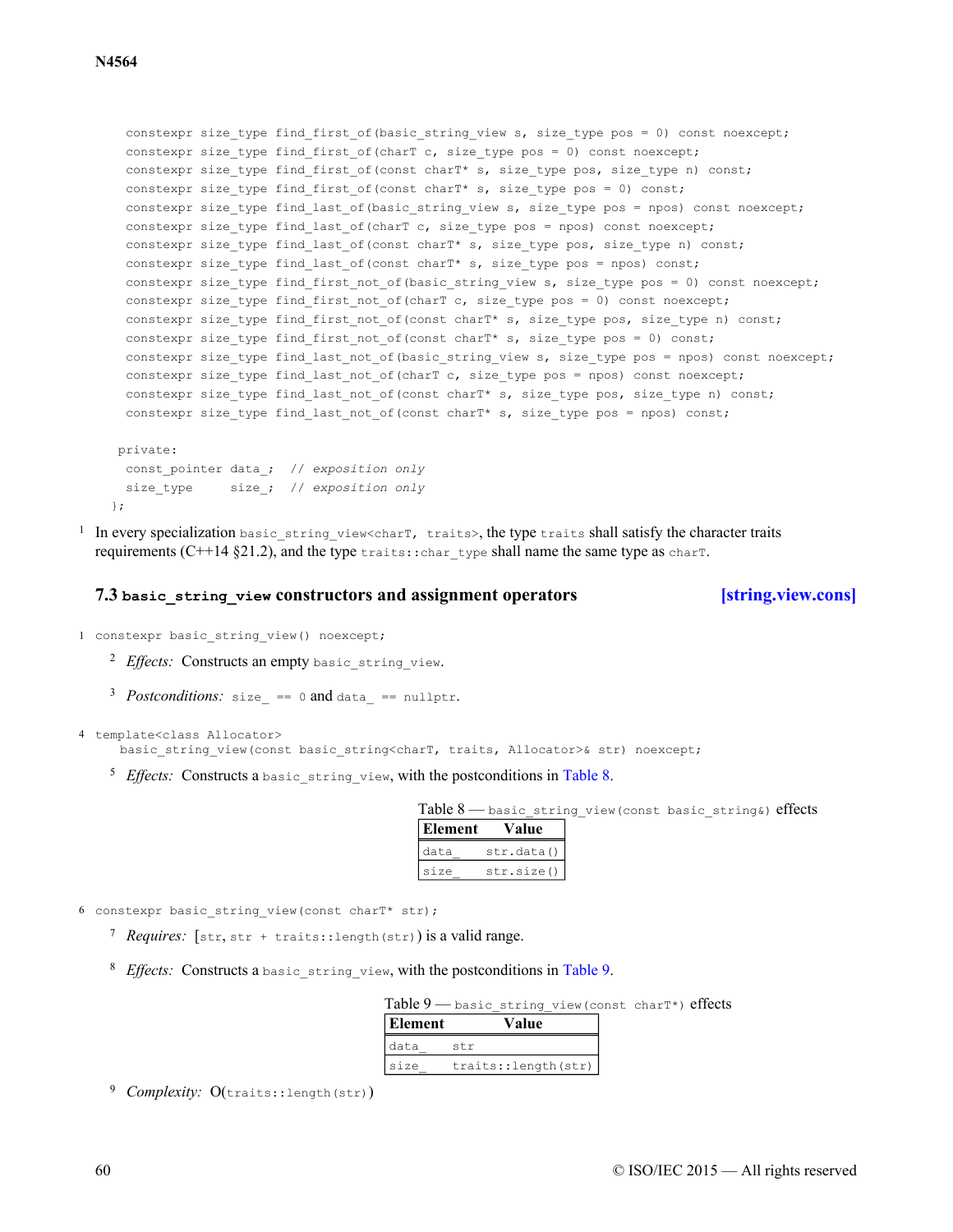10 constexpr basic string view(const charT\* str, size type len);

- <sup>11</sup> *Requires*:  $[str, str + len]$  is a valid range.
- <span id="page-60-2"></span><sup>12</sup> Effects: Constructs a basic string view, with the postconditions in [Table 10.](#page-60-2)

Table 10 - basic string view(const charT\*, size type) effects **Element Value** data\_ str

### **7.4 basic\_string\_view iterator support [\[string.view.iterators\]](#page-60-0)**

- <span id="page-60-0"></span>1 typedef *implementation-defined* const\_iterator;
	- <sup>2</sup> A constant random-access iterator type such that, for a const iterator it, if  $\zeta^*(i\tau+N)$  is valid, then it is equal to  $(6 * i t) + N.$

size\_ len

- <sup>3</sup> For a basic string view str, any operation that invalidates a pointer in the range  $[str.data()$ , str.data()+str.size()) invalidates pointers, iterators, and references returned from  $str$ 's methods.
- <sup>4</sup> All requirements on container iterators (C++14 §23.2) apply to basic string view::const\_iterator as well.

```
5 constexpr const_iterator begin() const noexcept;
  constexpr const iterator cbegin() const noexcept;
```
- <sup>6</sup> Returns: An iterator such that  $\&\star$ begin() == data\_ if !empty(), or else an unspecified value such that  $[begin]$ end()) is a valid range.
- 7 constexpr const\_iterator end() const noexcept; constexpr const iterator cend() const noexcept;
	- 8 *Returns*: begin() + size().
- 9 const\_reverse\_iterator rbegin() const noexcept; const reverse iterator crbegin() const noexcept;
	- 10 Returns: const\_reverse\_iterator(end()).
- 11 const reverse iterator rend() const noexcept; const reverse iterator crend() const noexcept;
	- 12 Returns: const reverse iterator(begin()).

### **7.5 basic\_string\_view capacity [\[string.view.capacity\]](#page-60-1)**

- <span id="page-60-1"></span>1 constexpr size type size() const noexcept;
	- <sup>2</sup> *Returns:* size.
- 3 constexpr size\_type length() const noexcept;
	- <sup>4</sup> *Returns:* size .

```
5 constexpr size type max size() const noexcept;
```
<sup>6</sup> Returns: The largest possible number of char-like objects that can be referred to by a basic string view.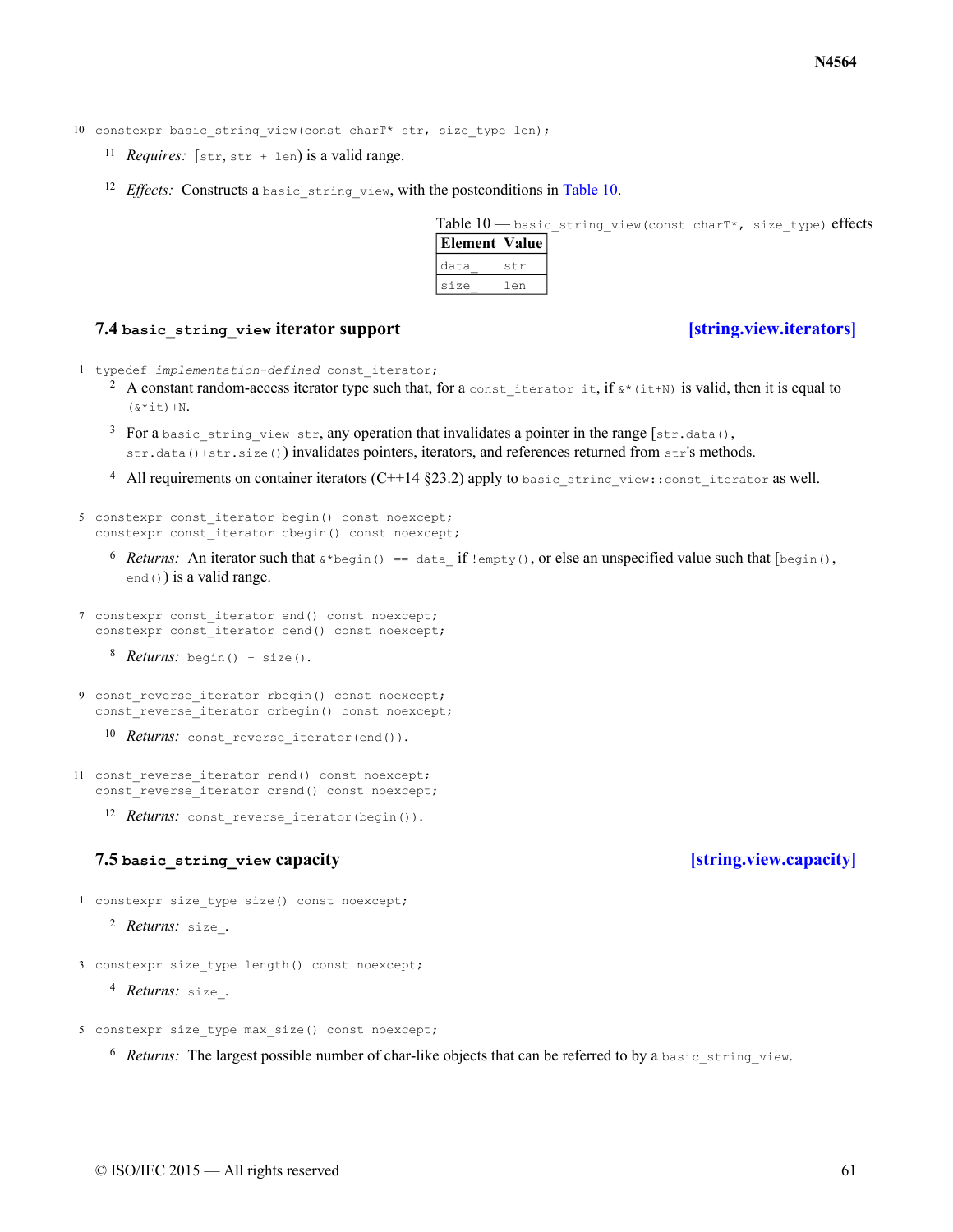### **N4564**

- 7 constexpr bool empty() const noexcept;
	- 8 *Returns:* size == 0.

### **7.6 basic\_string\_view element access [\[string.view.access\]](#page-61-0)**

- <span id="page-61-0"></span>1 constexpr const\_reference operator[](size\_type pos) const;
	- 2 *Requires*: pos < size().
	- <sup>3</sup> *Returns:* data [pos].
	- <sup>4</sup> *Throws:* Nothing.
	- <sup>5</sup> [*Note: Unlike basic string::operator*[], basic string view::operator[](size()) has undefined behavior instead of returning charT(). — *end note* ]
- 6 constexpr const\_reference at(size\_type pos) const;
	- *Throws:* out of range if pos >= size().
	- 8 *Returns:* data [pos].
- 9 constexpr const reference front() const;
	- 10 *Requires:* !empty()
	- 11 *Returns:* data [0].
	- <sup>12</sup> *Throws:* Nothing.
- 13 constexpr const reference back() const;
	- 14 *Requires:* !empty()
	- 15 *Returns:* data [size() 1].
	- <sup>16</sup> *Throws:* Nothing.
- 17 constexpr const pointer data() const noexcept;
	- 18 Returns: data.
	- <sup>19</sup> [*Note:* Unlike basic string::data() and string literals, data() may return a pointer to a buffer that is not nullterminated. Therefore it is typically a mistake to pass  $data()$  to a routine that takes just a const charT\* and expects a null-terminated string. — *end note* ]

# **7.7 basic\_string\_view modifiers [\[string.view.modifiers\]](#page-61-1)**

- <span id="page-61-1"></span>1 constexpr void remove prefix(size type n);
	- $2$  *Requires:*  $n \leq size()$ .
	- $^{3}$  *Effects*: Equivalent to data  $+$  = n; size  $-$  = n;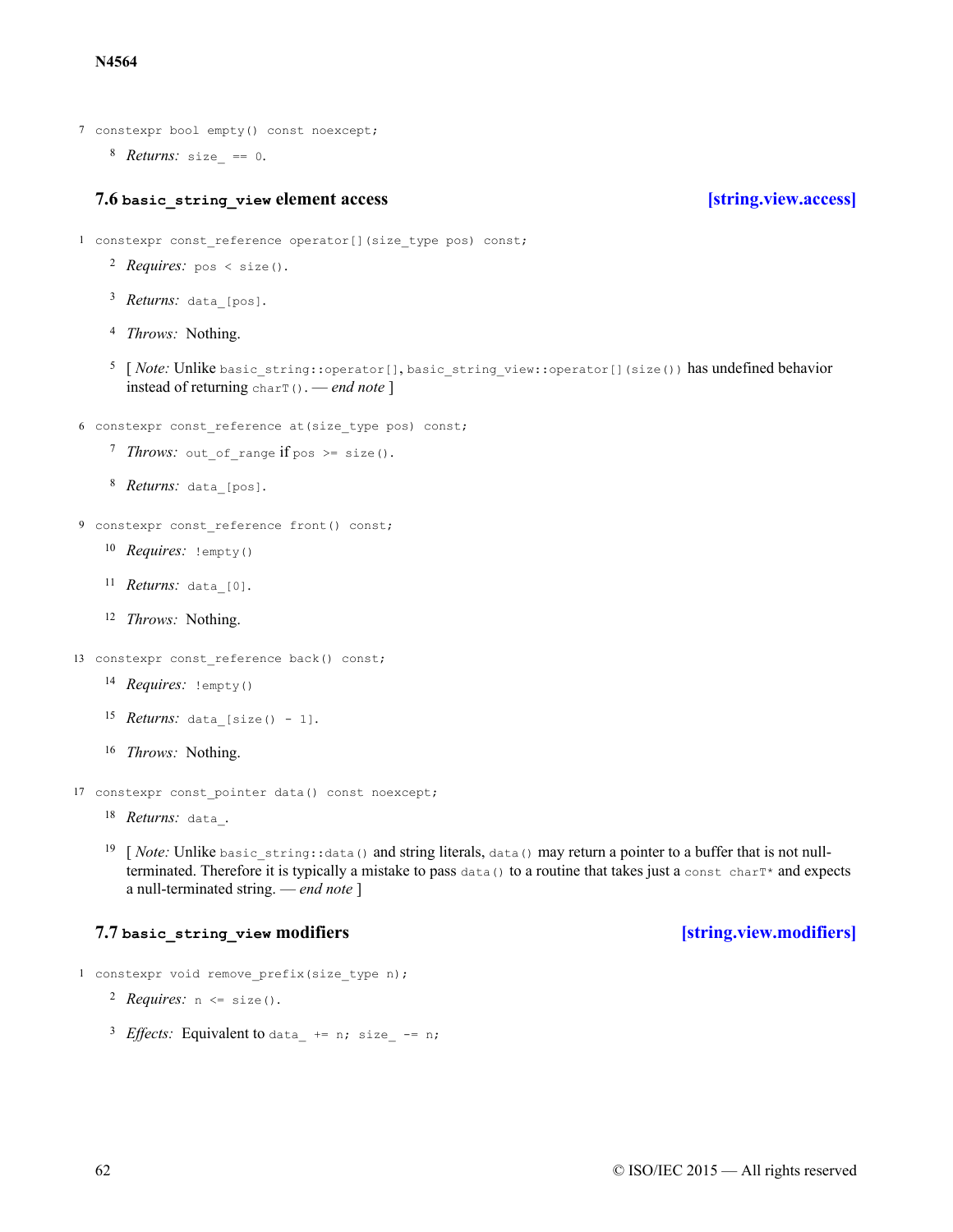```
4 constexpr void remove suffix(size type n);
```
- $5$  *Requires:*  $n \leq size()$ .
- <sup>6</sup> *Effects:* Equivalent to size  $-$  = n;

7 constexpr void swap(basic string view& s) noexcept;

<sup>8</sup> Effects: Exchanges the values of \*this and s.

# **7.8 basic\_string\_view string operations [\[string.view.ops\]](#page-62-0)**

```
2 Effects: Equivalent to return basic string<charT, traits, Allocator>(begin(), end());
      <sup>3</sup> Complexity: O(size())6 Returns: basic string<charT, traits, Allocator>(begin(), end(), a).
      <sup>7</sup> Complexity: O(size())10 Throws: out of range if pos > size().
     <sup>11</sup> Requires: [s, s + r \text{len}) is a valid range.
     12 Effects: Equivalent to std::copy n(begin() + pos, rlen, s).
     13 Returns: rlen.
     <sup>14</sup> Complexity: O(rlen)
     16 Throws: out of range if pos > size().
     <sup>17</sup> Effects: Determines the effective length rlen of the string to reference as the smaller of n and size() - pos.
     18 Returns: basic string view(data()+pos, rlen).
1 template<class Allocator>
       .<br>explicit<sup>2</sup> operator basic string<
            charT, traits, Allocator>() const;
      4
[ Note: Users who want to control the allocator instance should call to_string(allocator). — end note ]
5 template<class Allocator = allocator<charT>>
       basic string<charT, traits, Allocator> to string(
            const Allocator& a = Allocator()) const;
8 size type copy(charT* s, size type n, size type pos = 0) const;
     <sup>9</sup> Let rlen be the smaller of n and size() - pos.
15 constexpr basic string view substr(size type pos = 0, size type n = npos) const;
```
2. This conversion is explicit to avoid accidental O(N) operations on type mismatches.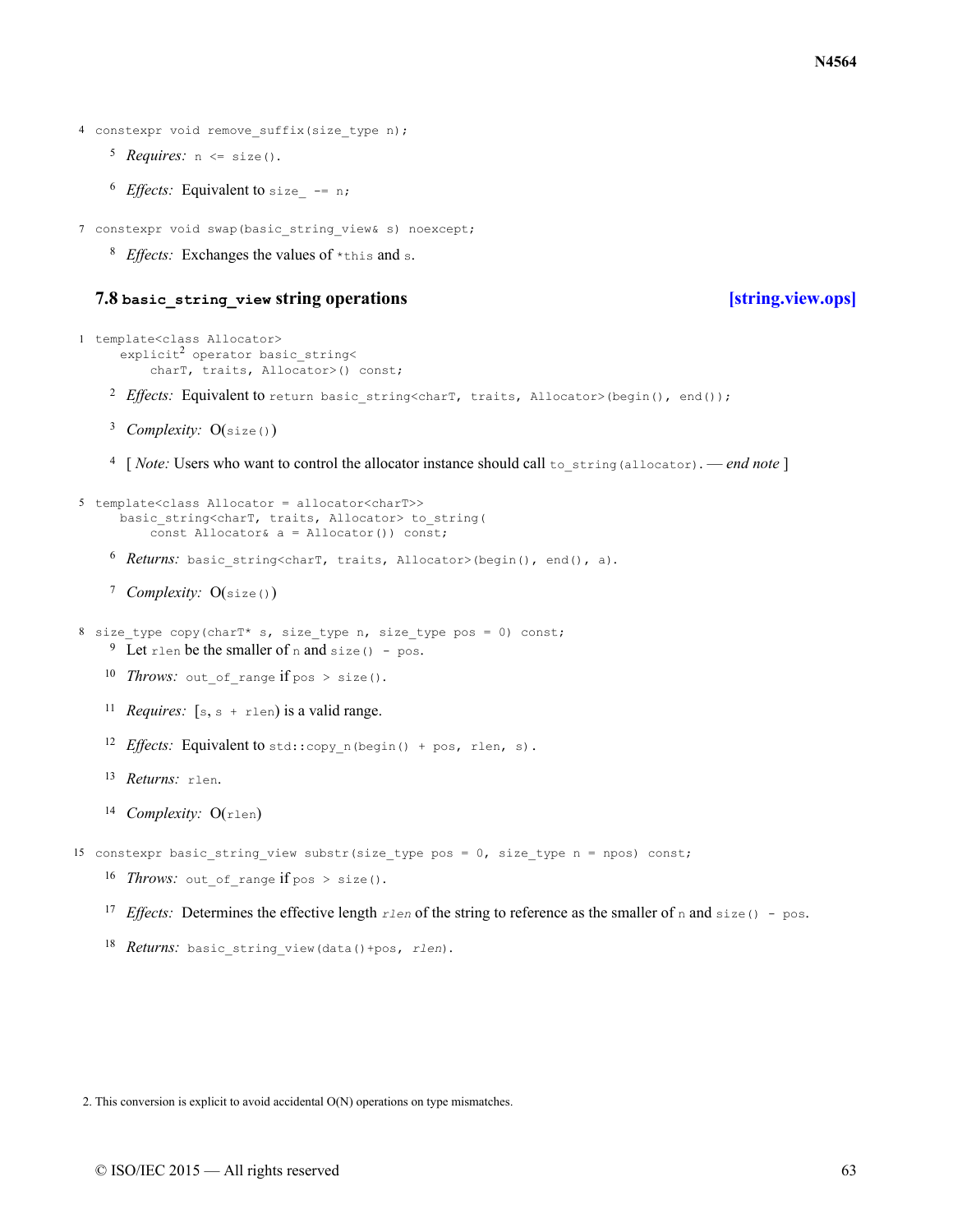- 19 constexpr int compare(basic string view str) const noexcept;
	- 20 *Effects:* Determines the effective length  $rlen$  of the strings to compare as the smaller of  $size($ ) and  $str.size()$ . The function then compares the two strings by calling traits::compare(data(), str.data(), *rlen*).
	- *Complexity:* <sup>21</sup> O(*rlen*)
	- $22$  *Returns:* The nonzero result if the result of the comparison is nonzero. Otherwise, returns a value as indicated in [Table 11](#page-63-0).

| $1$ avic $11 -$ compare () results |              |  |
|------------------------------------|--------------|--|
| Condition                          | Return Value |  |
| size() < str.size()                | $\langle$ () |  |
| $size() == str.size()$             |              |  |
| size() > str.size()                | > ()         |  |

 $Table 11$   $... \dots$  results

<span id="page-63-0"></span>23 constexpr int compare(size type pos1, size type n1, basic string view str) const;

24 *Effects*: Equivalent to return substr(pos1, n1).compare(str);

25 constexpr int compare(size\_type pos1, size\_type n1, basic\_string\_view str, size type pos2, size type n2) const;

<sup>26</sup> Effects: Equivalent to return substr(pos1, n1).compare(str.substr(pos2, n2));

27 constexpr int compare(const charT\* s) const;

28 *Effects*: Equivalent to return compare (basic string view(s));

29 constexpr int compare(size type pos1, size type n1, const charT\* s) const;

30 *Effects*: Equivalent to return substr(pos1, n1).compare(basic string view(s));

- 31 constexpr int compare(size\_type pos1, size\_type n1, const charT\* s, size type n2) const;
	- 32 Effects: Equivalent to return substr(pos1, n1).compare(basic string view(s, n2));

### **7.8.1 Searching basic\_string\_view [\[string.view.find\]](#page-63-1)**

- <span id="page-63-1"></span><sup>1</sup> This section specifies the basic string view member functions named find, rfind, find first of, find last of, find first not of, and find last not of.
- <sup>2</sup> Member functions in this section have complexity  $O(size() * str.size())$  at worst, although implementations are encouraged to do better.
- <sup>3</sup> Each member function of the form

constexpr *return-type fx1*(const charT\* s, size type pos);

is equivalent to return *fx1* (basic string view(s), pos);

<sup>4</sup> Each member function of the form

constexpr *return-type fx1*(const charT\* s, size type pos, size type n);

is equivalent to return *fx1* (basic string view(s, n), pos);

<sup>5</sup> Each member function of the form

```
constexpr return-type fx2(charT c, size type pos);
```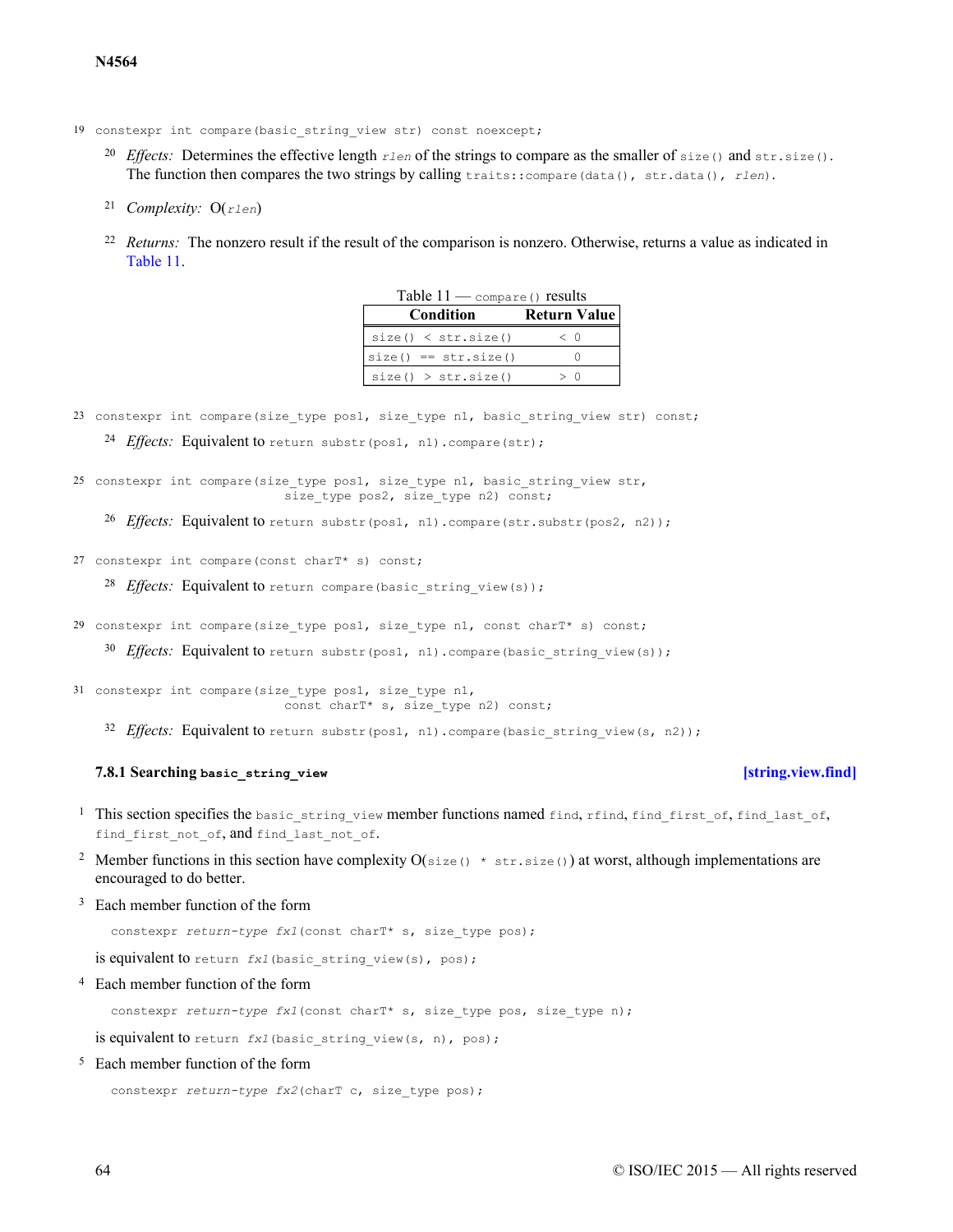is equivalent to return  $fx2$ (basic string view(&c, 1), pos);

- 6 constexpr size type find(basic string view str, size type pos = 0) const noexcept;
	- $\frac{7}{2}$  *Effects:* Determines the lowest position  $x_{\text{pos}}$ , if possible, such that the following conditions obtain:

 $-$  pos  $\leq$  xpos

- $-$  xpos + str.size()  $\leq$  size()
- traits::eq(at(xpos+I), str.at(I)) for all elements I of the string referenced by str.
- 8 *Returns:* xpos if the function can determine such a value for xpos. Otherwise, returns npos.
- <sup>9</sup> Remarks: Uses traits::eq().

10 constexpr size type rfind(basic string view str, size type pos = npos) const noexcept;

- <sup>11</sup> *Effects:* Determines the highest position  $x_{\text{pos}}$ , if possible, such that the following conditions obtain:
	- $-$  xpos  $\leq$  pos
	- $-$  xpos + str.size()  $\leq$  size()
	- traits::eq(at(xpos+I), str.at(I)) for all elements I of the string referenced by str.
- <sup>12</sup> *Returns:*  $x$ pos if the function can determine such a value for  $x$ pos. Otherwise, returns npos.
- 13 Remarks: Uses traits: : eq().

14 constexpr size type find first of(basic string view str, size type pos = 0) const noexcept;

- <sup>15</sup> *Effects:* Determines the lowest position  $x_{\text{pos}}$ , if possible, such that the following conditions obtain:
	- $-$  pos  $\leq$  xpos
		- xpos < size()
	- $-$  traits::eq(at(xpos), str.at(I)) for some element I of the string referenced by str.
- <sup>16</sup> Returns: xpos if the function can determine such a value for xpos. Otherwise, returns npos.
- 17 Remarks: Uses traits: : eq().
- 18 constexpr size type find last of (basic string view str, size type pos = npos) const noexcept;
	- <sup>19</sup> *Effects:* Determines the highest position  $x_{\text{pos}}$ , if possible, such that the following conditions obtain:
		- xpos <= pos
		- xpos < size()
		- traits::eq(at(xpos), str.at(I)) for some element I of the string referenced by str.
	- <sup>20</sup> *Returns:*  $x$ pos if the function can determine such a value for  $x$ pos. Otherwise, returns npos.
	- 21 Remarks: Uses traits: : eq().

22 constexpr size type find first not of(basic string view str, size type pos = 0) const noexcept;

- <sup>23</sup> *Effects:* Determines the lowest position  $x_{\text{pos}}$ , if possible, such that the following conditions obtain:
	- pos <= xpos
	- xpos < size()
	- $-$  traits::eq(at(xpos), str.at(I)) for no element I of the string referenced by str.
- 24 Returns:  $x$ pos if the function can determine such a value for  $x$ pos. Otherwise, returns npos.
- 25 Remarks: Uses traits: : eq().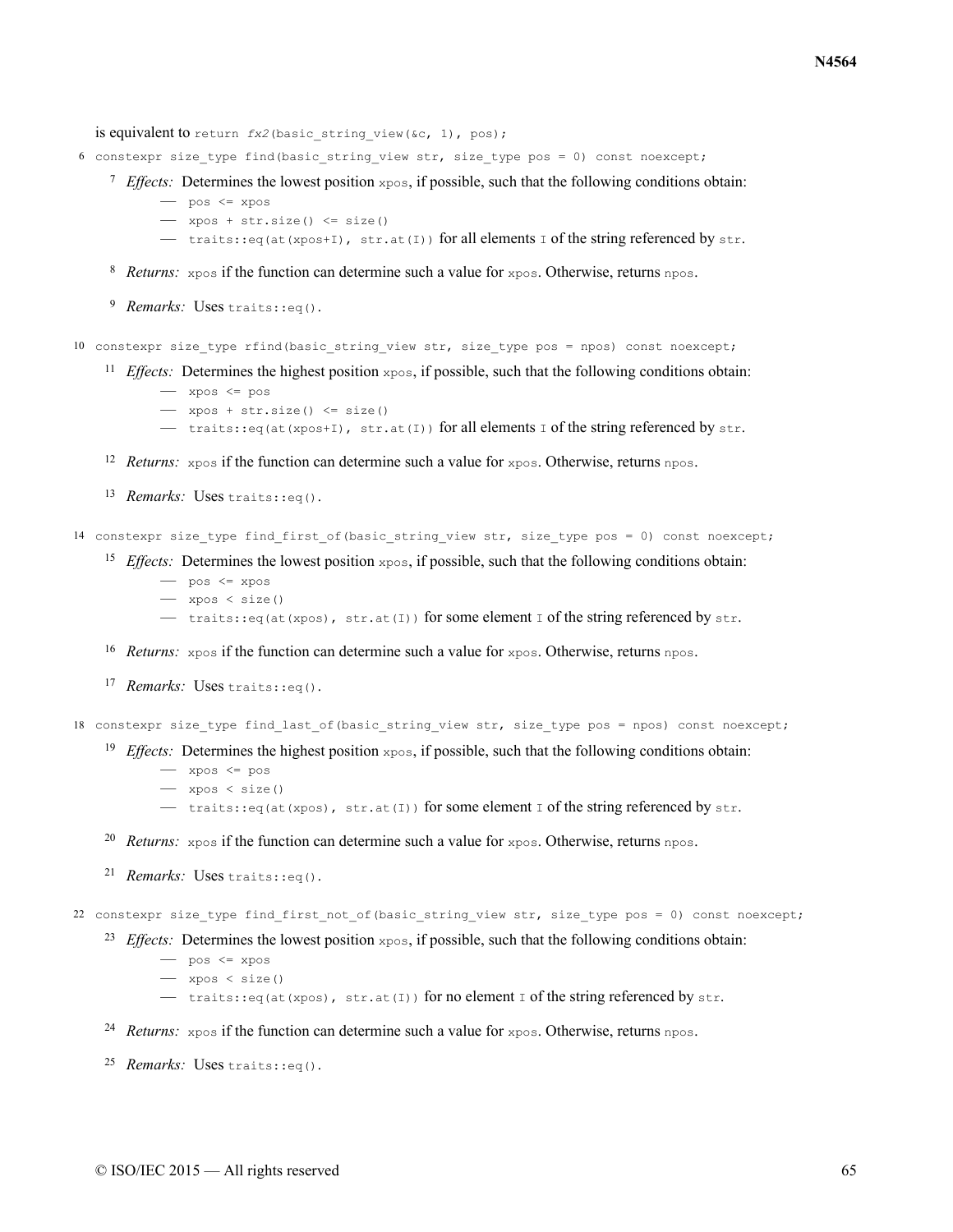### **N4564**

26 constexpr size type find last not of(basic string view str, size type pos = npos) const noexcept;

- <sup>27</sup> *Effects:* Determines the highest position  $x_{\text{pos}}$ , if possible, such that the following conditions obtain:
	- xpos <= pos
	- xpos < size()
	- traits::eq(at(xpos), str.at(I)) for no element I of the string referenced by str.
- 28 *Returns:*  $x$ pos if the function can determine such a value for  $x$ pos. Otherwise, returns npos.
- 29 Remarks: Uses traits: : eq().

### **7.9 basic\_string\_view non-member comparison functions [\[string.view.comparison\]](#page-65-0)**

<span id="page-65-1"></span><span id="page-65-0"></span><sup>1</sup> Let s be basic string view<charT, traits>, and sv be an instance of s. Implementations shall provide sufficient additional overloads marked constexpr and noexcept so that an object  $t$  with an implicit conversion to s can be compared according to [Table 12.](#page-65-1)

| Table 12 - Additional basic string view comparison overloads |  |  |  |
|--------------------------------------------------------------|--|--|--|
|--------------------------------------------------------------|--|--|--|

|            | <b>Expression Equivalent to</b> |
|------------|---------------------------------|
| t == sv    | $S(t) == sv$                    |
| $sv == t$  | $sv == S(t)$                    |
| $t$ != sv  | $S(t)$ != sv                    |
| sv != t    | $sv := S(t)$                    |
| t < sv     | S(t) < sv                       |
| sv < t     | sv < S(t)                       |
| t > sv     | S(t) > sv                       |
| $sv$ $>$ t | sv > S(t)                       |
| t <= sv    | $S(t) \leq sv$                  |
| sv <= t    | sv <= S(t)                      |
| t >= sv    | $S(t)$ >= sv                    |
| sv >= t    | $sv \geq S(t)$                  |

[*Example:* A sample conforming implementation for operator== would be:

```
template<class T> using ____identity = decay_t<T>;
  template<class charT, class traits>
  constexpr bool operator==(
     basic string view<charT, traits> lhs,
     basic string view<charT, traits> rhs) noexcept {
    return lhs.compare(rhs) == 0;
  }
  template<class charT, class traits>
 constexpr bool operator==(
     basic string view<charT, traits> lhs,
      __identity<basic_string_view<charT, traits>> rhs) noexcept {
   return lhs.compare(rhs) == 0;
  }
  template<class charT, class traits>
  constexpr bool operator==(
      identity<br/>basic string view<charT, traits>> lhs,
     basic string view<charT, traits> rhs) noexcept {
    return lhs.compare(rhs) == 0;}
— end example ]
```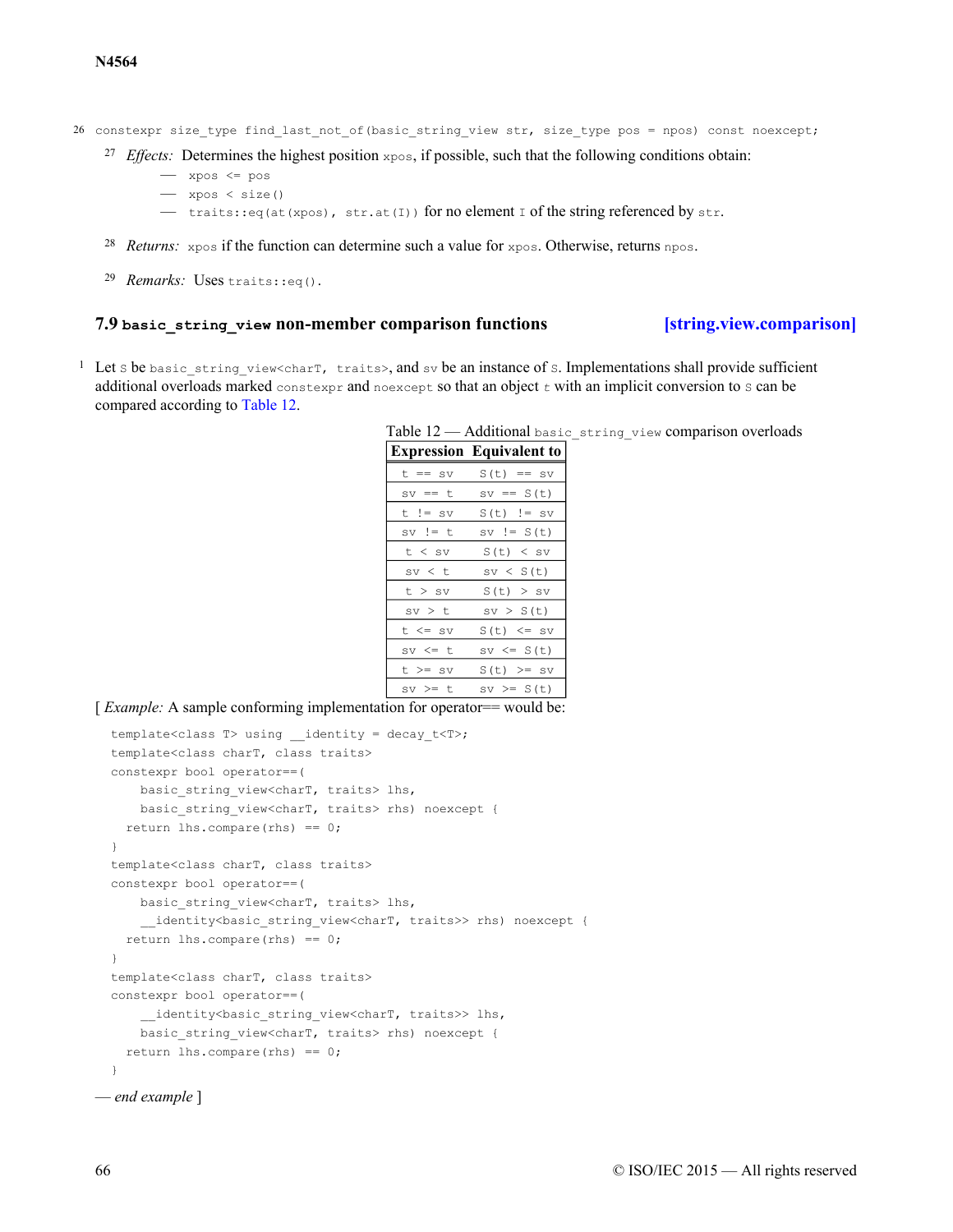```
Retturns: lhs.compare(rhs) == 0.
     5 Returns: lhs.compare(rhs) != 0.
     7 Returns: lhs.compare(rhs) < 0.
     <sup>9</sup> Returns: lhs.compare(rhs) > 0.
    11 Returns: lhs.compare(rhs) \leq 0.
    13 Returns: lhs.compare(rhs) > = 0.
2 template<class charT, class traits>
        constexpr bool operator==(basic_string_view<charT, traits> lhs,
                                  basic_string_view<charT, traits> rhs) noexcept;
4 template<class charT, class traits>
        constexpr bool operator!=(basic_string_view<charT, traits> lhs,
                                   basic_string_view<charT, traits> rhs) noexcept;
6 template<class charT, class traits>
        constexpr bool operator< (basic_string_view<charT, traits> lhs,
                                  basic string view<charT, traits> rhs) noexcept;
8 template<class charT, class traits>
        constexpr bool operator> (basic_string_view<charT, traits> lhs,
                                  basic_string_view<charT, traits> rhs) noexcept;
10 template<class charT, class traits>
        constexpr bool operator <= (basic string view<charT, traits> lhs,
                                  basic_string_view<charT, traits> rhs) noexcept;
12 template<class charT, class traits>
        constexpr bool operator>=(basic string view<charT, traits> lhs,
                                  basic_string_view<charT, traits> rhs) noexcept;
```
# **7.10 Inserters and extractors [\[string.view.io\]](#page-66-0)**

```
1 template<class charT, class traits>
       basic_ostream<charT, traits>&
         operator<<(basic ostream<charT, traits>& os,
                    basic string view<charT, traits> str);
```
2 *Effects*: Equivalent to return os << str.to string();

# **7.11 Hash support [\[string.view.hash\]](#page-66-1)**

```
1 template <> struct hash<experimental::string_view>;
  template <> struct hash<experimental::u16string_view>;
  template <> struct hash<experimental::u32string view>;
  template <> struct hash<experimental::wstring view>;
    <sup>2</sup> The template specializations shall meet the requirements of class template hash (C++14 §20.9.12).
```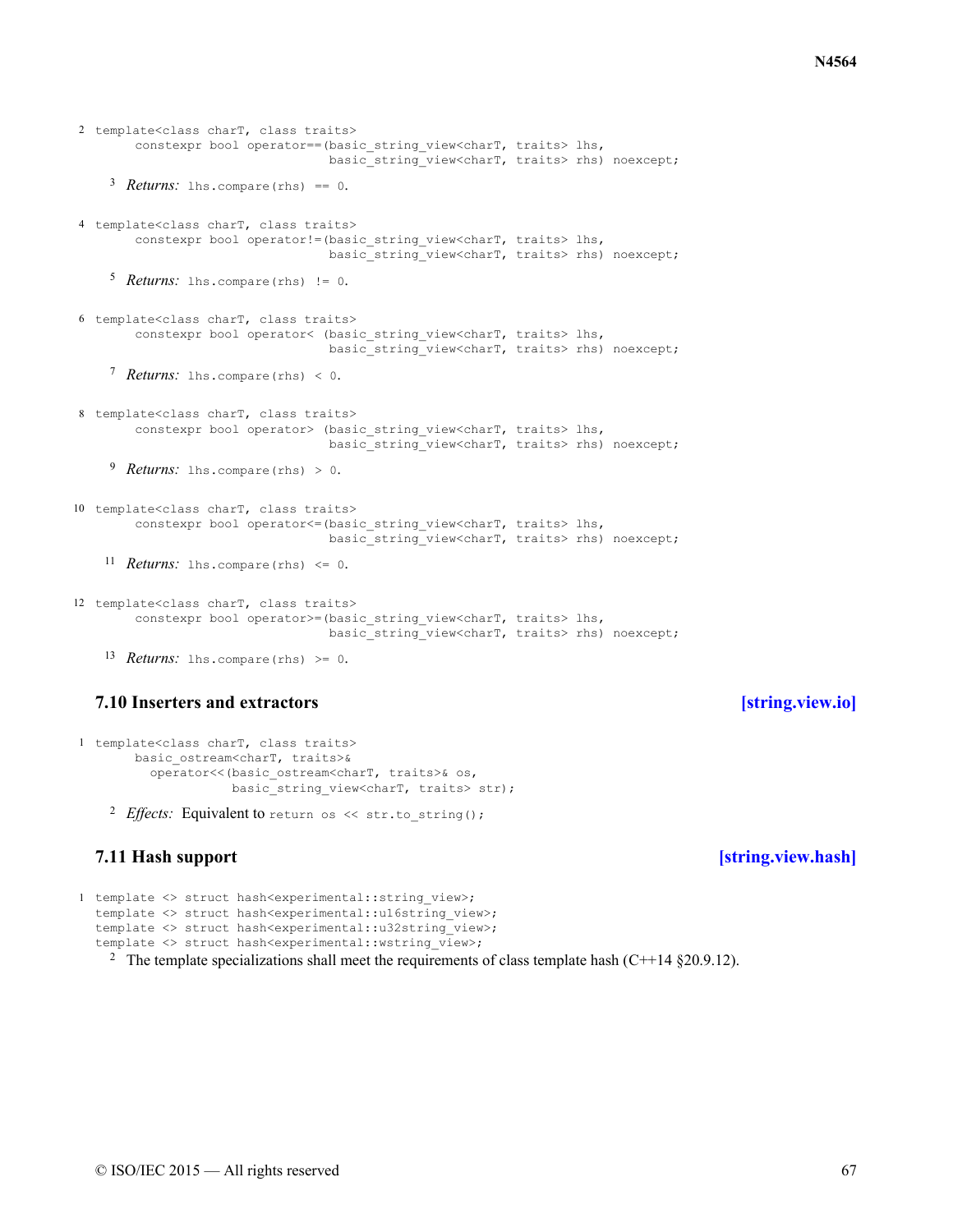# <span id="page-67-0"></span>**8 Memory [\[memory\]](#page-67-0)**

# <span id="page-67-1"></span>**8.1 Header <experimental/memory> synopsis [\[header.memory.synop\]](#page-67-1)**

```
#include <memory>
namespace std {
 namespace experimental {
  inline namespace fundamentals_v2 {
    // See C++14 $20.7.7, uses allocator
    template <class T, class Alloc> constexpr bool uses allocator v
      = uses_allocator<T, Alloc>::value;
    // 8.2.1, Class template shared_ptr
    template<class T> class shared ptr;
    // C++14 §20.8.2.2.6
    template<class T, class... Args> shared ptr<T> make shared(Args&&... args);
    template<class T, class A, class... Args>
      shared ptr<T> allocate shared(const A& a, Args&&... args);
    // C++14 §20.8.2.2.7
    template<class T, class U>
     bool operator==(const shared ptr<T>& a, const shared ptr<U>& b) noexcept;
    template<class T, class U>
     bool operator!=(const shared ptr<T>& a, const shared ptr<U>& b) noexcept;
    template<class T, class U>
     bool operator<(const shared ptr<T>& a, const shared ptr<U>& b) noexcept;
    template<class T, class U>
     bool operator>(const shared ptr<T>& a, const shared ptr<U>& b) noexcept;
    template<class T, class U>
     bool operator<=(const shared ptr<T>& a, const shared ptr<U>& b) noexcept;
    template<class T, class U>
      bool operator>=(const shared ptr<T>& a, const shared ptr<U>& b) noexcept;
    template <class T>
     bool operator==(const shared ptr<T>& a, nullptr t) noexcept;
    template <class T>
     bool operator==(nullptr t, const shared ptr<T>& b) noexcept;
    template <class T>
     bool operator!=(const shared ptr<T>& a, nullptr t) noexcept;
    template <class T>
     bool operator!=(nullptr_t, const shared_ptr<T>& b) noexcept;
    template <class T>
     bool operator<(const shared_ptr<T>& a, nullptr_t) noexcept;
    template <class T>
     bool operator<(nullptr t, const shared ptr<T>& b) noexcept;
    template <class T>
     bool operator<=(const shared_ptr<T>& a, nullptr_t) noexcept;
    template <class T>
```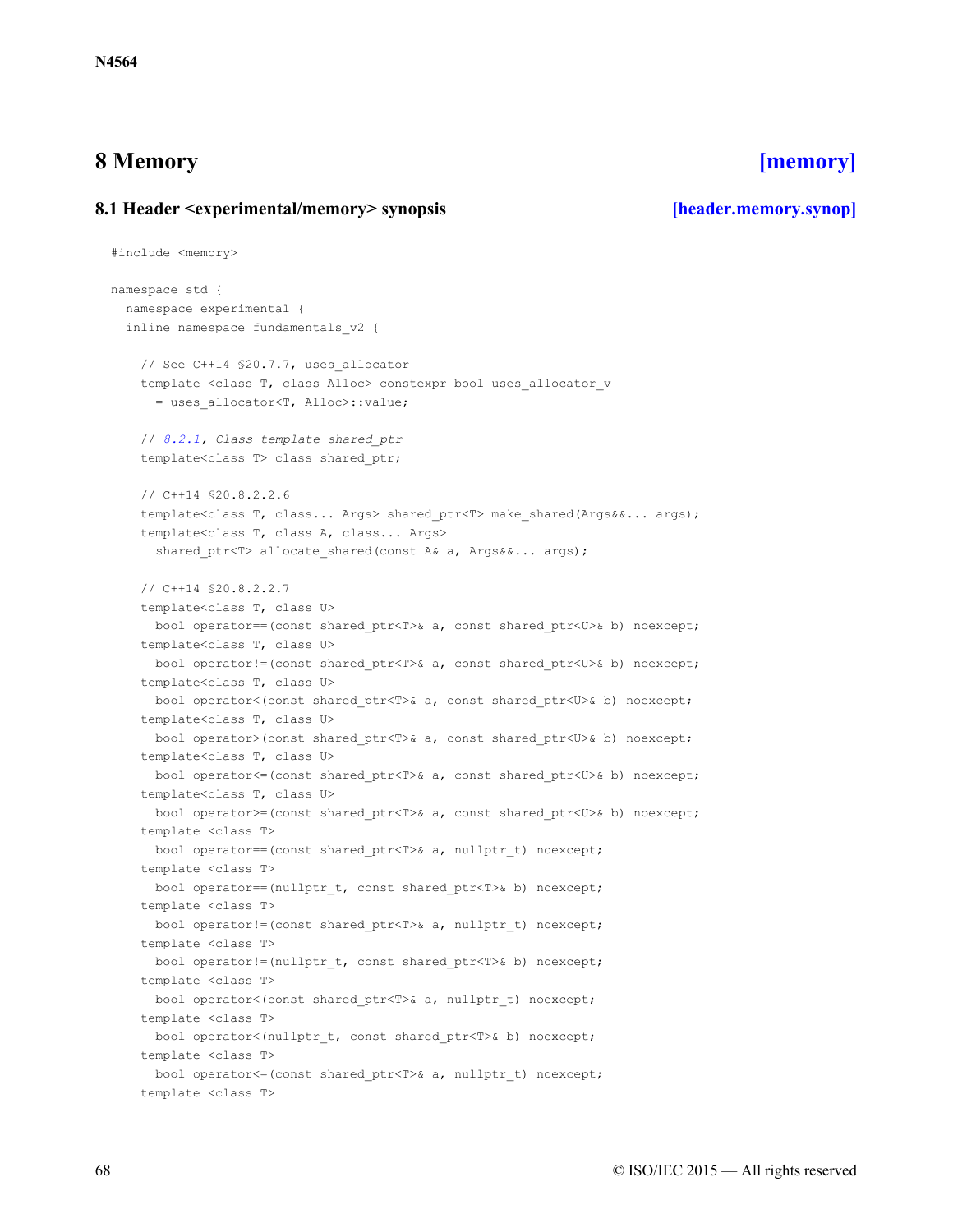```
bool operator <= (nullptr t, const shared ptr<T>& b) noexcept;
template <class T>
 bool operator>(const shared ptr<T>& a, nullptr t) noexcept;
template <class T>
 bool operator>(nullptr t, const shared ptr<T>& b) noexcept;
template <class T>
 bool operator>=(const shared_ptr<T>& a, nullptr_t) noexcept;
template <class T>
 bool operator>=(nullptr_t, const shared_ptr<T>& b) noexcept;
// C++14 §20.8.2.2.8
template<class T> void swap(shared_ptr<T>& a, shared_ptr<T>& b) noexcept;
// 8.2.1.3, shared_ptr casts
template<class T, class U>
  shared ptr<T> static pointer cast(const shared ptr<U>& r) noexcept;
template<class T, class U>
  shared ptr<T> dynamic pointer cast(const shared ptr<U>& r) noexcept;
template<class T, class U>
  shared_ptr<T> const_pointer_cast(const shared_ptr<U>& r) noexcept;
template<class T, class U>
  shared ptr<T> reinterpret pointer cast(const shared ptr<U>& r) noexcept;
// C++14 §20.8.2.2.10
template<class D, class T> D* get_deleter(const shared_ptr<T>& p) noexcept;
// C++14 §20.8.2.2.11
template<class E, class T, class Y>
 basic ostream<E, T>& operator<< (basic ostream<E, T>& os, const shared ptr<Y>& p);
// C++14 §20.8.2.3
template<class T> class weak ptr;
// C++14 §20.8.2.3.6
template<class T> void swap(weak ptr<T>& a, weak ptr<T>& b) noexcept;
// C++14 §20.8.2.4
template<class T> class owner_less;
// C++14 §20.8.2.5
template<class T> class enable shared from this;
// C++14 §20.8.2.6
template<class T>
 bool atomic is lock free(const shared ptr<T>* p);
template<class T>
 shared_ptr<T> atomic_load(const shared_ptr<T>* p);
template<class T>
 shared ptr<T> atomic load explicit(const shared ptr<T>* p, memory order mo);
template<class T>
 void atomic store(shared ptr<T>* p, shared ptr<T> r);
template<class T>
```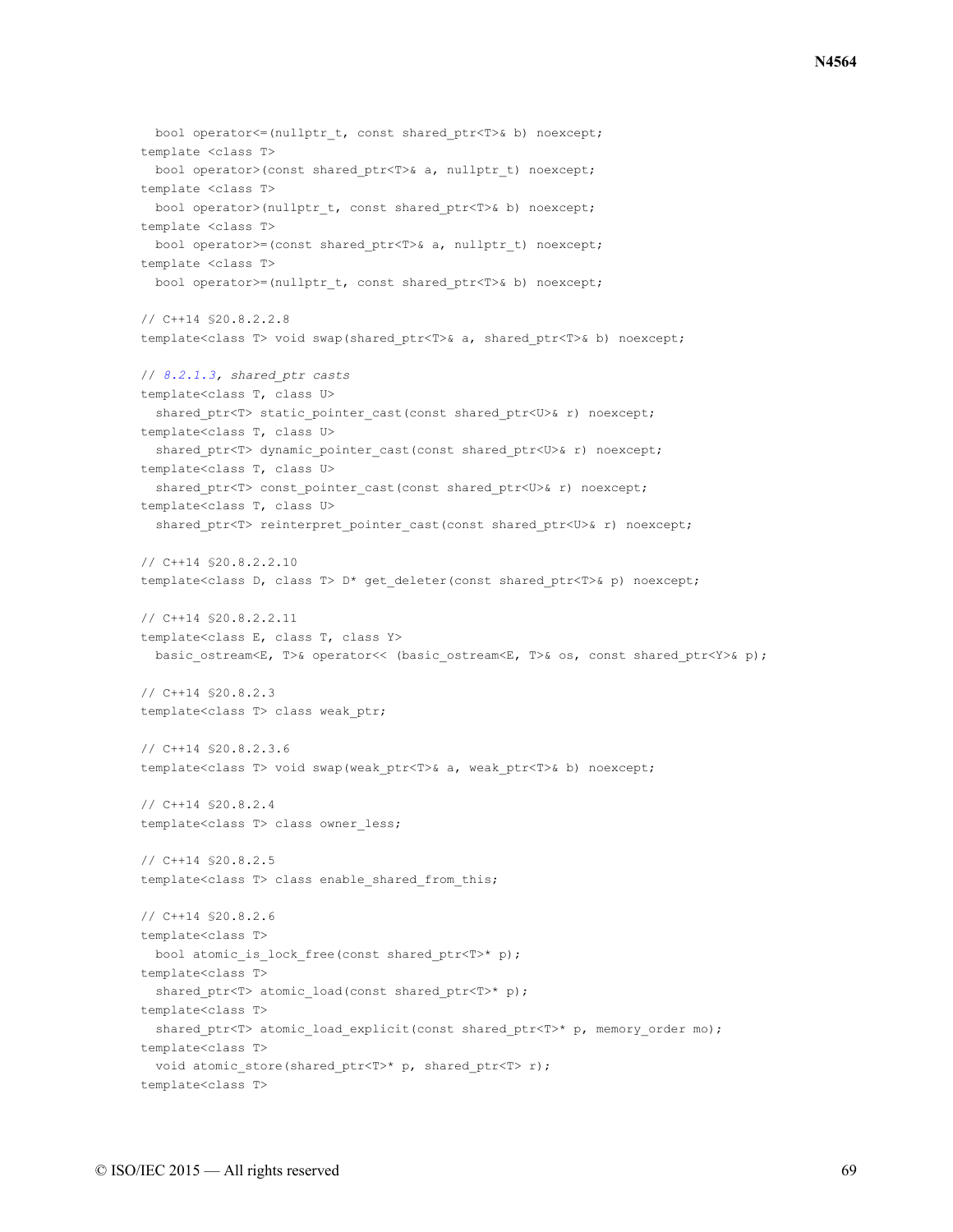```
void atomic store explicit(shared ptr<T>* p, shared ptr<T> r, memory order mo);
template<class T>
  shared ptr<T> atomic exchange(shared ptr<T>* p, shared ptr<T> r);
template<class T>
  shared ptr<T> atomic exchange explicit(shared ptr<T>* p, shared ptr<T> r,
                                         memory order mo);
template<class T>
  bool atomic_compare_exchange_weak(
    shared ptr<T>* p, shared ptr<T>* v, shared ptr<T> w);
template<class T>
  bool atomic_compare_exchange_strong(
    shared ptr<T>* p, shared ptr<T>* v, shared ptr<T> w);
template<class T>
  bool atomic_compare_exchange_weak_explicit(
    shared ptr<T>* p, shared ptr<T>* v, shared ptr<T> w,
    memory order success, memory order failure);
template<class T>
  bool atomic_compare_exchange_strong_explicit(
    shared ptr<T>* p, shared ptr<T>* v, shared ptr<T> w,
    memory_order success, memory_order failure);
// 8.12, Non-owning pointers
template <class W> class observer ptr;
// 8.12.6, observer_ptr specialized algorithms
template <class W>
void swap(observer ptr<W>&, observer ptr<W>&) noexcept;
template <class W>
observer ptr<W> make observer(W*) noexcept;
// (in)equality operators
template <class W1, class W2>
bool operator==(observer_ptr<W1>, observer_ptr<W2>);
template <class W1, class W2>
bool operator!=(observer_ptr<W1>, observer_ptr<W2>);
template <class W>
bool operator == (observer ptr<W>, nullptr t) noexcept;
template <class W>
bool operator!=(observer ptr<W>, nullptr t) noexcept;
template <class W>
bool operator==(nullptr t, observer ptr<W>) noexcept;
template <class W>
bool operator!=(nullptr_t, observer_ptr<W>) noexcept;
// ordering operators
template <class W1, class W2>
bool operator<(observer ptr<W1>, observer ptr<W2>);
template <class W1, class W2>
bool operator>(observer_ptr<W1>, observer_ptr<W2>);
template <class W1, class W2>
bool operator<=(observer_ptr<W1>, observer_ptr<W2>);
template <class W1, class W2>
bool operator>=(observer_ptr<W1>, observer_ptr<W2>);
```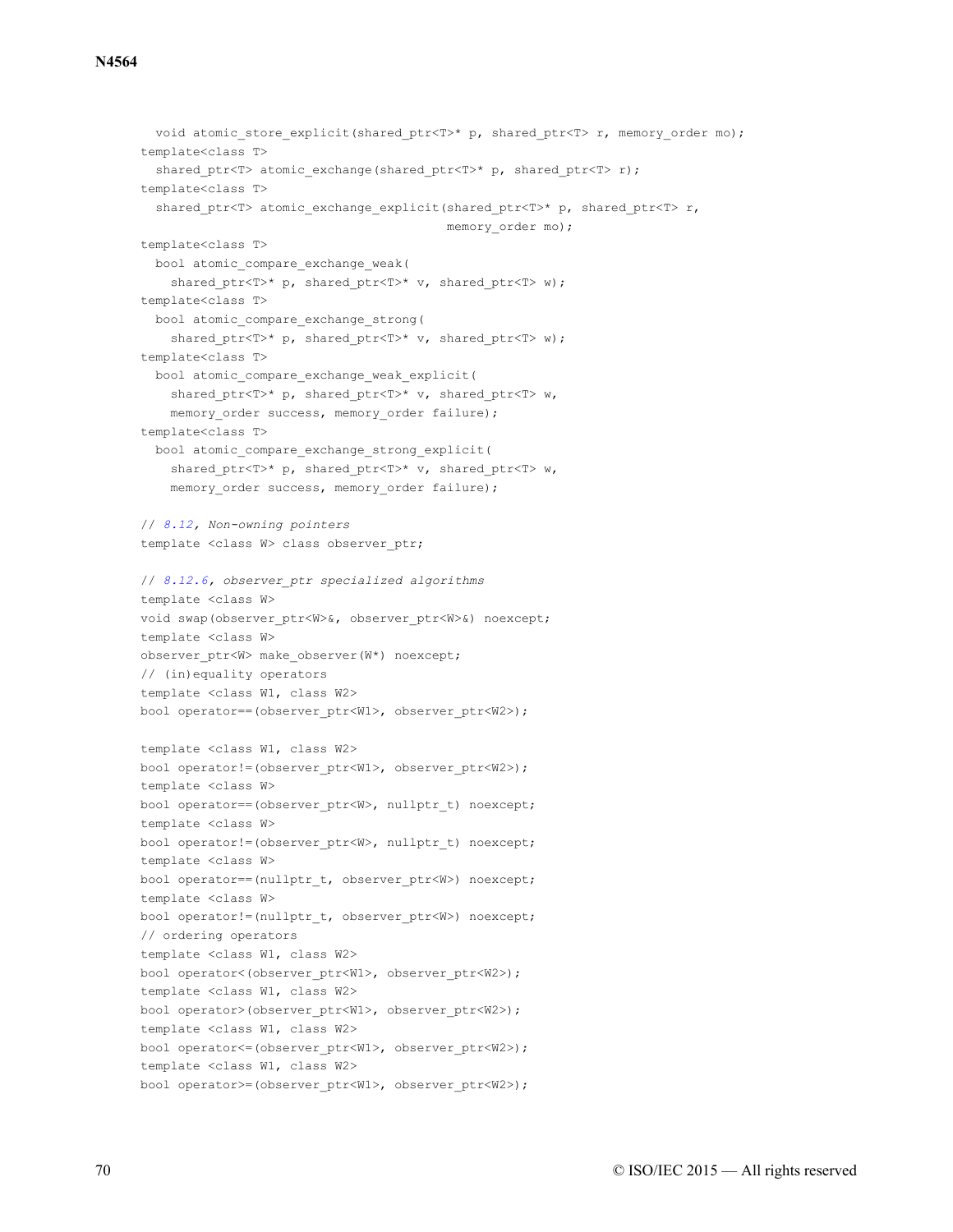```
} // inline namespace fundamentals_v2
 } // namespace experimental
 // C++14 §20.8.2.7
 template<class T> struct hash<experimental::shared_ptr<T>>;
 // 8.12.7, observer_ptr hash support
 template <class T> struct hash;
 template <class T> struct hash<experimental::observer ptr<T>>;
} // namespace std
```
## **8.2 Shared-ownership pointers [\[memory.smartptr\]](#page-70-1)**

<span id="page-70-1"></span><sup>1</sup> The specification of all declarations within this sub-clause [8.2](#page-70-1) and its sub-clauses are the same as the corresponding declarations, as specified in C++14 §20.8.2, unless explicitly specified otherwise.

### <span id="page-70-0"></span>**8.2.1 Class template shared\_ptr [\[memory.smartptr.shared\]](#page-70-0)**

```
namespace std {
namespace experimental {
inline namespace fundamentals_v2 {
  template<class T> class shared_ptr {
  public:
    typedef typename remove extent t<T> element type;
    // 8.2.1.1, shared_ptr constructors
    constexpr shared ptr() noexcept;
    template<class Y> explicit shared_ptr(Y* p);
    template<class Y, class D> shared ptr(Y* p, D d);
    template<class Y, class D, class A> shared ptr(Y* p, D d, A a);
    template <class D> shared ptr(nullptr t p, D d)
    template <class D, class A> shared ptr(nullptr t p, D d, A a);
    template<class Y> shared ptr(const shared ptr<Y>& r, element type* p) noexcept;
    shared ptr(const shared ptr& r) noexcept;
    template<class Y> shared ptr(const shared ptr<Y>& r) noexcept;
    shared ptr(shared ptr&& r) noexcept;
    template<class Y> shared_ptr(shared_ptr<Y>&& r) noexcept;
    template<class Y> explicit shared ptr(const weak ptr<Y>& r);
    template<class Y> shared ptr(auto ptr<Y>&& r);
    template <class Y, class D> shared ptr(unique ptr<Y, D>&& r);
    constexpr shared ptr(nullptr t) : shared ptr() { }
    // C++14 §20.8.2.2.2
    ~shared_ptr();
    // C++14 §20.8.2.2.3
    shared ptr& operator=(const shared ptr& r) noexcept;
    template<class Y> shared_ptr& operator=(const shared_ptr<Y>& r) noexcept;
    shared ptr& operator=(shared ptr&& r) noexcept;
```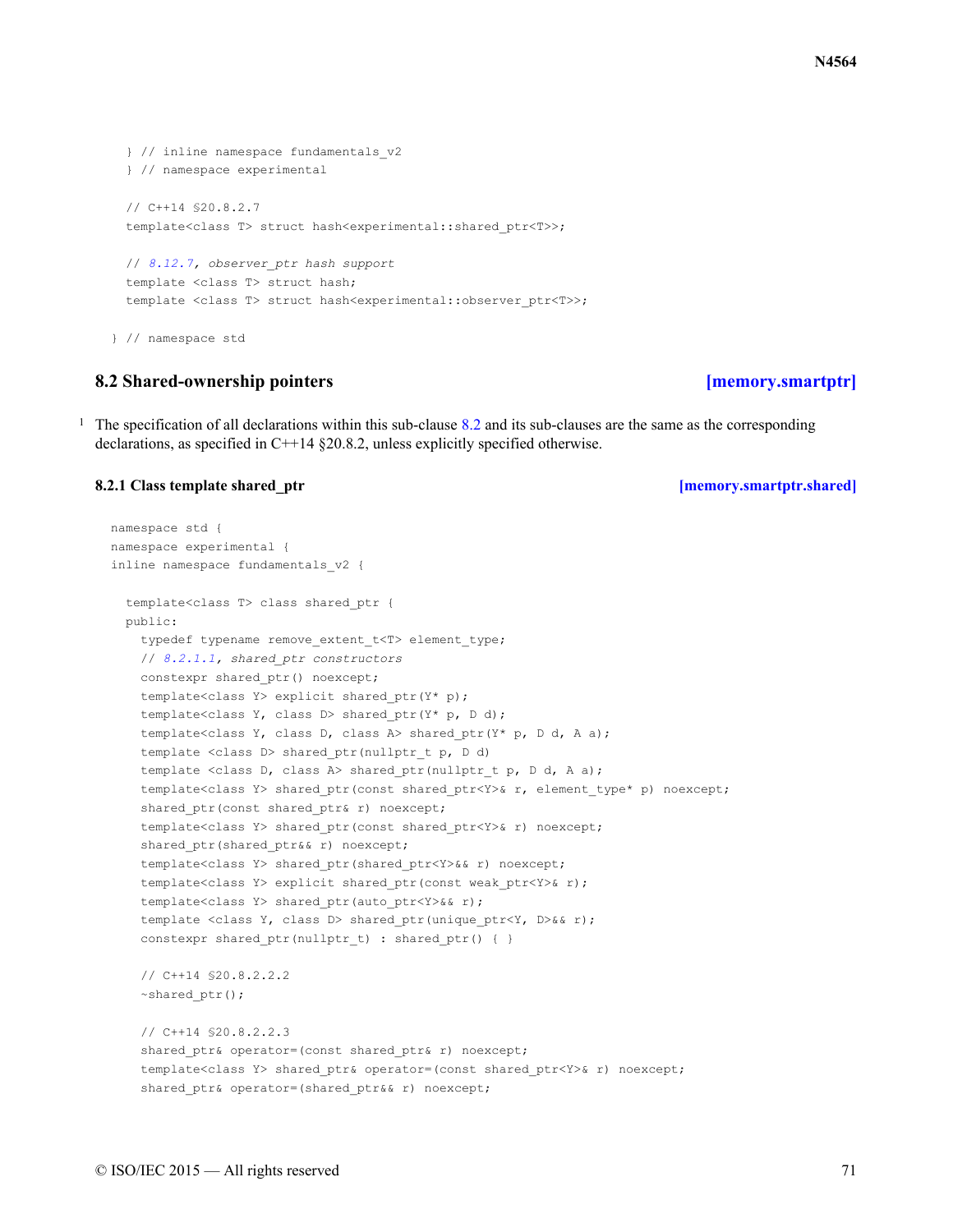### **N4564**

```
template<class Y> shared ptr& operator=(shared ptr<Y>&& r) noexcept;
  template<class Y> shared ptr& operator=(auto ptr<Y>&& r);
  template <class Y, class D> shared ptr& operator=(unique ptr<Y, D>&& r);
  // C++14 §20.8.2.2.4
  void swap(shared ptr& r) noexcept;
  void reset() noexcept;
  template<class Y> void reset(Y* p);
  template<class Y, class D> void reset(Y* p, D d);
  template<class Y, class D, class A> void reset(Y* p, D d, A a);
  // 8.2.1.2, shared_ptr observers
  element type* get() const noexcept;
 T& operator*() const noexcept;
  T* operator->() const noexcept;
  element type& operator[](ptrdiff t i) const noexcept;
 long use count() const noexcept;
 bool unique() const noexcept;
 explicit operator bool() const noexcept;
 template<class U> bool owner before(shared ptr<U> const& b) const;
 template<class U> bool owner_before(weak_ptr<U> const& b) const;
};
// C++14 §20.8.2.2.6
template<class T, class... Args> shared_ptr<T> make_shared(Args&&... args);
template<class T, class A, class... Args>
  shared ptr<T> allocate shared(const A& a, Args&&... args);
// C++14 §20.8.2.2.7
template<class T, class U>
 bool operator==(const shared ptr<T>& a, const shared ptr<U>& b) noexcept;
template<class T, class U>
 bool operator!=(const shared ptr<T>& a, const shared ptr<U>& b) noexcept;
template<class T, class U>
 bool operator<(const shared ptr<T>& a, const shared ptr<U>& b) noexcept;
template<class T, class U>
 bool operator>(const shared_ptr<T>& a, const shared_ptr<U>& b) noexcept;
template<class T, class U>
 bool operator<=(const shared ptr<T>& a, const shared ptr<U>& b) noexcept;
template<class T, class U>
 bool operator>=(const shared ptr<T>& a, const shared ptr<U>& b) noexcept;
template <class T>
 bool operator==(const shared_ptr<T>& a, nullptr_t) noexcept;
template <class T>
 bool operator == (nullptr t, const shared ptr<T>& b) noexcept;
template <class T>
 bool operator!=(const shared_ptr<T>& a, nullptr_t) noexcept;
template <class T>
 bool operator!=(nullptr t, const shared ptr<T>& b) noexcept;
template <class T>
 bool operator<(const shared ptr<T>& a, nullptr t) noexcept;
template <class T>
```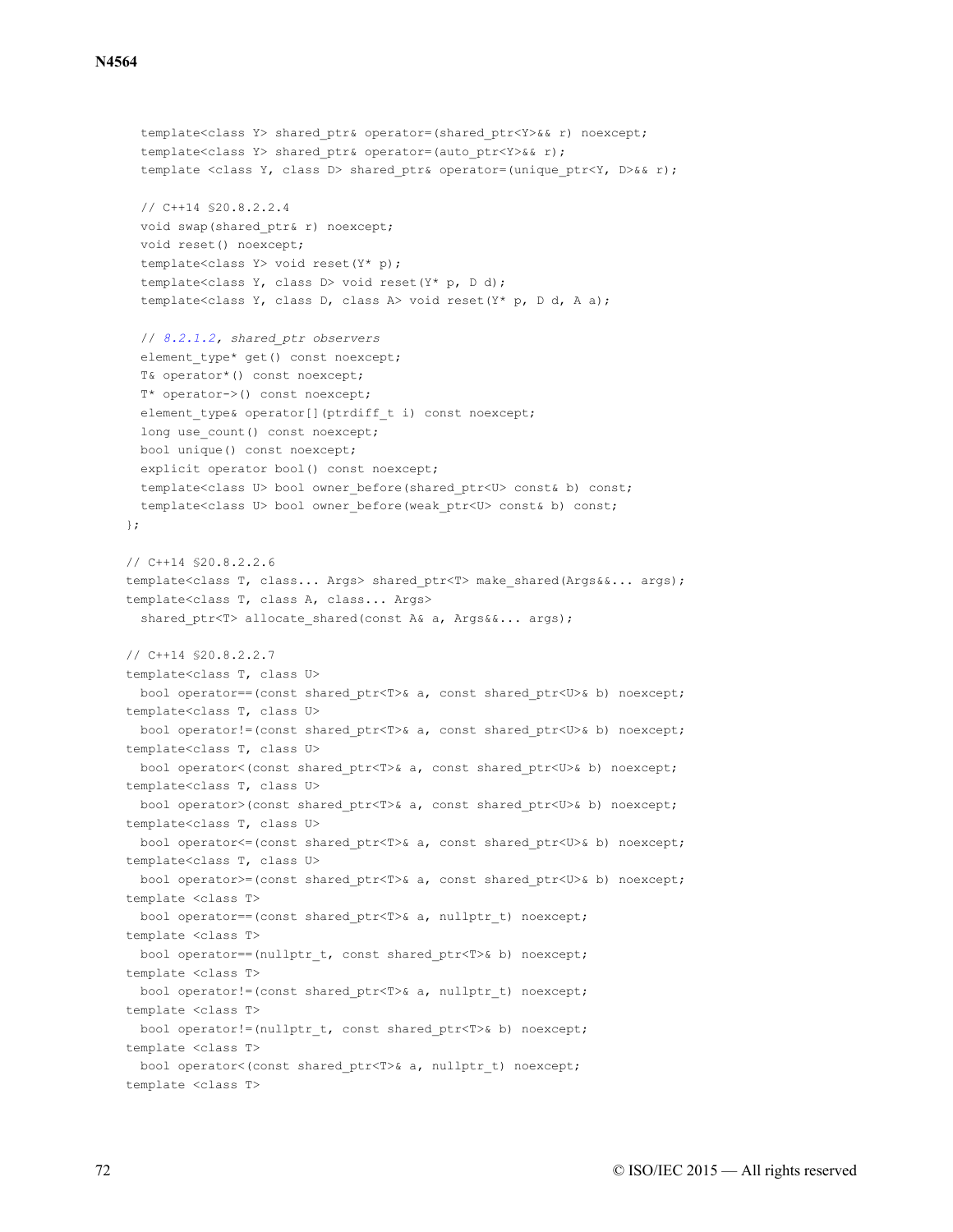```
bool operator<(nullptr t, const shared ptr<T>& b) noexcept;
template <class T>
 bool operator<=(const shared_ptr<T>& a, nullptr_t) noexcept;
template <class T>
 bool operator <= (nullptr t, const shared ptr<T>& b) noexcept;
template <class T>
 bool operator>(const shared ptr<T>& a, nullptr t) noexcept;
template <class T>
 bool operator>(nullptr_t, const shared_ptr<T>& b) noexcept;
template <class T>
 bool operator>=(const shared_ptr<T>& a, nullptr_t) noexcept;
template <class T>
 bool operator>=(nullptr t, const shared ptr<T>& b) noexcept;
// C++14 §20.8.2.2.8
template<class T> void swap(shared ptr<T>& a, shared ptr<T>& b) noexcept;
// 8.2.1.3, shared_ptr casts
template<class T, class U>
 shared_ptr<T> static_pointer_cast(const shared_ptr<U>& r) noexcept;
template<class T, class U>
  shared ptr<T> dynamic pointer cast(const shared ptr<U>& r) noexcept;
template<class T, class U>
 shared ptr<T> const pointer cast(const shared ptr<U>& r) noexcept;
template<class T, class U>
  shared ptr<T> reinterpret pointer cast(const shared ptr<U>& r) noexcept;
// C++14 §20.8.2.2.10
template<class D, class T> D* get deleter(const shared ptr<T>& p) noexcept;
// C++14 §20.8.2.2.11
template<class E, class T, class Y>
  basic ostream<E, T>& operator<< (basic ostream<E, T>& os, const shared ptr<Y>& p);
// C++14 §20.8.2.4
template<class T> class owner_less;
// C++14 §20.8.2.5
template<class T> class enable shared from this;
// C++14 §20.8.2.6
template<class T>
 bool atomic_is_lock_free(const shared_ptr<T>* p);
template<class T>
 shared ptr<T> atomic load(const shared ptr<T>* p);
template<class T>
 shared_ptr<T> atomic_load_explicit(const shared_ptr<T>* p, memory order mo);
template<class T>
 void atomic store(shared ptr<T>* p, shared ptr<T> r);
template<class T>
 void atomic store explicit(shared ptr<T> >>> p, shared ptr<T> r, memory order mo);
template<class T>
```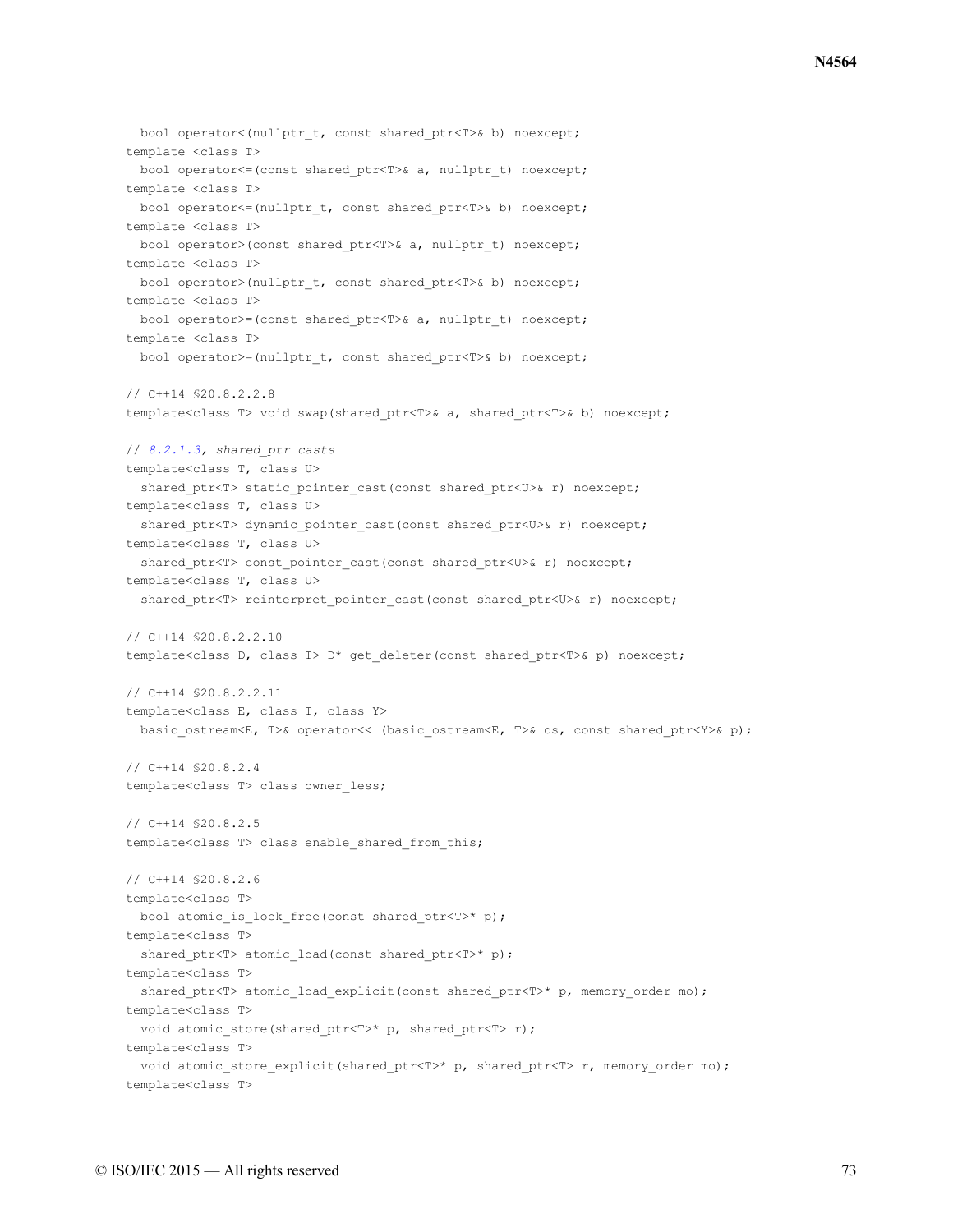```
shared ptr<T> atomic exchange(shared ptr<T>* p, shared ptr<T> r);
 template<class T>
   shared ptr<T> atomic exchange explicit(shared ptr<T>* p, shared ptr<T> r,
                                           memory order mo);
 template<class T>
   bool atomic_compare_exchange_weak(
     shared ptr<T>* p, shared ptr<T>* v, shared ptr<T> w);
 template<class T>
   bool atomic_compare_exchange_strong(
     shared ptr<T>* p, shared ptr<T>* v, shared ptr<T> w);
 template<class T>
   bool atomic_compare_exchange_weak_explicit(
     shared ptr<T>* p, shared ptr<T>* v, shared ptr<T> w,
     memory order success, memory order failure);
 template<class T>
   bool atomic_compare_exchange_strong_explicit(
     shared ptr<T>* p, shared ptr<T> v, shared ptr<T> w,
     memory order success, memory order failure);
} // namespace fundamentals_v2
} // namespace experimental
 // C++14 §20.8.2.7
 template<class T> struct hash<experimental::shared ptr<T>>;
} // namespace std
```
<sup>1</sup> For the purposes of subclause [8.2](#page-70-0), a pointer type  $Y^*$  is said to be *compatible with* a pointer type  $T^*$  when either  $Y^*$  is convertible to  $T^*$  or  $Y$  is  $U[N]$  and  $T$  is  $U \subset V$  [].

### **8.2.1.1 shared\_ptr constructors [\[memory.smartptr.shared.const\]](#page-73-0)**

<span id="page-73-0"></span>1 template<class Y> explicit shared\_ptr(Y\* p);

- <sup>2</sup> Requires:  $\gamma$  shall be a complete type. The expression delete [] p, when  $\tau$  is an array type, or delete p, when  $\tau$  is not an array type, shall be well-formed, shall have well defined behavior, and shall not throw exceptions. When  $\tau$  is  $U[N], Y(*)$  [N] shall be convertible to  $T^*$ ; when T is  $U[1, Y(*)$  [] shall be convertible to  $T^*$ ; otherwise,  $Y^*$  shall be convertible to  $T^*$ .
- <sup>3</sup> *Effects:* When  $\text{T}$  is not an array type, constructs a shared ptr object that *owns* the pointer p. Otherwise, constructs a shared ptr that *owns* p and a deleter of an unspecified type that calls delete  $[1]$  p.
- 4 *Postconditions*: use count() == 1 && get() == p.
- <sup>5</sup> *Throws:* bad alloc, or an implementation-defined exception when a resource other than memory could not be obtained.
- <sup>6</sup> Exception safety: If an exception is thrown, delete p is called when T is not an array type, delete[] p otherwise.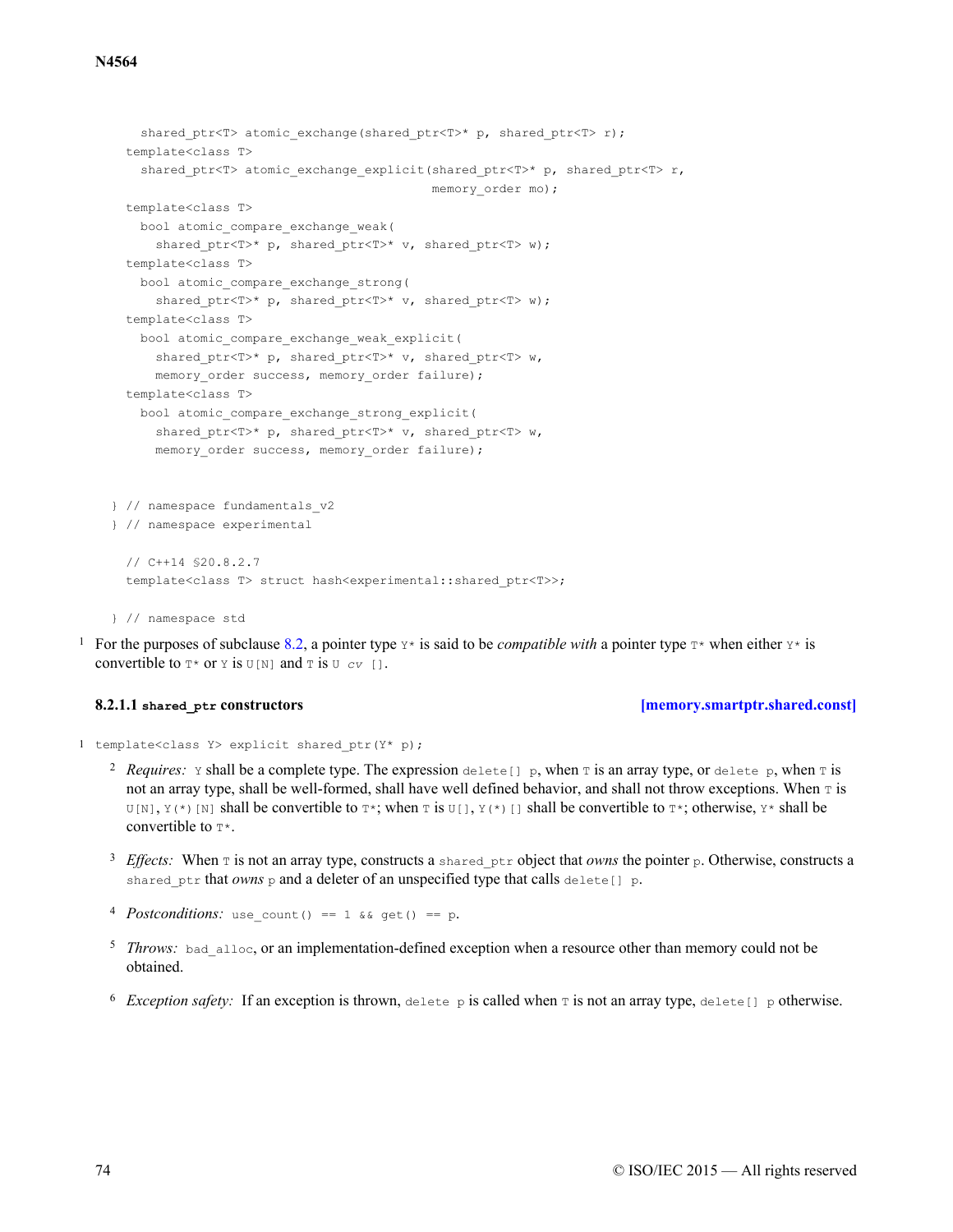- 7 template<class Y, class D> shared\_ptr(Y\* p, D d); template<class Y, class D, class A> shared ptr(Y\* p, D d, A a); template <class D> shared ptr(nullptr t p, D d); template <class D, class  $\overline{A}$ > shared ptr(nullptr t p, D d, A a);
	- <sup>8</sup> Requires: D shall be CopyConstructible. The copy constructor and destructor of D shall not throw exceptions. The expression  $d(p)$  shall be well formed, shall have well defined behavior, and shall not throw exceptions. A shall be an allocator (C++14 §17.6.3.5). The copy constructor and destructor of A shall not throw exceptions. When  $\tau$  is  $U[N]$ ,  $Y(*)$  [N] shall be convertible to  $T^*$ ; when T is U[],  $Y(*)$  [] shall be convertible to  $T^*$ ; otherwise,  $Y^*$  shall be convertible to  $T^*$ .
	- <sup>9</sup> Effects: Constructs a shared ptr object that *owns* the object p and the deleter d. The second and fourth constructors shall use a copy of a to allocate memory for internal use.
	- 10 Postconditions: use count () == 1 && get() == p.
	- $11$  *Throws:* bad alloc, or an implementation-defined exception when a resource other than memory could not be obtained.
	- <sup>12</sup> *Exception safety*: If an exception is thrown,  $d(p)$  is called.
- 13 template<class Y> shared ptr(const shared ptr<Y>& r, element type\* p) noexcept;
	- <sup>14</sup> Effects: Constructs a shared ptr instance that stores p and *shares ownership* with r.
	- 15 Postconditions:  $get() == p & w \text{ use count() == r.} \text{use count().}$
	- <sup>16</sup> [ *Note:* To avoid the possibility of a dangling pointer, the user of this constructor must ensure that  $\frac{1}{2}$  remains valid at least until the ownership group of  $r$  is destroyed. — *end note* ]
	- <sup>17</sup> [ *Note:* This constructor allows creation of an *empty* shared ptr instance with a non-null stored pointer. — *end note* ]
- 18 shared ptr(const shared ptr& r) noexcept; template<class Y> shared ptr(const shared ptr<Y>& r) noexcept;
	- <sup>19</sup> Requires: The second constructor shall not participate in the overload resolution unless  $Y^*$  is *compatible with*  $T^*$ .
	- 20 *Effects:* If r is *empty*, constructs an *empty* shared ptr object; otherwise, constructs a shared ptr object that *shares ownership* with r.
	- 21 *Postconditions*: get() == r.get() && use count() == r.use count().

```
22 shared ptr(shared ptr&& r) noexcept;
```

```
template<class Y> shared_ptr(shared_ptr<Y>&& r) noexcept;
```
- 23 Remarks: The second constructor shall not participate in overload resolution unless  $Y^*$  is *compatible with*  $T^*$ .
- <sup>24</sup> *Effects:* Move-constructs a shared ptr instance from r.
- 25 Postconditions: \*this shall contain the old value of r. r shall be *empty*. r.get() == 0.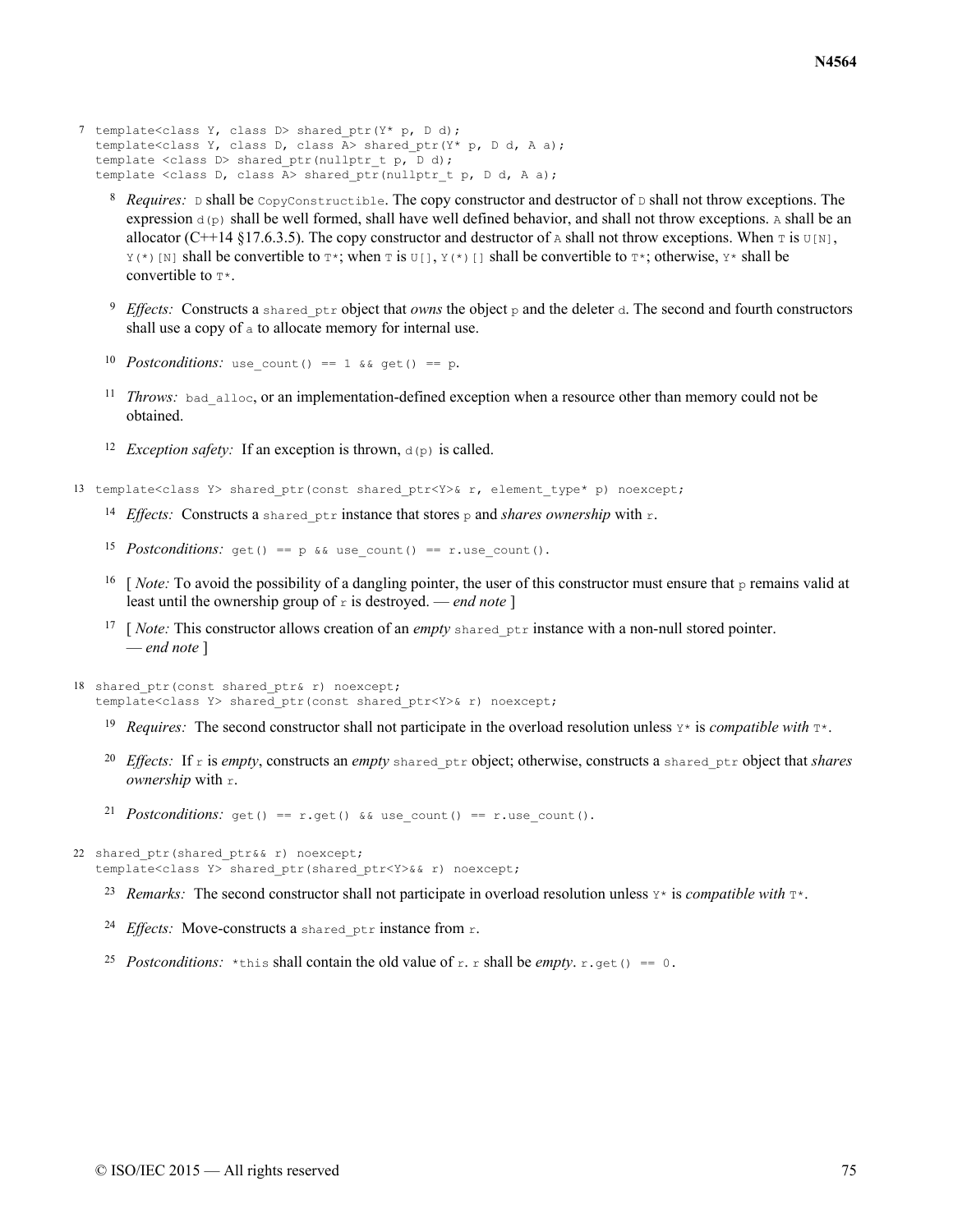26 template<class Y> explicit shared ptr(const weak ptr<Y>& r);

- 27 Requires:  $Y^*$  shall be *compatible with*  $T^*$ .
- <sup>28</sup> Effects: Constructs a shared ptr object that *shares ownership* with r and stores a copy of the pointer stored in r.
- 29 *Postconditions:* use count() == r.use count().
- 30 Throws: bad\_weak\_ptr when r.expired().
- <sup>31</sup> *Exception safety*: If an exception is thrown, the constructor has no effect.

32 template <class Y, class D> shared ptr(unique ptr<Y, D>&& r);

- 33 Remarks: This constructor shall not participate in overload resolution unless  $Y^*$  is *compatible with*  $T^*$ .
- $^{34}$  *Effects:* Equivalent to shared ptr(r.release(), r.get deleter()) when D is not a reference type, otherwise shared  $ptr(r.relcase()$ , ref(r.get deleter())).
- <sup>35</sup> *Exception safety*: If an exception is thrown, the constructor has no effect.

**8.2.1.2 shared\_ptr observers [\[memory.smartptr.shared.obs\]](#page-75-0)**

```
1 element type* get() const noexcept;
```

```
<sup>2</sup> Returns: The stored pointer.
```
3 T& operator\*() const noexcept;

- 4 *Requires:* get() != 0.
- 5 *Returns:* \*get().
- $6$  Remarks: When  $\tau$  is an array type or (possibly cv-qualified) void, it is unspecified whether this member function is declared. If it is declared, it is unspecified what its return type is, except that the declaration (although not necessarily the definition) of the function shall be well formed.

```
7 T* operator->() const noexcept;
```
- 8 *Requires:* get() != 0.
- <sup>9</sup> Returns: get().
- <sup>10</sup> Remarks: When  $\tau$  is an array type, it is unspecified whether this member function is declared. If it is declared, it is unspecified what its return type is, except that the declaration (although not necessarily the definition) of the function shall be well formed.

```
11 element type& operator[](ptrdiff t i) const noexcept;
```
12 *Requires:* get() != 0 && i >= 0. If  $\text{T}$  is  $\text{U[N]},$  i < N.

```
13 Returns: get()[i].
```
<sup>14</sup> Remarks: When  $\bar{x}$  is not an array type, it is unspecified whether this member function is declared. If it is declared, it is unspecified what its return type is, except that the declaration (although not necessarily the definition) of the function shall be well formed.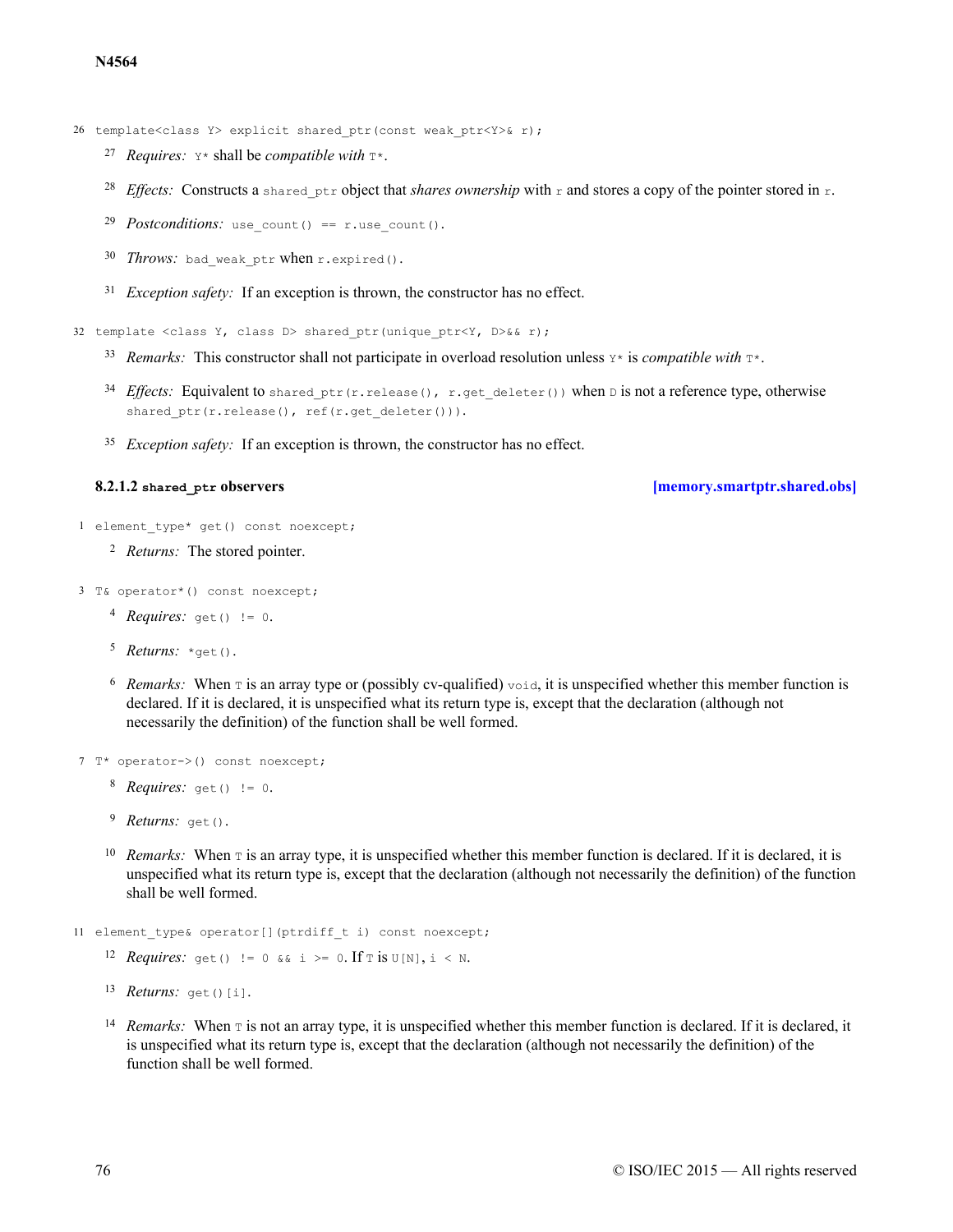### **8.2.1.3 shared\_ptr casts [\[memory.smartptr.shared.cast\]](#page-76-0)**

<span id="page-76-0"></span>1 template<class T, class U> shared ptr<T> static pointer cast(const shared ptr<U>& r) noexcept;

- 2 Requires: The expression static cast<T\*>((U\*)0) shall be well formed.
- 3 Returns: shared ptr<T>(r, static cast<typename shared ptr<T>::element type\*>(r.get())).
- <sup>4</sup> [*Note:* The seemingly equivalent expression shared ptr<T>(static\_cast<T\*>(r.get())) will eventually result in undefined behavior, attempting to delete the same object twice. — *end note* ]

5 template<class T, class U> shared\_ptr<T> dynamic\_pointer\_cast(const shared\_ptr<U>& r) noexcept;

- $6$  *Requires:* The expression dynamic cast<T\*>((U\*)0) shall be well formed.
- *Returns:* 7
	- When dynamic cast<typename shared ptr<T>::element type\*>(r.get()) returns a nonzero value p, shared ptr<T>(r, p);
	- Otherwise, shared\_ptr<T>().
- 8 [*Note:* The seemingly equivalent expression shared ptr<T>(dynamic\_cast<T\*>(r.get())) will eventually result in undefined behavior, attempting to delete the same object twice. — *end note* ]
- 9 template<class T, class U> shared ptr<T> const pointer cast(const shared ptr<U>& r) noexcept;
	- <sup>10</sup> Requires: The expression const cast<T\*> $((U^*)0)$  shall be well formed.
	- 11 Returns: shared ptr<T>(r, const cast<typename shared ptr<T>::element type\*>(r.get())).
	- <sup>12</sup> [*Note:* The seemingly equivalent expression shared ptr<T>(const\_cast<T\*>(r.get())) will eventually result in undefined behavior, attempting to delete the same object twice. — *end note* ]
- 13 template<class T, class U> shared\_ptr<T> reinterpret\_pointer\_cast(const shared\_ptr<U>& r) noexcept;
	- 14 Requires: The expression reinterpret\_cast<T\*>((U\*)0) shall be well formed.
	- 15 Returns: shared ptr<T>(r, reinterpret cast<typename shared ptr<T>::element type\*>(r.get())).

### <span id="page-76-1"></span>**8.2.2 Class template weak** ptr *properties lmemory.smartptr.weak*

```
namespace std {
namespace experimental {
inline namespace fundamentals_v2 {
 template<class T> class weak_ptr {
 public:
    typedef typename remove extent t<T> element type;
   // 8.2.2.1, weak_ptr constructors
   constexpr weak ptr() noexcept;
   template<class Y> weak ptr(shared ptr<Y> const& r) noexcept;
   weak ptr(weak ptr const& r) noexcept;
    template<class Y> weak ptr(weak ptr<Y> const& r) noexcept;
    weak ptr(weak ptr&& r) noexcept;
   template<class Y> weak ptr(weak ptr<Y>&& r) noexcept;
```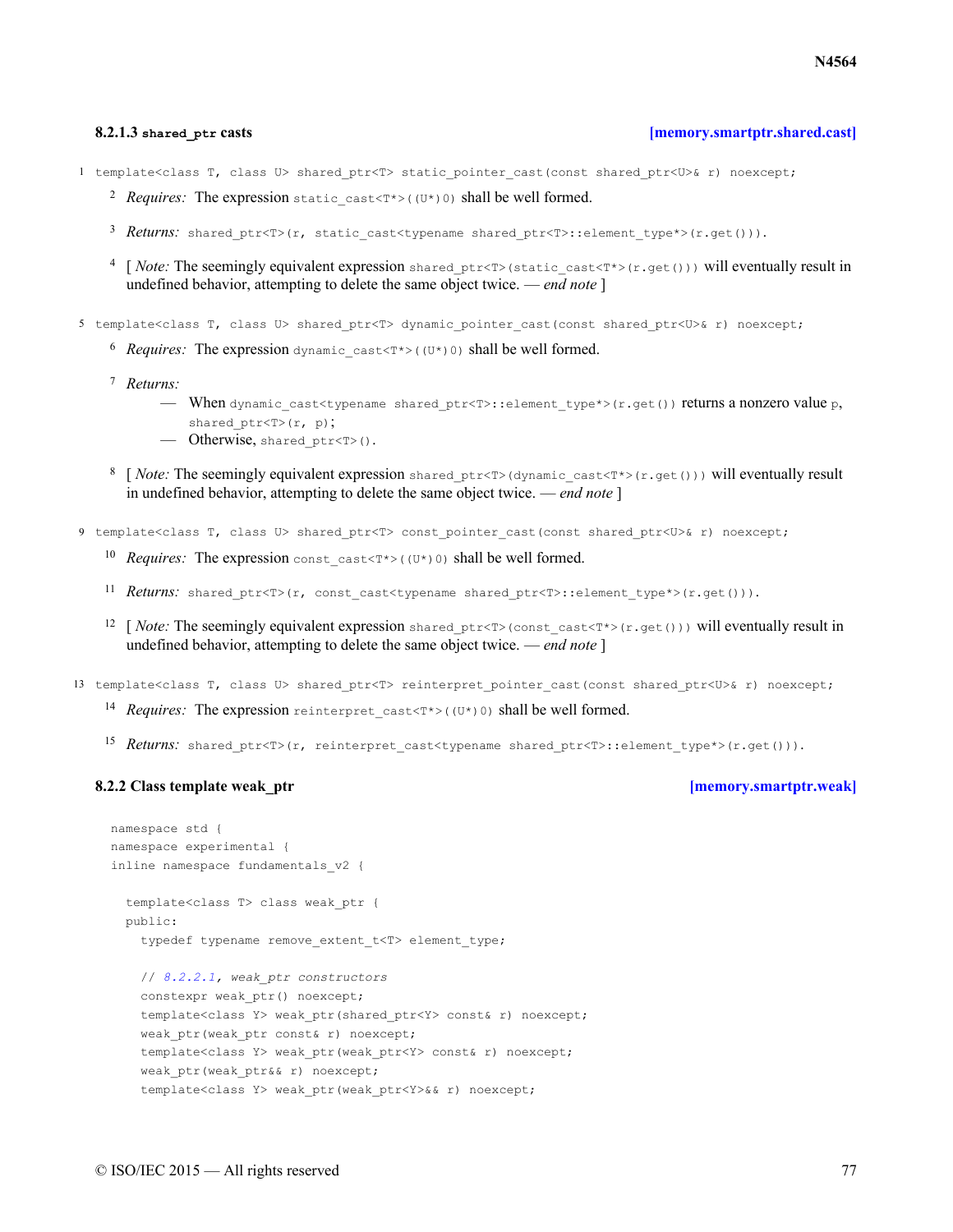```
// C++14 §20.8.2.3.2
   ~weak_ptr();
   // C++14 §20.8.2.3.3
   weak ptr& operator=(weak ptr const& r) noexcept;
   template<class Y> weak ptr& operator=(weak ptr<Y> const& r) noexcept;
   template<class Y> weak ptr& operator=(shared ptr<Y> const& r) noexcept;
   weak ptr& operator=(weak ptr&& r) noexcept;
   template<class Y> weak ptr& operator=(weak ptr<Y>&& r) noexcept;
   // C++14 §20.8.2.3.4
   void swap(weak ptr& r) noexcept;
   void reset() noexcept;
   // C++14 §20.8.2.3.5
   long use count() const noexcept;
   bool expired() const noexcept;
   shared ptr<T> lock() const noexcept;
   template<class U> bool owner before(shared ptr<U> const& b) const;
   template<class U> bool owner before(weak ptr<U> const& b) const;
 };
 // C++14 §20.8.2.3.6
 template<class T> void swap(weak ptr<T>& a, weak ptr<T>& b) noexcept;
} // namespace fundamentals_v2
} // namespace experimental
} // namespace std
```
### **8.2.2.1 weak\_ptr constructors [\[memory.smartptr.weak.const\]](#page-77-0)**

```
1 weak ptr(const weak ptr& r) noexcept;
  template<class Y> weak ptr(const weak ptr<Y>& r) noexcept;
  template<class Y> weak ptr(const shared ptr<Y>& r) noexcept;
```
- <sup>2</sup> Requires: The second and third constructors shall not participate in the overload resolution unless  $Y^*$  is *compatible*  $with \tau*$
- <sup>3</sup> Effects: If r is empty, constructs an empty weak\_ptr object; otherwise, constructs a weak\_ptr object that *shares ownership* with  $r$  and stores a copy of the pointer stored in  $r$ .
- 4 *Postconditions*: use count() == r.use count().

# **8.3 Type-erased allocator [\[memory.type.erased.allocator\]](#page-77-1)**

<span id="page-77-1"></span><sup>1</sup> A *type-erased allocator* is an allocator or memory resource, alloc, used to allocate internal data structures for an object x of type c, but where c is not dependent on the type of alloc. Once alloc has been supplied to x (typically as a constructor argument), alloc can be retrieved from x only as a pointer rptr of static type

std::experimental::pmr::memory\_resource\* [\(8.5\)](#page-79-0). The process by which rptr is computed from alloc depends on the type of alloc as described in [Table 13](#page-78-0):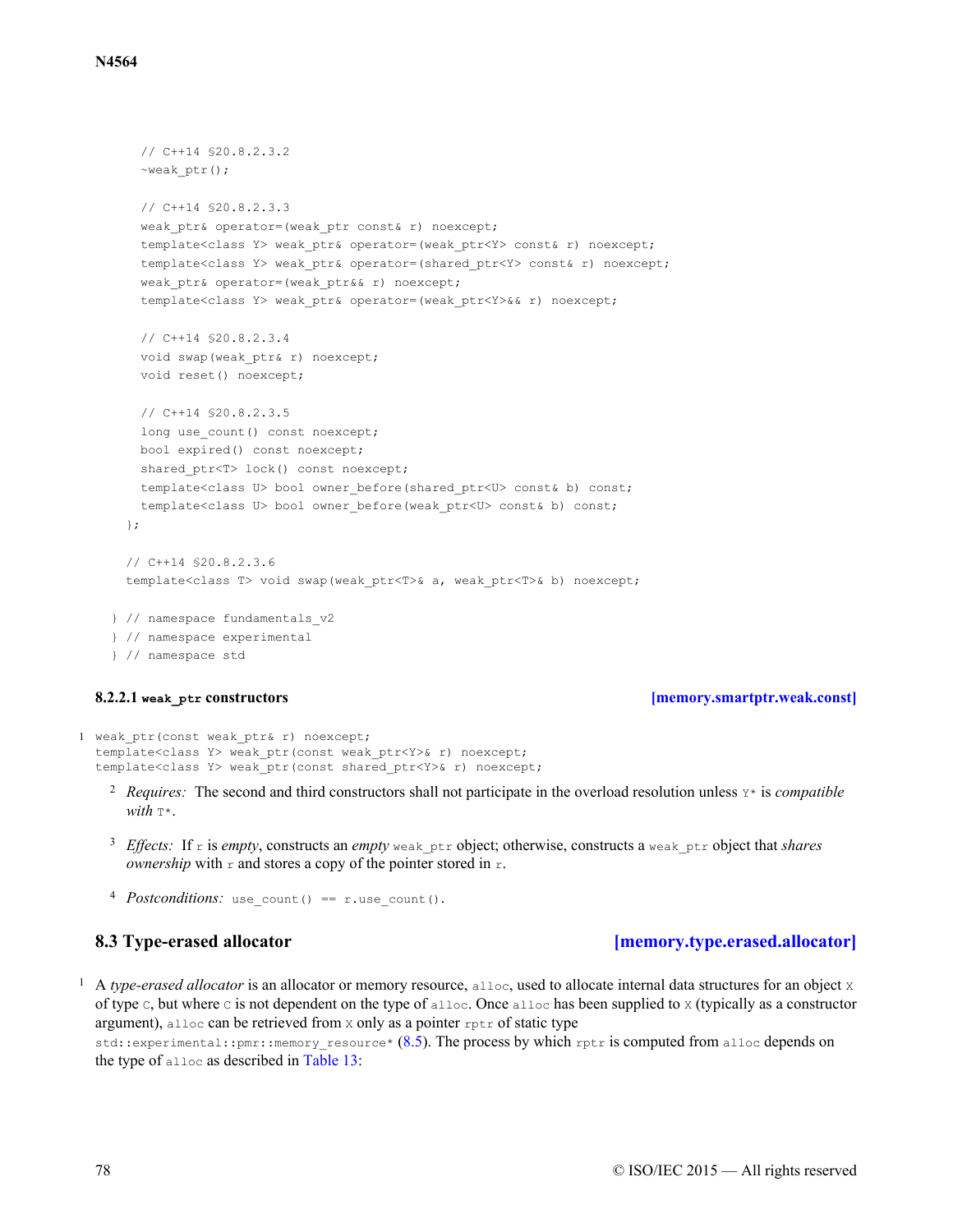<span id="page-78-0"></span>

| If the type of alloc is                             | then the value of rptr is                                                               |
|-----------------------------------------------------|-----------------------------------------------------------------------------------------|
| $non-existent \t - no \atop \text{alloc specified}$ | The value of experimental:: pmr:: get default resource () at the time of                |
|                                                     | construction.                                                                           |
| nullptr t                                           | The value of experimental:: pmr:: get default resource () at the time of                |
|                                                     | construction.                                                                           |
| a pointer type convertible to                       | static cast <experimental::pmr::memory resource*="">(alloc)</experimental::pmr::memory> |
| pmr:: memory resource*                              |                                                                                         |
| pmr::polymorphic allocator <u></u>                  | alloc.resource()                                                                        |
| any other type meeting the Allocator                | a pointer to a value of type experimental:: pmr:: resource adaptor <a> where</a>        |
| requirements $(C+14 \t{3}17.6.3.5)$                 | A is the type of alloc. rptr remains valid only for the lifetime of x.                  |
| None of the above                                   | The program is ill-formed.                                                              |

Table 13 — Computed memory\_resource for type-erased allocator

<sup>2</sup> Additionally, class  $\circ$  shall meet the following requirements:

- C::allocator type shall be identical to std::experimental::erased type.
- X.get\_memory\_resource() returns rptr.

### <span id="page-78-1"></span>**8.4 Header <experimental/memory\_resource> synopsis [\[memory.resource.synop\]](#page-78-1)**

```
namespace std {
namespace experimental {
inline namespace fundamentals_v2 {
namespace pmr {
  class memory resource;
  bool operator==(const memory_resource& a,
                 const memory resource& b) noexcept;
  bool operator!=(const memory resource& a,
                 const memory resource& b) noexcept;
  template <class Tp> class polymorphic allocator;
  template <class T1, class T2>
  bool operator==(const polymorphic_allocator<T1>& a,
                 const polymorphic allocator<T2>& b) noexcept;
  template <class T1, class T2>
  bool operator!=(const polymorphic_allocator<T1>& a,
                  const polymorphic allocator<T2>& b) noexcept;
  // The name resource_adaptor_imp is for exposition only.
  template <class Allocator> class resource_adaptor_imp;
  template <class Allocator>
    using resource adaptor = resource adaptor imp<
      allocator traits<Allocator>::rebind alloc<char>>;
  // Global memory resources
  memory resource* new delete resource() noexcept;
  memory resource* null memory resource() noexcept;
```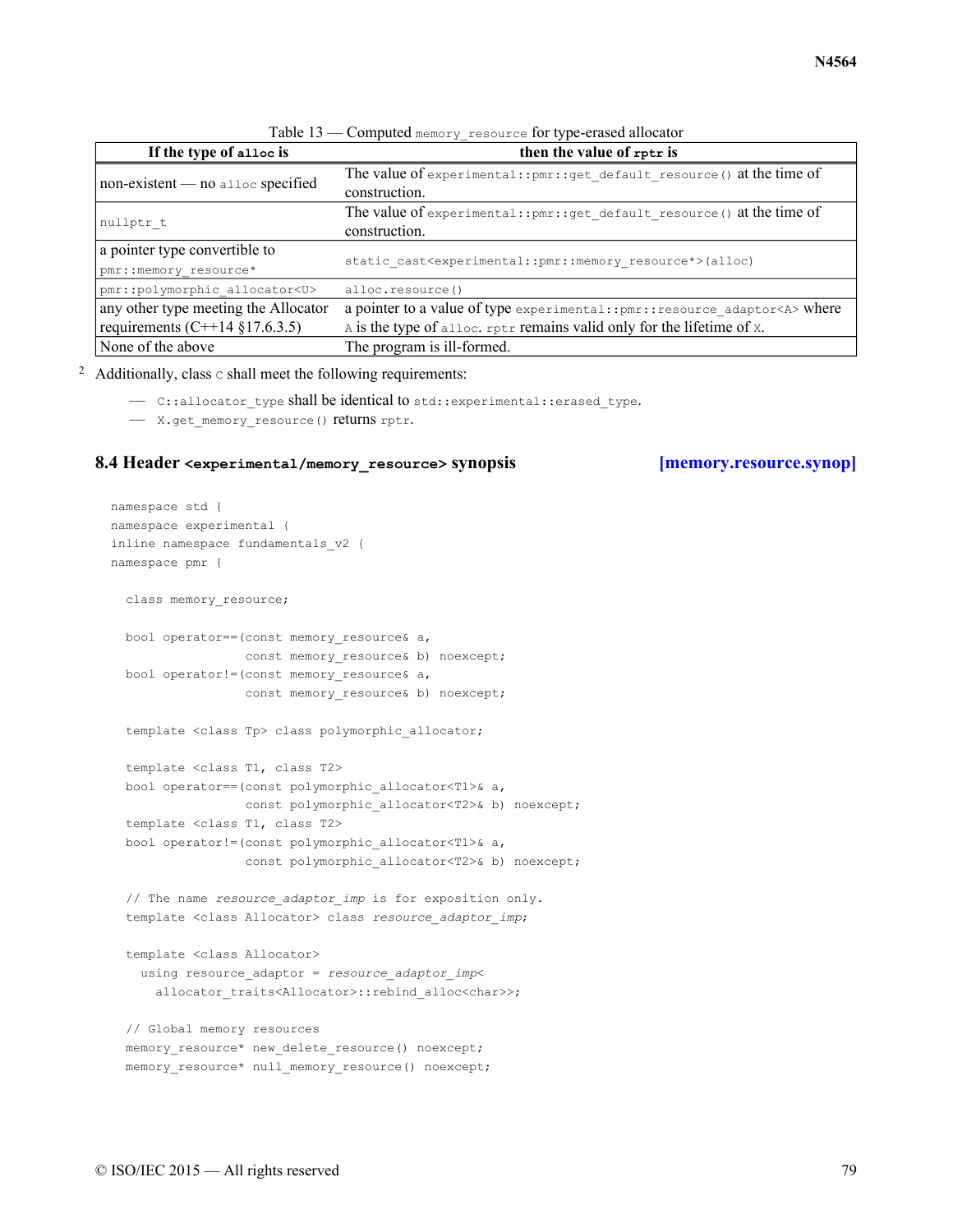// The default memory resource memory resource\* set default resource(memory resource\* r) noexcept; memory\_resource\* get\_default\_resource() noexcept; // Standard memory resources struct pool options; class synchronized pool resource; class unsynchronized pool resource; class monotonic buffer resource; } // namespace pmr } // namespace fundamentals\_v2 } // namespace experimental

### } // namespace std

# <span id="page-79-0"></span>**8.5 Class memory\_resource [\[memory.resource\]](#page-79-0)**

# **8.5.1 Class memory\_resource overview [\[memory.resource.overview\]](#page-79-1)**

<span id="page-79-1"></span> $1$  The memory resource class is an abstract interface to an unbounded set of classes encapsulating memory resources.

```
class memory_resource {
  // For exposition only
  static constexpr size t max align = alignof(max align t);
public:
  virtual ~memory resource();
  void* allocate(size t bytes, size t alignment = max align);
  void deallocate(void* p, size t bytes,
                  size_t alignment = max_align);
  bool is equal(const memory resource& other) const noexcept;
protected:
  virtual void* do allocate(size t bytes, size t alignment) = 0;
  virtual void do deallocate(void* p, size t bytes,
                             size t alignment) = 0;virtual bool do is equal(const memory resource& other) const noexcept = 0;
};
```
# **8.5.2 memory\_resource public member functions [\[memory.resource.public\]](#page-79-2)**

<span id="page-79-2"></span>1 ~memory resource();

<sup>2</sup> *Effects:* Destroys this memory\_resource.

```
3 void* allocate(size_t bytes, size_t alignment = max_align);
```

```
4 Effects: Equivalent to return do allocate(bytes, alignment);
```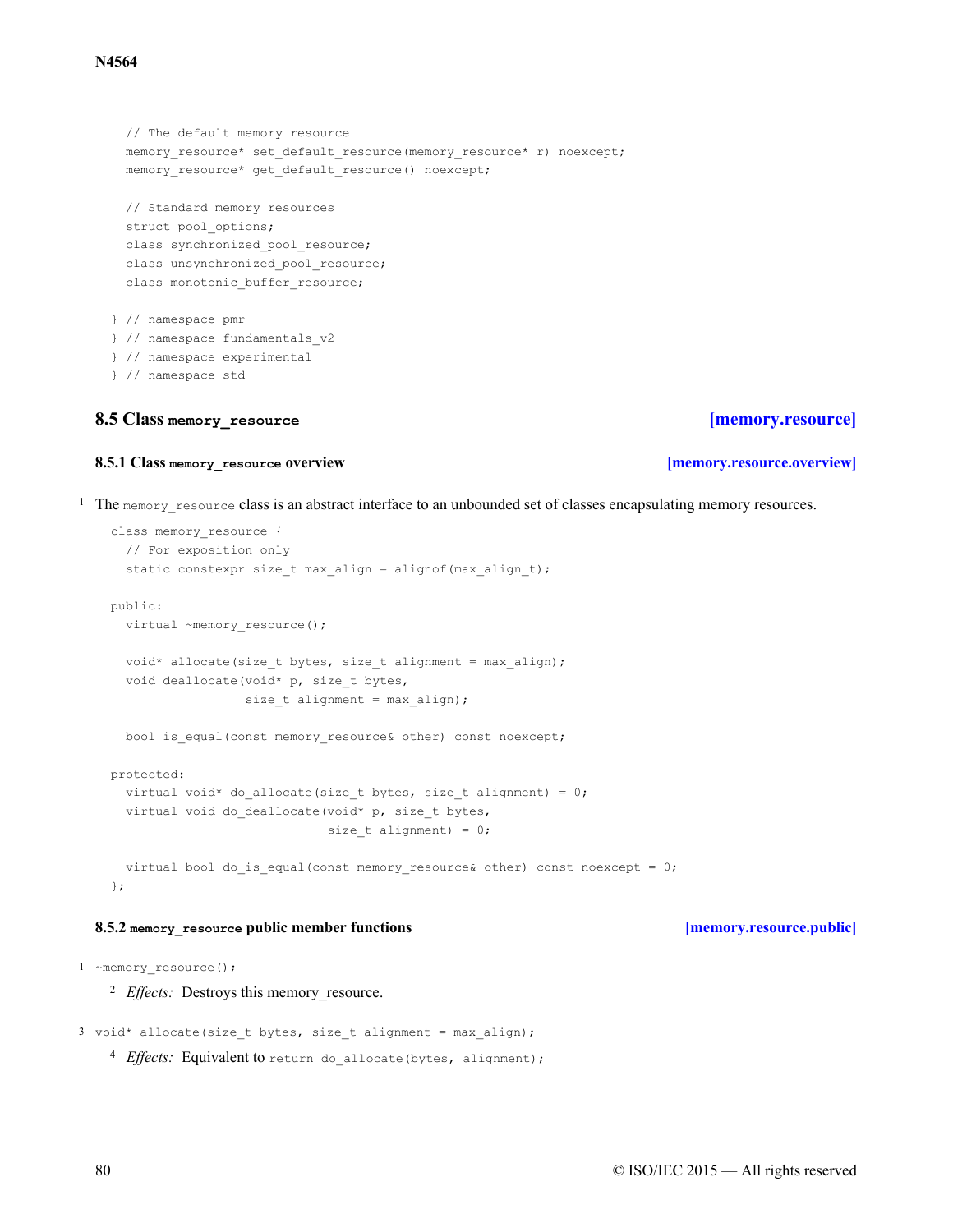- 5 void deallocate(void\* p, size t bytes, size t alignment = max align);
	- 6 Effects: Equivalent to do deallocate (p, bytes, alignment);
- 7 bool is equal(const memory resource& other) const noexcept;
	- 8 Effects: Equivalent to return do is equal(other);

### **8.5.3 memory\_resource protected virtual member functions [\[memory.resource.priv\]](#page-80-0)**

<span id="page-80-0"></span>1 virtual void\* do allocate(size t bytes, size t alignment) = 0;

- *Requires:* <sup>2</sup> Alignment shall be a power of two.
- <sup>3</sup> Returns: A derived class shall implement this function to return a pointer to allocated storage (C++14  $\S 3.7.4.2$ ) with a size of at least bytes. The returned storage is aligned to the specified alignment, if such alignment is supported; otherwise it is aligned to max\_align.
- <sup>4</sup> *Throws:* A derived class implementation shall throw an appropriate exception if it is unable to allocate memory with the requested size and alignment.

5 virtual void do deallocate(void\* p, size t bytes, size t alignment) = 0;

- $^6$  *Requires:* p shall have been returned from a prior call to allocate (bytes, alignment) on a memory resource equal to  $\star$ this, and the storage at p shall not yet have been deallocated.
- <sup>7</sup> *Effects*: A derived class shall implement this function to dispose of allocated storage.
- <sup>8</sup> *Throws:* Nothing.

9 virtual bool do is equal(const memory resource& other) const noexcept = 0;

<sup>10</sup> Returns: A derived class shall implement this function to return true if memory allocated from this can be deallocated from other and vice-versa; otherwise it shall return false. [ *Note:* The most-derived type of other might not match the type of this. For a derived class, D, a typical implementation of this function will compute dynamic\_cast<const D\*>(&other) and go no further (i.e., return false) if it returns nullptr. — *end note* ]

### **8.5.4 memory\_resource equality [\[memory.resource.eq\]](#page-80-1)**

- <span id="page-80-1"></span>1 bool operator==(const memory resource& a, const memory resource& b) noexcept;
	- $R$ *eturns*:  $\&a == b$  || a.is equal(b).

3 bool operator!=(const memory resource& a, const memory resource& b) noexcept;

<sup>4</sup> *Returns:* ! (a == b).

### <span id="page-80-2"></span>**8.6 Class template polymorphic\_allocator [\[memory.polymorphic.allocator.class\]](#page-80-2)**

### **8.6.1 Class template polymorphic\_allocator overview [\[memory.polymorphic.allocator.overview\]](#page-80-3)**

<span id="page-80-3"></span><sup>1</sup> A specialization of class template  $pm:$ :polymorphic\_allocator conforms to the Allocator requirements (C++14 §17.6.3.5). Constructed with different memory resources, different instances of the same specialization of pmr::polymorphic\_allocator can exhibit entirely different allocation behavior. This runtime polymorphism allows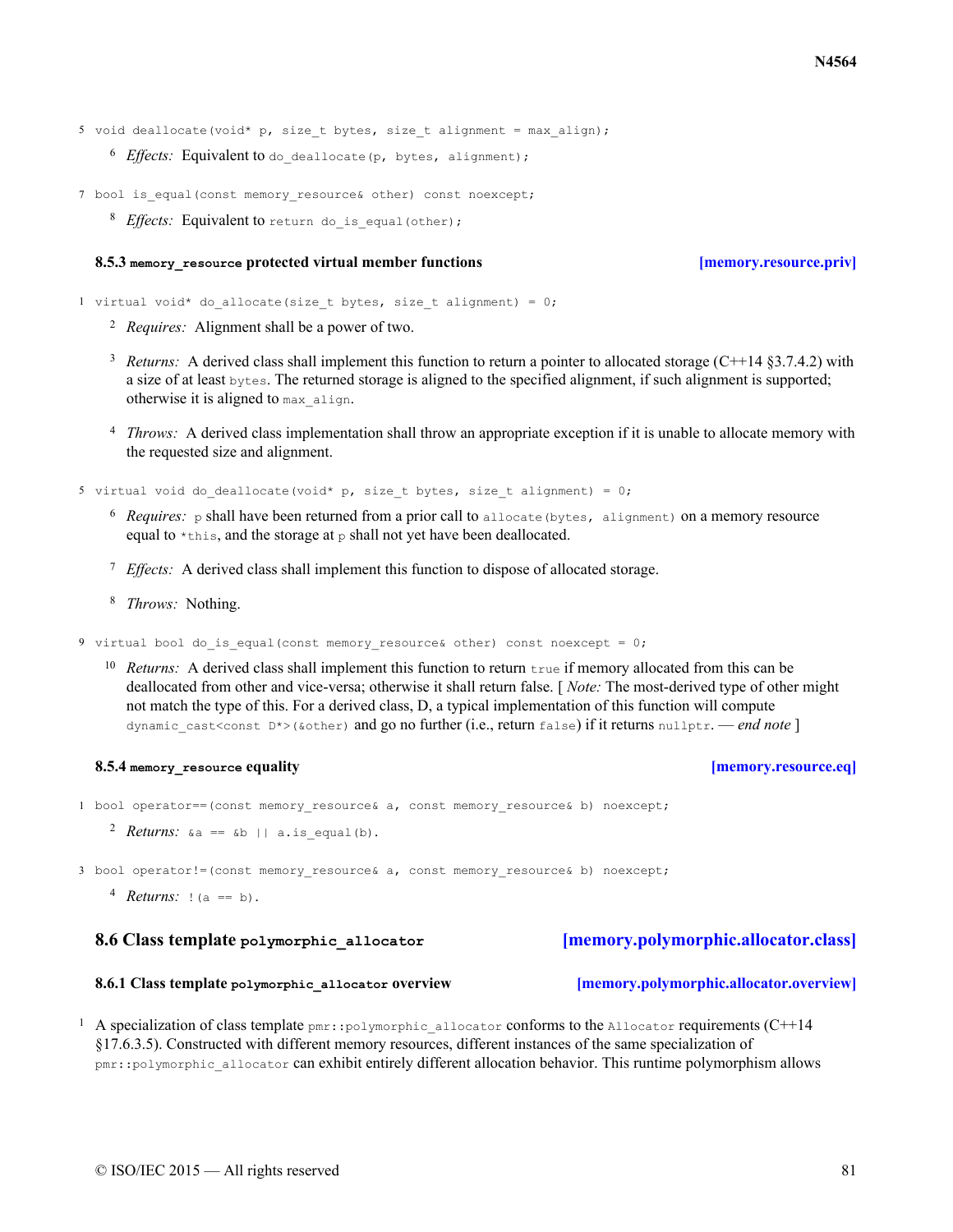objects that use polymorphic allocator to behave as if they used different allocator types at run time even though they use the same static allocator type.

```
template <class Tp>
class polymorphic allocator {
  memory resource* m_resource; // For exposition only
public:
  typedef Tp value_type;
  polymorphic_allocator() noexcept;
  polymorphic allocator(memory resource* r);
  polymorphic allocator(const polymorphic allocator& other) = default;
  template <class U>
   polymorphic_allocator(const polymorphic_allocator<U>& other) noexcept;
  polymorphic_allocator&
    operator=(const polymorphic_allocator& rhs) = default;
  Tp* allocate(size t n);
  void deallocate(Tp* p, size t n);
  template <class T, class... Args>
    void construct(T* p, Args&&... args);
  // Specializations for pair using piecewise construction
  template <class T1, class T2, class... Args1, class... Args2>
    void construct(pair<T1,T2>* p, piecewise construct t,
                   tuple<Args1...> x, tuple<Args2...> y);
  template <class T1, class T2>
   void construct(pair<T1,T2>* p);
  template <class T1, class T2, class U, class V>
   void construct(pair<T1,T2>* p, U&& x, V&& y);
  template <class T1, class T2, class U, class V>
   void construct(pair<T1,T2>* p, const std::pair<U, V>& pr);
  template <class T1, class T2, class U, class V>
    void construct(pair<T1,T2>* p, pair<U, V>&& pr);
  template <class T>
   void destroy(T* p);
  // Return a default-constructed allocator (no allocator propagation)
  polymorphic allocator select on container copy construction() const;
  memory resource* resource() const;
```
};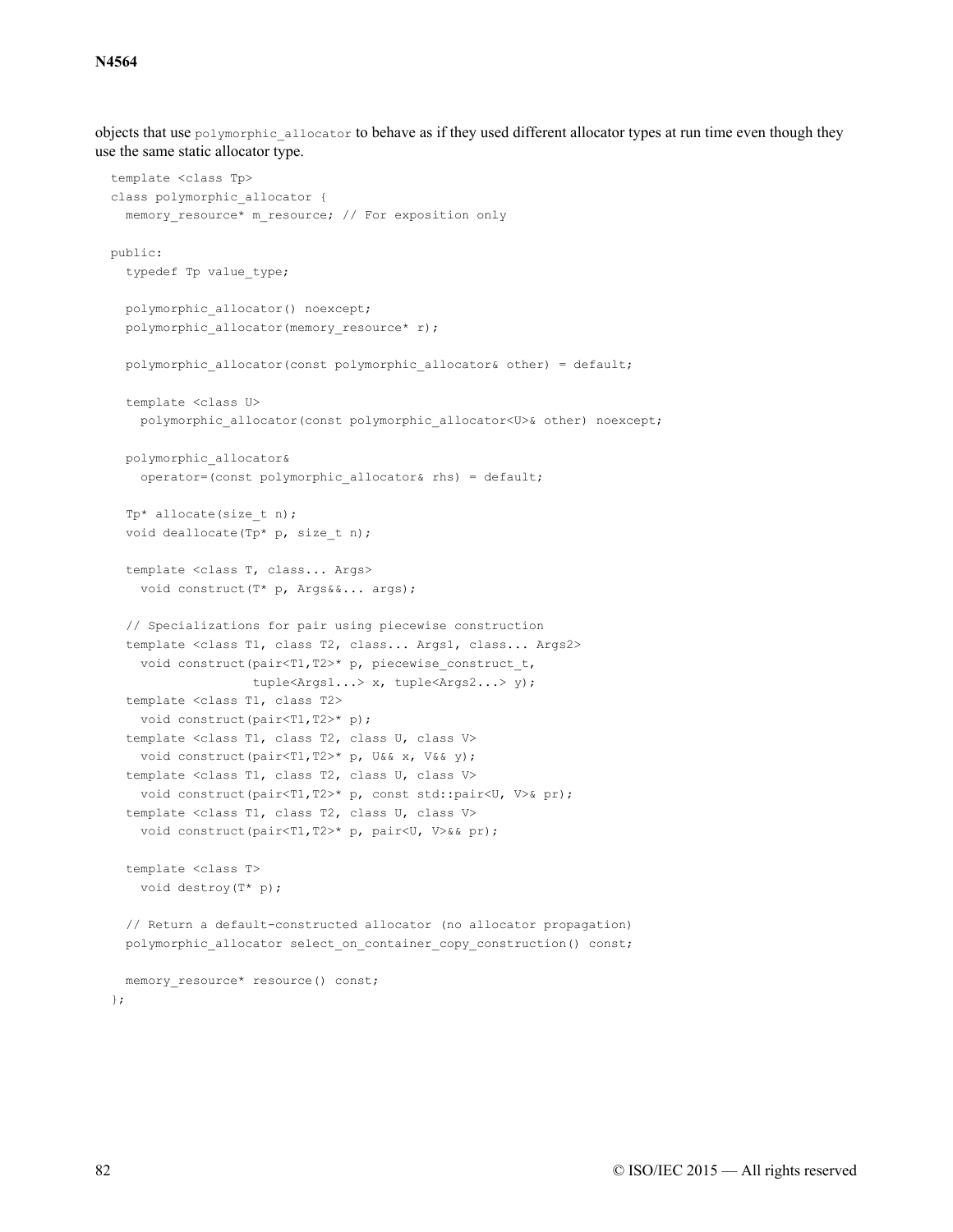### **8.6.2 polymorphic\_allocator constructors [\[memory.polymorphic.allocator.ctor\]](#page-82-0)**

<span id="page-82-0"></span>1 polymorphic allocator() noexcept;

- <sup>2</sup> *Effects*: Sets m\_resource to get\_default\_resource().
- 3 polymorphic allocator(memory resource\* r);
	- <sup>4</sup> *Requires:* r is non-null.
	- <sup>5</sup> *Effects*: Sets m\_resource to r.
	- <sup>6</sup> *Throws:* Nothing.
	- <sup>7</sup> Notes: This constructor provides an implicit conversion from memory resource\*.
- 8 template <class U>

polymorphic\_allocator(const polymorphic\_allocator<U>& other) noexcept;

<sup>9</sup> *Effects*: Sets m resource to other.resource().

### **8.6.3 polymorphic\_allocator member functions [\[memory.polymorphic.allocator.mem\]](#page-82-1)**

- <span id="page-82-1"></span>1 Tp\* allocate(size t n);
	- 2 Returns: Equivalent to return static\_cast<Tp\*>(m\_resource->allocate(n \* sizeof(Tp), alignof(Tp)));
- 3 void deallocate (Tp\* p, size t n);
	- <sup>4</sup> *Requires:* p was allocated from a memory resource, x, equal to \*m\_resource, using x.allocate(n \* sizeof(Tp), alignof(Tp)).
	- <sup>5</sup> *Effects*: Equivalent to m resource->deallocate(p, n \* sizeof(Tp), alignof(Tp)).
	- <sup>6</sup> Throws: Nothing.

```
7 template <class T, class... Args>
     void construct(T* p, Args&&... args);
```
- <sup>8</sup> *Requires: Uses-allocator construction* of  $\tau$  with allocator this->resource() (see [2.1\)](#page-10-0) and constructor arguments std::forward<Args>(args)... is well-formed. [ *Note: uses-allocator construction* is always well formed for types that do not use allocators. — *end note* ]
- <sup>9</sup> *Effects:* Construct a  $\text{ }$  object at  $\text{ }$  by *uses-allocator construction* with allocator  $\text{ }$ this->resource() [\(2.1\)](#page-10-0) and constructor arguments std::forward<Args>(args)....
- <sup>10</sup> *Throws:* Nothing unless the constructor for **T** throws.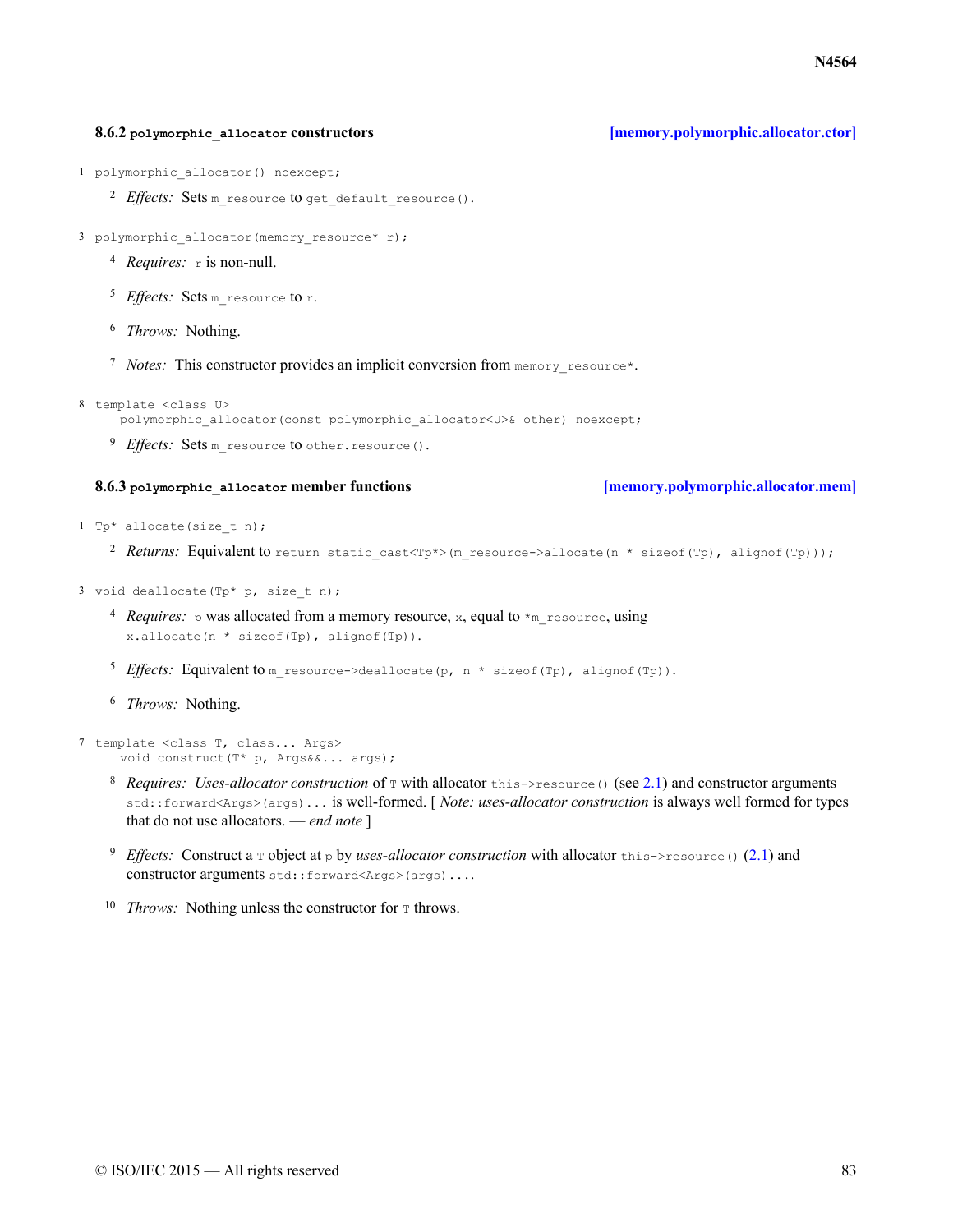```
11 template <class T1, class T2, class... Args1, class... Args2>
      void construct(pair<T1,T2>* p, piecewise_construct_t,
                     tuple<Args1...> x, tuple<Args2...> y);
```
- <sup>12</sup> *Effects:* Let  $x$ prime be a tuple constructed from x according to the appropriate rule from the following list. [*Note:* The following description can be summarized as constructing a std::pair<T1,T2> object at p as if by separate *usesallocator construction* with allocator this->resource() [\(2.1\)](#page-10-0) of p->first using the elements of x and p->second using the elements of y. — *end note* ]
	- $-$  If uses allocator v<T1, memory resource\*> is false and is constructible v<T, Args1...> is true, then xprime is x.
	- Otherwise, if uses\_allocator\_v<T1,memory\_resource\*> is true and is constructible v<T1,allocator arg t,memory resource\*, Args1...> is true, then xprime is tuple cat(make tuple(allocator arg, this->resource()), std::move(x)).
	- Otherwise, if uses allocator v<T1, memory resource\*> is true and is constructible v<T1,Args1...,memory resource\*> is true, then xprime is tuple cat(std::move(x), make tuple(this->resource())). — Otherwise the program is ill formed.

and let  $y_{\text{prime}}$  be a tuple constructed from y according to the appropriate rule from the following list:

- If uses allocator v<T2, memory resource\*> is false and is constructible v<T, Args2...> is true, then yprime is y.
- Otherwise, if uses\_allocator\_v<T2,memory\_resource\*> is true and is constructible v<T2,allocator arg t,memory resource\*,Args2...> is true, then yprime is tuple cat(make tuple(allocator arg, this->resource()), std::move(y)).
- Otherwise, if uses allocator v<T2, memory resource\*> is true and is constructible  $v < T2$ , Args2..., memory resource\*> is true, then yprime is tuple cat(std::move(y), make tuple(this->resource())).
- Otherwise the program is ill formed.

then this function constructs a std::pair <T1,T2> object at p using constructor arguments

piecewise construct, xprime, yprime.

```
13 template <class T1, class T2>
      void construct(std::pair<T1,T2>* p);
```
<sup>14</sup> Effects: Equivalent to this->construct(p, piecewise construct, tuple<>(), tuple<>());

```
15 template <class T1, class T2, class U, class V>
      void construct(std::pair<T1,T2>* p, U&& x, V&& y);
```
- 16 Effects: Equivalent to this->construct(p, piecewise construct, forward as tuple(std::forward<U>(x)), forward as tuple(std::forward<V>(y)));
- 17 template <class T1, class T2, class U, class V> void construct(std::pair<T1,T2>\* p, const std::pair<U, V>& pr);

18 *Effects*: Equivalent to this->construct(p, piecewise construct, forward as tuple(pr.first), forward as tuple(pr.second));

- 19 template <class T1, class T2, class U, class V> void construct(std::pair<T1,T2>\* p, std::pair<U, V>&& pr);
	- <sup>20</sup> *Effects*: Equivalent to this->construct(p, piecewise construct, forward as tuple(std::forward<U>(pr.first)), forward as tuple(std::forward<V>(pr.second)));
- 21 template <class T> void destroy(T\* p);
	- $^{22}$  *Effects*:  $p \rightarrow \sim T()$ .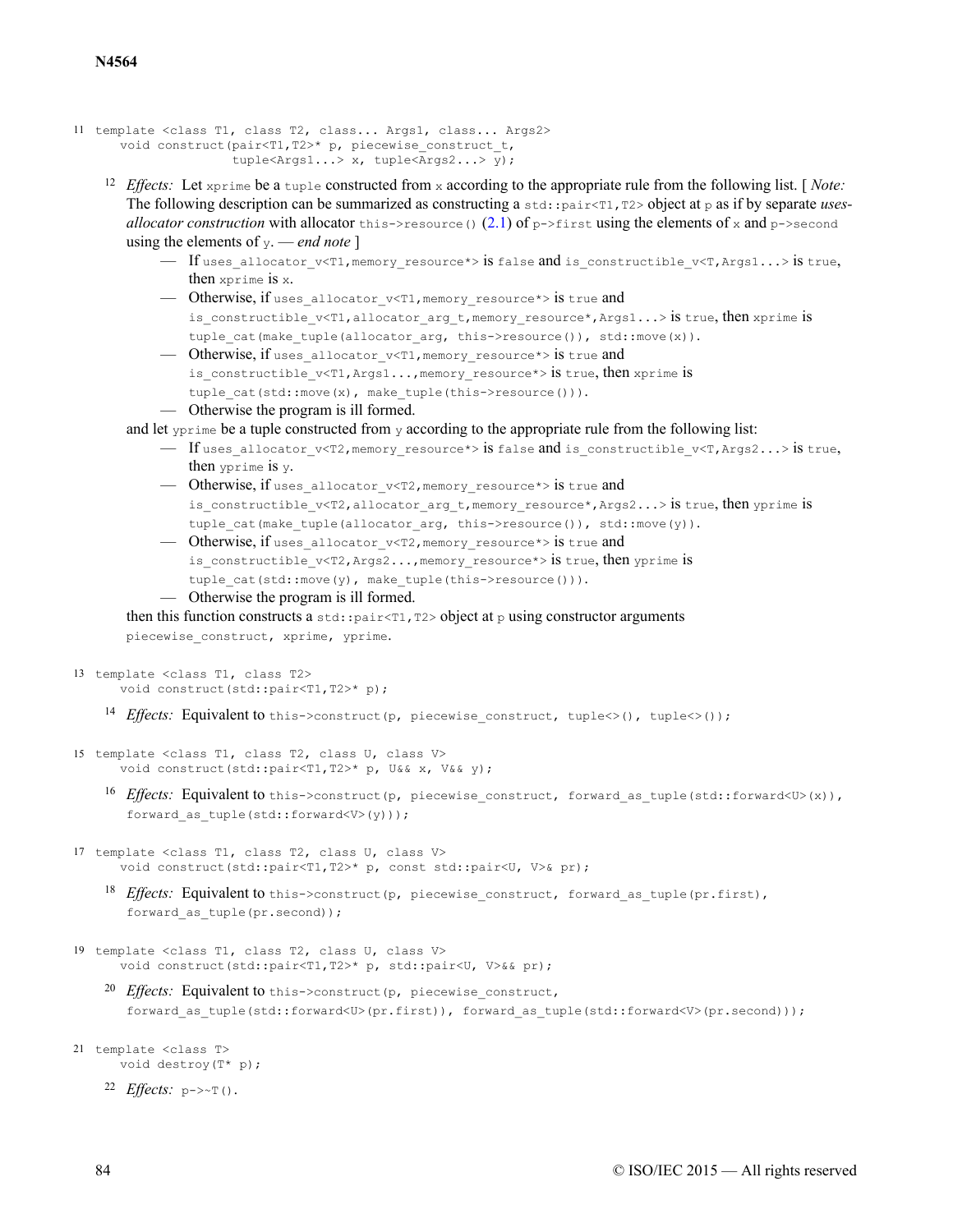23 polymorphic allocator select on container\_copy\_construction() const;

```
24 Returns: polymorphic allocator().
```
25 memory resource\* resource() const;

```
26 Returns: m resource.
```
### **8.6.4** polymorphic allocator equality **and in the intervention of the set of the intervention of the intervention of the intervention of the intervention of the intervention of the intervention of the intervention of the**

```
2 Returns: *a.resource() == *b.resource().
1 template <class T1, class T2>
     bool operator==(const polymorphic_allocator<T1>& a,
                     const polymorphic allocator<T2>& b) noexcept;
3 template <class T1, class T2>
     bool operator!=(const polymorphic_allocator<T1>& a,
```

```
const polymorphic allocator<T2>& b) noexcept;
```
### <span id="page-84-1"></span>**8.7 template alias resource\_adaptor [\[memory.resource.adaptor\]](#page-84-1)**

### **8.7.1 resource** adaptor *adaptor later <b>integral is the contract of the contract of the contract of the contract of the contract of the contract of the contract of the contract of the contract of the contract of*

*Returns:* <sup>4</sup> ! (a == b).

<span id="page-84-2"></span><sup>1</sup> An instance of resource adaptor<Allocator> is an adaptor that wraps a memory resource interface around Allocator. In order that resource adaptor<X<T>>>>> and resource adaptor<X<U>> are the same type for any allocator template x and types  $\pi$  and  $\sigma$ , resource adaptor<Allocator> is rendered as an alias to a class template such that Allocator is rebound to a char value type in every specialization of the class template. The requirements on this class template are defined below. The name *resource adaptor imp* is for exposition only and is not normative, but the definitions of the members of that class, whatever its name, are normative. In addition to the Allocator requirements (C++14 §17.6.3.5), the parameter to resource adaptor shall meet the following additional requirements:

```
— typename allocator traits<Allocator>::pointer shall be identical to
```

```
typename allocator traits<Allocator>::value type*.
```

```
— typename allocator traits<Allocator>::const pointer shall be identical to
```

```
typename allocator traits<Allocator>::value type const*.
```
- typename allocator traits<Allocator>::void pointer shall be identical to void\*.
- typename allocator traits<Allocator>::const void pointer shall be identical to void const\*.

```
// The name resource_adaptor_imp is for exposition only.
template <class Allocator>
class resource adaptor imp : public memory resource {
  // for exposition only
 Allocator m_alloc;
public:
```

```
typedef Allocator allocator type;
```

```
resource_adaptor_imp() = default;
resource_adaptor_imp(const resource_adaptor_imp&) = default;
resource_adaptor_imp(resource_adaptor_imp&&) = default;
```

```
explicit resource_adaptor_imp(const Allocator& a2);
```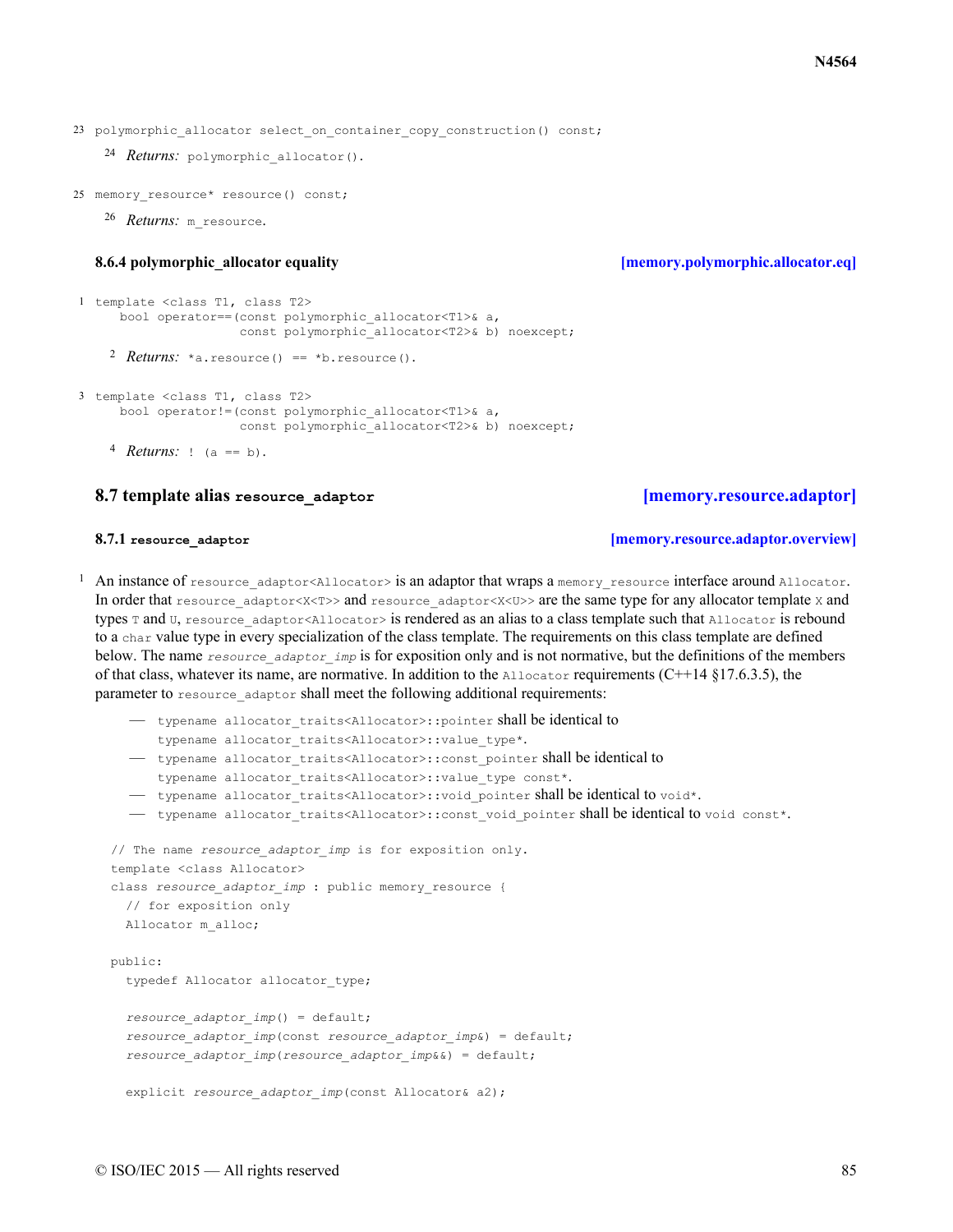```
explicit resource adaptor imp(Allocator&& a2);
   resource_adaptor_imp& operator=(const resource_adaptor_imp&) = default;
   allocator type get allocator() const { return m alloc; }
 protected:
   virtual void* do allocate(size t bytes, size t alignment);
   virtual void do deallocate(void* p, size t bytes, size t alignment);
   virtual bool do is equal(const memory resource& other) const noexcept;
 };
 template <class Allocator>
   using resource_adaptor = typename resource_adaptor_imp<
     allocator traits<Allocator>::template rebind alloc<char>>;
8.7.2 resource_adaptor_imp constructors [memory.resource.adaptor.ctor]
```
<span id="page-85-0"></span>1 explicit *resource\_adaptor\_imp*(const Allocator& a2);

```
<sup>2</sup> Effects: Initializes m alloc with a2.
```
- 3 explicit *resource\_adaptor\_imp*(Allocator&& a2);
	- 4 *Effects*: Initializes m alloc with std::move(a2).

### **8.7.3** *resource\_adaptor\_imp* **member functions [\[memory.resource.adaptor.mem\]](#page-85-1)**

<span id="page-85-1"></span>1 void\* do allocate(size t bytes, size t alignment);

<sup>2</sup> Returns: Allocated memory obtained by calling m\_alloc.allocate. The size and alignment of the allocated memory shall meet the requirements for a class derived from memory resource  $(8.5)$ .

3 void do deallocate(void\* p, size t bytes, size t alignment);

- <sup>4</sup> *Requires:*  $\beta$  was previously allocated using A.allocate, where  $\beta$  == m\_alloc, and not subsequently deallocated.
- <sup>5</sup> Effects: Returns memory to the allocator using m\_alloc.deallocate().
- 6 bool do is equal(const memory resource& other) const noexcept;
	- <sup>7</sup> Let p be dynamic\_cast<const *resource\_adaptor\_imp*\*>(&other).
	- 8 *Returns*: false if p is null, otherwise the value of m\_alloc == p->m\_alloc.

### **8.8 Access to program-wide memory\_resource objects [\[memory.resource.global\]](#page-85-2)**

<span id="page-85-2"></span>1 memory resource\* new delete resource() noexcept;

<sup>2</sup> Returns: A pointer to a static-duration object of a type derived from memory resource that can serve as a resource for allocating memory using ::operator new and ::operator delete. The same value is returned every time this function is called. For return value p and memory resource r, p->is equal(r) returns  $\alpha r = p$ .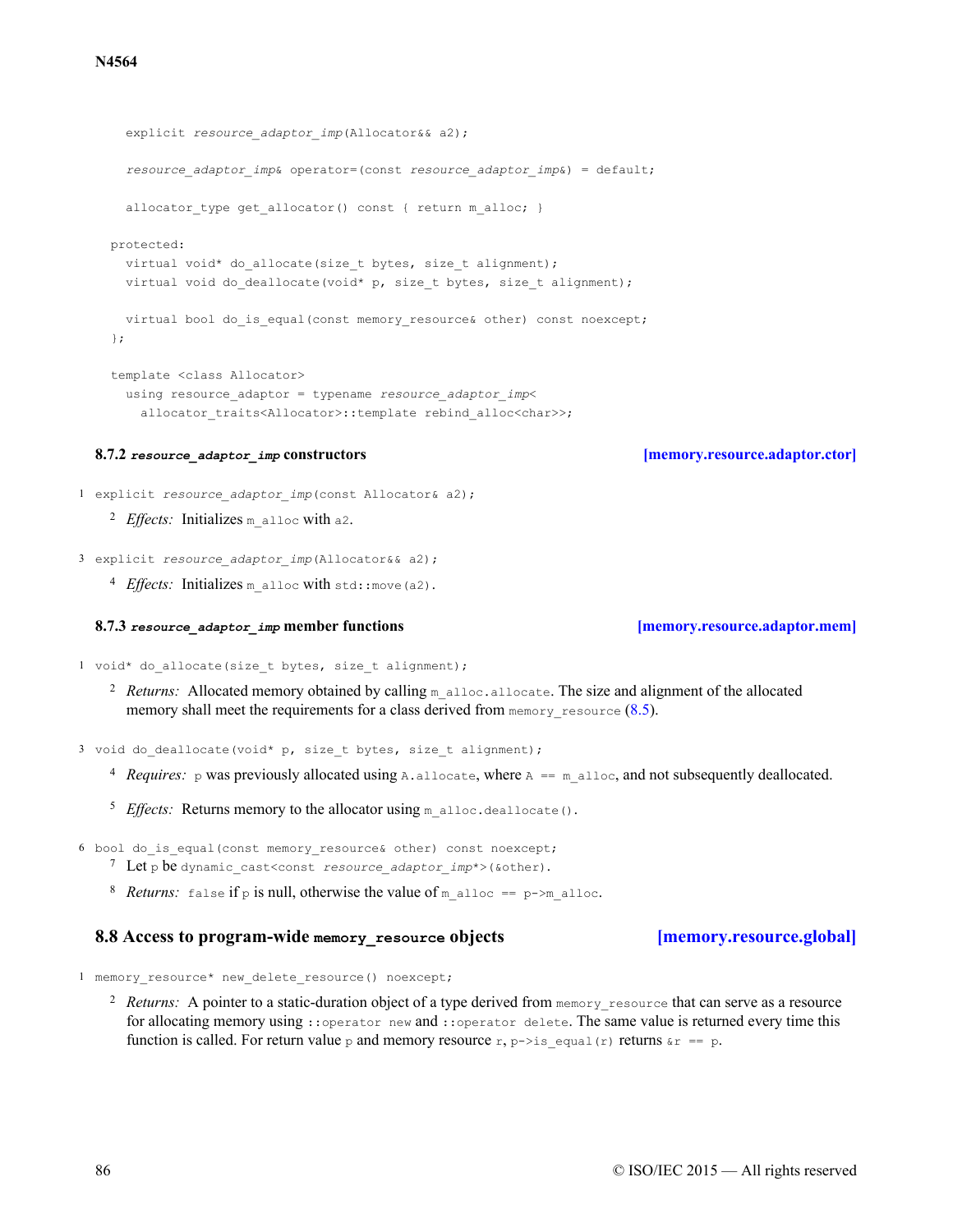- 3 memory resource\* null memory resource() noexcept;
	- 4 Returns: A pointer to a static-duration object of a type derived from memory resource for which allocate() always throws bad alloc and for which deallocate() has no effect. The same value is returned every time this function is called. For return value p and memory resource  $r, p \rightarrow is\_equal(r)$  returns  $\epsilon r = p$ .
- <sup>5</sup> The *default memory resource pointer* is a pointer to a memory resource that is used by certain facilities when an explicit memory resource is not supplied through the interface. Its initial value is the return value of  $new$  delete resource().

6 memory resource\* set default resource(memory resource\* r) noexcept;

- <sup>7</sup> *Effects:* If  $\epsilon$  is non-null, sets the value of the default memory resource pointer to  $\epsilon$ , otherwise sets the default memory resource pointer to new delete resource().
- 8 Postconditions: get default resource() == r.
- <sup>9</sup> *Returns:* The previous value of the default memory resource pointer.
- <sup>10</sup> Remarks: Calling the set default resource and get default resource functions shall not incur a data race. A call to the set\_default\_resource function shall synchronize with subsequent calls to the set\_default\_resource and get default resource functions.
- 11 memory resource\* get default resource() noexcept;
	- <sup>12</sup> *Returns:* The current value of the default memory resource pointer.

### <span id="page-86-0"></span>**8.9 Pool resource classes [\[memory.resource.pool\]](#page-86-0)**

- **8.9.1 Classes synchronized\_pool\_resource and unsynchronized\_pool\_resource [\[memory.resource.pool.overview\]](#page-86-1)**
- <span id="page-86-1"></span><sup>1</sup> The synchronized pool resource and unsynchronized pool resource classes (collectively, *pool resource classes*) are general-purpose memory resources having the following qualities:
	- Each resource *owns* the allocated memory, and frees it on destruction even if deallocate has not been called for some of the allocated blocks.
	- A pool resource (see [Figure 1\)](#page-86-2) consists of a collection of *pools*, serving requests for different block sizes. Each individual pool manages a collection of *chunks* that are in turn divided into blocks of uniform size, returned via calls to do allocate. Each call to do allocate (size, alignment) is dispatched to the pool serving the smallest blocks accommodating at least size bytes.
	- When a particular pool is exhausted, allocating a block from that pool results in the allocation of an additional chunk of memory from the *upstream allocator* (supplied at construction), thus replenishing the pool. With each successive replenishment, the chunk size obtained increases geometrically. [ *Note:* By allocating memory in chunks, the pooling strategy increases the chance that consecutive allocations will be close together in memory. — *end note* ]
	- Allocation requests that exceed the largest block size of any pool are fulfilled directly from the upstream allocator.
	- $-$  A pool options struct may be passed to the pool resource constructors to tune the largest block size and the maximum chunk size.

<span id="page-86-2"></span>[*Example: [Figure 1](#page-86-2)* shows a possible data structure that implements a pool resource.]

Figure 1 — pool resource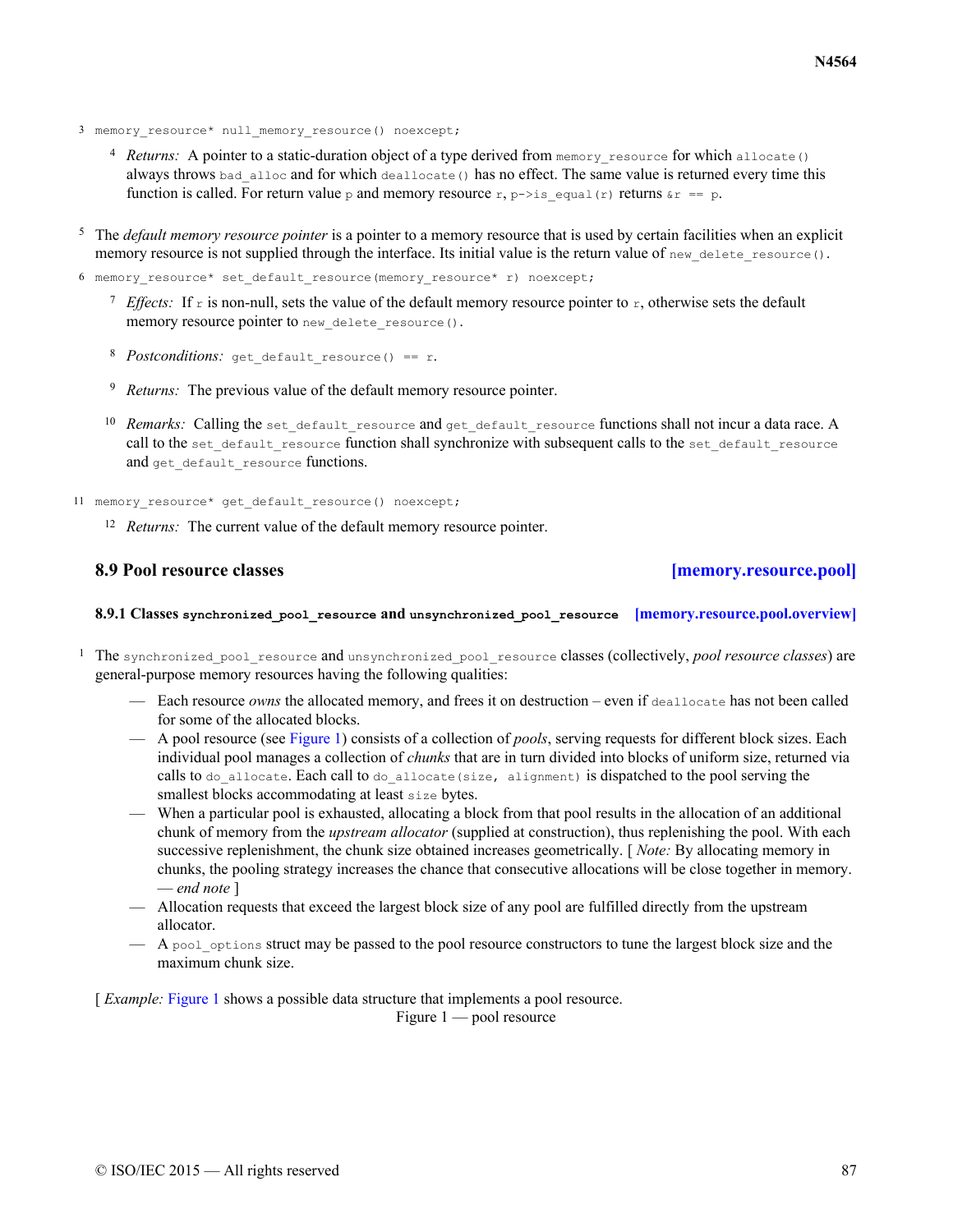

— *end example* ]

<sup>2</sup> A synchronized pool resource may be accessed from multiple threads without external synchronization and may have thread-specific pools to reduce synchronization costs. An unsynchronized\_pool\_resource class may not be accessed from multiple threads simultaneously and thus avoids the cost of synchronization entirely in single-threaded applications.

```
struct pool options {
 size_t max_blocks_per_chunk = 0;
  size t largest required pool block = 0;
};
class synchronized pool resource : public memory resource {
public:
  synchronized pool resource(const pool options& opts, memory resource* upstream);
  synchronized pool resource()
      : synchronized pool resource(pool options(), get default resource()) { }
  explicit synchronized pool resource(memory resource* upstream)
      : synchronized_pool_resource(pool_options(), upstream) { }
  explicit synchronized pool resource(const pool options& opts)
      : synchronized pool resource(opts, get default resource()) { }
  synchronized_pool_resource(
      const synchronized_pool_resource&) = delete;
  virtual ~synchronized pool resource();
  synchronized pool resource& operator=(
      const synchronized pool resource&) = delete;
  void release();
```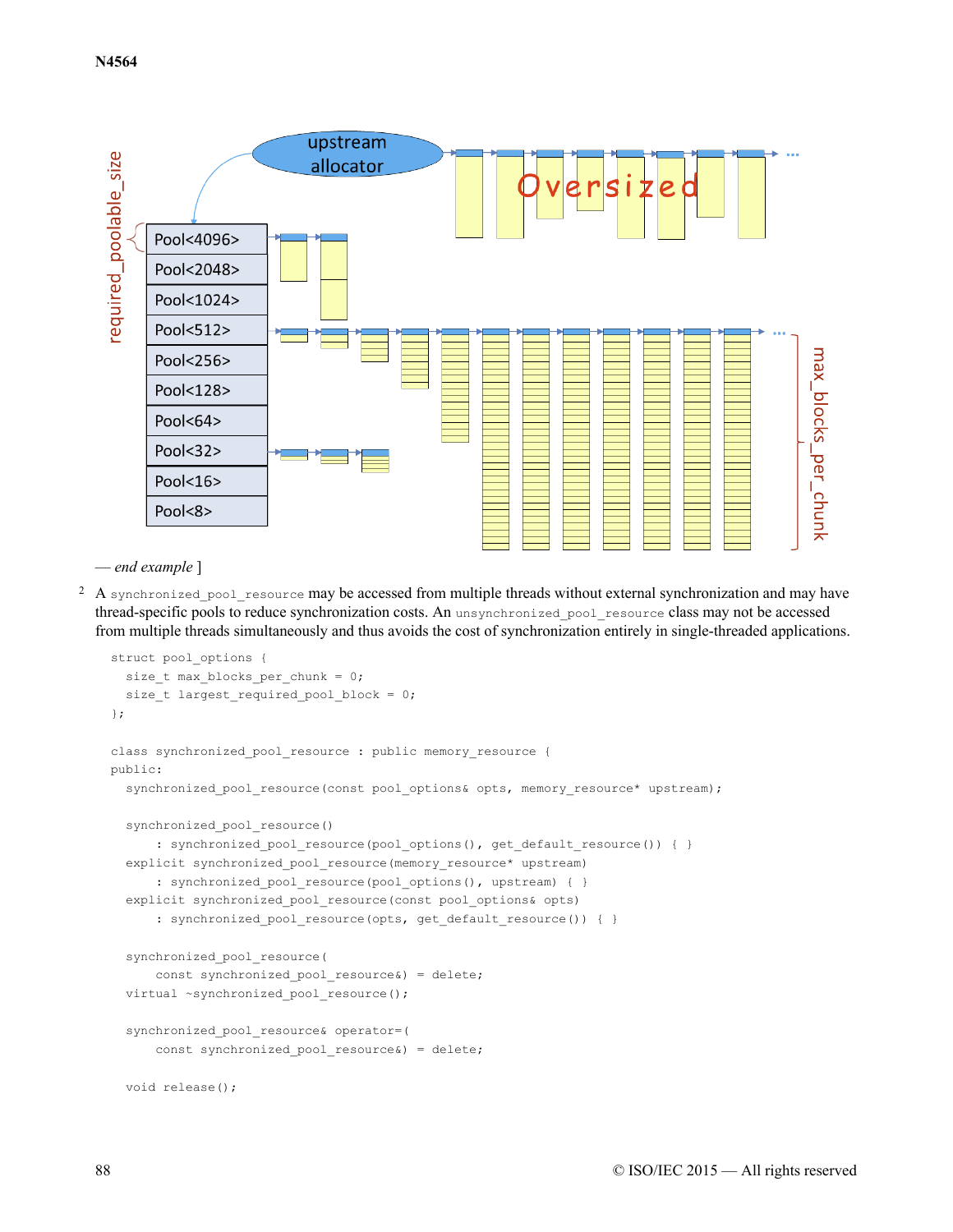```
memory resource* upstream resource() const;
  pool options options() const;
protected:
  virtual void* do allocate(size t bytes, size t alignment);
  virtual void do deallocate(void* p, size t bytes, size t alignment);
  virtual bool do is equal(const memory resource& other) const noexcept;
};
class unsynchronized pool resource : public memory resource {
public:
  unsynchronized pool resource(const pool options& opts, memory resource* upstream);
  unsynchronized_pool_resource()
      : unsynchronized pool resource(pool options(), get default resource()) { }
  explicit unsynchronized_pool_resource(memory_resource* upstream)
      : unsynchronized pool resource(pool options(), upstream) { }
  explicit unsynchronized pool resource(const pool options& opts)
      : unsynchronized_pool_resource(opts, get_default_resource()) { }
  unsynchronized_pool_resource(
      const unsynchronized pool resource&) = delete;
  virtual ~unsynchronized pool resource();
  unsynchronized_pool_resource& operator=(
      const unsynchronized pool resource&) = delete;
  void release();
  memory_resource* upstream_resource() const;
  pool options options() const;
protected:
 virtual void* do allocate(size t bytes, size t alignment);
 virtual void do deallocate(void* p, size t bytes, size t alignment);
 virtual bool do is equal(const memory resource& other) const noexcept;
};
```
# **8.9.2 pool\_options data members [\[memory.resource.pool.options\]](#page-88-0)**

<span id="page-88-0"></span><sup>1</sup> The members of pool options comprise a set of constructor options for pool resources. The effect of each option on the pool resource behavior is described below:

```
2 size_t max_blocks_per_chunk;
```
<sup>3</sup> The maximum number of blocks that will be allocated at once from the upstream memory resource to replenish a pool. If the value of max blocks per chunk is zero or is greater than an implementation-defined limit, that limit is used instead. The implementation may choose to use a smaller value than is specified in this field and may use different values for different pools.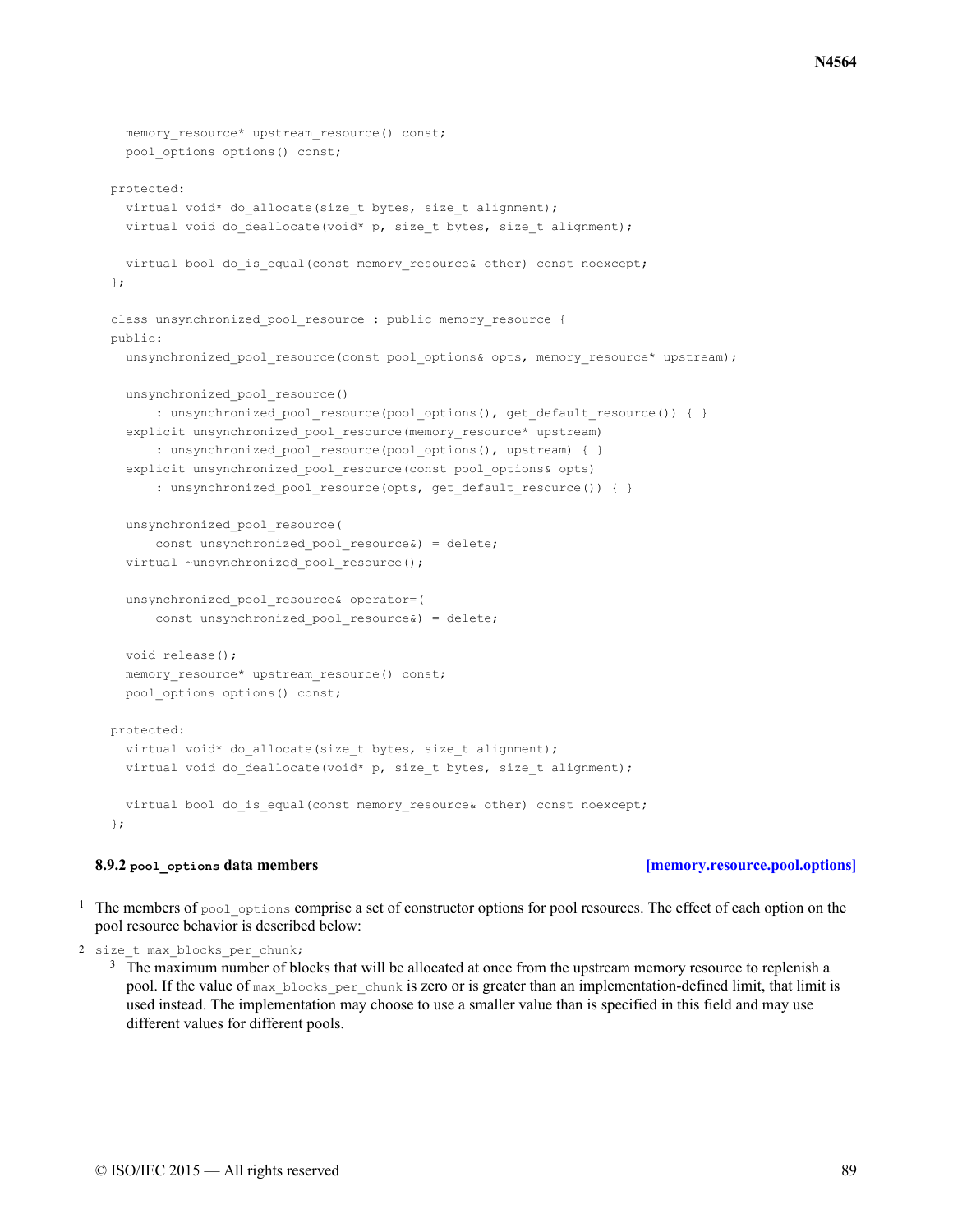4 size t largest required pool block;

<sup>5</sup> The largest allocation size that is required to be fulfilled using the pooling mechanism. Attempts to allocate a single block larger than this threshold will be allocated directly from the upstream memory resource. If largest required pool block is zero or is greater than an implementation-defined limit, that limit is used instead. The implementation may choose a pass-through threshold larger than specified in this field.

### **8.9.3 pool resource constructors and destructors [\[memory.resource.pool.ctor\]](#page-89-0)**

<span id="page-89-0"></span>1 synchronized pool resource(const pool options& opts, memory resource\* upstream); unsynchronized pool resource(const pool options& opts, memory resource\* upstream);

- <sup>2</sup> Requires: upstream is the address of a valid memory resource.
- <sup>3</sup> *Effects:* Constructs a pool resource object that will obtain memory from upstream whenever the pool resource is unable to satisfy a memory request from its own internal data structures. The resulting object will hold a copy of upstream, but will not own the resource to which upstream points. [ *Note:* The intention is that calls to upstream->allocate() will be substantially fewer than calls to this->allocate() in most cases. — *end note* ] The behavior of the pooling mechanism is tuned according to the value of the opts argument.
- <sup>4</sup> *Throws:* Nothing unless upstream->allocate() throws. It is unspecified if or under what conditions this constructor calls upstream->allocate().

```
5 virtual ~synchronized pool resource();
  virtual ~unsynchronized pool resource();
```
<sup>6</sup> *Effects*: Calls this->release().

### **8.9.4 pool resource members [\[memory.resource.pool.mem\]](#page-89-1)**

- <span id="page-89-1"></span>1 void release();
	- <sup>2</sup> Effects: Calls upstream\_resource()->deallocate() as necessary to release all allocated memory. [*Note:* memory is released back to upstream resource() even if deallocate has not been called for some of the allocated blocks. — *end note* ]
- 3 memory resource\* upstream resource() const;
	- <sup>4</sup> Returns: The value of the upstream argument provided to the constructor of this object.

5 pool\_options options() const;

<sup>6</sup> Returns: The options that control the pooling behavior of this resource. The values in the returned struct may differ from those supplied to the pool resource constructor in that values of zero will be replaced with implementationdefined defaults and sizes may be rounded to unspecified granularity.

7 virtual void\* do allocate(size t bytes, size t alignment);

- $R_{\text{eturns}}$ : A pointer to allocated storage (C++14 §3.7.4.2) with a size of at least bytes. The size and alignment of the allocated memory shall meet the requirements for a class derived from  $\text{memory}$  resource ([8.5](#page-79-0)).
- $9$  *Effects:* If the pool selected for a block of size  $_{\text{bytes}}$  is unable to satisfy the memory request from its own internal data structures, it will call upstream resource()->allocate() to obtain more memory. If bytes is larger than that which the largest pool can handle, then memory will be allocated using upstream resource()->allocate().
- 10 Throws: Nothing unless upstream resource()->allocate() throws.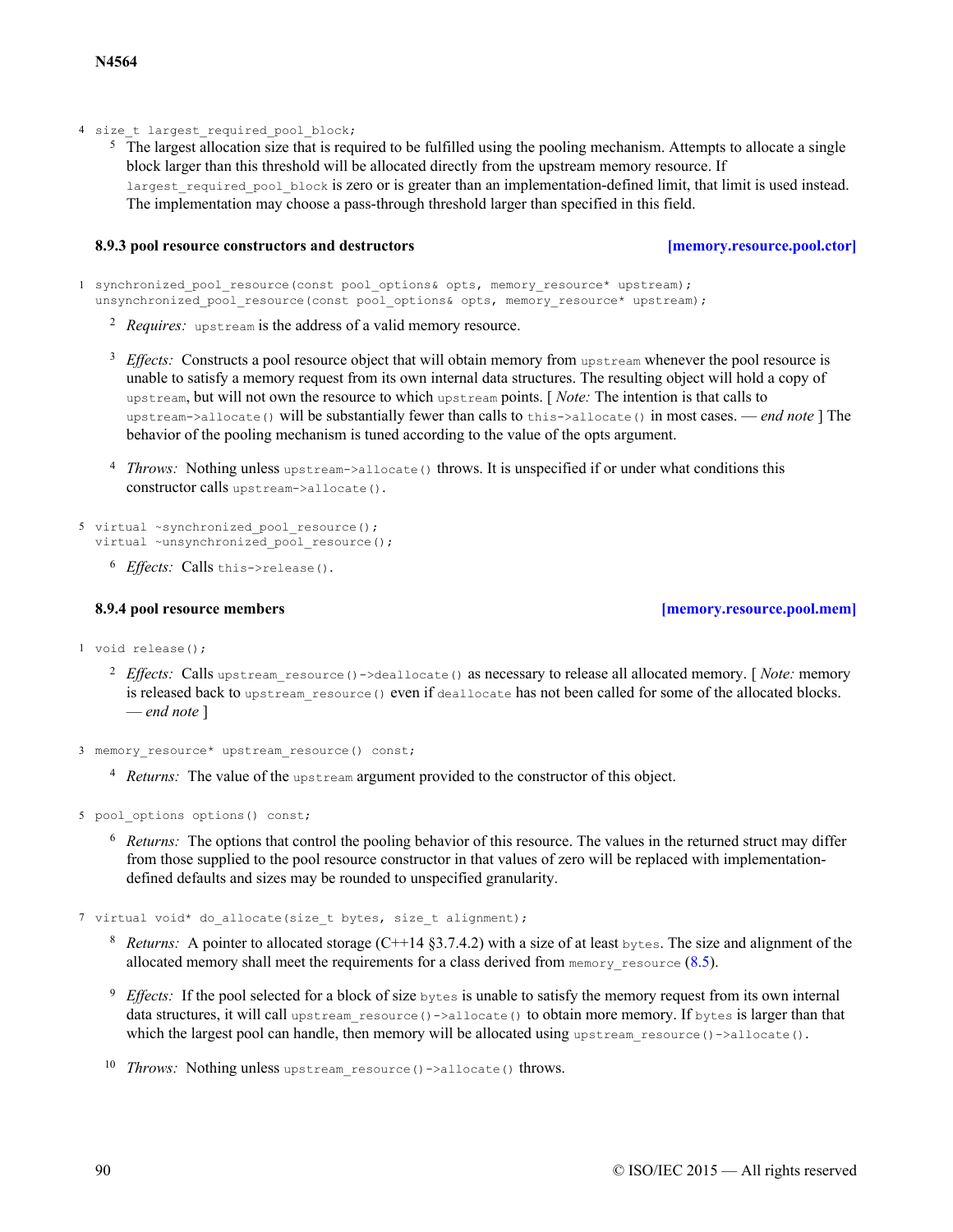11 virtual void do deallocate(void\* p, size t bytes, size t alignment);

- <sup>12</sup> *Effects:* Return the memory at  $\beta$  to the pool. It is unspecified if or under what circumstances this operation will result in a call to upstream resource()->deallocate().
- <sup>13</sup> *Throws:* Nothing.
- 14 virtual bool unsynchronized pool resource::do is equal(const memory resource& other) const noexcept;

15 *Returns*: this == dynamic cast<const unsynchronized pool resource\*>(&other).

16 virtual bool synchronized pool resource::do is equal(const memory resource& other) const noexcept;

17 **Returns**: this == dynamic cast<const synchronized pool resource\*>(&other).

```
8.10 Class monotonic_buffer_resource [memory.resource.monotonic.buffer]
```

```
8.10.1 Class monotonic_buffer_resource overview [memory.resource.monotonic.buffer.overview]
```
<span id="page-90-1"></span> $1$  A monotonic buffer resource is a special-purpose memory resource intended for very fast memory allocations in situations where memory is used to build up a few objects and then is released all at once when the memory resource object is destroyed. It has the following qualities:

- A call to deallocate has no effect, thus the amount of memory consumed increases monotonically until the resource is destroyed.
- The program can supply an initial buffer, which the allocator uses to satisfy memory requests.
- When the initial buffer (if any) is exhausted, it obtains additional buffers from an *upstream* memory resource supplied at construction. Each additional buffer is larger than the previous one, following a geometric progression.
- It is intended for access from one thread of control at a time. Specifically, calls to allocate and deallocate do not synchronize with one another.
- It *owns* the allocated memory and frees it on destruction, even if deallocate has not been called for some of the allocated blocks.

```
class monotonic buffer resource : public memory resource {
 memory resource* upstream rsrc; // exposition only
 void* current buffer; // exposition only
 size t next buffer size; // exposition only
```
public:

```
explicit monotonic_buffer_resource(memory_resource* upstream);
monotonic buffer resource(size t initial size,
                         memory resource* upstream);
monotonic buffer resource(void* buffer, size t buffer size,
```

```
memory resource* upstream);
```

```
monotonic_buffer_resource()
```

```
: monotonic buffer resource(get default resource()) { }
explicit monotonic buffer resource(size t initial size)
    : monotonic buffer resource(initial size,
                                get default resource()) { }
monotonic_buffer_resource(void* buffer, size_t buffer_size)
    : monotonic buffer resource(buffer, buffer size,
                                get default resource()) { }
```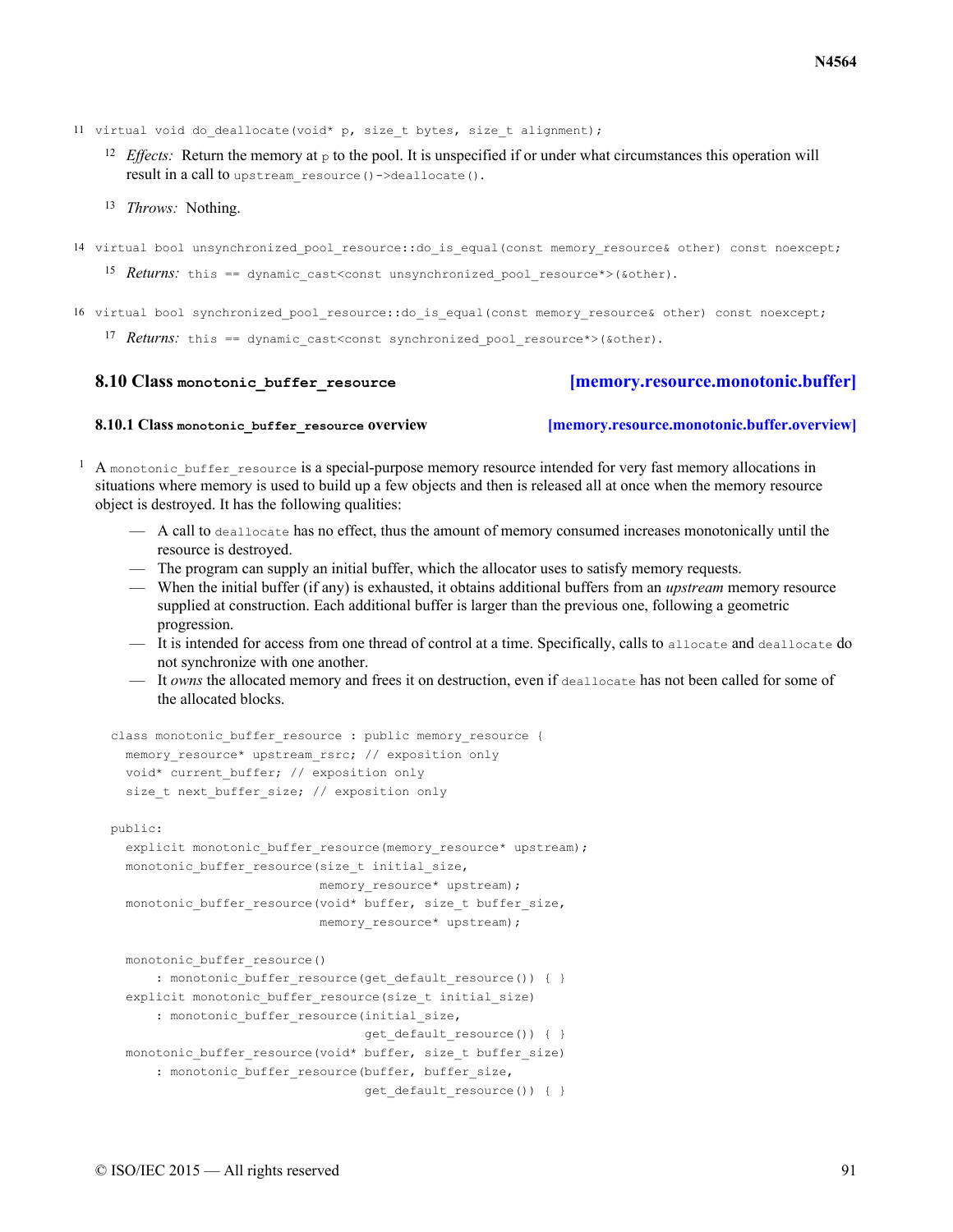# monotonic buffer resource(const monotonic buffer resource&) = delete; virtual ~monotonic buffer resource(); monotonic\_buffer\_resource operator=( const monotonic buffer resource&) = delete; void release(); memory resource\* upstream resource() const; protected: virtual void\* do allocate(size t bytes, size t alignment); virtual void do deallocate(void\* p, size t bytes, size t alignment); virtual bool do is equal(const memory resource& other) const noexcept; };

### **8.10.2 monotonic\_buffer\_resource constructor and destructor [\[memory.resource.monotonic.buffer.ctor\]](#page-91-0)**

- <span id="page-91-0"></span>1 explicit monotonic buffer resource(memory resource\* upstream); monotonic buffer resource(size t initial size, memory resource\* upstream);
	- <sup>2</sup> Requires: upstream shall be the address of a valid memory resource. initial size, if specified, shall be greater than zero.
	- <sup>3</sup> Effects: Sets upstream\_rsrc to upstream and current\_buffer to nullptr. If initial\_size is specified, sets next buffer size to at least initial size; otherwise sets next buffer size to an implementation-defined size.
- 4 monotonic buffer resource(void\* buffer, size t buffer size, memory resource\* upstream);
	- <sup>5</sup> Requires: upstream shall be the address of a valid memory resource. buffer size shall be no larger than the number of bytes in buffer.
	- $^6$  *Effects:* Sets upstream\_rsrc to upstream, current\_buffer to buffer, and next\_buffer\_size to initial\_size (but not less than 1), then increases next buffer size by an implementation-defined growth factor (which need not be integral).
- 7 ~monotonic buffer resource();

<span id="page-91-1"></span>1 void release();

8 *Effects*: Calls this->release().

```
<sup>2</sup> Effects: Calls upstream_rsrc->deallocate() as necessary to release all allocated memory.
```
- <sup>3</sup> [*Note:* memory is released back to upstream rsrc even if some blocks that were allocated from this have not been deallocated from this. — *end note* ]
- 4 memory resource\* upstream resource() const;
	- <sup>5</sup> Returns: The value of upstream rsrc.

# 92 © ISO/IEC 2015 — All rights reserved

**8.10.3 monotonic\_buffer\_resource members [\[memory.resource.monotonic.buffer.mem\]](#page-91-1)**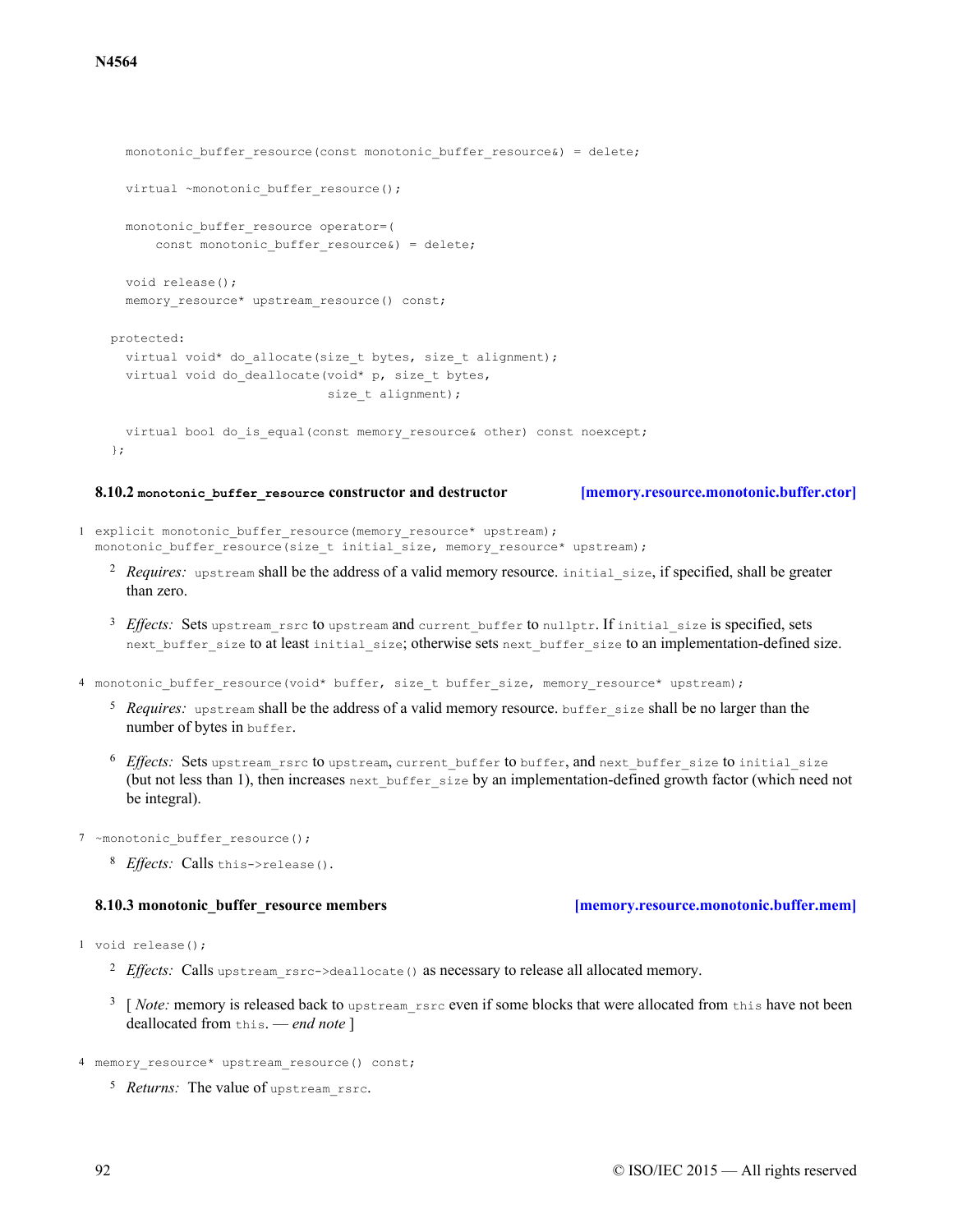- 6 void\* do\_allocate(size\_t bytes, size\_t alignment);
	- *Returns:* A pointer to allocated storage (C++14 §3.7.4.2) with a size of at least  $_{\text{bytes}}$ . The size and alignment of the allocated memory shall meet the requirements for a class derived from  $\text{memory}$  resource ([8.5](#page-79-0)).
	- <sup>8</sup> Effects: If the unused space in current buffer can fit a block with the specified bytes and alignment, then allocate the return block from current buffer; otherwise set current buffer to upstream rsrc->allocate(n, m), where n is not less than max(bytes, next buffer size) and m is not less than alignment, and increase next buffer size by an implementation-defined growth factor (which need not be integral), then allocate the return block from the newly-allocated current buffer.
	- <sup>9</sup> Throws: Nothing unless upstream rsrc->allocate() throws.
- 10 void do deallocate(void\* p, size t bytes, size t alignment);
	- <sup>11</sup> *Effects*: None.
	- <sup>12</sup> *Throws:* Nothing.
	- <sup>13</sup> Remarks: Memory used by this resource increases monotonically until its destruction.
- 14 bool do is equal(const memory resource& other) const noexcept;
	- 15 *Returns*: this == dynamic cast<const monotonic buffer resource\*>(&other).

### <span id="page-92-0"></span>**8.11 Alias templates using polymorphic memory resources [\[memory.resource.aliases\]](#page-92-0)**

### <span id="page-92-1"></span>**8.11.1 Header <experimental/string> synopsis [\[header.string.synop\]](#page-92-1)**

```
#include <string>
namespace std {
namespace experimental {
inline namespace fundamentals_v2 {
namespace pmr {
  // basic string using polymorphic allocator in namespace pmr
  template <class charT, class traits = char traits<charT>>
  using basic string =
     std::basic_string<charT, traits, polymorphic_allocator<charT>>;
  // basic string typedef names using polymorphic allocator in namespace
  // std::experimental::pmr
  typedef basic string<char> string;
  typedef basic string<char16 t> u16string;
  typedef basic string<char32 t> u32string;
 typedef basic string<wchar t> wstring;
} // namespace pmr
} // namespace fundamentals_v2
} // namespace experimental
} // namespace std
```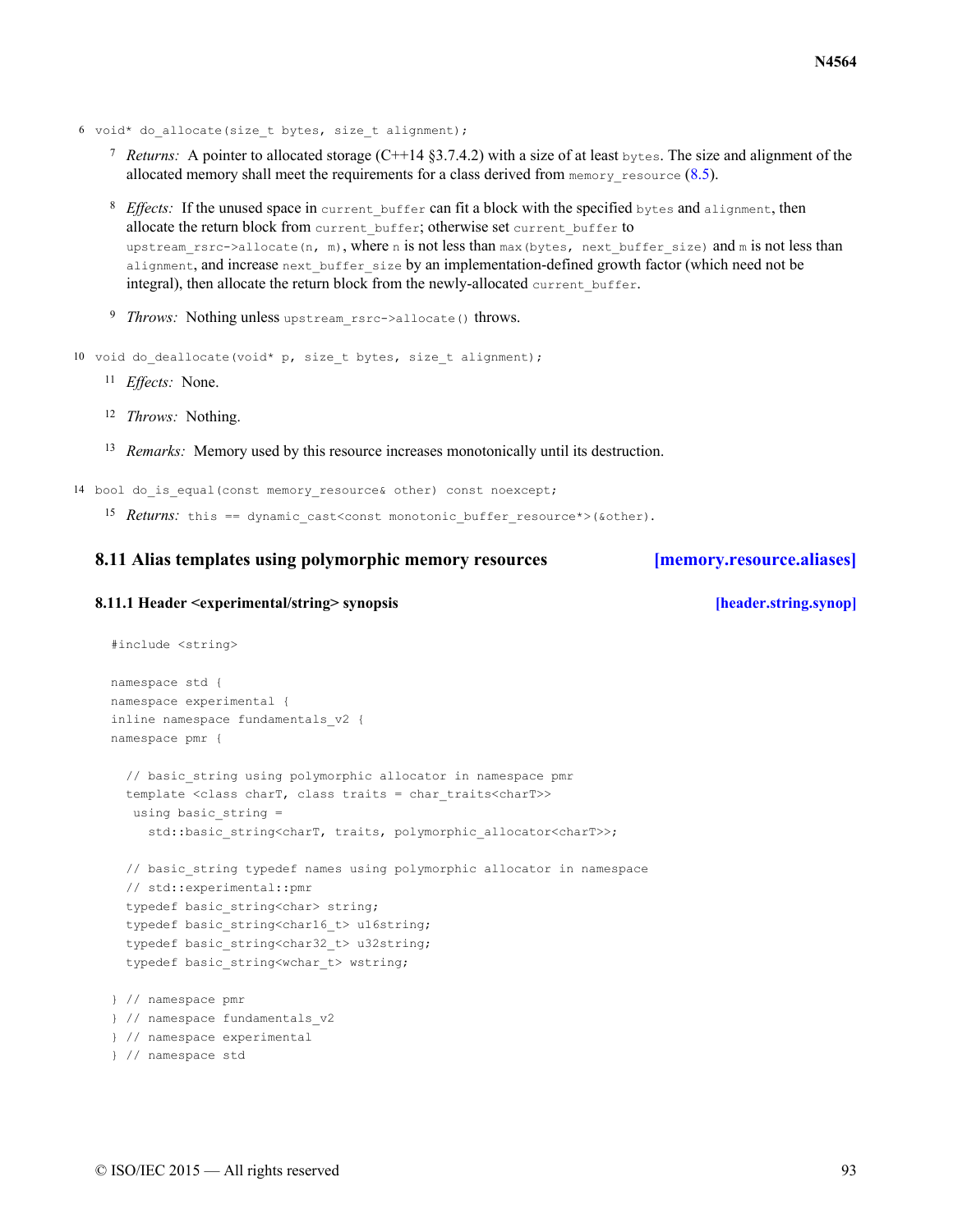### <span id="page-93-0"></span>**8.11.2 Header <experimental/deque> synopsis [\[header.deque.synop\]](#page-93-0)**

```
#include <deque>
```

```
namespace std {
namespace experimental {
inline namespace fundamentals_v2 {
namespace pmr {
```

```
template <class T>
using deque = std::deque<T,polymorphic allocator<T>>;
```

```
} // namespace pmr
} // namespace fundamentals_v2
} // namespace experimental
} // namespace std
```
### <span id="page-93-1"></span>**8.11.3 Header <experimental/forward\_list> synopsis [\[header.forward\\_list.synop\]](#page-93-1)**

```
#include <forward_list>
```

```
namespace std {
namespace experimental {
inline namespace fundamentals_v2 {
namespace pmr {
  template <class T>
  using forward_list =
   std::forward list<T,polymorphic allocator<T>>;
} // namespace pmr
} // namespace fundamentals_v2
} // namespace experimental
} // namespace std
```
### <span id="page-93-2"></span>**8.11.4 Header <experimental/list> synopsis [\[header.list.synop\]](#page-93-2)**

```
#include <list>
namespace std {
namespace experimental {
inline namespace fundamentals_v2 {
namespace pmr {
  template <class T>
 using list = std::list<T,polymorphic_allocator<T>>;
} // namespace pmr
} // namespace fundamentals_v2
} // namespace experimental
} // namespace std
```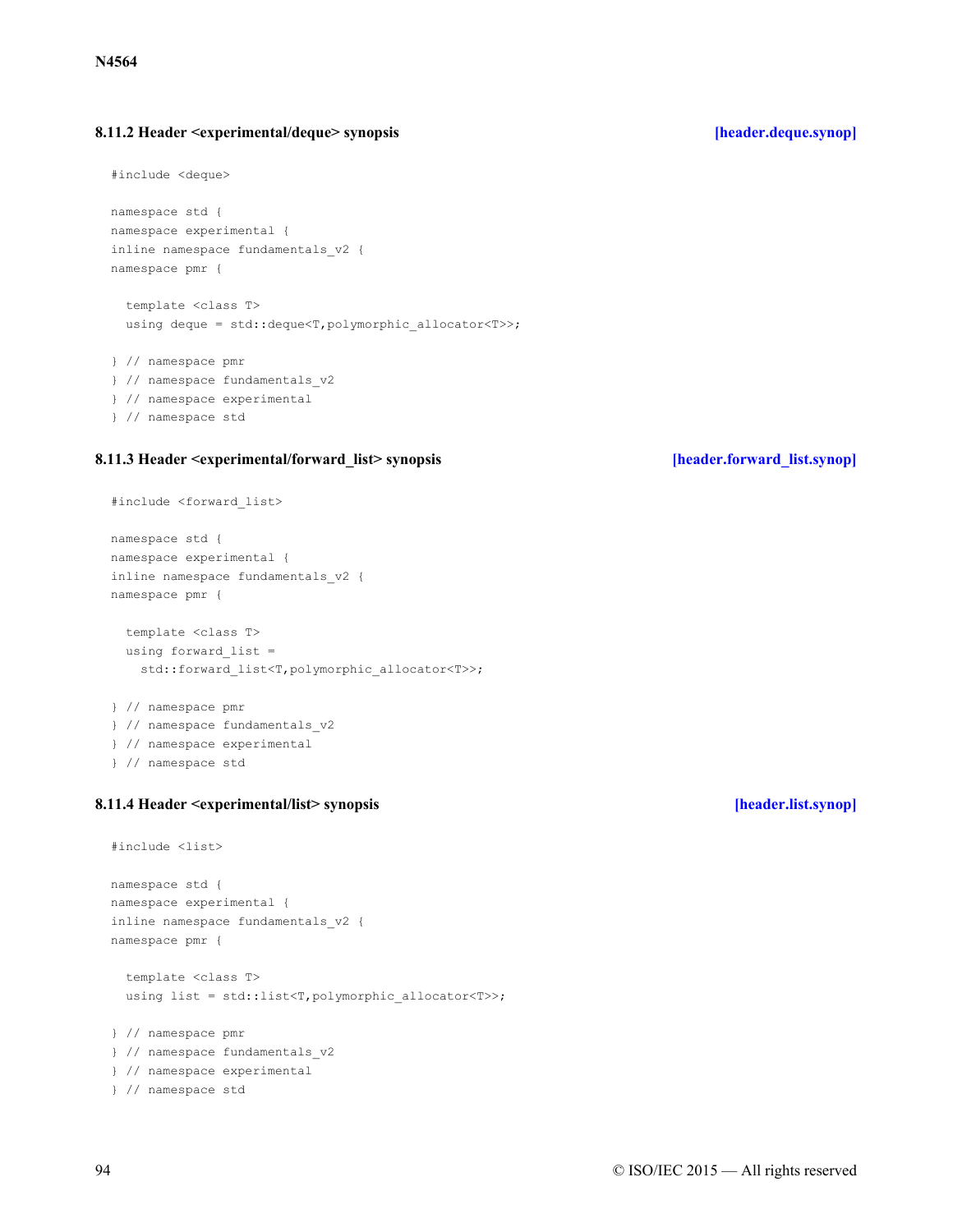### <span id="page-94-0"></span>**8.11.5 Header <experimental/vector> synopsis [\[header.vector.synop\]](#page-94-0)**

```
#include <vector>
```

```
namespace std {
namespace experimental {
inline namespace fundamentals_v2 {
namespace pmr {
  template <class T>
```

```
using vector = std::vector<T, polymorphic allocator<T>>;
```

```
} // namespace pmr
} // namespace fundamentals_v2
} // namespace experimental
} // namespace std
```
### <span id="page-94-1"></span>**8.11.6 Header <experimental/map> synopsis [\[header.map.synop\]](#page-94-1)**

```
#include <map>
```

```
namespace std {
namespace experimental {
inline namespace fundamentals_v2 {
namespace pmr {
  template <class Key, class T, class Compare = less<Key>>
  using map = std:: map<Key, T, Compare,
                       polymorphic allocator<pair<const Key, T>>>;
  template <class Key, class T, class Compare = less<Key>>
  using multimap = std:: multimap<Key, T, Compare,
                                 polymorphic allocator<pair<const Key, T>>>;
} // namespace pmr
```

```
} // namespace fundamentals_v2
} // namespace experimental
} // namespace std
```
# <span id="page-94-2"></span>**8.11.7 Header <experimental/set> synopsis [\[header.set.synop\]](#page-94-2)**

```
#include <set>
namespace std {
namespace experimental {
inline namespace fundamentals_v2 {
namespace pmr {
  template <class Key, class Compare = less<Key>>
  using set = std::set<Key, Compare,
                       polymorphic_allocator<Key>>;
```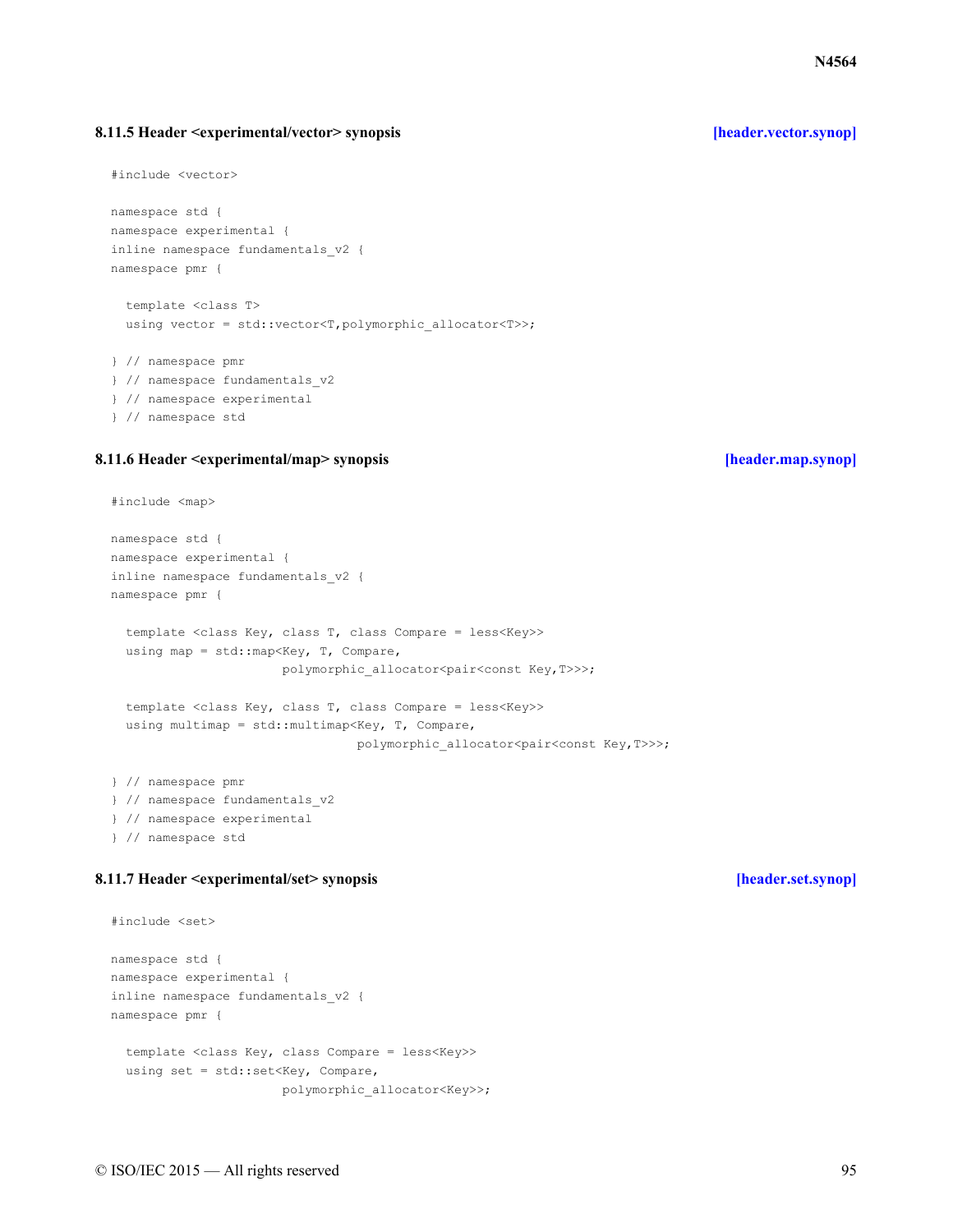```
template <class Key, class Compare = less<Key>>
 using multiset = std:: multiset<Key, Compare,
                                 polymorphic_allocator<Key>>;
} // namespace pmr
} // namespace fundamentals_v2
```

```
} // namespace experimental
```
} // namespace std

### <span id="page-95-0"></span>**8.11.8 Header <experimental/unordered\_map> synopsis [\[header.unordered\\_map.synop\]](#page-95-0)**

```
#include <unordered_map>
```

```
namespace std {
namespace experimental {
inline namespace fundamentals_v2 {
namespace pmr {
  template <class Key, class T,
           class Hash = hash<Key>,
            class Pred = equal_to<Key>>
 using unordered map =
   std:: unordered map<Key, T, Hash, Pred,
                       polymorphic_allocator<pair<const Key,T>>>;
  template <class Key, class T,
           class Hash = hash<Key>,
            class Pred = equal to<Key>>
  using unordered multimap =
    std:: unordered multimap<Key, T, Hash, Pred,
                            polymorphic_allocator<pair<const Key, T>>>;
} // namespace pmr
} // namespace fundamentals_v2
```

```
} // namespace experimental
```

```
} // namespace std
```
### <span id="page-95-1"></span>**8.11.9 Header <experimental/unordered\_set> synopsis [\[header.unordered\\_set.synop\]](#page-95-1)**

```
#include <unordered_set>
namespace std {
namespace experimental {
inline namespace fundamentals_v2 {
namespace pmr {
  template <class Key,
           class Hash = hash<Key>,
            class Pred = equal_to<Key>>
  using unordered_set = std::unordered_set<Key, Hash, Pred,
```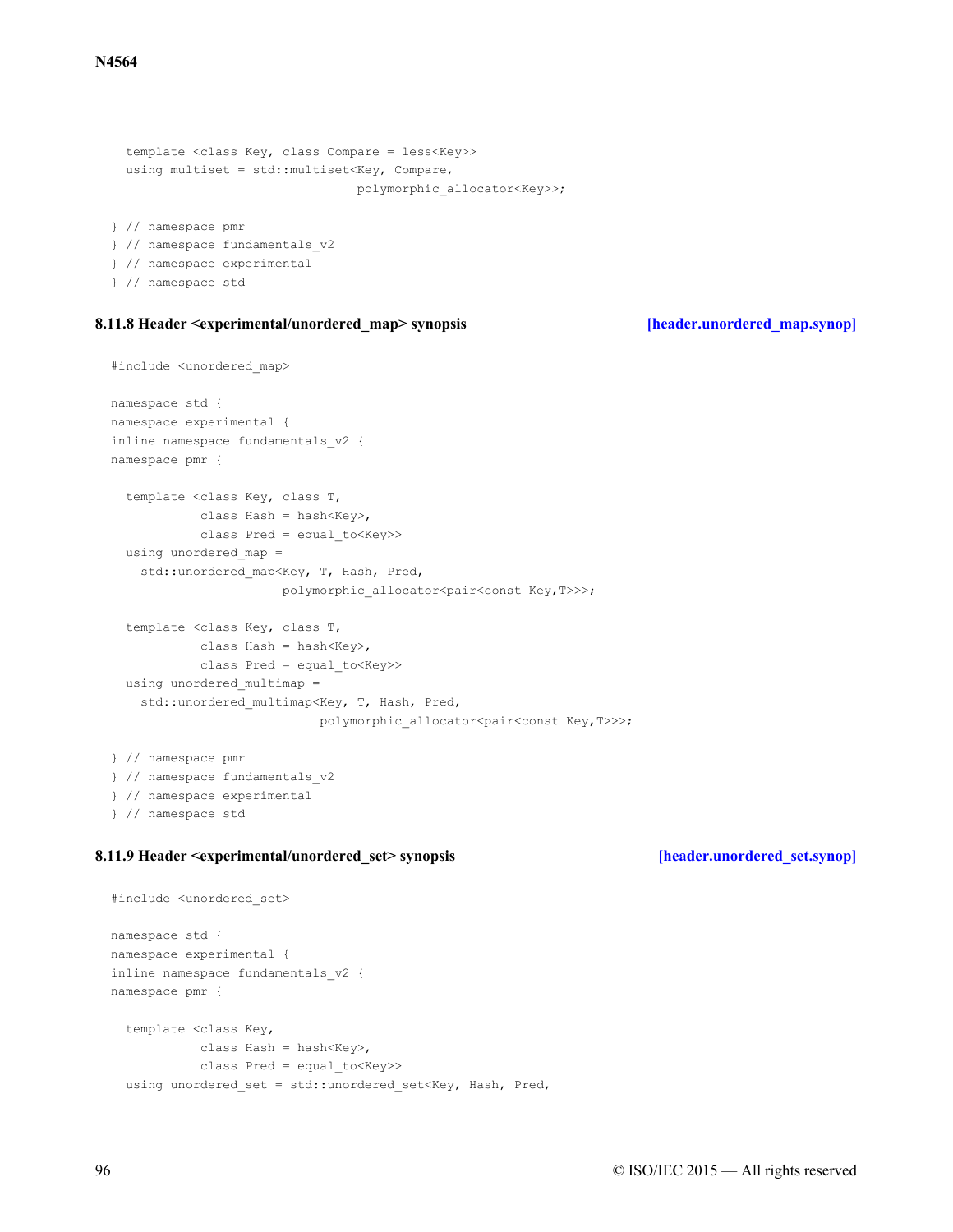polymorphic\_allocator<Key>>;

```
template <class Key,
           class Hash = hash<Key>,
           class Pred = equal_to<Key>>
 using unordered multiset =
   std:: unordered multiset<Key, Hash, Pred,
                            polymorphic_allocator<Key>>;
} // namespace pmr
```

```
} // namespace fundamentals_v2
} // namespace experimental
```

```
} // namespace std
```
### <span id="page-96-0"></span>**8.11.10 Header <experimental/regex> synopsis [\[header.regex.synop\]](#page-96-0)**

```
#include <regex>
#include <experimental/string>
namespace std {
namespace experimental {
inline namespace fundamentals_v2 {
namespace pmr {
  template <class BidirectionalIterator>
  using match results =std::match_results<BidirectionalIterator,
                       polymorphic_allocator<sub_match<BidirectionalIterator>>>;
  typedef match_results<const char*> cmatch;
  typedef match results<const wchar t*> wcmatch;
  typedef match_results<string::const iterator> smatch;
  typedef match results<wstring::const iterator> wsmatch;
} // namespace pmr
} // namespace fundamentals_v2
} // namespace experimental
} // namespace std
```
### <span id="page-96-1"></span>**8.12 Non-owning pointers [\[memory.observer.ptr\]](#page-96-1)**

- <sup>1</sup> A non-owning pointer, known as an *observer*, is an object  $\circ$  that stores a pointer to a second object, w. In this context, w is known as a *watched* object. [ *Note:* There is no watched object when the stored pointer is nullptr. — *end note* ] An observer takes no responsibility or ownership of any kind for its watched object, if any; in particular, there is no inherent relationship between the lifetimes of  $\circ$  and w.
- <sup>2</sup> Specializations of observer ptr shall meet the requirements of a CopyConstructible and CopyAssignable type. The template parameter  $w$  of an observer  $ptr$  shall not be a reference type, but may be an incomplete type.
- <sup>3</sup> [*Note:* The uses of observer ptr include clarity of interface specification in new code, and interoperability with pointerbased legacy code. — *end note* ]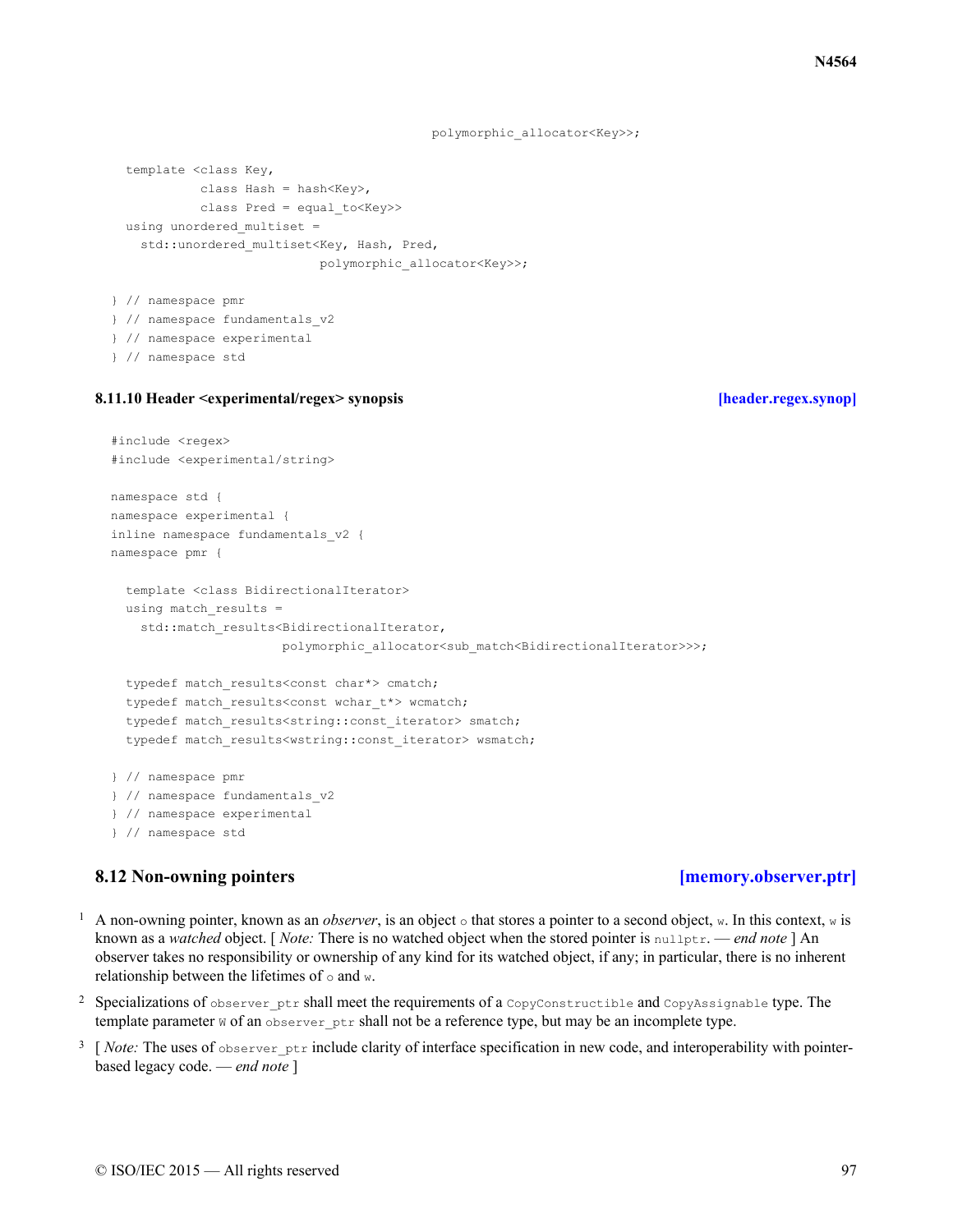### <span id="page-97-0"></span>**8.12.1 Class template observer\_ptr overview [\[memory.observer.ptr.overview\]](#page-97-0)**

```
namespace std {
namespace experimental {
inline namespace fundamentals_v2 {
  template <class W> class observer_ptr {
  public:
    // publish our template parameter and variations thereof
   using element_type = W;
   using pointer = add pointer t<W>; // exposition-only
   using reference = add_lvalue_reference_t<W>; // exposition-only
    // 8.12.2, observer_ptr constructors
    // default c'tor
    constexpr observer ptr() noexcept;
    // pointer-accepting c'tors
    constexpr observer ptr(nullptr_t) noexcept;
    constexpr explicit observer ptr(pointer) noexcept;
    // copying c'tors (in addition to compiler-generated copy c'tor)
    template <class W2> constexpr observer_ptr(observer_ptr<W2>) noexcept;
    // 8.12.3, observer_ptr observers
    constexpr pointer get() const noexcept;
    constexpr reference operator*() const;
    constexpr pointer operator->() const noexcept;
    constexpr explicit operator bool() const noexcept;
    // 8.12.4, observer_ptr conversions
    constexpr explicit operator pointer() const noexcept;
    // 8.12.5, observer_ptr modifiers
    constexpr pointer release() noexcept;
    constexpr void reset(pointer = nullptr) noexcept;
    constexpr void swap(observer_ptr&) noexcept;
  }; // observer_ptr<>
} // inline namespace fundamentals_v2
} // namespace experimental
} // namespace std
```
### **8.12.2 observer\_ptr constructors [\[memory.observer.ptr.ctor\]](#page-97-1)**

<span id="page-97-1"></span>1 constexpr observer\_ptr() noexcept; constexpr observer\_ptr(nullptr\_t) noexcept;

<sup>2</sup> *Effects:* Constructs an observer\_ptr object that has no corresponding watched object.

```
3 Postconditions: get() == nullptr.
```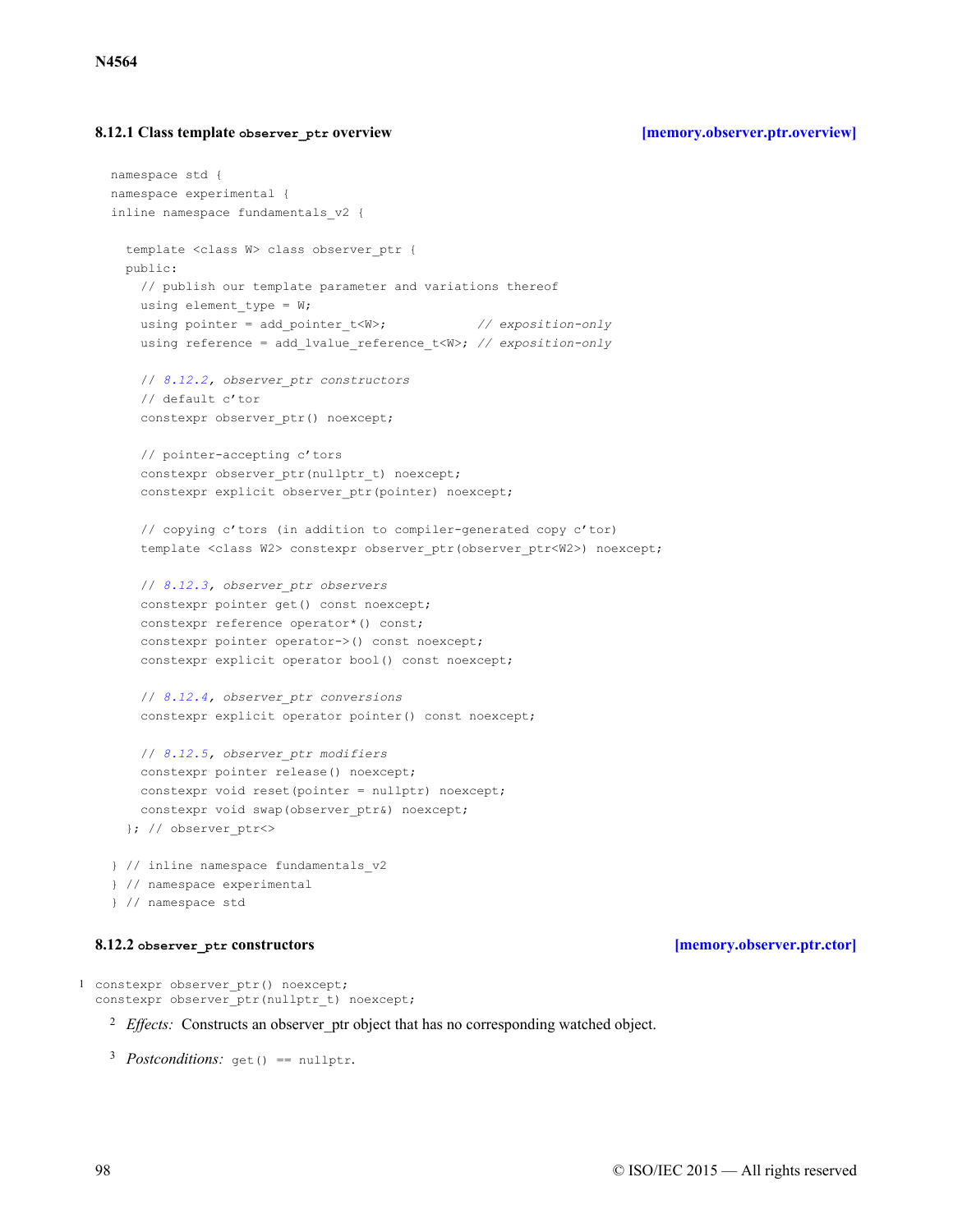4 constexpr explicit observer ptr(pointer other) noexcept;

- 5 Postconditions: get () == other.
- 6 template <class W2> constexpr observer ptr(observer ptr<W2> other) noexcept;
	- 7 Postconditions: get() == other.get().
	- <sup>8</sup> *Remarks:* This constructor shall not participate in overload resolution unless  $w^2$  is convertible to  $w^*$ .

### **8.12.3 observer\_ptr observers [\[memory.observer.ptr.obs\]](#page-98-0)**

<span id="page-98-0"></span>1 constexpr pointer get() const noexcept;

<sup>2</sup> *Returns:* The stored pointer.

3 constexpr reference operator\*() const;

- 4 Requires: get() != nullptr.
- 5 *Returns:* \*get().
- <sup>6</sup> *Throws:* Nothing.

8 Returns: get ().

```
9 constexpr explicit operator bool() const noexcept;
```
10 *Returns:* get() != nullptr.

### **8.12.4 observer\_ptr conversions [\[memory.observer.ptr.conv\]](#page-98-1)**

<span id="page-98-1"></span>1 constexpr explicit operator pointer() const noexcept;

2 *Returns:* get().

### **8.12.5 observer\_ptr modifiers [\[memory.observer.ptr.mod\]](#page-98-2)**

```
1 constexpr pointer release() noexcept;
```
- 2 *Postconditions*: get() == nullptr.
- <sup>3</sup> *Returns:* The value get() had at the start of the call to release.

4 constexpr void reset(pointer p = nullptr) noexcept;

- 5 Postconditions: get() == p.
- 6 constexpr void swap (observer ptr& other) noexcept;
	- $7$  *Effects*: Invokes swap on the stored pointers of  $*$ this and other.

<sup>7</sup> constexpr pointer operator->() const noexcept;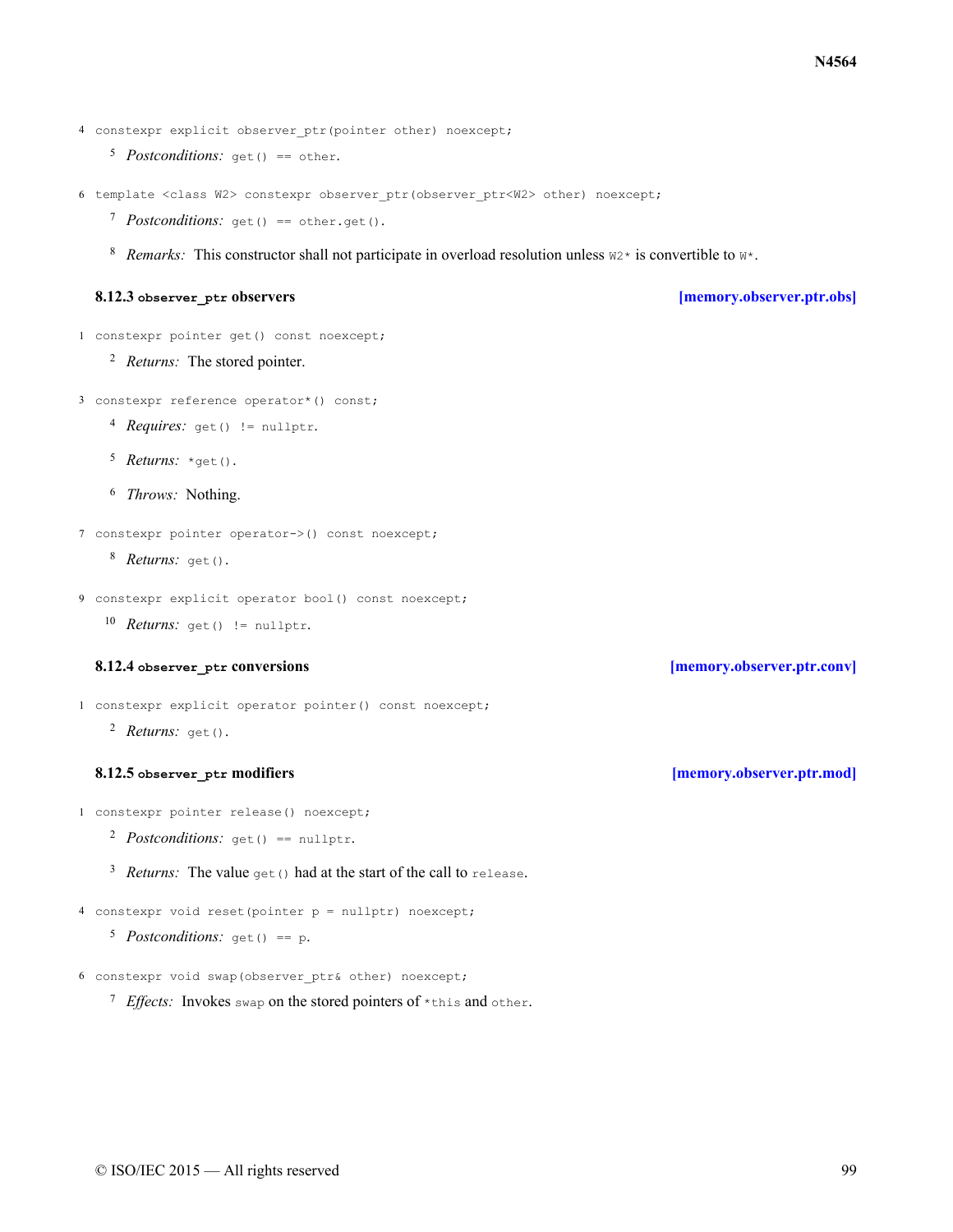### **8.12.6 observer\_ptr specialized algorithms [\[memory.observer.ptr.special\]](#page-99-0)**

```
2 Effects: p1.swap(p2).
     4 Returns: observer ptr<W>{p}.
     b Returns: p1.get() == p2.get().
     8 Returns: not (p1 == p2).
    10 Returns: not p.
    Returns:
12 (bool)p.
    14 Returns: Less<W3>()(p1.get(), p2.get()), where w3 is the composite pointer type (C+14 \S 5) of w1* and w2*.
    16 Returns: p2 < p1.
    18 Returns: not (p2 < p1).
    20 Returns: not (p1 < p2).
1 template <class W>
      void swap(observer ptr<W>& p1, observer ptr<W>& p2) noexcept;
3 template <class W> observer ptr<W> make observer(W* p) noexcept;
5 template <class W1, class W2>
      bool operator==(observer_ptr<W1> p1, observer_ptr<W2> p2);
7 template <class W1, class W2>
      bool operator!=(observer_ptr<W1> p1, observer_ptr<W2> p2);
9 template <class W>
     bool operator == (observer ptr<W> p, nullptr t) noexcept;
   template <class W>
     bool operator==(nullptr t, observer ptr<W> p) noexcept;
11 template <class W>
     bool operator!=(observer ptr<W> p, nullptr t) noexcept;
   template <class W>
      bool operator!=(nullptr t, observer ptr<W> p) noexcept;
13 template <class W1, class W2>
      bool operator<(observer ptr<W1> p1, observer ptr<W2> p2);
15 template <class W1, class W2>
      bool operator>(observer ptr<W1> p1, observer ptr<W2> p2);
17 template <class W1, class W2>
      bool operator<=(observer_ptr<W1> p1, observer_ptr<W2> p2);
19 template <class W1, class W2>
      bool operator>=(observer_ptr<W1> p1, observer_ptr<W2> p2);
```
### **8.12.7 observer\_ptr hash support [\[memory.observer.ptr.hash\]](#page-99-1)**

<span id="page-99-1"></span>1 template <class T> struct hash<experimental::observer ptr<T>>;

<sup>2</sup> The template specialization shall meet the requirements of class template hash (C++14 §20.9.12). For an object p of type observer ptr<T>, hash<observer ptr<T>>()(p) shall evaluate to the same value as hash<T\*>()(p.get()).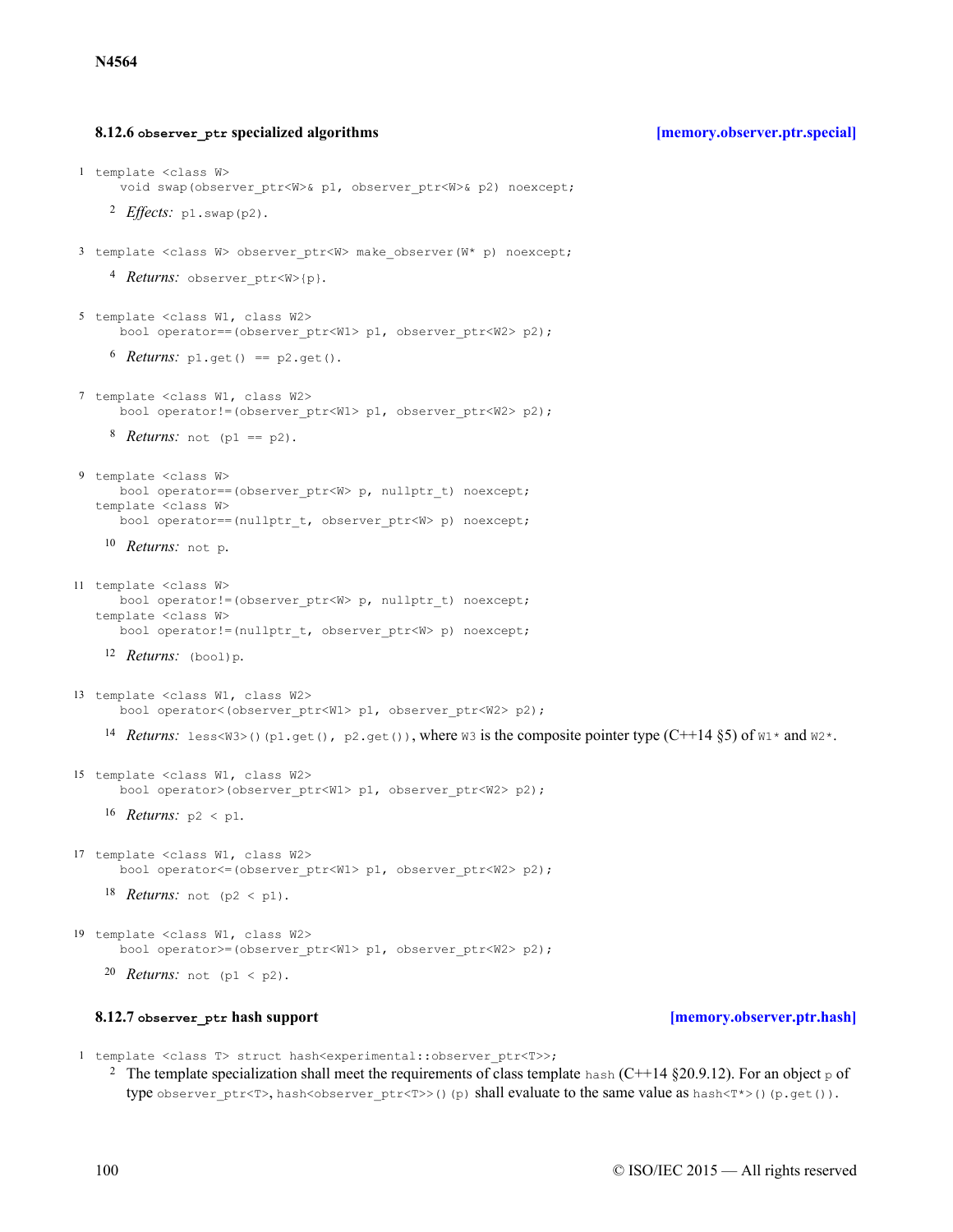# <span id="page-100-0"></span>**9 Containers [\[container\]](#page-100-0)**

# <span id="page-100-1"></span>**9.1 Uniform container erasure [\[container.erasure\]](#page-100-1)**

# **9.1.1 Header synopsis [\[container.erasure.syn\]](#page-100-2)**

<span id="page-100-2"></span><sup>1</sup> For brevity, this section specifies the contents of 9 headers, each of which behaves as described by [1.3.](#page-6-0)

```
namespace std {
namespace experimental {
inline namespace fundamentals_v2 {
 // 9.1.2, Function template erase_if
 // 9.1.3, Function template erase
  // <experimental/string>
  template <class charT, class traits, class A, class Predicate>
   void erase if(basic string<charT, traits, A>& c, Predicate pred);
  template <class charT, class traits, class A, class U>
   void erase(basic string<charT, traits, A>& c, const U& value);
  // <experimental/deque>
  template <class T, class A, class Predicate>
   void erase if(deque<T, A>& c, Predicate pred);
  template <class T, class A, class U>
   void erase(deque<T, A>& c, const U& value);
  // <experimental/vector>
  template <class T, class A, class Predicate>
    void erase if(vector<T, A>& c, Predicate pred);
  template <class T, class A, class U>
   void erase(vector<T, A>& c, const U& value);
  // <experimental/forward_list>
  template <class T, class A, class Predicate>
   void erase if(forward list<T, A>& c, Predicate pred);
  template <class T, class A, class U>
   void erase(forward list<T, A>& c, const U& value);
  // <experimental/list>
  template <class T, class A, class Predicate>
   void erase if(list<T, A>& c, Predicate pred);
  template <class T, class A, class U>
   void erase(list<T, A>& c, const U& value);
  // <experimental/map>
  template <class K, class T, class C, class A, class Predicate>
   void erase if(map<K, T, C, A>& c, Predicate pred);
  template <class K, class T, class C, class A, class Predicate>
   void erase if(multimap<K, T, C, A>& c, Predicate pred);
```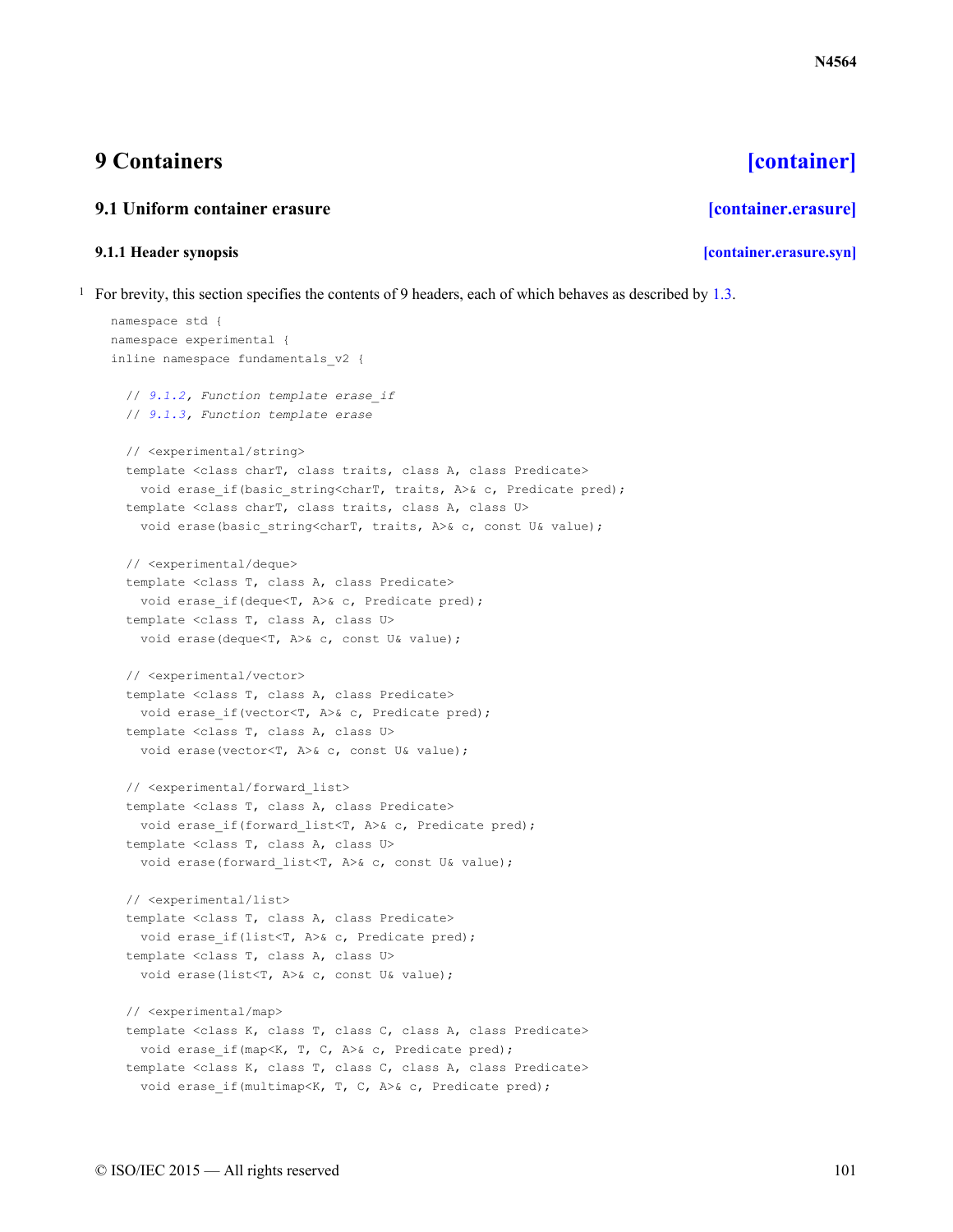```
// <experimental/set>
 template <class K, class C, class A, class Predicate>
   void erase if(set<K, C, A>& c, Predicate pred);
 template <class K, class C, class A, class Predicate>
   void erase if(multiset<K, C, A>& c, Predicate pred);
 // <experimental/unordered_map>
 template <class K, class T, class H, class P, class A, class Predicate>
   void erase if(unordered map<K, T, H, P, A>& c, Predicate pred);
 template <class K, class T, class H, class P, class A, class Predicate>
   void erase if(unordered multimap<K, T, H, P, A>& c, Predicate pred);
 // <experimental/unordered_set>
 template <class K, class H, class P, class A, class Predicate>
   void erase if(unordered set<K, H, P, A>& c, Predicate pred);
 template <class K, class H, class P, class A, class Predicate>
   void erase if(unordered multiset<K, H, P, A>& c, Predicate pred);
} // inline namespace fundamentals_v2
} // namespace experimental
```

```
} // namespace std
```
### **9.1.2 Function template erase\_if [\[container.erasure.erase\\_if\]](#page-101-0)**

<span id="page-101-0"></span>1 template <class charT, class traits, class A, class Predicate> void erase if(basic string<charT, traits, A>& c, Predicate pred); template <class T, class A, class Predicate> void erase if(deque<T, A>& c, Predicate pred); template <class T, class A, class Predicate> void erase if(vector<T, A>& c, Predicate pred);

<sup>2</sup> Effects: Equivalent to: c.erase(remove if(c.begin(), c.end(), pred), c.end());

3 template <class T, class A, class Predicate> void erase if(forward list<T, A>& c, Predicate pred); template <class T, class A, class Predicate> void erase if(list<T, A>& c, Predicate pred);

4 *Effects*: Equivalent to: c.remove if (pred);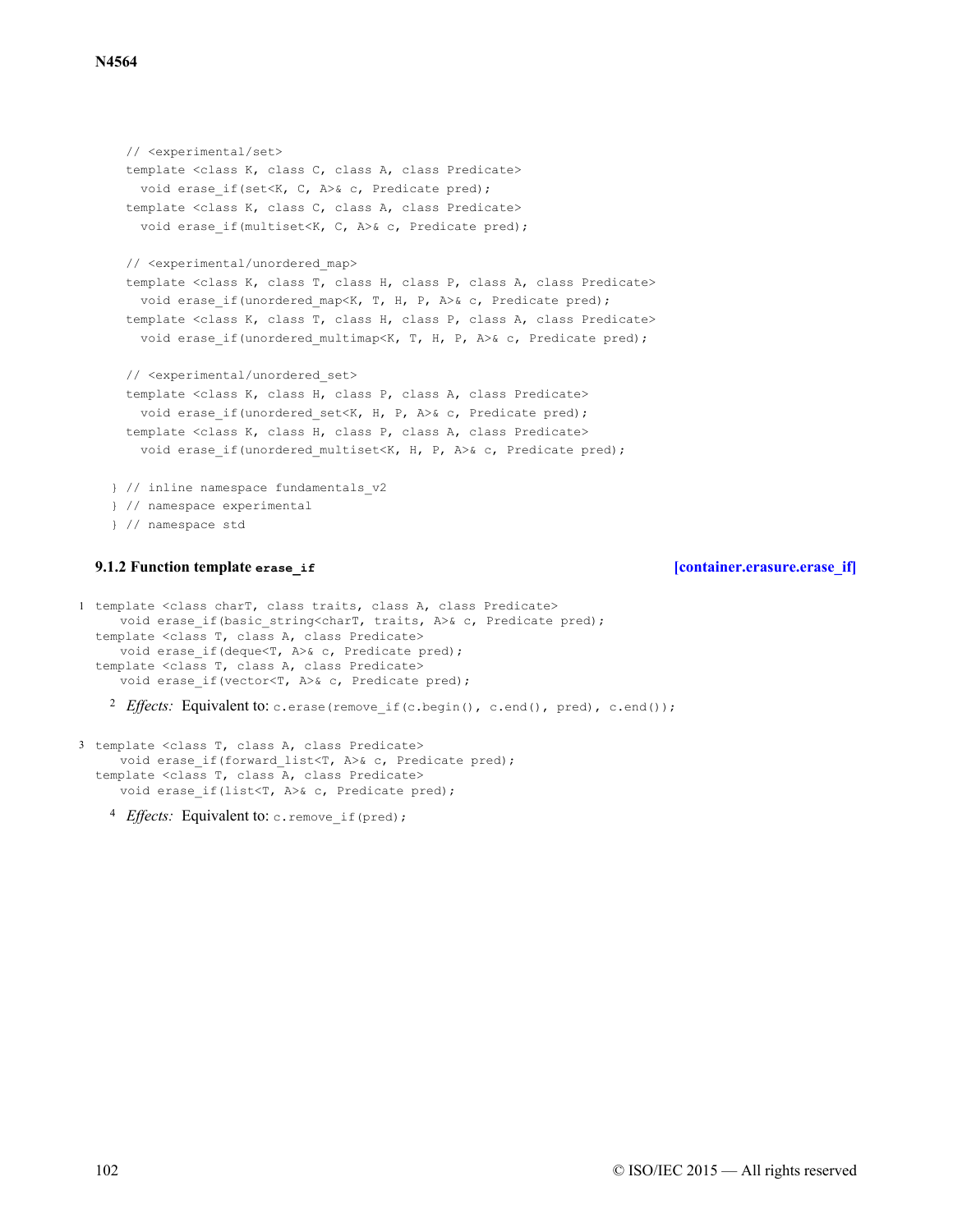```
<sup>6</sup> Effects: Equivalent to:
5 template <class K, class T, class C, class A, class Predicate>
     void erase if (map<K, T, C, A>& c, Predicate pred);
  template <class K, class T, class C, class A, class Predicate>
     void erase if(multimap<K, T, C, A>& c, Predicate pred);
  template <class K, class C, class A, class Predicate>
     void erase if(set<K, C, A>& c, Predicate pred);
  template <class K, class C, class A, class Predicate>
     void erase if(multiset<K, C, A>& c, Predicate pred);
  template <class K, class T, class H, class P, class A, class Predicate>
     void erase_if(unordered_map<K, T, H, P, A>& c, Predicate pred);
  template <class K, class T, class H, class P, class A, class Predicate>
     void erase if (unordered multimap<K, T, H, P, A>& c, Predicate pred);
  template <class K, class H, class P, class A, class Predicate>
     void erase if(unordered set<K, H, P, A>& c, Predicate pred);
  template <class K, class H, class P, class A, class Predicate>
     void erase if(unordered multiset<K, H, P, A>& c, Predicate pred);
```

```
for (auto i = c.begin(), last = c.end(); i != last; ) {
 if (pred(*i)) {
    i = c.\text{erase}(i);} else {
    ++i:
  }
}
```
### **9.1.3 Function template erase [\[container.erasure.erase\]](#page-102-0)**

<span id="page-102-0"></span>1 template <class charT, class traits, class A, class U> void erase(basic string<charT, traits, A>& c, const U& value); template <class T, class A, class U> void erase(deque<T, A>& c, const U& value); template <class T, class A, class U> void erase(vector<T, A>& c, const U& value);

2 Effects: Equivalent to: c.erase(remove(c.begin(), c.end(), value), c.end());

```
3 template <class T, class A, class U>
     void erase(forward list<T, A>& c, const U& value);
  template <class T, class A, class U>
     void erase(list<T, A>& c, const U& value);
```
4 *Effects*: Equivalent to: erase if (c, [&](auto& elem) { return elem == value; });

[*Note:* Overloads of erase() for associative containers and unordered associative containers are intentionally not provided. — *end note* ]

### <span id="page-102-1"></span>**9.2 Class template array [\[container.array\]](#page-102-1)**

### <span id="page-102-2"></span>**9.2.1 Header <experimental/array> synopsis [\[header.array.synop\]](#page-102-2)**

```
#include <array>
namespace std {
namespace experimental {
inline namespace fundamentals_v2 {
```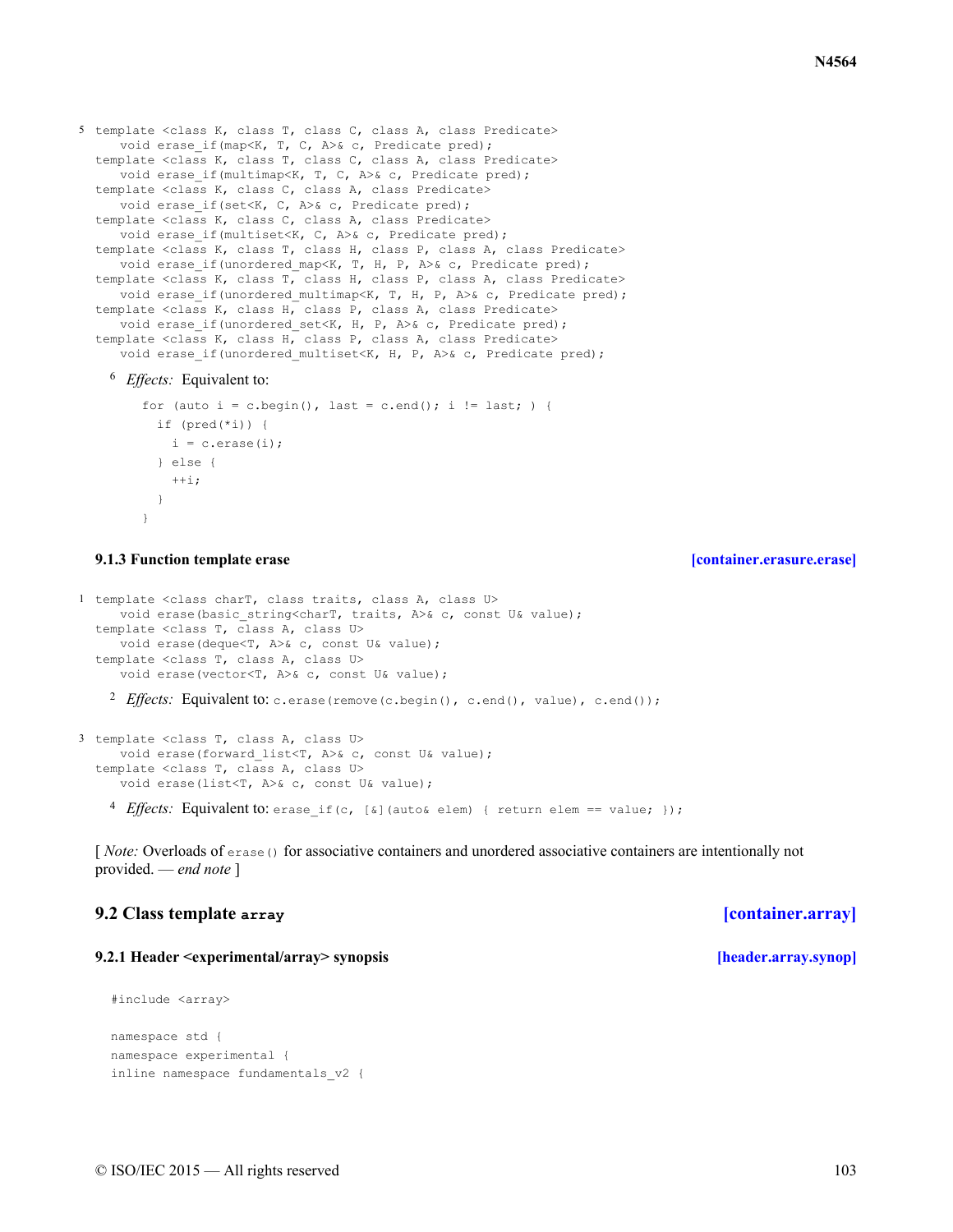```
// 9.2.2, Array creation functions
 template <class D = void, class... Types>
   constexpr array<VT, sizeof...(Types)> make_array(Types&&... t);
  template <class T, size_t N>
   constexpr array<remove cv t<T>, N> to array(T (&a)[N]);
} // inline namespace fundamentals_v2
} // namespace experimental
} // namespace std
```
### **9.2.2 Array creation functions [\[container.array.creation\]](#page-103-0)**

```
1 template <class D = void, class... Types>
       constexpr array<VT, sizeof...(Types)> make_array(Types&&... t);
```
- <sup>2</sup> Let *Ui* be decay\_t<*Ti*> for each *Ti* in Types.
- <sup>3</sup> Remarks: The program is ill-formed if  $\nu$  is void and at least one *Ui* is a specialization of reference wrapper.
- <sup>4</sup> Returns: array<*VT*, sizeof...(Types)>{ std::forward<Types>(t)... }, where *VT* is common type  $t$ <Types...> if D is void, otherwise *VT* is D.

### [ *Example:*

```
int i = 1; int& ri = i;
 auto a1 = make array(i, ri); // a1 is of type array<int, 2>
 auto a2 = make_array(i, ri, 42L); // a2 is of type array<long, 3>
 auto a3 = make_array<long>(i, ri); // a3 is of type array<long, 2>
 auto a4 = make array<long>(); // a4 is of type array<long, 0>
 auto a5 = make_array(); // ill-formed
— end example ]
```
5 template <class T, size\_t N> constexpr array<remove cv t<T>, N> to array(T (&a)[N]);

<sup>6</sup> Returns: An array<remove cv t<T>, N> such that each element is copy-initialized with the corresponding element of a.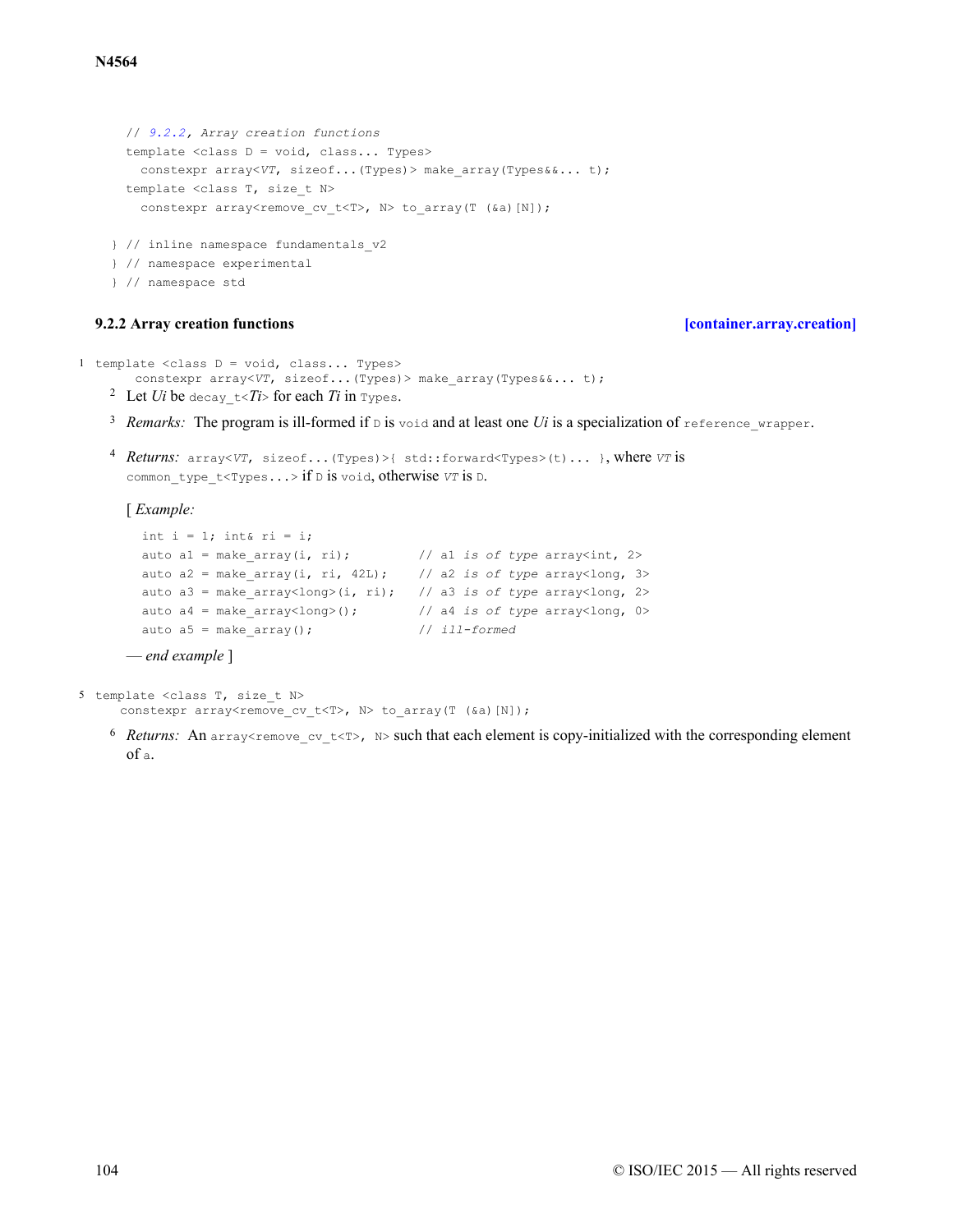# <span id="page-104-0"></span>**10 Iterators library [\[iterator\]](#page-104-0)**

# <span id="page-104-1"></span>**10.1 Header <experimental/iterator> synopsis [\[iterator.synopsis\]](#page-104-1)**

```
#include <iterator>
namespace std {
namespace experimental {
inline namespace fundamentals_v2 {
  // 10.2, Class template ostream_joiner
  template <class DelimT, class charT = char, class traits = char traits<charT> >
      class ostream_joiner;
  template <class charT, class traits, class DelimT>
   ostream_joiner<decay_t<DelimT>, charT, traits>
   make ostream joiner(basic ostream<charT, traits>& os, DelimT&& delimiter);
} // inline namespace fundamentals_v2
} // namespace experimental
} // namespace std
```
# **10.2 Class template ostream\_joiner [\[iterator.ostream.joiner\]](#page-104-2)**

<span id="page-104-2"></span> $<$  ostream joiner writes (using operator<<) successive elements onto the output stream from which it was constructed. The delimiter that it was constructed with is written to the stream between every two  $\tau s$  that are written. It is not possible to get a value out of the output iterator. Its only use is as an output iterator in situations like

```
while (first != last)
      *result++ = *first++;2 ostream_joiner is defined as
    namespace std {
    namespace experimental {
    inline namespace fundamentals_v2 {
      template <class DelimT, class charT = char, class traits = char traits<charT> >
      class ostream_joiner {
      public:
        typedef charT char type;
        typedef traits traits_type;
        typedef basic ostream<charT, traits> ostream type;
        typedef output_iterator_tag iterator_category;
        typedef void value type;
        typedef void difference type;
        typedef void pointer;
        typedef void reference;
        ostream_joiner(ostream_type& s, const DelimT& delimiter);
        ostream_joiner(ostream_type& s, DelimT&& delimiter);
        template<typename T>
```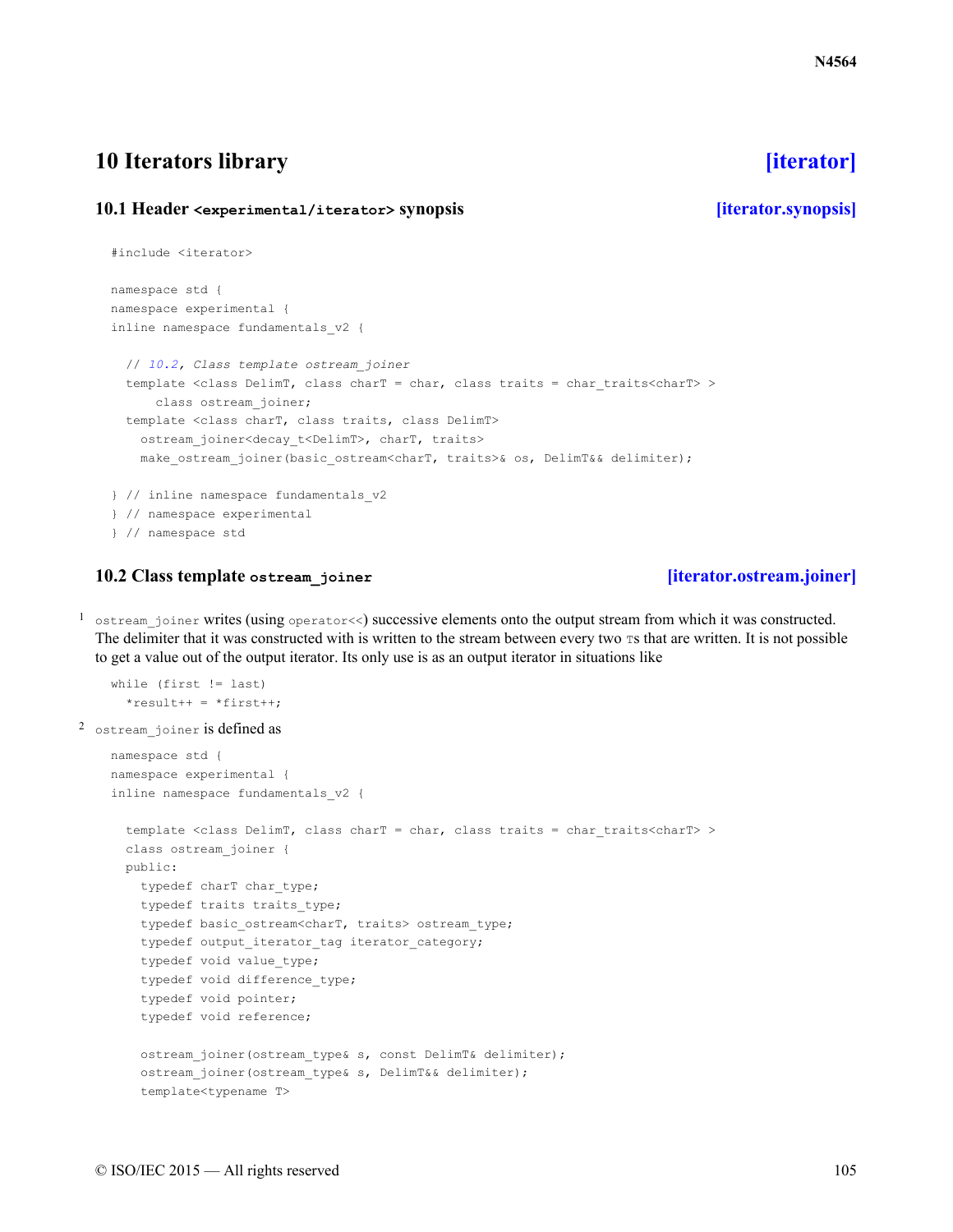private:

};

make\_ostream\_joiner(basic\_ostream<charT, traits>& os, DelimT&& delimiter);

<span id="page-105-0"></span>1 ostream joiner(ostream type& s, const DelimT& delimiter);

ostream\_joiner& operator=(const T& value); ostream\_joiner& operator\*() noexcept; ostream\_joiner& operator++() noexcept; ostream\_joiner& operator++(int) noexcept;

ostream\_type\* out\_stream; *// exposition only* DelimT delim; *// exposition only* bool first\_element; *// exposition only*

<sup>2</sup> Effects: Initializes out stream with std::addressof(s), delim with delimiter, and first element with true.

3 ostream joiner(ostream type& s, DelimT&& delimiter);

} // inline namespace fundamentals\_v2

} // namespace experimental

} // namespace std

<sup>4</sup> Effects: Initializes out stream with std::addressof(s), delim with move(delimiter), and first element with true.

```
1 template<typename T>
     ostream_joiner& operator=(const T& value);
```

```
Effects:
2
   if (!first_element)
     *out stream << delim;
    first element = false;
    *out stream << value;
   return *this;
```
3 ostream\_joiner& operator\*() noexcept;

4 Returns: \*this.

```
5 ostream_joiner& operator++() noexcept;
  ostream_joiner& operator++(int) noexcept;
```

```
<sup>6</sup> Returns: *this.
```
### **10.2.3 ostream\_joiner creation function [\[iterator.ostream.joiner.creation\]](#page-105-2)**

<span id="page-105-2"></span>1 template <class charT, class traits, class DelimT> ostream\_joiner<decay\_t<DelimT>, charT, traits>

106 © ISO/IEC 2015 — All rights reserved

# **10.2.1 ostream\_joiner constructor [\[iterator.ostream.joiner.cons\]](#page-105-0)**

### **10.2.2 ostream\_joiner operations [\[iterator.ostream.joiner.ops\]](#page-105-1)**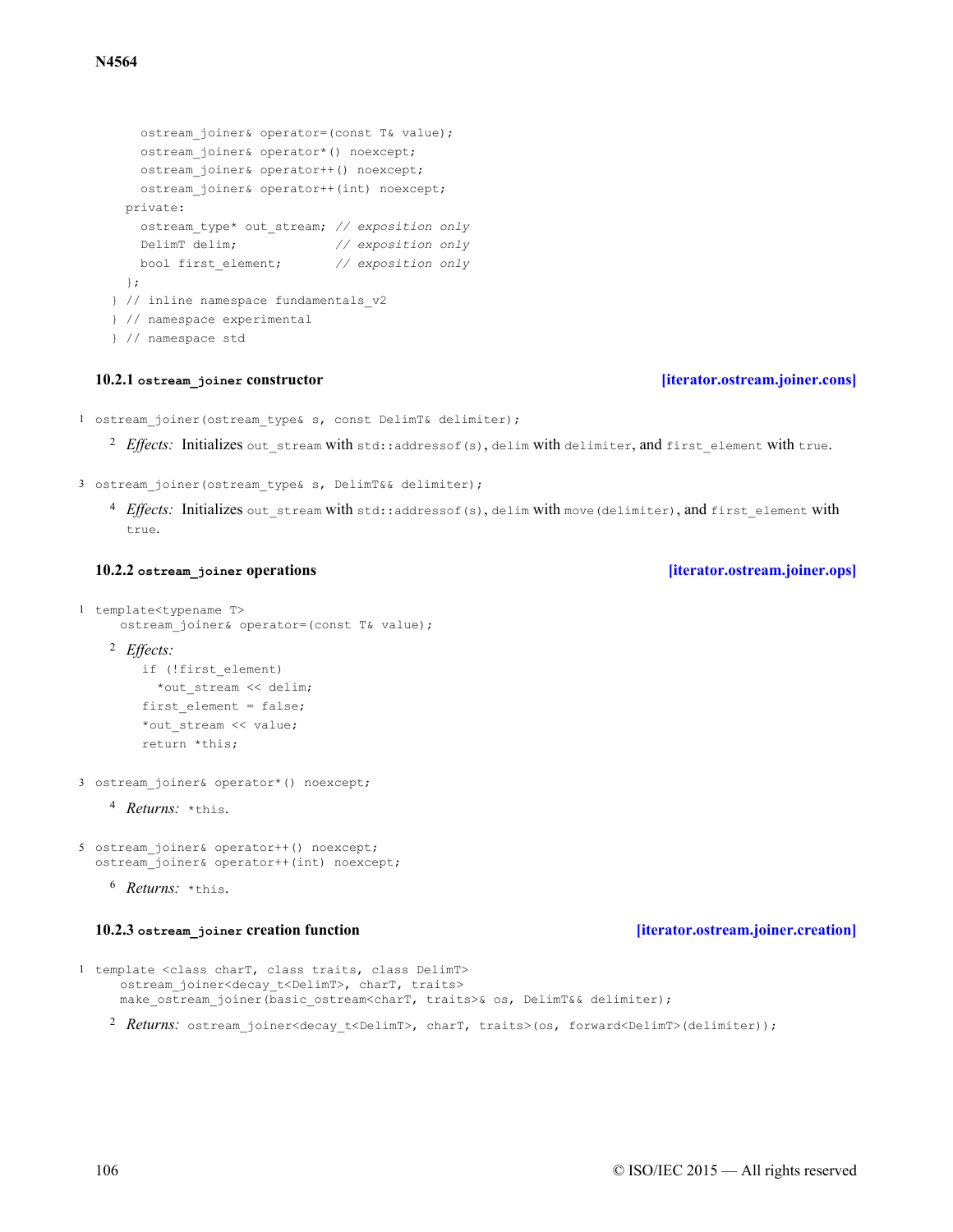# <span id="page-106-0"></span>**11 Futures [\[futures\]](#page-106-0)**

# <span id="page-106-1"></span>**11.1 Header <experimental/future> synopsis [\[header.future.synop\]](#page-106-1)**

```
#include <future>
namespace std {
 namespace experimental {
  inline namespace fundamentals_v2 {
    template <class R> class promise;
    template <class R> class promise<R&>;
    template <> class promise<void>;
    template <class R>
    void swap(promise<R>& x, promise<R>& y) noexcept;
    template <class> class packaged_task; // undefined
    template <class R, class... ArgTypes>
    class packaged_task<R(ArgTypes...)>;
    template <class R, class... ArgTypes>
    void swap(packaged_task<R(ArgTypes...)>&, packaged_task<R(ArgTypes...)>&) noexcept;
  } // namespace fundamentals_v2
  } // namespace experimental
  template <class R, class Alloc>
  struct uses allocator<experimental::promise<R>, Alloc>;
  template <class R, class Alloc>
  struct uses allocator<experimental::packaged task<R>, Alloc>;
} // namespace std
```
# **11.2 Class template promise [\[futures.promise\]](#page-106-2)**

<span id="page-106-2"></span><sup>1</sup> The specification of all declarations within this sub-clause  $11.2$  and its sub-clauses are the same as the corresponding declarations, as specified in C++14 §30.6.5, unless explicitly specified otherwise.

```
namespace std {
 namespace experimental {
 inline namespace fundamentals_v2 {
    template <class R>
   class promise {
   public:
      typedef erased type allocator type;
     promise();
```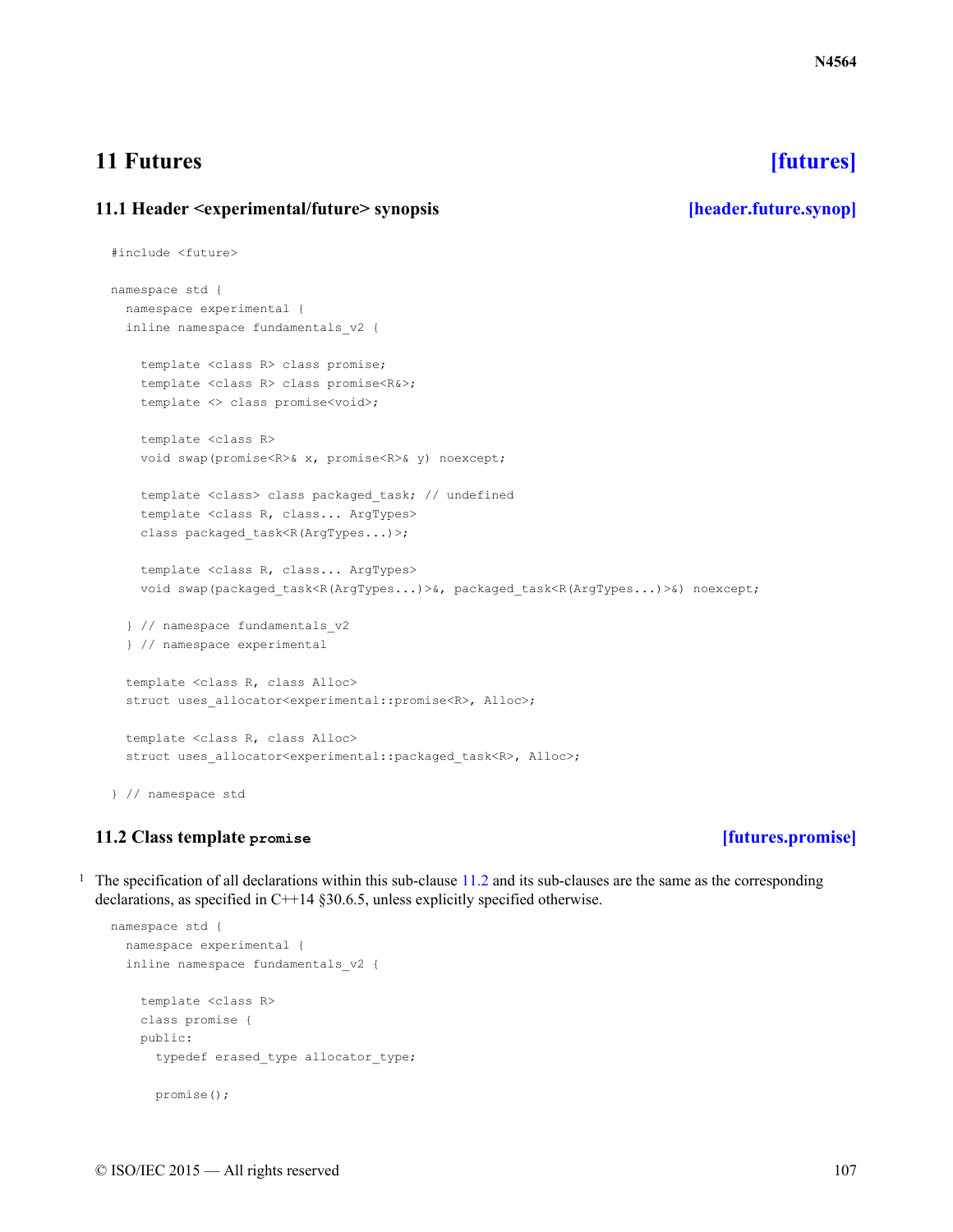```
template <class Allocator>
     promise(allocator arg t, const Allocator& a);
     promise(promise&& rhs) noexcept;
     promise(const promise& rhs) = delete;
     ~promise();
     promise& operator=(promise&& rhs) noexcept;
     promise& operator=(const promise& rhs) = delete;
     void swap(promise& other) noexcept;
     future<R> get_future();
     void set_value(see below);
     void set exception(exception_ptr p);
     void set value at thread exit(const R& r);
     void set_value_at_thread_exit(see below);
     void set exception at thread exit(exception ptr p);
     pmr::memory_resource* get_memory_resource();
   };
   template <class R>
   void swap(promise<R>& x, promise<R>& y) noexcept;
  } // namespace fundamentals_v2
 } // namespace experimental
 template <class R, class Alloc>
 struct uses allocator<experimental::promise<R>, Alloc>;
} // namespace std
```
<sup>2</sup> When a promise constructor that takes a first argument of type allocator arg t is invoked, the second argument is treated as a type-erased allocator  $(8.3)$  $(8.3)$ .

### **11.3 Class template packaged\_task [\[futures.task\]](#page-107-0)**

<span id="page-107-0"></span><sup>1</sup> The specification of all declarations within this sub-clause  $11.3$  and its sub-clauses are the same as the corresponding declarations, as specified in C++14 §30.6.9, unless explicitly specified otherwise.

```
namespace std {
  namespace experimental {
  inline namespace fundamentals_v2 {
    template <class R, class... ArgTypes>
   class packaged task<R(ArgTypes...)> {
   public:
      typedef erased type allocator type;
     packaged task() noexcept;
      template <class F>
      explicit packaged task(F&& f);
```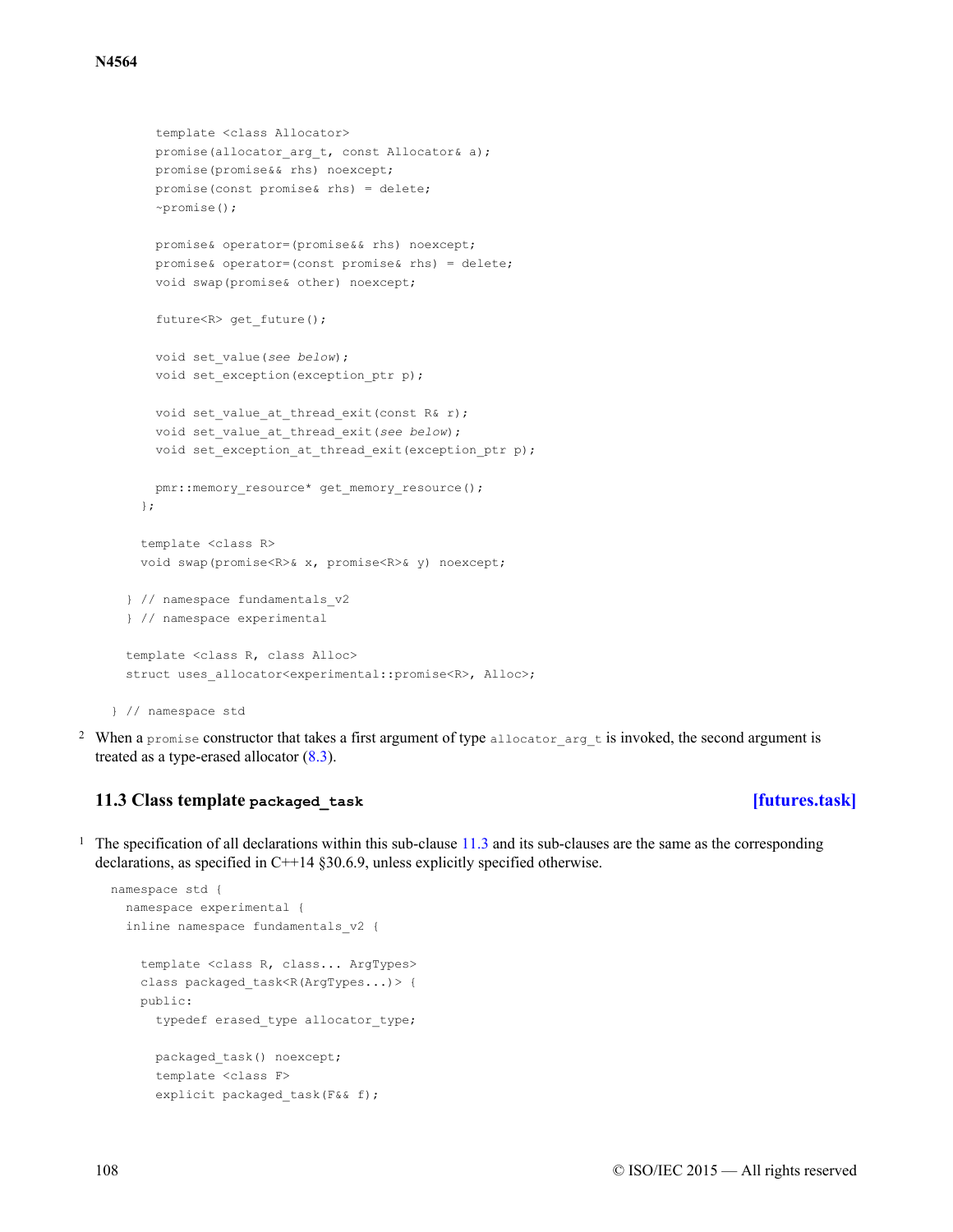```
template <class F, class Allocator>
    explicit packaged task(allocator arg t, const Allocator& a, F&& f);
    ~packaged_task();
    packaged task(const packaged task&) = delete;
   packaged task& operator=(const packaged task&) = delete;
   packaged task(packaged task&& rhs) noexcept;
   packaged_task& operator=(packaged_task&& rhs) noexcept;
   void swap(packaged_task& other) noexcept;
   bool valid() const noexcept;
    future<R> get_future();
   void operator()(ArgTypes... );
   void make ready at thread exit(ArgTypes...);
   void reset();
   pmr::memory_resource* get_memory_resource();
  };
  template <class R, class... ArgTypes>
  void swap(packaged_task<R(ArgTypes...)>&, packaged_task<R(ArgTypes...)>&) noexcept;
} // namespace fundamentals_v2
} // namespace experimental
template <class R, class Alloc>
struct uses_allocator<experimental::packaged_task<R>, Alloc>;
```
} // namespace std

<sup>2</sup> When a packaged task constructor that takes a first argument of type allocator\_arg\_t is invoked, the second argument is treated as a type-erased allocator  $(8.3)$ .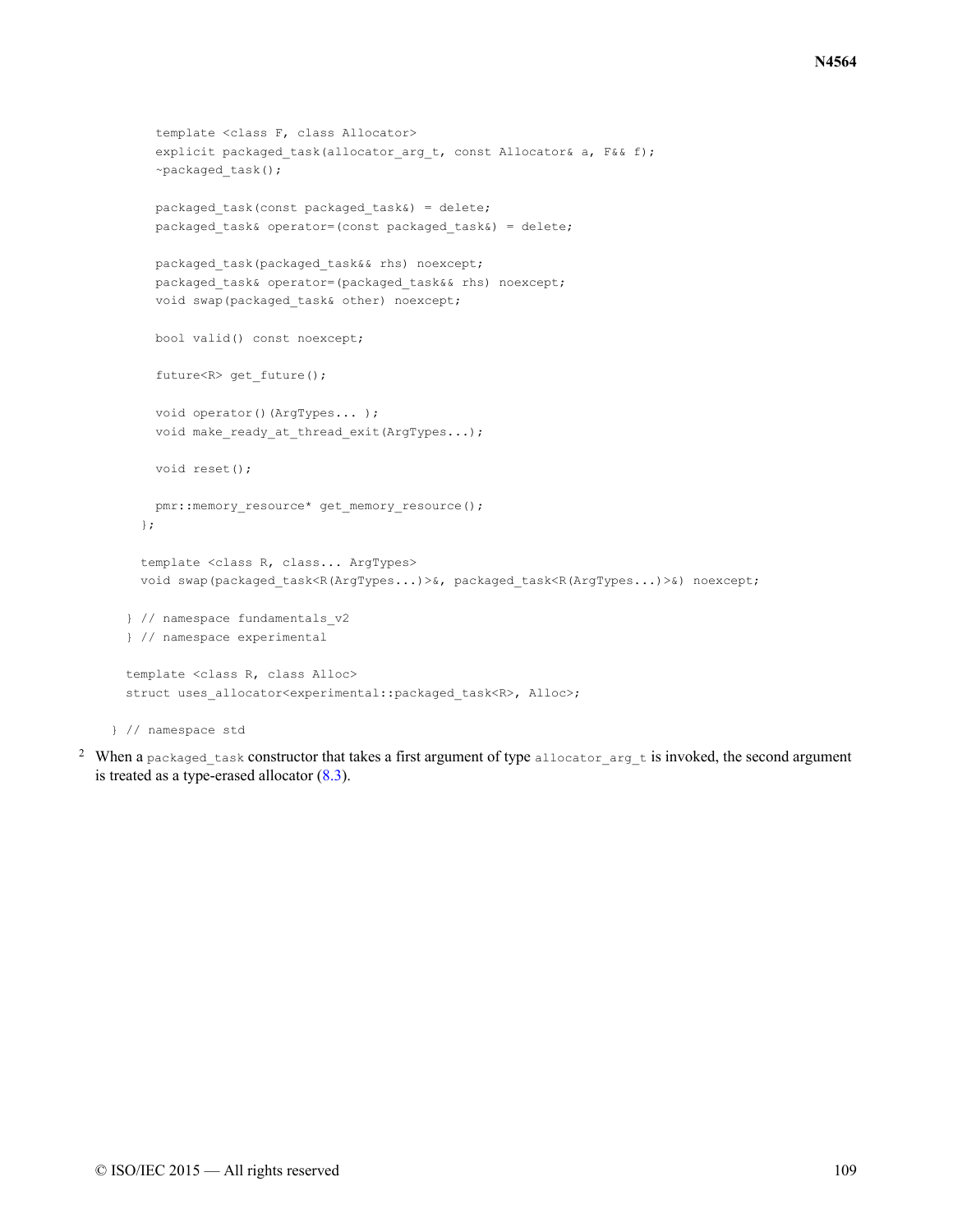# <span id="page-109-0"></span>**12 Algorithms library [\[algorithms\]](#page-109-0)**

### <span id="page-109-1"></span>**12.1 Header <experimental/algorithm> synopsis [\[header.algorithm.synop\]](#page-109-1)**

```
#include <algorithm>
 namespace std {
 namespace experimental {
 inline namespace fundamentals_v2 {
   // 12.2, Search
   template<class ForwardIterator, class Searcher>
   ForwardIterator search(ForwardIterator first, ForwardIterator last,
                        const Searcher& searcher);
   // 12.3, Sampling
   template<class PopulationIterator, class SampleIterator, class Distance>
   SampleIterator sample(PopulationIterator first, PopulationIterator last,
                        SampleIterator out, Distance n);
   template<class PopulationIterator, class SampleIterator,
           class Distance, class UniformRandomNumberGenerator>
   SampleIterator sample(PopulationIterator first, PopulationIterator last,
                        SampleIterator out, Distance n,
                        UniformRandomNumberGenerator&& g);
   // 12.4, Shuffle
   template<class RandomAccessIterator>
   void shuffle(RandomAccessIterator first, RandomAccessIterator last);
  } // namespace fundamentals_v2
  } // namespace experimental
  } // namespace std
12.2 Search [alg.search]
```

```
<sup>2</sup> Effects: Equivalent to return searcher(first, last);
1 template<class ForwardIterator, class Searcher>
     ForwardIterator search(ForwardIterator first, ForwardIterator last,
                              const Searcher& searcher);
```
<sup>3</sup> Remarks: Searcher need not meet the CopyConstructible requirements.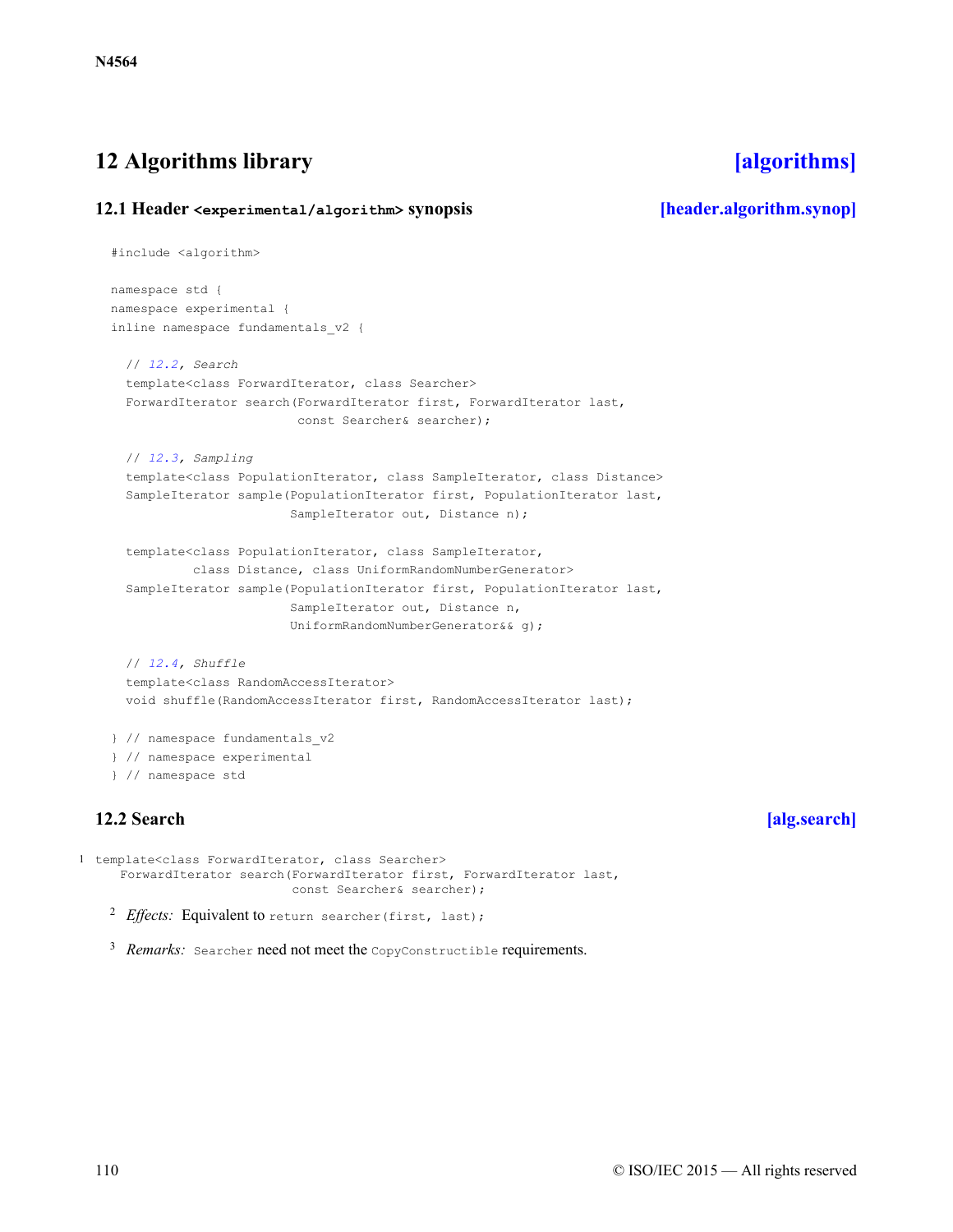# **12.3 Sampling [\[alg.random.sample\]](#page-110-0)**

```
1 template<class PopulationIterator, class SampleIterator, class Distance>
     SampleIterator sample(PopulationIterator first, PopulationIterator last,
                           SampleIterator out, Distance n);
     template<class PopulationIterator, class SampleIterator,
              class Distance, class UniformRandomNumberGenerator>
     SampleIterator sample(PopulationIterator first, PopulationIterator last,
                           SampleIterator out, Distance n,
                           UniformRandomNumberGenerator&& g);
```
*Requires:* 2

- PopulationIterator shall meet the requirements of an InputIterator type.
- SampleIterator shall meet the requirements of an OutputIterator type.
- SampleIterator shall meet the additional requirements of a RandomAccessIterator type unless PopulationIterator meets the additional requirements of a ForwardIterator type.
- PopulationIterator's value type shall be writable to out.
- Distance shall be an integer type.
- UniformRandomNumberGenerator shall meet the requirements of a uniform random number generator type  $(C+14 \text{ §}26.5.1.3)$  whose return type is convertible to Distance.
- out shall not be in the range [first, last).
- <sup>3</sup> Effects: Copies min(last−first, n) elements (the *sample*) from [first, last) (the *population*) to out such that each possible sample has equal probability of appearance. [ *Note:* Algorithms that obtain such effects include *selection sampling* and *reservoir sampling*. — *end note* ]
- <sup>4</sup> *Returns:* The end of the resulting sample range.
- <sup>5</sup> Complexity: O(last first).
- *Remarks:* 6
	- Stable if and only if PopulationIterator meets the requirements of a ForwardIterator type.
	- $-$  If g is not given in the argument list, it denotes the per-thread engine ([13.2.2.1\)](#page-112-0). To the extent that the implementation of this function makes use of random numbers, the object  $\sigma$  shall serve as the implementation's source of randomness.

## **12.4 Shuffle [\[alg.random.shuffle\]](#page-110-1)**

```
1 template<class RandomAccessIterator>
```

```
void shuffle(RandomAccessIterator first, RandomAccessIterator last);
```
- $P<sup>2</sup>$  *Effects:* Permutes the elements in the range  $[\text{first},\text{last})$  such that each possible permutation of those elements has equal probability of appearance.
- <sup>3</sup> Requires: RandomAccessIterator shall satisfy the requirements of ValueSwappable (C++14 §17.6.3.2).
- <sup>4</sup> Complexity: Exactly (last first) 1 swaps.
- <sup>5</sup> Remarks: To the extent that the implementation of this function makes use of random numbers, the per-thread engine ([13.2.2.1](#page-112-0)) shall serve as the implementation's source of randomness.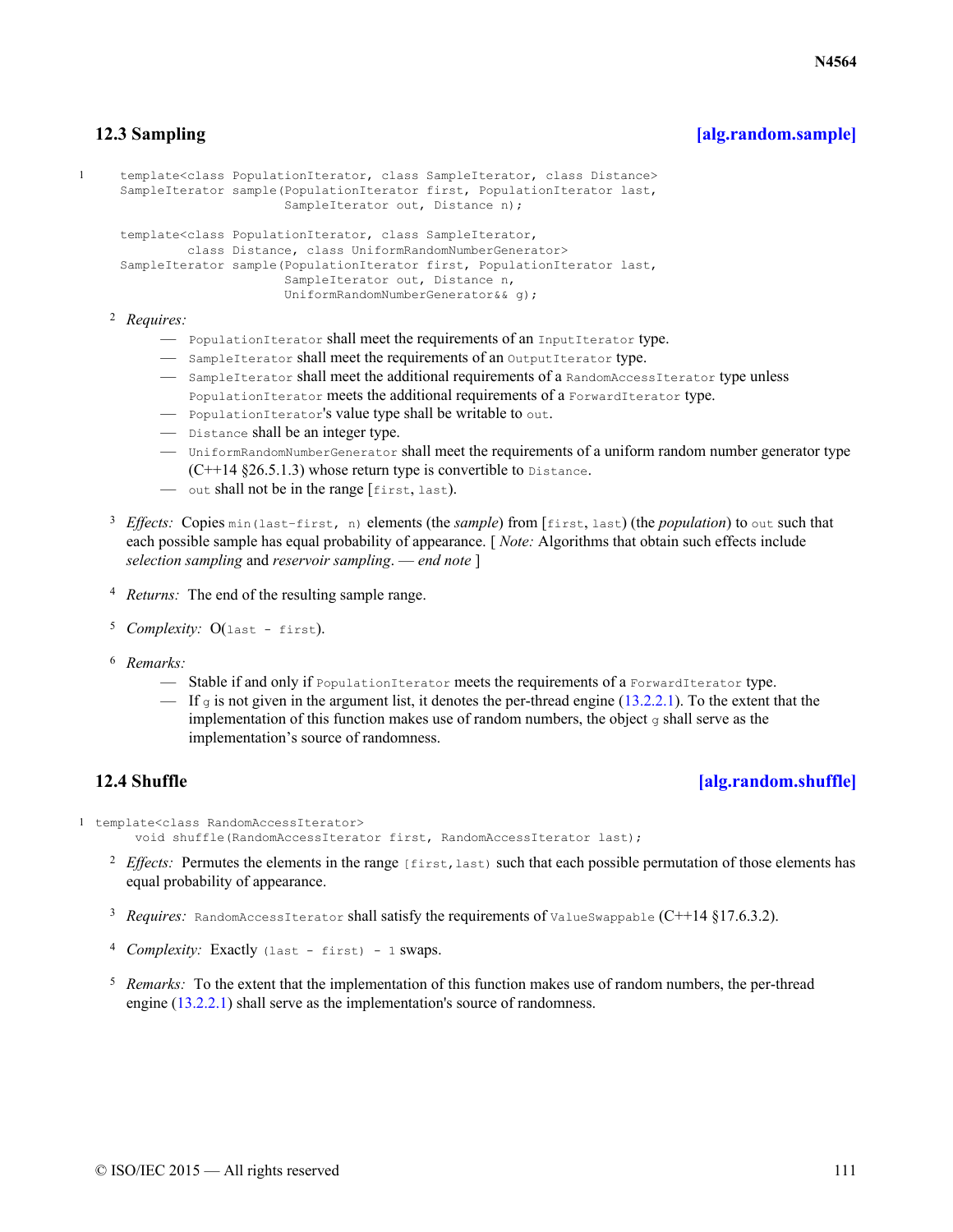# <span id="page-111-0"></span>**13 Numerics library [\[numeric\]](#page-111-0)**

# <span id="page-111-1"></span>**13.1 Generalized numeric operations [\[numeric.ops\]](#page-111-1)**

# <span id="page-111-2"></span>**13.1.1 Header <experimental/numeric> synopsis [\[numeric.ops.overview\]](#page-111-2)**

```
#include <numeric>
namespace std {
namespace experimental {
inline namespace fundamentals_v2 {
  // 13.1.2, Greatest common divisor
  template<class M, class N>
  constexpr common type t < M, N gcd(M m, N n);
  // 13.1.3, Least common multiple
  template<class M, class N>
  constexpr common type t<M,N> lcm(M m, N n);
} // inline namespace fundamentals_v2
} // namespace experimental
} // namespace std
```
## **13.1.2 Greatest common divisor [\[numeric.ops.gcd\]](#page-111-3)**

```
1 template<class M, class N>
     constexpr common type t<M,N> gcd(M m, N n);
```
- <sup>2</sup> *Requires:*  $|\mathbb{m}|$  shall be representable as a value of type M and  $|\mathbb{m}|$  shall be representable as a value of type N. [*Note:* These requirements ensure, for example, that  $\gcd(m, m) = |m|$  is representable as a value of type M. — *end note* ]
- <sup>3</sup> Remarks: If either M or N is not an integer type, the program is ill-formed.
- <sup>4</sup> *Returns:* zero when m and n are both zero. Otherwise, returns the greatest common divisor of  $|m|$  and  $|n|$ .
- <sup>5</sup> *Throws:* Nothing.

## **13.1.3 Least common multiple [\[numeric.ops.lcm\]](#page-111-4)**

```
1 template<class M, class N>
     constexpr common type t<M,N> lcm(M m, N n);
```
- <sup>2</sup> *Requires:*  $|\mathbb{m}|$  shall be representable as a value of type M and  $|\mathbb{m}|$  shall be representable as a value of type N. The least common multiple of  $|m|$  and  $|n|$  shall be representable as a value of type common type  $t\le M, N$ .
- <sup>3</sup> Remarks: If either M or N is not an integer type, the program is ill-formed.
- <sup>4</sup> *Returns:* zero when either m or n is zero. Otherwise, returns the least common multiple of  $|m|$  and  $|n|$ .
- <sup>5</sup> *Throws:* Nothing.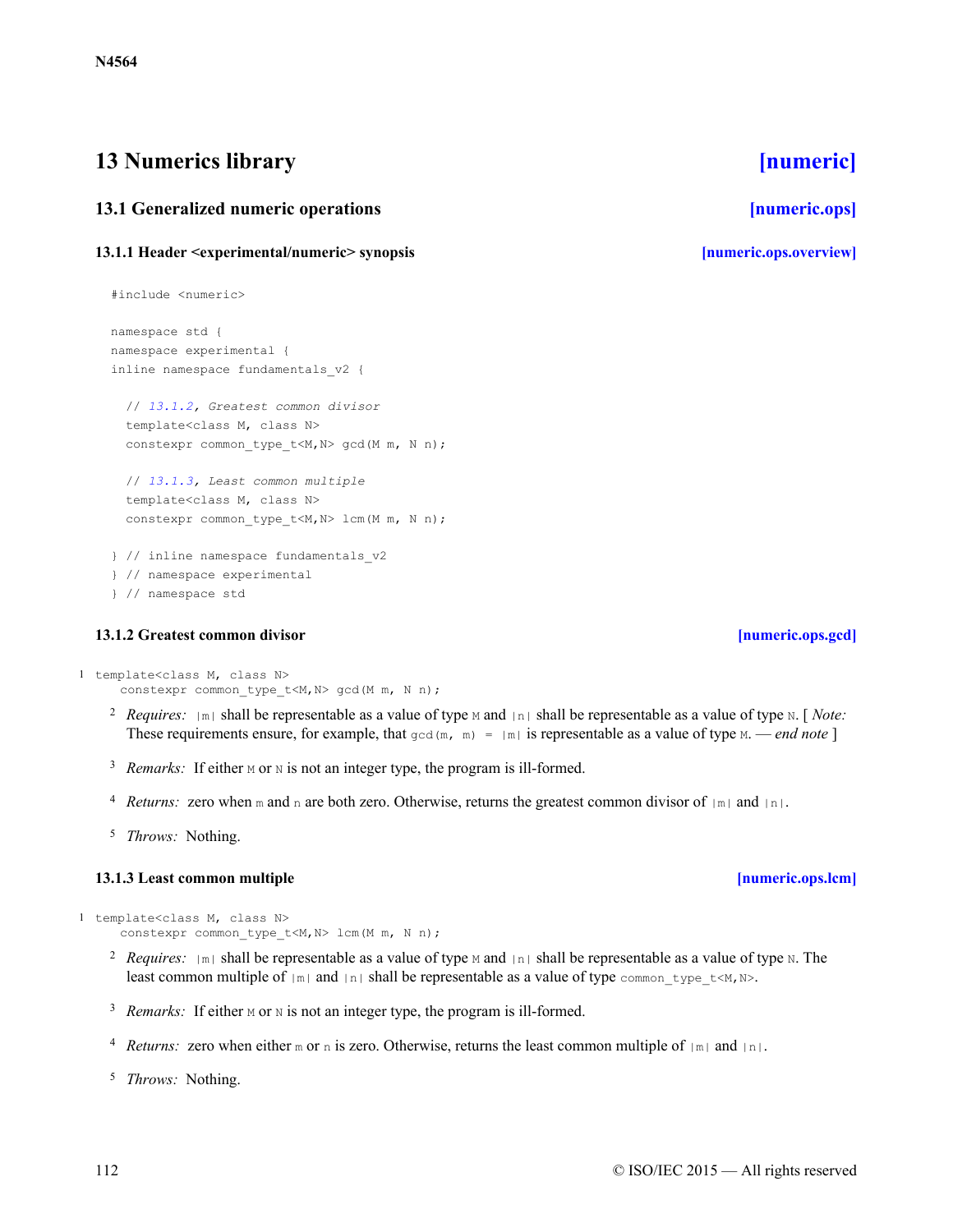# <span id="page-112-1"></span>**13.2 Random number generation [\[rand\]](#page-112-1)**

### <span id="page-112-2"></span>**13.2.1 Header <experimental/random> synopsis [\[rand.synopsis\]](#page-112-2)**

```
#include <random>
```

```
namespace std {
namespace experimental {
inline namespace fundamentals_v2 {
```

```
// 13.2.2.1, Function template randint
 template <class IntType>
 IntType randint(IntType a, IntType b);
 void reseed();
 void reseed(default random engine::result type value);
} // inline namespace fundamentals_v2
} // namespace experimental
```
} // namespace std

### <span id="page-112-3"></span>**13.2.2 Utilities [\[rand.util\]](#page-112-3)**

### **13.2.2.1 Function template randint [\[rand.util.randint\]](#page-112-0)**

- <span id="page-112-0"></span><sup>1</sup> A separate *per-thread engine* of type default random engine (C++14 §26.5.5), initialized to an unpredictable state, shall be maintained for each thread.
- 2 template<class IntType> IntType randint(IntType a, IntType b);
	- <sup>3</sup> *Requires:*  $a \leq b$ .
	- <sup>4</sup> Remarks: If the template argument does not meet the requirements for  $IntType (C++14 \text{ §}26.5.1.1)$ , the program is ill-formed.
	- <sup>5</sup> *Returns:* A random integer *i*,  $a \le i \le b$ , produced from a thread-local instance of uniform int distribution<IntType> (C++14 §26.5.8.2.1) invoked with the per-thread engine.

```
6 void reseed();
```
void reseed(default random engine::result type value);

- *T* Effects: Let g be the per-thread engine. The first form sets g to an unpredictable state. The second form invokes g.seed(value).
- *Postconditions:* <sup>8</sup> Subsequent calls to randint do not depend on values produced by g before calling reseed. [ *Note:* reseed also resets any instances of uniform\_int\_distribution used by randint. — *end note* ]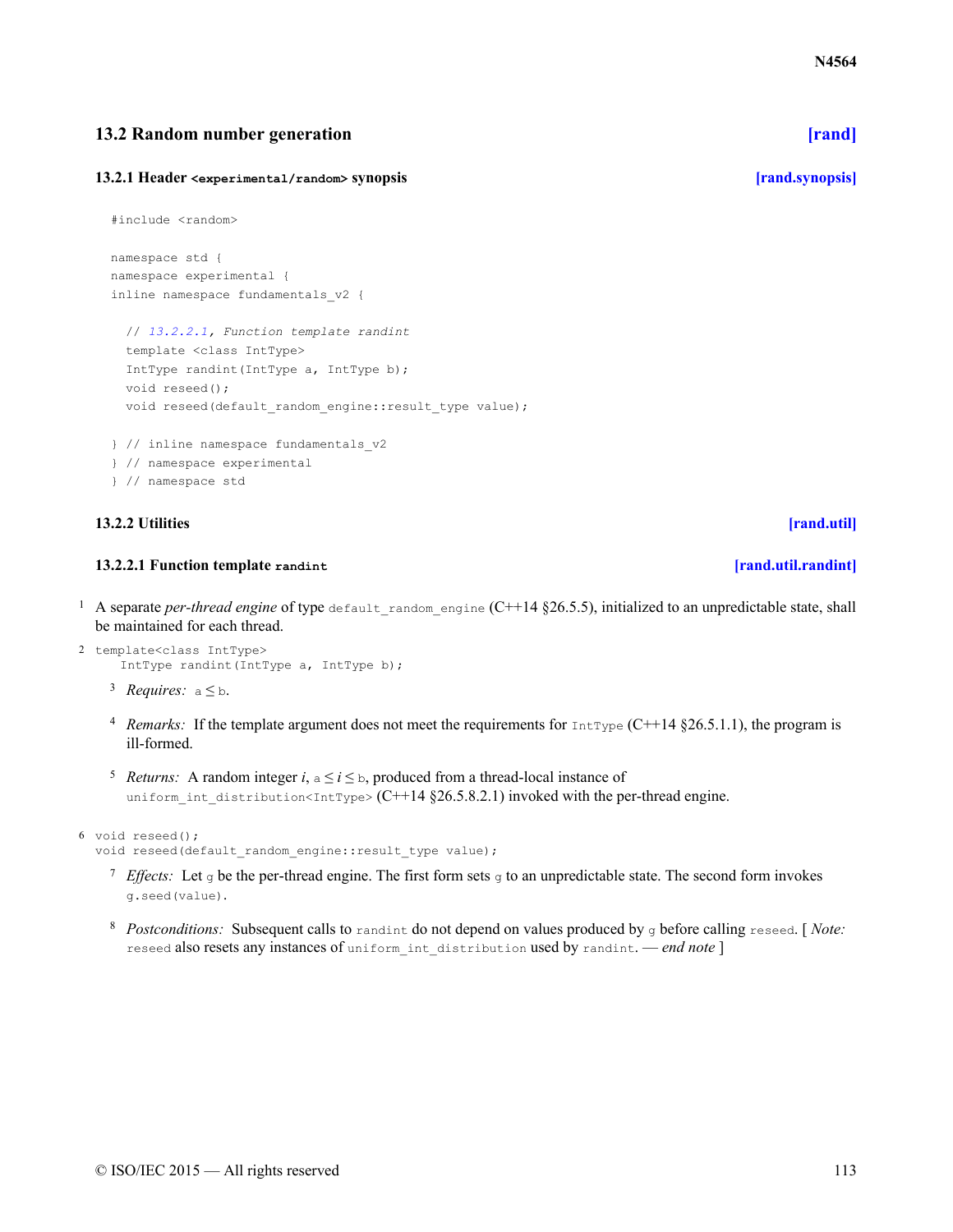# <span id="page-113-0"></span>**14 Reflection library [\[reflection\]](#page-113-0)**

# <span id="page-113-1"></span>**14.1 Class source\_location [\[reflection.src\\_loc\]](#page-113-1)**

## <span id="page-113-2"></span>**14.1.1 Header <experimental/source\_location> synopsis [\[reflection.src\\_loc.synop\]](#page-113-2)**

```
namespace std {
namespace experimental {
inline namespace fundamentals_v2 {
  struct source location {
    // 14.1.2, source_location creation
    static constexpr source location current() noexcept;
   constexpr source location() noexcept;
   // 14.1.3, source_location field access
    constexpr uint least32 t line() const noexcept;
    constexpr uint_least32_t column() const noexcept;
    constexpr const char* file name() const noexcept;
    constexpr const char* function_name() const noexcept;
  };
} // namespace fundamentals_v2
} // namespace experimental
} // namespace std
```
1 [ *Note:* The intent of source\_location is to have a small size and efficient copying. — *end note* ]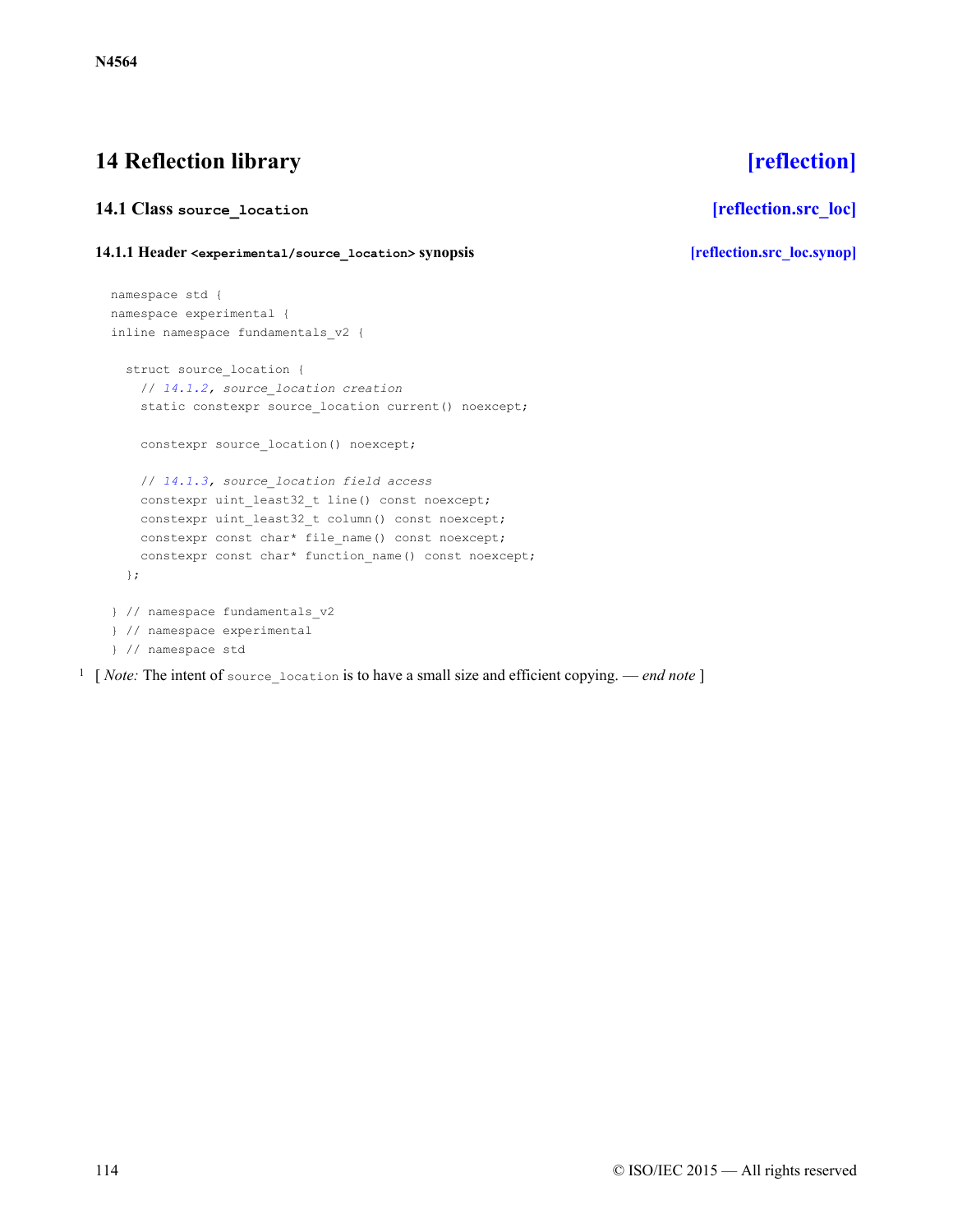### **14.1.2** source location creation

```
1 static constexpr source location current() noexcept;
```
- *Returns:* <sup>2</sup> When invoked by a function call (C++14 §5.2.2) whose *postfix-expression* is a (possibly parenthesized) *idexpression* naming current, returns a source location with an implementation-defined value. The value should be affected by  $\#$ line (C++14 §16.4) in the same manner as for LINE and FILE. If invoked in some other way, the value returned is unspecified.
- <sup>3</sup> Remarks: When a *brace-or-equal-initializer* is used to initialize a non-static data member, any calls to current should correspond to the location of the constructor or aggregate initialization that initializes the member.
- $\frac{4}{10}$  [*Note:* When used as a default argument (C++14 §8.3.6), the value of the source location will be the location of the call to current at the call site. — *end note* ]

```
[ Example:
```

```
struct s {
   source location member = source location::current();
   int other member;
    s(source location loc = source location::current())
      : member(loc) // values of member will be from call-site
    {}
    s(int blather) : // values of member should be hereabouts
     other member(blather) {}
   s(double) // values of member should be hereabouts
    {}
  };
  void f(source location a = source location::current()) {
    source location b = source location::current(); // values in b represent this line
  }
 void g() {
    f(); // f's first argument corresponds to this line of code
    source location c = source location:: current();
    f(c); // f's first argument gets the same values as c, above
  }
— end example ]
```
5 constexpr source\_location() noexcept;

- <sup>6</sup> Effects: Constructs an object of class source location.
- <sup>7</sup> Remarks: The values are implementation-defined.

### **14.1.3** source location field access *properties leflection.src\_loc.fields leflection.src\_loc.fields*

```
1 constexpr uint least32 t line() const noexcept;
```
<sup>2</sup> *Returns:* The presumed line number (C++14  $§16.8$ ) represented by this object.